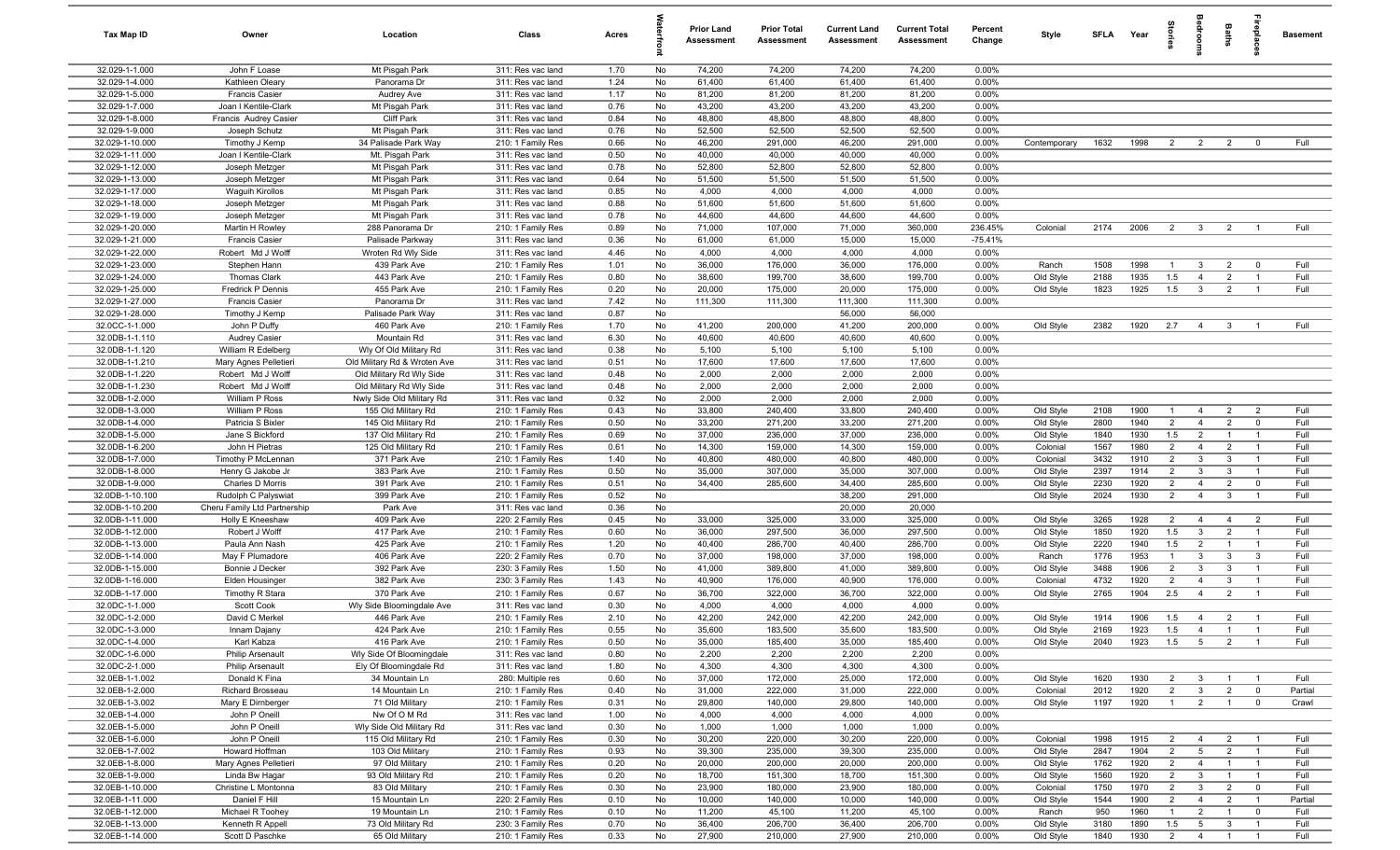| Tax Map ID                         | Owner                                            | Location                                    | Class                                  | Acres          |          | <b>Prior Land</b><br>Assessment | <b>Prior Total</b><br>Assessment | <b>Current Land</b><br>Assessment | <b>Current Total</b><br><b>Assessment</b> | Percent<br>Change | Style          | SFI A        | Year         | $\frac{5}{2}$  | arool                        | Baths                            |                                  | <b>Basement</b> |
|------------------------------------|--------------------------------------------------|---------------------------------------------|----------------------------------------|----------------|----------|---------------------------------|----------------------------------|-----------------------------------|-------------------------------------------|-------------------|----------------|--------------|--------------|----------------|------------------------------|----------------------------------|----------------------------------|-----------------|
| 32.0EB-1-15.000                    | Beverly M Berry                                  | 57 Old Military                             | 210: 1 Family Res                      | 0.30           | No       | 27,700                          | 100,000                          | 27,700                            | 100,000                                   | 0.00%             | Old Style      | 2073         | 1880         | $\overline{2}$ | $\mathbf{3}$                 | $\overline{1}$                   | $\overline{1}$                   | Partial         |
| 32.0EB-1-16.000                    | Kenneth Aaron                                    | Old Military Rd                             | 311: Res vac land                      | 0.20           | No       | 2,000                           | 2,000                            | 2,000                             | 2,000                                     | $0.00\%$          |                |              |              |                |                              |                                  |                                  |                 |
| 32.0EB-1-17.000                    | Kenneth Aaron                                    | 67 Old Military Rd                          | 210: 1 Family Res                      | 0.30           | No       | 26,500                          | 188,500                          | 26,500                            | 188,500                                   | 0.00%             | Colonial       | 1350         | 1930         | $\overline{2}$ | $\overline{2}$               | $\overline{2}$                   | $\overline{1}$                   | Full            |
| 32.0EB-2-1.000                     | Debra June Smith                                 | 347 Park Ave                                | 210: 1 Family Res                      | 0.70           | No       | 36,500                          | 286,000                          | 36,500                            | 286,000                                   | 0.00%             | Old Style      | 3160         | 1904         | 1.7            | $\overline{4}$               | $\overline{2}$                   | $\overline{2}$                   | Full            |
| 32.0EB-2-2.000                     | Barbara A Hayward                                | 333 Park Ave                                | 210: 1 Family Res                      | 0.90           | No       | 39,600                          | 263,200                          | 39,600                            | 263,200                                   | 0.00%             | Old Style      | 2630         | 1900         | $\overline{2}$ | 5                            | $\overline{2}$<br>$\overline{2}$ | $\overline{2}$<br>$\overline{1}$ | Full<br>Full    |
| 32.0EB-2-3.000<br>32.0EB-2-5.000   | Jack A Burger<br>Jack A Burger                   | 317 Park Ave<br>Wly Side Park Ave           | 210: 1 Family Res<br>311: Res vac land | 0.60<br>0.20   | No<br>No | 35,600<br>1,200                 | 306,000<br>1,200                 | 35,600<br>1,200                   | 306,000<br>1,200                          | 0.00%<br>0.00%    | Old Style      | 2556         | 1930         | $\overline{2}$ | $\overline{4}$               |                                  |                                  |                 |
| 32.0EB-2-6.000                     | Peter L Liberty                                  | 299 Park Ave                                | 210: 1 Family Res                      | 0.20           | No       | 20,000                          | 230,000                          | 20,000                            | 230,000                                   | 0.00%             | Old Style      | 1696         | 1930         | 1.7            | $\mathbf{3}$                 | $\overline{1}$                   | $\overline{1}$                   | Partial         |
| 32.0EB-2-7.000                     | Thomas Finnigan Jr                               | 82 Old Military                             | 210: 1 Family Res                      | 0.20           | No       | 22,300                          | 185,000                          | 22,300                            | 185,000                                   | 0.00%             | Old Style      | 1940         | 1930         | $\overline{2}$ | $\mathbf{3}$                 | $\overline{1}$                   | $\overline{1}$                   | Full            |
| 32.0EB-2-8.000                     | James W Hayden                                   | 76 Old Military                             | 210: 1 Family Res                      | 0.20           | No       | 20,000                          | 179,000                          | 20,000                            | 179,000                                   | 0.00%             | Old Style      | 1599         | 1930         | 1.5            | $\overline{2}$               | $\overline{2}$                   | $\overline{1}$                   | Full            |
| 32.0EB-2-9.000                     | <b>Richard B Meyer</b>                           | Wly Side Park Ave                           | 311: Res vac land                      | 0.20           | No       | 2,000                           | 2,000                            | 2,000                             | 2,000                                     | 0.00%             |                |              |              |                |                              |                                  |                                  |                 |
| 32.0EB-2-10.000                    | Richard B Meyer                                  | 281 Park Ave                                | 210: 1 Family Res                      | 0.60           | No       | 36,300                          | 422,800                          | 36,300                            | 422,800                                   | 0.00%             | Colonial       | 3092         | 1923         | $\overline{2}$ | $\overline{4}$               | $\overline{2}$                   | $\overline{1}$                   | Full            |
| 32.0EB-3-1.000                     | MATRAC GROUP LLC                                 | 350 Park Ave                                | 210: 1 Family Res                      | 2.35           | No       | 42,700                          | 609,000                          | 42,700                            | 609,000                                   | 0.00%             | Colonial       | 5013         | 1900         | $\overline{2}$ | 8                            | $5\overline{5}$                  | $\mathbf{3}$                     | Full            |
| 32.0EB-3-2.000                     | Elizabeth H Minehan                              | 334 Park Ave                                | 210: 1 Family Res                      | 2.90           | No       | 43,800                          | 390,000                          | 43,800                            | 390,000                                   | 0.00%             | Old Style      | 3988         | 1890         | $\overline{2}$ | $\mathbf{3}$                 | $\mathbf{3}$                     | $\overline{1}$                   | Partial         |
| 32.0EB-3-4.000                     | Georgia Murphy                                   | 45 Grove St                                 | 210: 1 Family Res                      | 1.50           | No       | 41,000                          | 108,000                          | 41,000                            | 108,000                                   | 0.00%             | Old Style      | 900          | 1930         | $\mathbf{1}$   | $\overline{1}$               |                                  | $\overline{1}$                   | Full            |
| 32.0EB-3-5.000                     | Irwin Lieb                                       | 286 Park Ave                                | 210: 1 Family Res                      | 2.80           | No       | 43,600                          | 447,000                          | 43,600                            | 447,000                                   | 0.00%             | Colonial       | 5469         | 1900         | $\overline{2}$ | $\overline{7}$               | $\overline{4}$                   | $\overline{7}$                   | Full            |
| 32.0EB-3-6.000                     | <b>Francis Casier</b>                            | 308 Park Ave                                | 230: 3 Family Res                      | 1.70           | No       | 47,100                          | 477,000                          | 47,100                            | 477,000                                   | 0.00%             | Old Style      | 5741         | 1900         | 2.5            | $\overline{7}$               | $\overline{4}$                   | $\mathbf{3}$                     | Full            |
| 32.0EB-4-1.000                     | <b>Audrey Casier</b>                             | Nly Of Mountain Rd                          | 311: Res vac land                      | 0.40           | No       | 21,000                          | 21,000                           | 21,000                            | 21,000                                    | 0.00%             |                |              |              |                |                              |                                  |                                  |                 |
| 32.0FB-1-1.000                     | Michael A Hill                                   | 35 Old Military Rd                          | 210: 1 Family Res                      | 1.07           | No       | 40,100                          | 439,700                          | 40,100                            | 439,700                                   | 0.00%             | Old Style      | 4702         | 1923         | 2.5            | $\overline{7}$               | $\overline{4}$                   | $\overline{2}$                   | Full            |
| 32.0FB-1-2.100<br>32.0FB-1-2.200   | Robert Decker<br>Susan Zambri                    | 23 Old Military Rd<br>So Of Old Military Rd | 411: Apartment<br>311: Res vac land    | 0.48<br>0.14   | No<br>No | 21,700<br>700                   | 90,000<br>700                    | 21,700<br>700                     | 90,000<br>700                             | 0.00%<br>0.00%    |                |              |              |                |                              |                                  |                                  |                 |
| 32.0FB-1-2.310                     | Oliver F Johnson                                 | 100 Old Military Estates                    | 311: Res vac land                      | 0.01           | No       | 100                             | 100                              | 100                               | 100                                       | 0.00%             |                |              |              |                |                              |                                  |                                  |                 |
| 32.0FB-1-2.320                     | Ira Weinberg                                     | 10 Old Military Rd                          | 210: 1 Family Res                      | 0.20           | No       | 11,000                          | 24,000                           | 11,000                            | 24,000                                    | 0.00%             | Old Style      | 1797         | 1920         | $\overline{2}$ | $5\overline{)}$              | $\mathbf{3}$                     | $\overline{0}$                   | Full            |
| 32.0FB-1-2.400                     | Ira Weinberg                                     | So Of Old Military Rd                       | 311: Res vac land                      | 0.03           | No       | 100                             | 100                              | 100                               | 100                                       | 0.00%             |                |              |              |                |                              |                                  |                                  |                 |
| 32.0FB-1-2.500                     | James Webb                                       | 90 Grove St                                 | 210: 1 Family Res                      | 0.19           | No       | 9,400                           | 93,100                           | 9,400                             | 93,100                                    | 0.00%             | Old Style      | 1064         | 1930         | 2              | $\mathbf{3}$                 | $\overline{1}$                   | $\overline{1}$                   | Full            |
| 32.0FB-2-1.000                     | Ronald H Delair                                  | 132 Bloomingdale Ave                        | 483: Converted Res                     | 0.70           | No       | 38,400                          | 250,000                          | 38,400                            | 250,000                                   | $0.00\%$          |                |              |              |                |                              |                                  |                                  |                 |
| 32.0FB-2-2.000                     | Charles E Riley                                  | 1347 Pine St                                | 210: 1 Family Res                      | 0.10           | No       | 4,700                           | 83,500                           | 4,700                             | 83,500                                    | 0.00%             | Old Style      | 1768         | 1900         | $\overline{2}$ | $\mathbf{3}$                 | $\overline{2}$                   | $\overline{0}$                   | Full            |
| 32.0FB-2-3.000                     | Charles E Riley                                  | Wly Side Pine St                            | 312: Vac w/imprv                       | 0.10           | No       | 200                             | 5,000                            | 200                               | 5,000                                     | 0.00%             |                |              |              |                |                              |                                  |                                  |                 |
| 32.0FB-2-4.000                     | Charles E Riley                                  | W Side Pine St                              | 311: Res vac land                      | 0.10           | No       | 400                             | 400                              | 400                               | 400                                       | 0.00%             |                |              |              |                |                              |                                  |                                  |                 |
| 32.0FB-3-3.000                     | Linda J Sheffel                                  | 75 Stevenson Ln                             | 210: 1 Family Res                      | 0.28           | No       | 25,000                          | 230,000                          | 25,000                            | 230,000                                   | 0.00%             | Colonial       | 1600         | 2004         | $\overline{2}$ | $\overline{\mathbf{3}}$      | $\overline{2}$                   | $\overline{0}$                   | Full            |
| 13.003-1-6.000                     | Carrol L Dixon                                   | W Of Maple St                               | 322: Rural vac>10                      | 18.10          | No       | 7,000                           | 7,000                            | 7,000                             | 7,000                                     | 0.00%             |                |              |              |                |                              |                                  |                                  |                 |
| 13.003-1-7.100                     | Carroll L Dixon                                  | W Of Maple St                               | 910: Priv forest                       | 118.73         | No       | 47,500                          | 47,500                           | 47,500                            | 47,500                                    | 0.00%             |                |              |              |                |                              |                                  |                                  |                 |
| 13.003-1-8.000                     | Mark B Smith                                     | 92 Maple Ln                                 | 210: 1 Family Res                      | 0.40           | No       | 14,100                          | 40,000                           | 14,100                            | 40,000                                    | 0.00%             | Cottage        | 476          | 1960         | $\overline{1}$ | $\overline{2}$               | $\overline{1}$                   | $\overline{\mathbf{0}}$          | Crawl           |
| 13.003-1-9.000                     | Justin Thurston                                  | 96 Maple Ln                                 | 210: 1 Family Res                      | 0.53           | No       | 15,300                          | 17,600                           | 15,300                            | 17,600                                    | 0.00%             | Cottage        | 280          | 1965         | $\overline{1}$ | $\overline{1}$               | $\overline{1}$                   | $\overline{0}$                   | Crawl           |
| 13.003-1-10.000<br>13.003-1-11.000 | <b>Grant W Spinks</b><br>Carolyn R Hickok        | West Of Maple Sdt<br>W Of Maple St          | 322: Rural vac>10<br>322: Rural vac>10 | 19.81<br>39.00 | No<br>No | 11,900<br>23,400                | 11,900<br>23,400                 | 11,900<br>23,400                  | 11,900<br>23,400                          | 0.00%<br>0.00%    |                |              |              |                |                              |                                  |                                  |                 |
| 13.003-1-12.100                    | Jon W Hough                                      | Sunset Rock Way                             | 322: Rural vac>10                      | 36.35          | No       |                                 |                                  | 27,700                            | 27,700                                    |                   |                |              |              |                |                              |                                  |                                  |                 |
| 13.003-1-12.200                    | Emily H Daby                                     | 17 Sunset Rock Walk                         | 210: 1 Family Res                      | 12.91          | No       |                                 |                                  | 48,800                            | 180,000                                   |                   | Ranch          | 1560         | 2006         | $\overline{1}$ | $\overline{4}$               | $\mathbf{3}$                     | $\overline{0}$                   | Full            |
| 13.003-1-15.000                    | Robert H Allen                                   | 94 Roosevelt Ln                             | 210: 1 Family Res                      | 20.70          | No       | 42,900                          | 151,400                          | 42,900                            | 151,400                                   | 0.00%             | Other Style    | 2170         | 1980         | $\overline{2}$ | $\overline{2}$               | $\overline{1}$                   | $\mathbf 0$                      | Slab/pier       |
| 13.003-1-18.111                    | Richard D Knobel                                 | 111 Roosevelt Ln                            | 210: 1 Family Res                      | 7.23           | No       | 35,000                          | 134,000                          | 35,000                            | 134,000                                   | 0.00%             | Ranch          | 1510         | 2004         | $\mathbf{1}$   | $\mathbf{3}$                 | $\overline{2}$                   | $\overline{1}$                   | Full            |
| 13.003-1-18.120                    | Earl J Dakin Jr                                  | 89 Roosevelt Ln                             | 210: 1 Family Res                      | 2.90           | No       | 35,000                          | 186,400                          | 35,000                            | 186,400                                   | 0.00%             | Ranch          | 1856         | 2004         | $\mathbf{1}$   | $\mathbf{3}$                 | 2                                | $\overline{1}$                   | Full            |
| 13.003-1-18.210                    | David M Whitson                                  | 77 Roosevelt Ln                             | 210: 1 Family Res                      | 1.57           | No       | 23,600                          | 76,000                           | 23,600                            | 76,000                                    | 0.00%             | Ranch          | 2044         | 1985         | $\mathbf{1}$   | $\mathbf{3}$                 | $\overline{2}$                   | $\overline{0}$                   | Slab/pier       |
| 13.003-1-18.220                    | Elaine Marie Bimonte                             | 69 Roosevelt Ln                             | 210: 1 Family Res                      | 1.00           | No       | 28,100                          | 100,900                          | 28,100                            | 100,900                                   | 0.00%             | Ranch          | 1680         | 1997         | $\overline{1}$ | $\mathbf{3}$                 | $\overline{2}$                   | $\overline{0}$                   | Slab/pier       |
| 13.003-1-19.100                    | Mark C Winter                                    | 129 Roosevelt Ln                            | 210: 1 Family Res                      | 1.71           | No       | 29,200                          | 66,000                           | 29,200                            | 66,000                                    | 0.00%             | Old Style      | 1068         | 1880         | 1.7            | $\overline{3}$               | $\overline{2}$                   | $\overline{1}$                   | Partial         |
| 13.003-1-20.000                    | Karen L Miller                                   | 143 Roosevelt Ln                            | 210: 1 Family Res                      | 0.20           | No       | 17,200                          | 26,500                           | 17,200                            | 26,500                                    | 0.00%             | Cottage        | 572          | 1930         | $\overline{1}$ | $\overline{1}$               | $\overline{1}$                   | $\mathbf 0$                      | Partial         |
| 13.003-1-21.200                    | Gary J Ryan                                      | Roosevelt Ln                                | 311: Res vac land                      | 3.87           | No       | 20,600                          | 20,600                           | 20,600                            | 20,600                                    | 0.00%             |                |              |              |                |                              |                                  |                                  |                 |
| 13.003-1-22.100                    | Barbara J Darrah                                 | W Sid Roosevelt Ave St Ex                   | 311: Res vac land                      | 0.82           | No.      | 22,700                          | 22,700                           | 22,700                            | 22,700                                    | 0.00%<br>0.00%    |                |              |              | $\overline{1}$ |                              | $\overline{1}$                   | $\overline{1}$                   |                 |
| 13.003-1-22.200<br>13.003-1-23.100 | Gary J Ryan<br>Wayne A Darrah                    | 11 George Downs Ln<br>21 George Downs Ln    | 210: 1 Family Res<br>210: 1 Family Res | 3.75<br>8.89   | No<br>No | 42,000<br>47,500                | 155,000<br>250,000               | 42,000<br>47,500                  | 155,000<br>250,000                        | 0.00%             | Ranch<br>Ranch | 1317<br>1701 | 1973<br>2004 | $\overline{1}$ | $\mathbf{3}$<br>$\mathbf{3}$ | $\overline{2}$                   | $\mathbf 0$                      | Full<br>Full    |
| 13.003-1-23.200                    | Barbara J Darrah                                 | 20 George Downs Ln                          | 210: 1 Family Res                      | 0.71           | No       | 27,100                          | 301,000                          | 27,100                            | 301,000                                   | 0.00%             | Raised Ranch   | 3520         | 2004         | $\overline{1}$ | $\overline{1}$               | $\overline{1}$                   | $\overline{1}$                   | Full            |
| 13.003-1-24.100                    | Wayne A Darrah                                   | Sely Roosevelt St Ext                       | 311: Res vac land                      | 16.91          | No       | 30,000                          | 30,000                           | 30,000                            | 30,000                                    | $0.00\%$          |                |              |              |                |                              |                                  |                                  |                 |
| 13.003-1-24.200                    | Eric E Wilson                                    | 31 George Downs Ln                          | 210: 1 Family Res                      | 2.85           | No       | 39,300                          | 173,800                          | 39,300                            | 173,800                                   | 0.00%             | Ranch          | 1170         | 1960         | $\mathbf{1}$   | $\mathbf{3}$                 | $\mathbf{1}$                     | $\overline{0}$                   | Partial         |
| 13.003-1-25.100                    | Kathryn M Downs                                  | 157 Roosevelt Ln                            | 210: 1 Family Res                      | 9.77           | No       | 46,000                          | 155,000                          | 46,000                            | 155,000                                   | $0.00\%$          | Old Style      | 1834         | 1875         | $\overline{2}$ | $\mathbf{3}$                 | $\overline{1}$                   | $\mathbf{0}$                     | Partial         |
| 13.003-1-25.211                    | Stuart J Darrah                                  | Wly Side Roosevelt St Ext                   | 910: Priv forest                       | 25.31          | No       | 56,600                          | 56,600                           | 56,600                            | 56,600                                    | 0.00%             |                |              |              |                |                              |                                  |                                  |                 |
| 13.003-1-25.212                    | Maryanne Buzzell                                 | 14 Alina Way                                | 210: 1 Family Res                      | 1.51           | No       | 35,300                          | 109,500                          | 35,300                            | 109,500                                   | 0.00%             | Ranch          | 1728         | 2001         | $\mathbf{1}$   | $\mathbf{3}$                 | $\overline{2}$                   | $\overline{\mathbf{0}}$          | Slab/pier       |
| 13.003-1-25.220                    | Jill Renuart                                     | 21 McKenzie Mnt Way                         | 210: 1 Family Res                      | 34.71          | No       | 53,400                          | 53,400                           | 53,400                            | 185,000                                   | 246.44%           | Log Cabin      | 3510         | 2005         | $\overline{2}$ | 5                            | $\mathbf{3}$                     | $\overline{1}$                   | Full            |
| 13.003-1-25.300                    | Jeffrey E Cotter                                 | 19 McKenzie Mt Way                          | 210: 1 Family Res                      | 8.84           | No       | 50,700                          | 175,000                          | 50,700                            | 175,000                                   | 0.00%             | Cape Cod       | 1638         | 2000         | 1.5            | $\overline{\mathbf{3}}$      | $\overline{1}$                   | $\overline{0}$                   | Full            |
| 13.003-1-26.000                    | Stuart J Darrah                                  | 75 Alina Way                                | 322: Rural vac>10                      | 40.00          | No       | 28,000                          | 28,000                           | 28,000                            | 28,000                                    | 0.00%             |                |              |              |                |                              |                                  |                                  |                 |
| 13.003-1-29.100                    | William H Rich                                   | West Main St                                | 323: Vacant rural                      | 47.40          | No       | 42,800                          | 42,800                           | 42,800                            | 42,800                                    | 0.00%             |                |              |              |                |                              |                                  |                                  |                 |
| 13.003-1-29.210                    | Thomas C Jones                                   | 7 Basil Hill Wav                            | 210: 1 Family Res                      | 2.48           | No       | 49,250                          | 260,500                          | 49,250                            | 260,500                                   | 0.00%             | Ranch          | 2112         | 2001         | $\overline{1}$ | $\overline{\mathbf{3}}$      | $\overline{2}$                   | $\overline{0}$                   | Full            |
| 13.003-1-29.220                    | David A Kieffer                                  | Basil Hill Way<br>Basil Hill Way            | 311: Res vac land                      | 2.19           | No       | 35,000                          | 35,000                           | 35,000                            | 35,000                                    | 0.00%             |                |              |              |                |                              |                                  |                                  |                 |
| 13.003-1-29.230<br>13.003-1-29.240 | <b>Michael Snickles</b><br><b>Thomas Stanley</b> | Basil Hill Way                              | 311: Res vac land<br>311: Res vac land | 2.19<br>3.03   | No<br>No | 28,000<br>26,500                | 28,000<br>26,500                 | 28,000<br>26,500                  | 28,000<br>26,500                          | 0.00%<br>0.00%    |                |              |              |                |                              |                                  |                                  |                 |
| 13.003-1-29.250                    | Anthony Germano                                  | Basil Hill Way                              | 311: Res vac land                      | 3.65           | No       | 42,000                          | 42,000                           | 42,000                            | 42,000                                    | 0.00%             |                |              |              |                |                              |                                  |                                  |                 |
|                                    |                                                  |                                             |                                        |                |          |                                 |                                  |                                   |                                           |                   |                |              |              |                |                              |                                  |                                  |                 |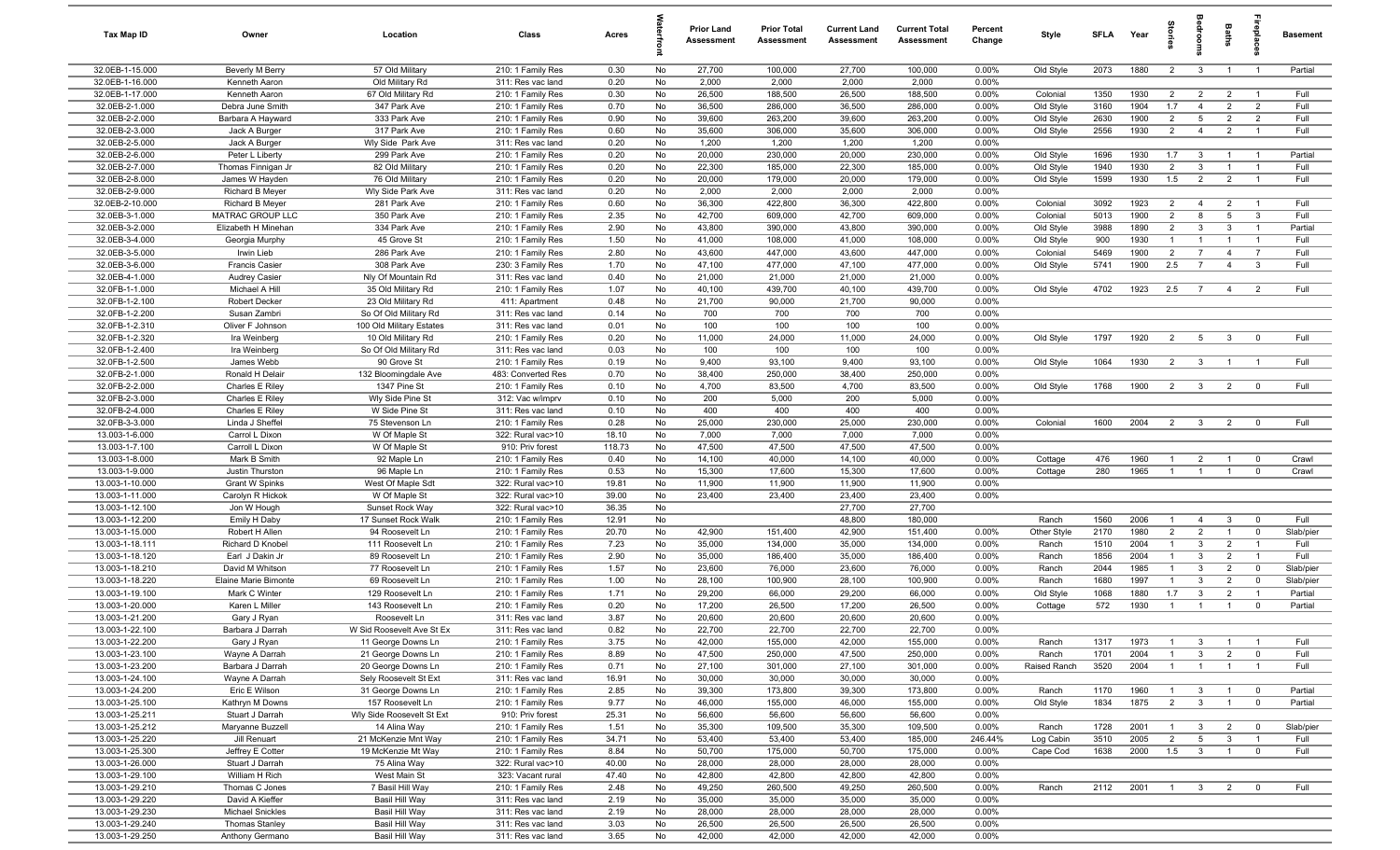| Tax Map ID                         | Owner                                          | Location                                         | Class                                  | Acres         |          | <b>Prior Land</b><br>Assessment | <b>Prior Total</b><br>Assessment | <b>Current Land</b><br><b>Assessment</b> | <b>Current Total</b><br><b>Assessment</b> | Percent<br>Change | Style               | <b>SFLA</b>  | Year         | $\overline{a}$                   | ă                            | <b>Baths</b>                     | epla                         | <b>Basement</b> |
|------------------------------------|------------------------------------------------|--------------------------------------------------|----------------------------------------|---------------|----------|---------------------------------|----------------------------------|------------------------------------------|-------------------------------------------|-------------------|---------------------|--------------|--------------|----------------------------------|------------------------------|----------------------------------|------------------------------|-----------------|
| 13.003-1-29.260                    | <b>Brendon Olsen</b>                           | Basil Hill Way                                   | 210: 1 Family Res                      | 2.07          | No       | 33,000                          | 33,000                           | 33,000                                   | 161,800                                   | 390.30%           | Colonial            | 1288         | 2006         | 2                                | $\overline{2}$               | $\overline{1}$                   | $\overline{0}$               | Full            |
| 13.003-2-1.000                     | Grant W Spinks                                 | S Of Maple St                                    | 322: Rural vac>10                      | 19.47         | No       | 35,000                          | 35,000                           | 35,000                                   | 35,000                                    | 0.00%             |                     |              |              |                                  |                              |                                  |                              |                 |
| 13.003-2-2.000                     | Robert E Bonham                                | 101 Maple Ln                                     | 220: 2 Family Res                      | 4.37          | No       | 41,700                          | 156,600                          | 41,700                                   | 156,600                                   | 0.00%             | Old Style           | 2298         | 1900         | $\overline{2}$                   | $\mathbf{3}$                 | $\overline{2}$                   | $\overline{0}$               | Partial         |
| 13.003-2-3.000                     | Joseph Celeste                                 | 97 Maple Ln                                      | 210: 1 Family Res                      | 0.58          | No       | 19,800                          | 85,000                           | 19,800                                   | 85,000                                    | 0.00%             | Old Style           | 1196         | 1906         | $\overline{2}$                   | $\overline{2}$               | $\mathbf{1}$                     | $\overline{0}$               | Full            |
| 13.003-2-4.000                     | Robert E Bonham                                | S Side Of Maple St                               | 311: Res vac land                      | 1.60          | No       | 9,200                           | 9,200                            | 9,200                                    | 9,200                                     | 0.00%             |                     |              |              |                                  |                              |                                  |                              |                 |
| 13.003-2-5.000<br>13.003-2-6.100   | Arnold Hanson                                  | N W Of W Main St                                 | 322: Rural vac>10                      | 6.50<br>7.98  | No<br>No | 23,000<br>36,900                | 23,000<br>176,200                | 23,000<br>36,900                         | 23,000<br>176,200                         | 0.00%<br>0.00%    |                     | 1664         | 1930         | $\overline{2}$                   | $\overline{3}$               | $\overline{2}$                   | $\overline{0}$               | Full            |
| 13.003-2-6.200                     | Jon W Hough<br>Devin P Corliss                 | 17 Sunset Rock Way<br>22 Sunset Rock Way         | 280: Multiple res<br>210: 1 Family Res | 5.35          | No       | 16,700                          | 116,200                          | 35,000                                   | 240,000                                   | 106.54%           | Old Style<br>Ranch  | $\mathbf 0$  | 2002         | $\overline{1}$                   | $\mathbf{3}$                 | $\overline{2}$                   | $\overline{0}$               | Full            |
| 13.003-2-6.300                     | John Buckley                                   | West Main St                                     | 311: Res vac land                      | 0.72          | No       | 7,200                           | 7,200                            | 7,200                                    | 7,200                                     | 0.00%             |                     |              |              |                                  |                              |                                  |                              |                 |
| 13.003-2-7.000                     | Arnold Hanson                                  | Wesdt Of W Main St                               | 322: Rural vac>10                      | 3.40          | No       | 12,800                          | 12,800                           | 12,800                                   | 12,800                                    | 0.00%             |                     |              |              |                                  |                              |                                  |                              |                 |
| 13.003-2-8.000                     | Charles H Duffy                                | 10 Main St                                       | 311: Res vac land                      | 0.93          | No       |                                 |                                  | 31,300                                   | 31,300                                    |                   |                     |              |              |                                  |                              |                                  |                              |                 |
| 13.003-2-9.000                     | Charles H Duffy                                | Main St                                          | 311: Res vac land                      | 1.64          | No       |                                 |                                  | 32,900                                   | 32,900                                    |                   |                     |              |              |                                  |                              |                                  |                              |                 |
| 13.003-2-10.000                    | Deforest E Tinkler                             | Main St                                          | 311: Res vac land                      | 3.18          | No       |                                 |                                  | 36,750                                   | 36,750                                    |                   |                     |              |              |                                  |                              |                                  |                              |                 |
| 13.003-2-11.000                    | Richard E Hewitt                               | Main St                                          | 311: Res vac land                      | 3.89          | No       |                                 |                                  | 38,500                                   | 38,500                                    |                   |                     |              |              |                                  |                              |                                  |                              |                 |
| 13.003-2-12.000                    | David E Casey Jr                               | Main St                                          | 311: Res vac land                      | 3.60          | No       |                                 |                                  | 37,800                                   | 37,800                                    |                   |                     |              |              |                                  |                              |                                  |                              |                 |
| 13.003-2-13.000                    | Michael Manley                                 | 130 Main St                                      | 311: Res vac land                      | 2.66          | No       |                                 |                                  | 35,400                                   | 35,400                                    |                   |                     |              |              |                                  |                              |                                  |                              |                 |
| 13.003-2-14.000                    | Alfred C Engel                                 | Main St                                          | 311: Res vac land                      | 2.66          | No       |                                 |                                  | 35,400                                   | 35,400                                    |                   |                     |              |              |                                  |                              |                                  |                              |                 |
| 13.003-3-1.000                     | Basil C Johnson                                | 127 Main St                                      | 270: Mfg housing                       | 4.48          | No       | 33,600                          | 57,900                           | 33,600                                   | 57,900                                    | 0.00%             |                     |              |              |                                  |                              |                                  |                              |                 |
| 13.003-3-2.000                     | Morin Family                                   | 137 Main St                                      | 210: 1 Family Res                      | 3.80          | No       | 35,000                          | 180,600                          | 35,000                                   | 180,600                                   | 0.00%             | Ranch               | 1456         | 2004         | $\overline{1}$                   | $\mathbf{3}$                 | $\overline{2}$                   | $\overline{0}$               | Full            |
| 13.003-3-3.000                     | Gerald R Herd                                  | 3 Johnson Hill Est                               | 311: Res vac land                      | 4.12          | No       | 29,000                          | 29,000                           | 29,000                                   | 29,000                                    | 0.00%             |                     |              |              |                                  |                              |                                  |                              |                 |
| 13.003-3-4.000<br>13.003-3-5.000   | Deforest E Tinkler                             | 159 Main St                                      | 210: 1 Family Res                      | 4.20          | No       | 35,000                          | 180,800                          | 35,000                                   | 180,800                                   | 0.00%             | Ranch               | 1612<br>2070 | 2003<br>2003 | $\overline{1}$<br>$\overline{2}$ | $\mathbf{3}$<br>$\mathbf{3}$ | $\overline{2}$                   | $\overline{0}$<br>$^{\circ}$ | Slab/pier       |
| 13.003-3-6.000                     | Marc A Damour<br>Craig R Amell                 | 5 Johnson Hill Estates<br>6 Johnson Hill Estates | 210: 1 Family Res<br>210: 1 Family Res | 3.95<br>3.38  | No<br>No | 35,000<br>39,800                | 240,000<br>39,800                | 35,000<br>39,800                         | 240,000<br>99,800                         | 0.00%<br>150.75%  | Colonia<br>Cape Cod | 1200         | 2006         | 1.5                              | 2                            | $\overline{2}$<br>$\overline{1}$ | $\mathbf 0$                  | Full<br>Full    |
| 13.003-3-7.100                     | Martin E Gordon                                | 7 Johnson Hill Est.                              | 311: Res vac land                      | 2.96          | No       | 25,000                          | 25,000                           | 25,000                                   | 25,000                                    | 0.00%             |                     |              |              |                                  |                              |                                  |                              |                 |
| 13.003-3-7.200                     | Martin E Gordon                                | Johnson Hill Est.                                | 311: Res vac land                      | 7.07          | No       | 3,000                           | 3,000                            | 3,000                                    | 3,000                                     | 0.00%             |                     |              |              |                                  |                              |                                  |                              |                 |
| 13.004-1-1.099                     | Robert D Fields                                | Sly Side Cty Hwy 18                              | 311: Res vac land                      | 2.30          | No       | 5,000                           | 5,000                            | 5,000                                    | 5,000                                     | 0.00%             |                     |              |              |                                  |                              |                                  |                              |                 |
| 13.004-1-2.001                     | Ann E Snow                                     | S Of Cty Hwy 18                                  | 314: Rural vac<10                      | 2.10          | No       | 15,300                          | 15,300                           | 15,300                                   | 15,300                                    | 0.00%             |                     |              |              |                                  |                              |                                  |                              |                 |
| 13.004-1-3.003                     | Thomas Cassavaugh                              | 18 Cassavaugh Way                                | 210: 1 Family Res                      | 2.73          | No       | 24,200                          | 120,000                          | 24,200                                   | 120,000                                   | 0.00%             | Cape Cod            | 1596         | 1962         | 1.5                              | $\overline{4}$               | $\overline{1}$                   | $\overline{0}$               | Full            |
| 13.004-1-4.098                     | James Joseph Jones                             | Sly Side Of Grass Pond Rd                        | 311: Res vac land                      | 9.00          | No       | 21,600                          | 21,600                           | 21,600                                   | 21,600                                    | 0.00%             |                     |              |              |                                  |                              |                                  |                              |                 |
| 13.004-1-6.001                     | Ann Snow                                       | 302 River Rd                                     | 210: 1 Family Res                      | 23.00         | No       | 50,300                          | 130,000                          | 50,300                                   | 130,000                                   | 0.00%             | Ranch               | 1465         | 1972         | $\overline{1}$                   | $\mathbf{3}$                 | $\overline{1}$                   | $\overline{1}$               | Full            |
| 13.004-1-7.096                     | <b>Cristian Reeve</b>                          | S Of Cty Hwy 18                                  | 323: Vacant rural                      | 27.00         | No       | 7,600                           | 7,600                            | 7,600                                    | 7,600                                     | 0.00%             |                     |              |              |                                  |                              |                                  |                              |                 |
| 13.004-1-8.095                     | Charles H Duffy Jr                             | 232 River Rd                                     | 210: 1 Family Res                      | 22.50         | No       | 49,900                          | 201,400                          | 49,900                                   | 201,400                                   | 0.00%             | Contemporary        | 1782         | 1998         | 1.5                              | $\overline{3}$               | $\overline{2}$                   | $\overline{0}$               | Full            |
| 13.004-1-9.112                     | Thomas P Cassavaugh                            | Wly Of State Hwy 3                               | 311: Res vac land                      | 2.40          | No       | 14,000                          | 14,000                           | 14,000                                   | 14,000                                    | 0.00%             |                     |              |              |                                  |                              |                                  |                              |                 |
| 13.004-1-10.000                    | David G Gallo                                  | 1575 NYS Rt 3                                    | 210: 1 Family Res                      | 1.70          | No       | 23,900                          | 130,000                          | 23,900                                   | 130,000                                   | 0.00%             | Raised Ranch        | 1320         | 1965         | $\overline{1}$                   | $\overline{2}$               | $\overline{2}$                   | $\overline{1}$               | Full            |
| 13.004-1-11.912                    | Spencer Jenkins                                | 1601 NYS Rte 3                                   | 240: Rural res                         | 15.34         | No       | 29,300                          | 88,000                           | 29,300                                   | 88,000                                    | 0.00%             | Other Style         | 1248         | 1980         | $\overline{2}$                   | $\overline{2}$               | $\overline{1}$                   | $\overline{0}$               | Slab/pier       |
| 13.004-1-12.110<br>13.004-1-12.120 | Robert Aselin                                  | 1547 NYS Rte 3<br>1563 NYS Rt3                   | 312: Vac w/imprv                       | 51.49         | No<br>No | 30,800<br>4,000                 | 35,800<br>4,000                  | 30,800<br>4,000                          | 35,800<br>4,000                           | 0.00%<br>0.00%    |                     |              |              |                                  |                              |                                  |                              |                 |
| 13.004-1-12.200                    | <b>Alfred Rutgers</b><br><b>Alfred Rutgers</b> | 1563 NYS Rt3                                     | 311: Res vac land<br>210: 1 Family Res | 12.65<br>4.86 | No       | 30,200                          | 180,000                          | 30,200                                   | 180,000                                   | 0.00%             | Old Style           | 3650         | 1920         | 1.7                              | $\overline{4}$               | $\overline{1}$                   | $\overline{2}$               | Full            |
| 13.004-1-13.000                    | Joseph Nelson                                  | 1511 NYS Rte 3                                   | 210: 1 Family Res                      | 1.20          | No       | 18,000                          | 55,000                           | 18,000                                   | 55,000                                    | 0.00%             | Ranch               | 1188         | 1960         | $\overline{1}$                   | 5                            | $\overline{1}$                   | $\overline{0}$               | Partial         |
| 13.004-1-14.000                    | Germaine M Miller                              | 1499 NYS Rte 3                                   | 210: 1 Family Res                      | 4.70          | No       | 29,900                          | 169,500                          | 29,900                                   | 169,500                                   | 0.00%             | Colonial            | 3490         | 1940         | 2.5                              | $\overline{7}$               | $\mathbf{3}$                     | $\overline{0}$               | Full            |
| 13.004-1-15.000                    | Gerald P Yelle                                 | 1495 NYS Rt 3                                    | 483: Converted Res                     | 5.00          | No       | 30,000                          | 130,000                          | 30,000                                   | 130,000                                   | 0.00%             |                     |              |              |                                  |                              |                                  |                              |                 |
| 13.004-1-16.100                    | Phyliss Ellsworth                              | 1473 NYS Rte 3                                   | 210: 1 Family Res                      | 9.50          | No       | 50,800                          | 293,900                          | 50,800                                   | 293,900                                   | 0.00%             | Cape Cod            | 2218         | 1994         | 1.5                              | $\overline{\mathbf{3}}$      | $\overline{2}$                   | $\overline{0}$               | Full            |
| 13.004-1-16.210                    | Will B Ellsworth                               | Wly Side State Hwy 3                             | 311: Res vac land                      | 1.40          | No       | 22,500                          | 22,500                           | 22,500                                   | 22,500                                    | 0.00%             |                     |              |              |                                  |                              |                                  |                              |                 |
| 13.004-1-16.220                    | Peter A Phillipson                             | Wly Of St Hwy 3                                  | 311: Res vac land                      | 2.03          | No       | 24,500                          | 24,500                           | 24,500                                   | 24,500                                    | 0.00%             |                     |              |              |                                  |                              |                                  |                              |                 |
| 13.004-1-16.300                    | Carolyn Trudeau                                | W Of State Hwy 3                                 | 322: Rural vac>10                      | 29.80         | No       | 29,600                          | 29,600                           | 29,600                                   | 29,600                                    | 0.00%             |                     |              |              |                                  |                              |                                  |                              |                 |
| 13.004-1-17.000                    | Lazy H Ranch LLC                               | 1471 NYS Rt3                                     | 210: 1 Family Res                      | 2.50          | No       | 25,500                          | 60,000                           | 25,500                                   | 60,000                                    | 0.00%             | Old Style           | 1170         | 1875         | 1.5                              | $\overline{2}$               | $\overline{1}$                   | $\mathbf 0$                  | Partial         |
| 13.004-1-19.000                    | Thomas C Norman Jr                             | 1441 NYS Rte 3                                   | 210: 1 Family Res                      | 6.40          | No       | 38,900                          | 202,400                          | 38,900                                   | 202,400                                   | 0.00%             | Ranch               | 2480         | 1954         | $\overline{1}$                   | $\overline{A}$               | $\overline{1}$                   |                              | Full            |
| 13.004-1-20.000                    | Richard Trudeau                                | 1498 NYS Rte 3                                   | 210: 1 Family Res                      | 0.50          | No       | 14,400                          | 40,900                           | 14,400                                   | 40,900                                    | 0.00%             | Cottage             | 597          | 1940         | $\overline{1}$                   | $\overline{2}$               | $\overline{1}$                   | $\mathbf 0$                  | Partial         |
| 13.004-1-21.000                    | Ann E Bernier                                  | Ely Side State Hwy 3                             | 311: Res vac land                      | 30.08         | No       | 29,800                          | 29,800                           | 29,800                                   | 29,800                                    | 0.00%             |                     |              |              |                                  |                              |                                  |                              |                 |
| 13.004-1-22.000                    | Warren H deBrun                                | 1560 NYS Rte 3                                   | 210: 1 Family Res                      | 18.60         | No       | 31,100                          | 64,700                           | 31,100                                   | 64,700                                    | 0.00%             | Cottage             | 448          | 1952         | $\overline{1}$                   | $\overline{2}$               | $\overline{1}$                   | $\overline{0}$               | Crawl           |
| 13.004-1-23.000<br>13.004-1-24.000 | David G Gallo<br>David G Gallo                 | Ely Side State Hwy 3<br>Ely Side State Hwy 3     | 323: Vacant rural<br>314: Rural vac<10 | 2.00<br>1.90  | No<br>No | 10,000<br>9,800                 | 10,000<br>9,800                  | 10,000<br>9,800                          | 10,000<br>9,800                           | 0.00%<br>0.00%    |                     |              |              |                                  |                              |                                  |                              |                 |
| 13.004-1-25.100                    | David G Gallo                                  | Ely Side State Hwy 3                             | 314: Rural vac<10                      | 11.40         | No       | 15,800                          | 15,800                           | 15,800                                   | 15,800                                    | 0.00%             |                     |              |              |                                  |                              |                                  |                              |                 |
| 13.004-1-25.200                    | Charles C Bruce                                | 1612 NYS Rte 3                                   | 210: 1 Family Res                      | 5.00          | No       | 30,500                          | 225,000                          | 30,500                                   | 225,000                                   | 0.00%             | Colonial            | 1573         | 1988         | $\overline{2}$                   | $\mathbf{3}$                 | $\overline{1}$                   | $\overline{0}$               | Partial         |
| 13.004-1-26.027                    | Paul C Wagner                                  | 1624 NYS Rt 3                                    | 210: 1 Family Res                      | 2.70          | No       | 25,900                          | 85,100                           | 25,900                                   | 85,100                                    | 0.00%             | Old Style           | 1362         | 1930         | $\overline{1}$                   | $\mathbf{3}$                 | $\overline{2}$                   | $\overline{0}$               | Full            |
| 13.004-1-27.094                    | Charles S Tyler                                | Sly Side Cty Hwy 18                              | 312: Vac w/imprv                       | 35.00         | No       | 23,700                          | 26,200                           | 23,700                                   | 26,200                                    | 0.00%             |                     |              |              |                                  |                              |                                  |                              |                 |
| 13.004-1-28.971                    | CD Hobbs                                       | Ely Side State Hwy 3                             | 322: Rural vac>10                      | 18.48         | No       | 23,000                          | 23,000                           | 23,000                                   | 23,000                                    | 0.00%             |                     |              |              |                                  |                              |                                  |                              |                 |
| 13.004-1-29.001                    | John T Kent                                    | 320 River Rd                                     | 210: 1 Family Res                      | 2.00          | No       | 24,500                          | 119,000                          | 24,500                                   | 119,000                                   | 0.00%             | Other Style         | 1727         | 2003         | 1.5                              | $\overline{2}$               | $\overline{2}$                   | $\overline{0}$               | Full            |
| 13.004-1-30.003                    | Robert D Fields                                | 90 River Rd                                      | 210: 1 Family Res                      | 1.30          | No       | 23,100                          | 102,900                          | 23,100                                   | 102,900                                   | 0.00%             | Old Style           | 1064         | 1950         | $\overline{1}$                   | 2                            | $\overline{1}$                   | $\overline{0}$               | Slab/pier       |
| 13.004-1-32.000                    | Nicholas Marzigliano                           | Wly Side Curtis Dr                               | 323: Vacant rural                      | 4.50          | No       | 15,000                          | 15,000                           | 15,000                                   | 15,000                                    | 0.00%             |                     |              |              |                                  |                              |                                  |                              |                 |
| 13.004-1-33.100                    | Mark E Murphy III                              | 4 Curtis Way                                     | 210: 1 Family Res                      | 6.89          | No       | 34,300                          | 65,000                           | 34,300                                   | 65,000                                    | 0.00%             | Ranch               | 864          | 1980         | $\overline{1}$                   | $\mathbf{3}$                 | $\overline{1}$                   | $\overline{\mathbf{0}}$      | Slab/pier       |
| 13.004-1-34.000                    | Simone Sutera                                  | 153 River Rd                                     | 210: 1 Family Res                      | 3.80          | No       | 28,100                          | 71,800                           | 28,100                                   | 71,800                                    | 0.00%             | Log Cabin           | 754          | 1986         | 1.5                              | $\overline{2}$               | $\overline{1}$                   | $\overline{0}$               | Crawl           |
| 13.004-1-35.000                    | Gary P Mccarthy                                | Nly Side Cty Hwy 18                              | 314: Rural vac<10                      | 2.00          | No       | 4,000                           | 4,000                            | 4,000                                    | 4,000                                     | 0.00%             |                     |              |              |                                  |                              |                                  |                              |                 |
| 13.004-1-36.002                    | Warrene C Mccarthy                             | 107 River Rd                                     | 210: 1 Family Res                      | 14.33         | No       | 33,700                          | 89,300                           | 33,700                                   | 89,300                                    | $0.00\%$          | Ranch               | 1248         | 1975         |                                  | $1 \quad 3 \quad 1$          |                                  | $\overline{0}$               | Crawl           |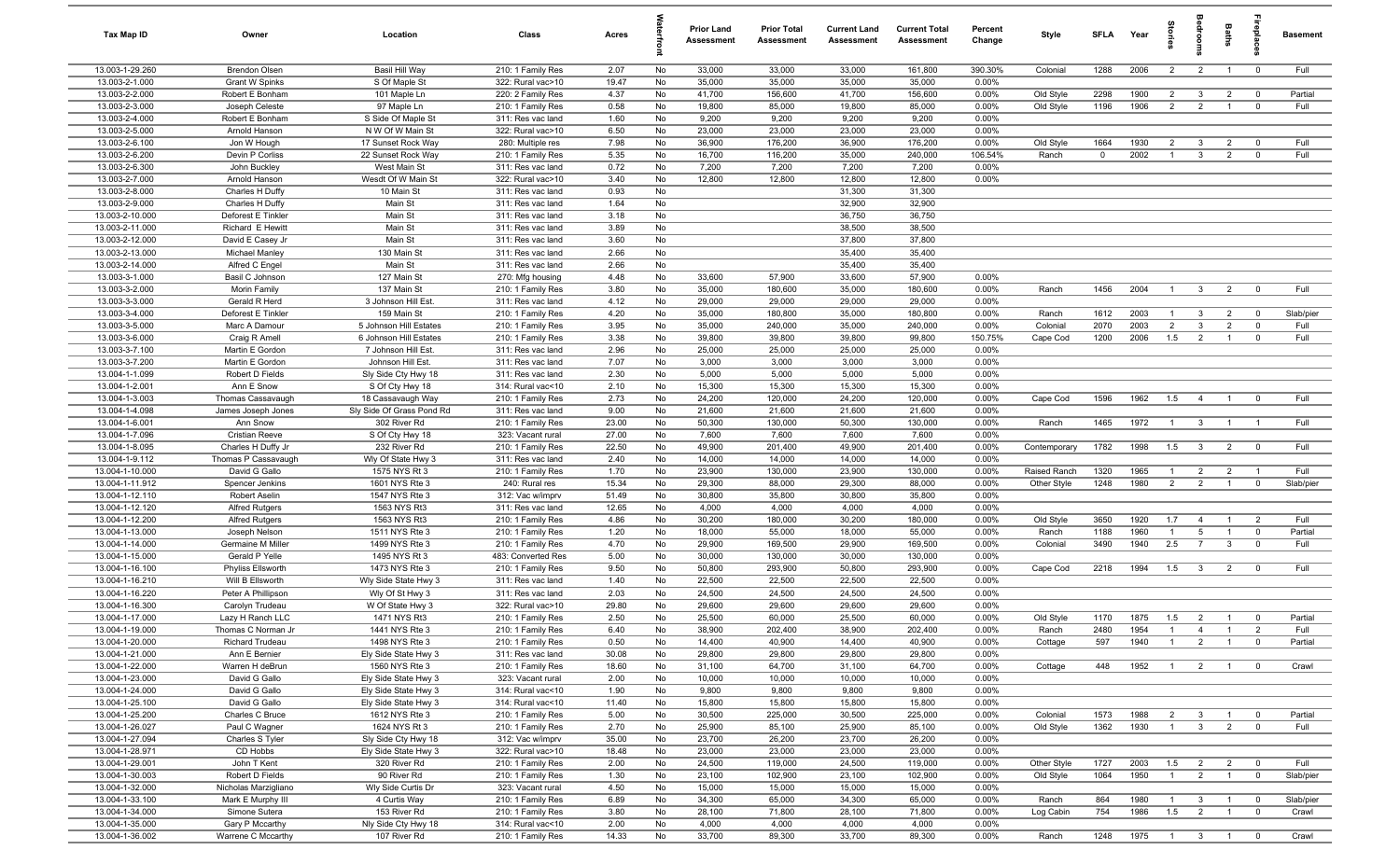| Tax Map ID                         | Owner                                          | Location                                  | Class                                  | Acres         |          | <b>Prior Land</b><br>Assessment | <b>Prior Total</b><br>Assessment | <b>Current Land</b><br><b>Assessment</b> | <b>Current Total</b><br><b>Assessment</b> | Percent<br>Change | Style        | SFLA Year |      | g<br>=         | droom                   | Baths          | <b>G</b> bla            | <b>Basement</b> |
|------------------------------------|------------------------------------------------|-------------------------------------------|----------------------------------------|---------------|----------|---------------------------------|----------------------------------|------------------------------------------|-------------------------------------------|-------------------|--------------|-----------|------|----------------|-------------------------|----------------|-------------------------|-----------------|
| 13.004-1-37.000                    | Daniel S Parks                                 | Nly Side Cty Hwy 18                       | 311: Res vac land                      | 0.80          | No       | 7,400                           | 7,400                            | 7,400                                    | 7,400                                     | 0.00%             |              |           |      |                |                         |                |                         |                 |
| 13.004-1-38.000                    | <b>Ernest Muzzy</b>                            | Nly Side Cty Hwy 18                       | 323: Vacant rural                      | 0.20          | No       | 2,000                           | 2,000                            | 2,000                                    | 2,000                                     | 0.00%             |              |           |      |                |                         |                |                         |                 |
| 13.004-1-39.002                    | William M Viscardo Jr                          | 152 River Rd                              | 210: 1 Family Res                      | 12.75         | No       | 46,000                          | 215,000                          | 46,000                                   | 215,000                                   | 0.00%             | Cape Cod     | 2254      | 1984 | 1.7            | $\overline{\mathbf{3}}$ | $\overline{2}$ | $\overline{1}$          | Full            |
| 13.004-1-39.111                    | Curtis IV S Hayes                              | 191 River Rd                              | 311: Res vac land                      | 3.58          | No       | 13,200                          | 13,200                           | 13,200                                   | 13,200                                    | 0.00%             |              |           |      |                |                         |                |                         |                 |
| 13.004-1-39.112                    | <b>Brian Waters</b>                            | 175 River Rd                              | 311: Res vac land                      | 10.00         | No       | 14,800                          | 14,800                           | 14,800                                   | 14,800                                    | 0.00%             |              |           |      |                |                         |                |                         |                 |
| 13.004-1-39.120<br>13.004-1-39.300 | Simone Sutera                                  | 153 River Rd                              | 311: Res vac land                      | 24.73<br>1.43 | No<br>No | 25,800<br>8,900                 | 25,800<br>8,900                  | 25,800<br>8,900                          | 25,800<br>8,900                           | 0.00%<br>0.00%    |              |           |      |                |                         |                |                         |                 |
| 13.004-1-39.400                    | Jimsan Enterprises Inc<br><b>Richard Nazak</b> | Ely Side Curtis Rd<br>Nly Side Cty Hwy 18 | 311: Res vac land<br>322: Rural vac>10 | 22.85         | No       | 21,500                          | 21,500                           | 21,500                                   | 21,500                                    | 0.00%             |              |           |      |                |                         |                |                         |                 |
| 13.004-1-39.500                    | <b>Brian Waters</b>                            | 175 River Rd                              | 240: Rural res                         | 34.06         | No       | 47,300                          | 236,100                          | 47,300                                   | 236,100                                   | 0.00%             | Colonia      | 2016      | 1998 | $\overline{2}$ | $\overline{4}$          | $\overline{2}$ | $\mathbf{0}$            | Full            |
| 13.004-1-41.000                    | Carol R Techman                                | 1832 NYS Rte 3                            | 210: 1 Family Res                      | 3.35          | No       | 27,200                          | 95,000                           | 27,200                                   | 95,000                                    | 0.00%             | Old Style    | 1546      | 1900 | 2              | $\mathbf{3}$            | 2              | $\overline{0}$          | Full            |
| 13.004-1-42.000                    | Robert Oneil                                   | 1833 NYS Rte 3                            | 210: 1 Family Res                      | 4.90          | No       | 30,300                          | 114,400                          | 30,300                                   | 114,400                                   | 0.00%             | Old Style    | 1682      | 1930 | $\overline{2}$ | $\overline{4}$          | $\overline{1}$ | $\overline{\mathbf{0}}$ | Full            |
| 13.004-1-43.000                    | Donald Amell                                   | 1836 NYS Rte 3                            | 210: 1 Family Res                      | 2.00          | No       | 24,500                          | 76,500                           | 24,500                                   | 76,500                                    | 0.00%             | Old Style    | 1080      | 1935 | 1.5            | $\overline{2}$          | $\overline{1}$ | $\overline{0}$          | Full            |
| 13.004-1-44.110                    | Peter Yaglou                                   | Sly Side State Hwy 3                      | 322: Rural vac>10                      | 46.50         | No       | 30,200                          | 30,200                           | 30,200                                   | 30,200                                    | 0.00%             |              |           |      |                |                         |                |                         |                 |
| 13.004-1-44.120                    | Loweyl T Willette                              | 36 Twin Birch Way                         | 210: 1 Family Res                      | 4.55          | No       | 29,600                          | 240,000                          | 29,600                                   | 240,000                                   | 0.00%             | Contemporary | 2079      | 1991 | 1.5            | $\mathbf{3}$            | $\overline{2}$ | $\overline{0}$          | Full            |
| 13.004-1-44.200                    | Raymond J Tempestilli                          | 1840 NYS Rte 3                            | 210: 1 Family Res                      | 3.34          | No       | 27,200                          | 119,900                          | 27,200                                   | 119,900                                   | 0.00%             | Cape Cod     | 1296      | 1990 | 1.5            | $\overline{1}$          | $\mathbf{1}$   | $\overline{1}$          | Full            |
| 13.004-1-45.000                    | W Mark Rooks                                   | 179 River Rd                              | 210: 1 Family Res                      | 1.30          | No       | 23,300                          | 117,900                          | 23,300                                   | 117,900                                   | 0.00%             | Old Style    | 1800      | 1920 | 1.5            | $\mathbf{3}$            | $\overline{1}$ | $\overline{0}$          | Partial         |
| 13.004-1-46.000                    | Paul A Lorente                                 | 197 River Rd                              | 210: 1 Family Res                      | 0.80          | No       | 18,100                          | 90,100                           | 18,100                                   | 90,100                                    | 0.00%             | Old Style    | 1440      | 1930 | $\overline{2}$ | $\mathbf{3}$            | $\mathbf{1}$   | $\overline{1}$          | Full            |
| 13.004-1-47.000                    | Steven W Bushey                                | 187 River Rd                              | 312: Vac w/imprv                       | 0.93          | No       | 21,100                          | 22,800                           | 21,100                                   | 22,800                                    | 0.00%             |              |           |      |                |                         |                |                         |                 |
| 13.004-1-48.000                    | Steven W Bushey                                | Nly Side Cty Hwy 18                       | 311: Res vac land                      | 0.26          | No       | 3,100                           | 3,100                            | 3,100                                    | 3,100                                     | 0.00%             |              |           |      |                |                         |                |                         |                 |
| 13.004-1-49.000                    | Jonathan R Bouman                              | 188 River Rd                              | 210: 1 Family Res                      | 0.52          | No       | 13,300                          | 149,000                          | 20,000                                   | 158,600                                   | 6.44%             | Raised Ranch | 1944      | 1980 | $\overline{1}$ | $\mathbf{3}$            | $\overline{2}$ | $\overline{1}$          | Full            |
| 13.004-1-51.000                    | Sanford C Hayes III                            | 206 River Rd                              | 210: 1 Family Res                      | 4.37          | No       | 35,000                          | 150,000                          | 35,000                                   | 150,000                                   | 0.00%             | Old Style    | 2592      | 1840 | 2              | $\overline{4}$          | 2              | $\overline{1}$          | Full            |
| 13.004-1-52.000<br>13.004-1-53.000 | Cristian M Reeve<br>Stephen L Buzzell          | S Of Cty Hwy 18<br>Nly Side County Hwy 18 | 314: Rural vac<10<br>311: Res vac land | 11.00<br>0.10 | No<br>No | 2,500<br>1,200                  | 2,500<br>1,200                   | 2,500<br>1,200                           | 2,500<br>1,200                            | 0.00%<br>0.00%    |              |           |      |                |                         |                |                         |                 |
| 13.004-1-54.000                    | Karyl Willette                                 | 219 River Rd                              | 210: 1 Family Res                      | 2.20          | No       | 24,900                          | 76,300                           | 24,900                                   | 76,300                                    | 0.00%             | Ranch        | 1272      | 1960 | $\overline{1}$ | $\overline{2}$          | $\overline{1}$ | $\overline{0}$          | Partial         |
| 13.004-1-55.000                    | Michael D Scott                                | 255 River Rd                              | 210: 1 Family Res                      | 0.10          | No       | 5,800                           | 19,600                           | 5,800                                    | 19,600                                    | 0.00%             | Cottage      | 540       | 1930 | $\overline{1}$ | $\overline{2}$          | $\overline{1}$ | $\overline{0}$          | Slab/pier       |
| 13.004-1-56.000                    | Bruce I Irvine                                 | 267 River Rd                              | 210: 1 Family Res                      | 1.90          | No       | 24,300                          | 128,900                          | 24,300                                   | 128,900                                   | 0.00%             | Colonial     | 1744      | 1972 | $\overline{2}$ | $\mathbf{3}$            | $\overline{1}$ | $\overline{1}$          | Partial         |
| 13.004-1-57.000                    | Kelly G Allen                                  | 273 River Rd                              | 210: 1 Family Res                      | 2.00          | No       | 24,500                          | 95,100                           | 24,500                                   | 95,100                                    | 0.00%             | Ranch        | 720       | 1990 | $\overline{1}$ | $\overline{2}$          | $\overline{1}$ | $\overline{0}$          | Full            |
| 13.004-1-58.001                    | Robert J Gallo                                 | Wly Side Bloomingdale Rd                  | 311: Res vac land                      | 12.50         | No       | 15,000                          | 15,000                           | 15,000                                   | 15,000                                    | 0.00%             |              |           |      |                |                         |                |                         |                 |
| 13.004-1-59.002                    | Michael A Boon                                 | 283 River Rd                              | 270: Mfg housing                       | 2.00          | No       | 24,500                          | 50,000                           | 24,500                                   | 50,000                                    | 0.00%             |              |           |      |                |                         |                |                         |                 |
| 13.004-1-60.000                    | James A Sullivan                               | 289 River Rd                              | 270: Mfg housing                       | 0.90          | No       | 20,200                          | 50,000                           | 20,200                                   | 50,000                                    | 0.00%             |              |           |      |                |                         |                |                         |                 |
| 13.004-1-61.001                    | Timothy J Fortune                              | 299 River Rd                              | 210: 1 Family Res                      | 43.50         | No       | 41,000                          | 87,100                           | 41,000                                   | 87,100                                    | 0.00%             | Old Style    | 1040      | 1875 | $\overline{2}$ | $\overline{2}$          | $\overline{1}$ | $\mathbf{0}$            | Partial         |
| 13.004-1-62.000                    | William Taylor III Moore Trustee               | 333 River Rd                              | 210: 1 Family Res                      | 2.00          | No       | 24,500                          | 151,100                          | 24,500                                   | 151,100                                   | 0.00%             | Ranch        | 1688      | 1990 | $\overline{1}$ | $\mathbf{3}$            | $\overline{2}$ | $\mathbf 0$             | Full            |
| 13.004-1-63.002                    | Edwin L Dyer                                   | 313 River Rd                              | 210: 1 Family Res                      | 5.90          | No       | 32,300                          | 84,500                           | 32,300                                   | 84,500                                    | 0.00%             | Ranch        | 1024      | 1958 | $\overline{1}$ | $\overline{1}$          | $\overline{1}$ | $\overline{1}$          | Full            |
| 13.004-1-64.000                    | Michael D Scott                                | N Of Cty Hwy 18                           | 323: Vacant rural                      | 160.00        | No       | 96,000                          | 96,000                           | 96,000                                   | 96,000                                    | 0.00%             |              |           |      |                |                         |                |                         |                 |
| 13.004-1-65.110                    | Alexander B Watts                              | 206 Campion Way                           | 323: Vacant rural                      | 26.96         | No       | 18,300                          | 18,300                           | 18,300                                   | 18,300                                    | 0.00%             |              |           |      |                |                         |                |                         |                 |
| 13.004-1-65.120<br>13.004-1-65.200 | Jeffrey M Brown                                | Campion Way<br>Ely Of State Hwy 3         | 311: Res vac land                      | 9.64<br>30.43 | No       | 6,500<br>15,200                 | 6,500<br>15,200                  | 6,500<br>15,200                          | 6,500<br>15,200                           | 0.00%<br>0.00%    |              |           |      |                |                         |                |                         |                 |
| 13.004-1-65.300                    | Henry A Savarie<br>Russell J Abrams            | 121 Campion Way                           | 323: Vacant rural<br>210: 1 Family Res | 11.92         | No<br>No | 25,000                          | 45,000                           | 25,000                                   | 45,000                                    | 0.00%             | Cottage      | 576       | 1965 | $\overline{1}$ | $\overline{2}$          | $\overline{1}$ | $\overline{0}$          | Slab/pier       |
| 13.004-1-65.500                    | James Farro                                    | 155 Campion Way                           | 210: 1 Family Res                      | 15.03         | No       | 33,000                          | 47,900                           | 33,000                                   | 47,900                                    | 0.00%             | Cottage      | 540       | 1980 | 1.5            | $\overline{1}$          | $\overline{1}$ | $\overline{0}$          | Slab/pier       |
| 13.004-1-65.600                    | David L Hall                                   | 145 Campion Way                           | 210: 1 Family Res                      | 8.56          | No       | 23,100                          | 40,500                           | 23,100                                   | 40,500                                    | 0.00%             | Cottage      | 496       | 1980 | $\overline{1}$ | $\overline{1}$          | $\overline{1}$ | $\overline{0}$          | Slab/pier       |
| 13.004-1-65.710                    | Louis M Reuter                                 | Ely Of State Hwy 3                        | 311: Res vac land                      | 8.29          | No       | 13,500                          | 13,500                           | 13,500                                   | 13,500                                    | 0.00%             |              |           |      |                |                         |                |                         |                 |
| 13.004-1-65.720                    | Paul M Turner                                  | 135 Campion Way                           | 260: Seasonal res                      | 8.51          | No       | 13,500                          | 25,000                           | 13,500                                   | 25,000                                    | 0.00%             | Cottage      | 420       | 1984 | $\overline{1}$ | $\overline{1}$          | $\overline{0}$ | $\overline{0}$          | Crawl           |
| 13.004-1-69.000                    | William Roberts                                | S Of Cty Hwy 18                           | 260: Seasonal res                      | 17.50         | No       | 30,500                          | 50,000                           | 30,500                                   | 50,000                                    | 0.00%             | Cottage      | 448       | 1964 | $\overline{1}$ | $\overline{1}$          | $\mathbf 0$    | $\mathbf 0$             | Slab/pier       |
| 13.004-1-70.000                    | Jeff Ellis                                     | 75 Hemlock Way                            | 260: Seasonal res                      | 1.18          | No       | 34,100                          | 79,300                           | 34,100                                   | 79,300                                    | 0.00%             | Cottage      | 768       | 1960 | $\overline{1}$ | $\overline{1}$          | $\overline{1}$ | $\mathbf{3}$            | Slab/pier       |
| 13.004-1-71.111                    | Rodney E Garrett                               | Ely Of Moose Pond Rd                      | 311: Res vac land                      | 25.22         | No       | 25,000                          | 25,000                           | 25,000                                   | 25,000                                    | 0.00%             |              |           |      |                |                         |                |                         |                 |
| 13.004-1-71.112                    | <b>Tony Elrod</b>                              | 153 Moose Pond Ln                         | 210: 1 Family Res                      | 8.70          | No       | 56,900                          | 181,500                          | 56,900                                   | 181,500                                   | 0.00%             | Other Style  | 1404      | 1984 | 2              | $\overline{2}$          | $\overline{1}$ | $\overline{0}$          | Slab/pier       |
| 13.004-1-71.113                    | Brian K Gary                                   | Sly Side Grass Pond Rd                    | 311: Res vac land                      | 9.80          | No       | 23,000                          | 23,000                           | 23,000                                   | 23,000                                    | 0.00%             |              |           |      |                |                         |                |                         |                 |
| 13.004-1-71.114                    | Judith A Gruber                                | Nly Side Of Grass Pond Rd                 | 311: Res vac land                      | 3.20          | No       | 11,200                          | 11,200                           | 11,200                                   | 11,200                                    | 0.00%             |              |           |      |                |                         |                |                         |                 |
| 13.004-1-71.115                    | Samuel D Servadio                              | 59 Grass Pond Way                         | 311: Res vac land                      | 5.20          | No       | 18,500                          | 18,500                           | 18,500                                   | 18,500                                    | 0.00%             |              |           |      |                |                         |                |                         |                 |
| 13.004-1-71.116                    | Scheidt Family LLC                             | Nly Side Of Grass Pond Rd                 | 323: Vacant rural                      | 7.00          | No       | 18,000                          | 18,000                           | 18,000                                   | 18,000                                    | 0.00%             |              |           |      |                |                         |                |                         |                 |
| 13.004-1-71.117                    | Kenneth A Petrie                               | 18 Hemlock Way<br>49 Grass Pond Way       | 260: Seasonal res                      | 4.73          | No       | 19,800                          | 39,000                           | 19,800                                   | 39,000                                    | 0.00%             | Cottage      | 400       | 2000 | $\overline{1}$ | $\overline{1}$          | $\overline{1}$ | $\overline{0}$          | Slab/pier       |
| 13.004-1-71.118<br>13.004-1-71.119 | Donald L Otis<br><b>Brian P Wright</b>         | Nly Side Grass Pond Rd                    | 260: Seasonal res<br>323: Vacant rural | 5.00<br>22.25 | No<br>No | 19,800<br>16,700                | 45,000<br>16,700                 | 19,800<br>16,700                         | 45,000<br>16,700                          | 0.00%<br>0.00%    | Cottage      | 560       | 1999 | $\overline{1}$ | $\overline{1}$          | $\overline{1}$ | $\overline{0}$          | Slab/pier       |
| 13.004-1-71.120                    | Laura Antonelli                                | 119 Moose Pond Ln                         | 210: 1 Family Res                      | 11.98         | No       | 44,500                          | 181,300                          | 44,500                                   | 181,300                                   | 0.00%             | Ranch        | 1824      | 1980 | $\overline{1}$ | $\mathbf{3}$            | $\overline{1}$ | $\overline{0}$          | Full            |
| 13.004-1-71.200                    | Lodge Trackstew                                | 156 Moose Pond Ln                         | 260: Seasonal res                      | 0.70          | No       | 14,400                          | 26,000                           | 14,400                                   | 26,000                                    | 0.00%             | Cottage      | 532       | 1980 | 1.5            | $\overline{2}$          | $\overline{1}$ | $\overline{0}$          | Slab/pier       |
| 13.004-1-72.000                    | Robert A Kell                                  | 59 Grass Pond Way                         | 311: Res vac land                      | 0.60          | No       | 8,000                           | 8,000                            | 8,000                                    | 8,000                                     | 0.00%             |              |           |      |                |                         |                |                         |                 |
| 13.004-1-73.000                    | Malcolm G Fobare                               | 43 Grass Pond Way                         | 210: 1 Family Res                      | 10.00         | No       | 46,100                          | 176,700                          | 46,100                                   | 176,700                                   | 0.00%             | Contemporary | 2078      | 2001 | $\overline{2}$ | $\overline{2}$          | $\overline{1}$ | $\overline{1}$          | Crawl           |
| 13.004-1-74.000                    | Beitelshees Family LP                          | 41 Grass Pond Way                         | 210: 1 Family Res                      | 5.20          | No       | 30,900                          | 76,600                           | 30,900                                   | 76,600                                    | 0.00%             | Cottage      | 900       | 1948 | $\overline{1}$ | $\overline{2}$          | $\overline{1}$ | $\mathbf{0}$            | Slab/pier       |
| 13.004-1-75.000                    | Scheidt Family LLC                             | 95 Moose Pond Ln                          | 210: 1 Family Res                      | 6.70          | No       | 33,900                          | 55,900                           | 33,900                                   | 55,900                                    | 0.00%             | Cottage      | 608       | 1970 | $\mathbf{1}$   | $\overline{2}$          | $\overline{1}$ | $\overline{0}$          | Slab/pier       |
| 13.004-1-76.000                    | Carl R Clark                                   | 75 Moose Pond Ln                          | 260: Seasonal res                      | 4.50          | No       | 29,500                          | 45,000                           | 29,500                                   | 45,000                                    | 0.00%             | Cottage      | 520       | 1946 | $\overline{1}$ | $\overline{2}$          | $\overline{1}$ | $\overline{0}$          |                 |
| 13.004-1-77.000                    | Edward J Kanze III                             | 80 Moose Pond Ln                          | 210: 1 Family Res                      | 17.60         | No       | 35,000                          | 96,200                           | 35,000                                   | 96,200                                    | 0.00%             | Old Style    | 1208      | 1920 | $\overline{1}$ | $\overline{2}$          | $\overline{2}$ | $\overline{1}$          | Crawl           |
| 13.004-1-78.100                    | Douglas Payne                                  | 141 Moose Pond Ln                         | 210: 1 Family Res                      | 1.88          | No       | 36,400                          | 160,000                          | 36,400                                   | 160,000                                   | 0.00%             | Other Style  | 1152      | 1985 | 1.5            | $\mathbf{3}$            | $\overline{1}$ | $\overline{0}$          | Crawl           |
| 13.004-1-78.200                    | <b>Barry Frier</b>                             | 142 Moose Pond Ln                         | 260: Seasonal res                      | 3.27          | No       | 27,000                          | 37,000                           | 27,000                                   | 37,000                                    | 0.00%             | Cottage      | 776       | 1985 | $\overline{1}$ | $\overline{2}$          | $\overline{1}$ | $\overline{0}$          | Crawl           |
| 13.004-1-78.400                    | Ralph Hartmann                                 | 122 Moose Pond Ln                         | 210: 1 Family Res                      | 3.86          | No       | 28,200                          | 89,100                           | 28,200                                   | 89,100                                    | $0.00\%$          | Cottage      | 826       | 1995 | 1.5            | $\overline{2}$          | $\overline{1}$ | $\overline{0}$          | Crawl           |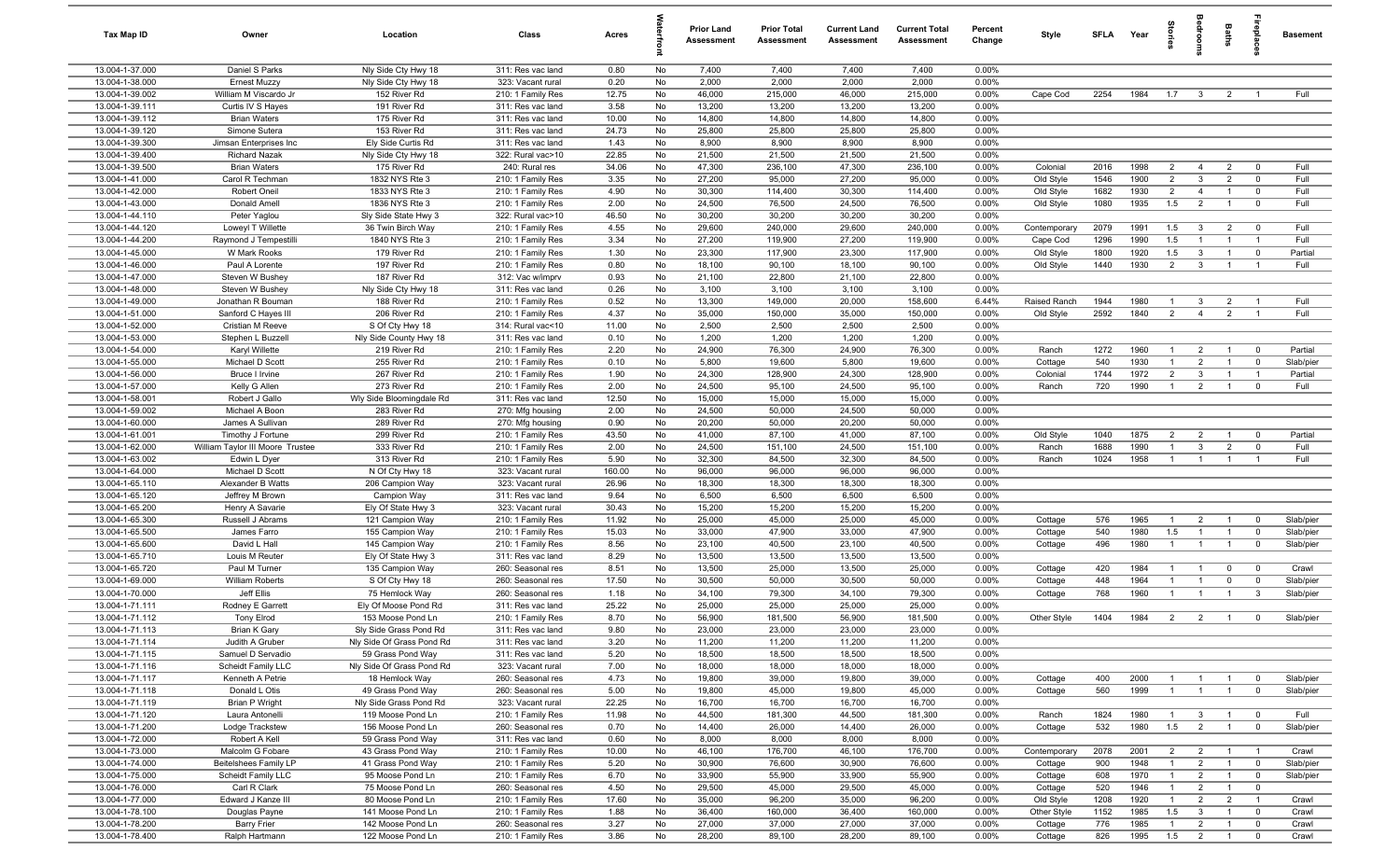| Tax Map ID                         | Owner                                  | Location                                   | Class                                  | Acres         |          | <b>Prior Land</b><br>Assessment | <b>Prior Total</b><br><b>Assessment</b> | <b>Current Land</b><br>Assessment | <b>Current Total</b><br>Assessment | Percent<br>Change | Style              | <b>SFLA</b> | Year         | $\frac{1}{2}$  | ē                                | Baths                         |                            | <b>Basement</b>   |
|------------------------------------|----------------------------------------|--------------------------------------------|----------------------------------------|---------------|----------|---------------------------------|-----------------------------------------|-----------------------------------|------------------------------------|-------------------|--------------------|-------------|--------------|----------------|----------------------------------|-------------------------------|----------------------------|-------------------|
| 13.004-1-80.000                    | Robert C LaPlante                      | 76 Moose Pond Ln                           | 260: Seasonal res                      | 1.00          | No       | 22,500                          | 38,500                                  | 22,500                            | 38,500                             | 0.00%             | Cottage            | 296         | 1955         | $\overline{1}$ | $\overline{2}$                   | $\mathbf{1}$                  | $\overline{0}$             | Slab/pier         |
| 13.004-1-81.000                    | Robert C LaPlante                      | Wly Side Moose Pond Rd                     | 323: Vacant rural                      | 1.70          | No       | 2,000                           | 2,000                                   | 2,000                             | 2,000                              | 0.00%             |                    |             |              |                |                                  |                               |                            |                   |
| 13.004-1-82.000                    | Daun Dahlen                            | 34 Moose Pond Ln                           | 210: 1 Family Res                      | 2.30          | No       | 25,100                          | 49,800                                  | 25,100                            | 49,800                             | 0.00%             | Cottage            | 775         | 1950         | $\mathbf{1}$   | $\overline{2}$                   | $\overline{1}$                | $\overline{\mathbf{0}}$    | Crawl             |
| 13.004-1-83.000                    | Mary Ann Denninger                     | 28 Moose Pond Ln                           | 260: Seasonal res                      | 1.50          | No       | 23,700                          | 54,300                                  | 23,700                            | 54,300                             | 0.00%             | Cottage            | 704         | 1960         | -1             | $\overline{2}$                   | $\mathbf{1}$                  | $\mathbf{0}$               | Crawl             |
| 13.004-1-84.000                    | Peter Denninger                        | 26 Moose Pond Ln                           | 260: Seasonal res                      | 1.66          | No       | 21,600                          | 36,900                                  | 21,600                            | 36,900                             | 0.00%             | Cottage            | 384         | 1956         | $\mathbf{1}$   | $\overline{1}$                   | $\mathbf 0$                   | $\mathbf 0$                | Slab/pier         |
| 13.004-1-85.000                    | Peter A Denninger                      | W Of Moose Pond Rd                         | 311: Res vac land                      | 0.50          | No       | 1,000                           | 1,000                                   | 1,000                             | 1,000                              | 0.00%             |                    |             |              | $\overline{1}$ |                                  |                               |                            |                   |
| 13.004-1-86.000<br>13.004-1-87.000 | Susan J Willette<br>Susan J Willette   | 24 Moose Pond Ln<br>W Of Moose Pond Rd     | 260: Seasonal res<br>260: Seasonal res | 3.00<br>2.60  | No<br>No | 26,500<br>25,700                | 40,000<br>67,300                        | 26,500<br>25,700                  | 40,000<br>67,300                   | 0.00%<br>0.00%    | Cottage<br>Cottage | 360<br>775  | 1932<br>1932 | $\overline{1}$ | $\overline{1}$<br>$\overline{2}$ | $\mathbf 0$<br>$\overline{1}$ | $\mathbf 0$<br>$\mathbf 0$ | Slab/pier<br>Full |
| 13.004-1-88.000                    | Walter Douglas Kellam                  | 20 Moose Pond Ln                           | 210: 1 Family Res                      | 2.60          | No       | 25,700                          | 60,700                                  | 25,700                            | 60,700                             | 0.00%             | Ranch              | 1166        | 1970         | $\overline{1}$ | $\mathbf{3}$                     | $\overline{1}$                | $\overline{1}$             | Crawl             |
| 13.004-1-89.000                    | Harold W Dumont                        | 332 River Rd                               | 210: 1 Family Res                      | 1.40          | No       | 23,300                          | 28,300                                  | 23,300                            | 28,300                             | 0.00%             | Cottage            | 520         | 1930         | $\overline{1}$ | $\overline{2}$                   | $\overline{1}$                | $\mathbf 0$                | Slab/pier         |
| 13.004-2-1.004                     | James R Greene                         | South Of Cty Hwy 18                        | 311: Res vac land                      | 6.03          | No       | 24,000                          | 24,000                                  | 24,000                            | 24,000                             | 0.00%             |                    |             |              |                |                                  |                               |                            |                   |
| 13.004-2-2.001                     | Cory J Skiff                           | 14 James Way                               | 210: 1 Family Res                      | 1.50          | No       | 23,500                          | 83,000                                  | 23,500                            | 83,000                             | 0.00%             | Ranch              | 1056        | 1998         | $\overline{1}$ | $\mathbf{3}$                     | $\overline{1}$                | $\overline{0}$             | Full              |
| 13.004-2-3.001                     | James R Greene                         | Nly Side James Ln                          | 311: Res vac land                      | 3.80          | No       | 12,200                          | 12,200                                  | 12,200                            | 12,200                             | 0.00%             |                    |             |              |                |                                  |                               |                            |                   |
| 13.004-2-4.002                     | James R Greene                         | 43 James Way                               | 210: 1 Family Res                      | 1.30          | No       | 23,100                          | 93,700                                  | 23,100                            | 93,700                             | 0.00%             | Cape Cod           | 1247        | 1975         | 1.7            | $\mathbf{3}$                     | $\mathbf{1}$                  | $\overline{1}$             | Crawl             |
| 13.004-2-5.001                     | Jimsn Enterprises Inc                  | Cor James Ln & Curtis Rd                   | 311: Res vac land                      | 4.50          | No       | 9,000                           | 9,000                                   | 9,000                             | 9,000                              | 0.00%             |                    |             |              |                |                                  |                               |                            |                   |
| 13.004-2-6.000                     | Hartmut Schmidt                        | Wly Side James Ln                          | 314: Rural vac<10                      | 0.70          | No       | 8,000                           | 8,000                                   | 8,000                             | 8,000                              | 0.00%             |                    |             |              |                |                                  |                               |                            |                   |
| 13.004-2-7.000                     | Hart Mut Schmidt                       | 37 James Way                               | 260: Seasonal res                      | 0.70          | No       | 14,600                          | 40,800                                  | 14,600                            | 40,800                             | 0.00%             | Other Style        | 480         | 1975         |                | $\overline{1}$                   | $\overline{1}$                | $\overline{0}$             | Crawl             |
| 13.004-2-8.000                     | Isaac E Skiff                          | 31 James Way                               | 210: 1 Family Res                      | 0.50          | No       | 13,500                          | 48,800                                  | 13,500                            | 48,800                             | 0.00%             | Cottage            | 384         | 1970         | $\mathbf{1}$   | $\mathbf{1}$                     | $\overline{1}$                | $\overline{\mathbf{0}}$    | Crawl             |
| 13.004-2-9.000                     | Alfred C Parker Jr                     | 29 James Way                               | 210: 1 Family Res                      | 1.00          | No       | 20,300                          | 54,300                                  | 20,300                            | 54,300                             | 0.00%             | Cottage            | 588         | 1979         | $\mathbf{1}$   | $\overline{2}$                   | $\overline{1}$                | $\mathbf 0$                | Crawl             |
| 13.004-2-10.001                    | James R Greene                         | N Of James Ln                              | 323: Vacant rural                      | 1.60          | No       | 900                             | 900                                     | 900                               | 900                                | 0.00%             |                    |             |              |                |                                  |                               |                            |                   |
| 13.004-2-11.002                    | <b>Bettijane Forrester</b>             | 23 James Way                               | 210: 1 Family Res                      | 2.72          | No       | 25,900                          | 76,900                                  | 25,900                            | 76,900                             | 0.00%             | Cottage            | 850         | 1973         | $\overline{1}$ | $\overline{2}$                   | $\overline{1}$                | $\mathbf 0$                | Slab/pier         |
| 13.004-2-12.000<br>13.004-2-13.000 | Elizabeth Wojta                        | 15 James Way                               | 210: 1 Family Res<br>311: Res vac land | 1.20          | No       | 34,400                          | 149,600                                 | 34,400                            | 149,600                            | 0.00%<br>0.00%    | Contemporary       | 1536        | 2002         | $\overline{2}$ | $\overline{2}$                   | $\overline{2}$                | $\overline{0}$             | Full              |
| 13.004-2-14.000                    | Elizabeth Wojta<br>Joachim L Marier    | Sly Side James Ln<br>Sly Side James Ln     | 311: Res vac land                      | 0.90<br>0.87  | No<br>No | 11,600<br>10,400                | 11,600<br>10,400                        | 11,600<br>10,400                  | 11,600<br>10,400                   | 0.00%             |                    |             |              |                |                                  |                               |                            |                   |
| 13.004-2-15.000                    | Dennis Gruenberg                       | 42 Curtis Way                              | 260: Seasonal res                      | 0.69          | No       | 12,000                          | 30,000                                  | 12,000                            | 30,000                             | 0.00%             | Cottage            | 600         | 1972         | $\overline{1}$ | $\overline{2}$                   | $\mathbf 0$                   | $\mathbf 0$                | Slab/pier         |
| 13.004-2-16.000                    | Peter Stelling                         | Wly Side Curtis Dr                         | 311: Res vac land                      | 0.70          | No       | 7,100                           | 7,100                                   | 7,100                             | 7,100                              | 0.00%             |                    |             |              |                |                                  |                               |                            |                   |
| 13.004-2-17.000                    | Roger J Callaghan                      | Nly Side James Ln                          | 314: Rural vac<10                      | 1.16          | No       | 8,300                           | 8,300                                   | 8,300                             | 8,300                              | 0.00%             |                    |             |              |                |                                  |                               |                            |                   |
| 13.004-3-1.000                     | Elizabeth A Baker                      | 27 Curtis Way                              | 210: 1 Family Res                      | 0.80          | No       | 27,800                          | 125,000                                 | 27,800                            | 125,000                            | 0.00%             | Cape Cod           | 1120        | 1992         | 1.5            | $\overline{2}$                   | $\overline{1}$                | $\overline{0}$             | Slab/pier         |
| 13.004-3-2.000                     | Andrea Johnston                        | 37 Curtis Way                              | 210: 1 Family Res                      | 0.80          | No       | 18,500                          | 65,300                                  | 18,500                            | 65,300                             | 0.00%             | Cottage            | 768         | 1969         |                | $\mathbf{1}$                     | $\overline{1}$                | $\overline{0}$             | Slab/pier         |
| 13.004-3-3.000                     | <b>Grace Brewster</b>                  | 31 Curtis Way                              | 210: 1 Family Res                      | 1.20          | No       | 20,700                          | 45,900                                  | 20,700                            | 45,900                             | 0.00%             | Ranch              | 878         | 1962         | $\mathbf{1}$   | $\overline{2}$                   | $\overline{1}$                | $\mathbf 0$                | Slab/pier         |
| 13.004-3-4.000                     | Josephine Thomas                       | 43 Curtis Way                              | 210: 1 Family Res                      | 0.90          | No       | 17,700                          | 77,000                                  | 17,700                            | 77,000                             | 0.00%             | Ranch              | 1189        | 1970         | $\overline{1}$ | $\overline{2}$                   | $\overline{1}$                | $\overline{\mathbf{0}}$    | Crawl             |
| 13.004-3-5.000                     | Josephine Thomas                       | Ely Side Curtis Dr                         | 311: Res vac land                      | 1.00          | No       | 12,000                          | 12,000                                  | 12,000                            | 12,000                             | 0.00%             |                    |             |              |                |                                  |                               |                            |                   |
| 13.004-3-6.000                     | Peter E Stelling                       | 49 Curtis Way                              | 260: Seasonal res                      | 0.80          | No       | 17,300                          | 25,000                                  | 17,300                            | 25,000                             | 0.00%             | Cottage            | 360         | 1970         | $\overline{1}$ | $\overline{1}$                   | $\mathbf 0$                   | $\mathbf 0$                | Slab/pier         |
| 13.004-3-7.000                     | Ralph W Mccabe                         | 53 Curtis Way                              | 210: 1 Family Res                      | 1.60          | No       | 21,300                          | 120,600                                 | 21,300                            | 120,600                            | 0.00%             | Other Style        | 1476        | 1980         | 1.5            | $\overline{3}$                   | $\overline{1}$                | $\overline{1}$             | Slab/pier         |
| 13.004-3-8.000                     | James E Jewtraw                        | 61 Curtis Way                              | 260: Seasonal res                      | 0.80          | No       | 16,000                          | 30,000                                  | 16,000                            | 30,000                             | 0.00%             | Cottage            | 460         | 1986         | $\overline{1}$ | $\overline{1}$                   | $\overline{1}$                | $\overline{0}$             | Slab/pier         |
| 13.004-3-9.000                     | John M Meunier                         | 65 Curtis Way                              | 260: Seasonal res                      | 1.00          | No       | 20,300                          | 25,000                                  | 20,300                            | 25,000                             | 0.00%             | Ranch              | 850         | 1987         | $\overline{1}$ | $\overline{2}$                   | $\mathbf{1}$                  | $\mathbf{0}$               | Full              |
| 13.056-1-1.100<br>13.056-1-1.200   | Jean R Denoyelles<br>David Copas       | Wly Side Prospect Ave<br>748 St. Regis Ave | 311: Res vac land<br>210: 1 Family Res | 27.13<br>6.61 | No<br>No | 54,300<br>33,700                | 54,300<br>124,100                       | 54,300<br>33,700                  | 54,300<br>124,100                  | 0.00%<br>0.00%    | Old Style          | 2122        | 1916         | $\overline{2}$ | $\mathbf{3}$                     | $\mathbf{1}$                  | $\overline{0}$             | Full              |
| 13.056-1-2.000                     | Clarence G Hare                        | 752 St. REgis Ave                          | 210: 1 Family Res                      | 0.80          | No       | 19,000                          | 102,000                                 | 19,000                            | 102,000                            | 0.00%             | Old Style          | 2093        | 1920         | 1.7            | $\overline{4}$                   | $\overline{1}$                | $\overline{1}$             | Partial           |
| 13.056-1-3.100                     | Orville Paye                           | 6 Prospect St                              | 270: Mfg housing                       | 0.20          | No       | 8,700                           | 18,700                                  | 8,700                             | 18,700                             | 0.00%             |                    |             |              |                |                                  |                               |                            |                   |
| 13.056-1-3.200                     | Wade C Montroy                         | 10 Prospect St                             | 210: 1 Family Res                      | 0.20          | No       | 8,600                           | 43,700                                  | 8,600                             | 43,700                             | 0.00%             | Ranch              | 918         | 1980         | -1             | $\overline{2}$                   | $\mathbf{1}$                  | $\mathbf 0$                | Slab/pier         |
| 13.056-1-4.000                     | Sheree Farmer                          | 14 Prospect St                             | 270: Mfg housing                       | 0.40          | No       | 13,800                          | 39,000                                  | 13,800                            | 39,000                             | 0.00%             |                    |             |              |                |                                  |                               |                            |                   |
| 13.056-1-5.100                     | David Meimann                          | W Side Prospect Ave                        | 311: Res vac land                      | 2.78          | No       | 12,200                          | 12,200                                  | 12,200                            | 12,200                             | 0.00%             |                    |             |              |                |                                  |                               |                            |                   |
| 13.056-1-5.200                     | Donald W Kent                          | 54 Prospect St                             | 220: 2 Family Res                      | 2.22          | No       | 24,900                          | 150,000                                 | 24,900                            | 150,000                            | 0.00%             | Old Style          | 2308        | 1910         | 2.5            | $\overline{4}$                   | $\overline{2}$                | $\overline{1}$             | Partial           |
| 13.056-2-1.000                     | Richard J Taylor                       | 755 St. Regis Ave                          | 270: Mfg housing                       | 0.50          | No       | 15,000                          | 35,000                                  | 15,000                            | 35,000                             | 0.00%             |                    |             |              |                |                                  |                               |                            |                   |
| 13.056-2-2.000                     | Theresa Taylor                         | 763 St. Regis Ave                          | 210: 1 Family Res                      | 0.40          | No       | 14,000                          | 106,900                                 | 14,000                            | 106,900                            | 0.00%             | Colonial           | 1456        | 1938         | $\overline{2}$ | $\overline{4}$                   | $\overline{1}$                | $\mathbf 0$                | Full              |
| 13.056-2-3.000                     | Jamie Gunther                          | 767 St. Regis Ave                          | 210: 1 Family Res                      | 0.50          | No       | 15,000                          | 93,400                                  | 15,000                            | 93,400                             | 0.00%             | Ranch              | 1012        | 1953         | $\overline{1}$ | 2                                |                               |                            | Full              |
| 13.056-2-4.000                     | Craig S Smith                          | 773 St. Regis Ave                          | 220: 2 Family Res                      | 0.80          | No       | $\mathbf 0$                     | 167,800                                 | 20,000                            | 167,800                            | 0.00%             | Old Style          | 2429        | 1921         | $\overline{2}$ | $5\overline{6}$                  | $\overline{2}$                | $\mathbf 0$                | Full              |
| 13.056-2-5.000                     | David J Ingham                         | 775 St. Regis Ave                          | 210: 1 Family Res                      | 0.60          | No       | 15,700                          | 96,200                                  | 15,700                            | 96,200                             | 0.00%             | Old Style          | 1837        | 1920         | 2              | $\overline{4}$                   | $\overline{2}$                | $\overline{1}$             | Partial           |
| 13.056-2-6.000                     | Wgd Enterprises Inc                    | N Side St Regis St                         | 311: Res vac land                      | 0.80          | No       | 17,500                          | 17,500                                  | 17,500                            | 17,500                             | 0.00%             |                    |             |              |                |                                  |                               |                            |                   |
| 13.056-2-7.000<br>13.056-2-8.000   | Wgd Enterprises Inc<br>Sean Stephenson | 781 St. Regis Ave                          | 416: Mfg hsing pk<br>210: 1 Family Res | 2.50          | No       | 122,600<br>14,700               | 252,900<br>50,000                       | 122,600<br>14,700                 | 252,900<br>50,000                  | 0.00%<br>0.00%    | Old Style          | 1568        | 1900         | $\overline{2}$ | $\overline{4}$                   | $\mathbf{1}$                  | $\overline{0}$             | Partial           |
| 13.056-2-9.000                     | Gaye Oneil                             | 791 St. Regis Ave<br>27 Oregon Plains Rd   | 421: Restaurant                        | 0.50<br>4.20  | No<br>No | 28,900                          | 67,000                                  | 28,900                            | 67,000                             | 0.00%             |                    |             |              |                |                                  |                               |                            |                   |
| 13.056-2-10.000                    | Paul E Giroux                          | 797 St. Regis Ave                          | 411: Apartment                         | 2.45          | No       | 25,400                          | 139,800                                 | 25,400                            | 139,800                            | 0.00%             |                    |             |              |                |                                  |                               |                            |                   |
| 13.056-2-11.000                    | Arlene M Jones                         | 805 St. Regis Ave                          | 220: 2 Family Res                      | 0.50          | No       | 14,200                          | 60,000                                  | 14,200                            | 60,000                             | 0.00%             | Old Style          | 1980        | 1935         | $\overline{2}$ | $5\overline{5}$                  | $\overline{2}$                | $\overline{\mathbf{0}}$    | Full              |
| 13.056-2-12.000                    | Michael J Simpson                      | 23 Oregon Plains Rd                        | 210: 1 Family Res                      | 0.62          | No       | 16,200                          | 120,000                                 | 16,200                            | 120,000                            | 0.00%             | Old Style          | 1730        | 1892         | $\overline{2}$ | $\overline{2}$                   | $\mathbf{1}$                  | $\overline{0}$             | Partial           |
| 13.056-2-13.000                    | Arlene M Jones                         | 813 St. Regis Ave                          | 411: Apartment                         | 1.00          | No       | 22,500                          | 106,000                                 | 22,500                            | 106,000                            | 0.00%             |                    |             |              |                |                                  |                               |                            |                   |
| 13.056-2-14.000                    | Henry G Jakobe Jr                      | 9 Oregon Plains Rd                         | 484: 1 use sm bld                      | 0.36          | No       | 9,000                           | 50,000                                  | 9,000                             | 50,000                             | 0.00%             |                    |             |              |                |                                  |                               |                            |                   |
| 13.056-2-17.002                    | <b>William Eldridge</b>                | 18 Oregon Plains Rd                        | 260: Seasonal res                      | 3.60          | No       | 27,700                          | 63,500                                  | 27,700                            | 63,500                             | 0.00%             | Cottage            | 528         | 1950         | $\overline{1}$ | $\overline{1}$                   | $\overline{1}$                | $\mathbf 0$                | Slab/pier         |
| 13.056-2-18.000                    | Richard A Freeburg                     | 4 Oregon Plains Rd                         | 210: 1 Family Res                      | 0.17          | No       | 10,000                          | 53,600                                  | 10,000                            | 53,600                             | 0.00%             | Cape Cod           | 828         | 1955         | 1.5            | $\overline{2}$                   | $\overline{1}$                | $\overline{0}$             | Full              |
| 13.056-3-1.000                     | Adele A Mcgowan                        | 758 St. Regis Ave                          | 210: 1 Family Res                      | 0.50          | No       | 14,900                          | 101,100                                 | 14,900                            | 101,100                            | 0.00%             | Old Style          | 1464        | 1920         | 1.5            | $\mathbf{3}$                     | $\mathbf{1}$                  | $\overline{1}$             | Full              |
| 13.056-3-2.000                     | Virginia Whitelaw                      | 764 St. Regis Ave                          | 210: 1 Family Res                      | 0.45          | No       | 14,500                          | 70,000                                  | 14,500                            | 70,000                             | 0.00%             | Old Style          | 1872        | 1845         | $2^{\circ}$    | $5\overline{)}$                  | $\mathbf{1}$                  | $\overline{0}$             | Full              |
| 13.056-3-3.000                     | August Simpson                         | 770 St. Regis Ave                          | 210: 1 Family Res                      | 0.50          | No       | 15,500                          | 102,200                                 | 15,500                            | 102,200                            | 0.00%             | Ranch              | 1444        | 1955         | $\mathbf{1}$   | $\mathbf{3}$                     | $\mathbf{1}$                  | $\overline{1}$             | Full              |
| 13.056-3-4.000                     | Richard F Hurteau                      | 8 Poplar Ln                                | 210: 1 Family Res                      | 0.74          | No       | 17,400                          | 119,000                                 | 17,400                            | 119,000                            | 0.00%             | Raised Ranch       | 1696        | 1965         | $\overline{1}$ | $\overline{\mathbf{3}}$          | $\overline{1}$                | $\overline{0}$             | Full              |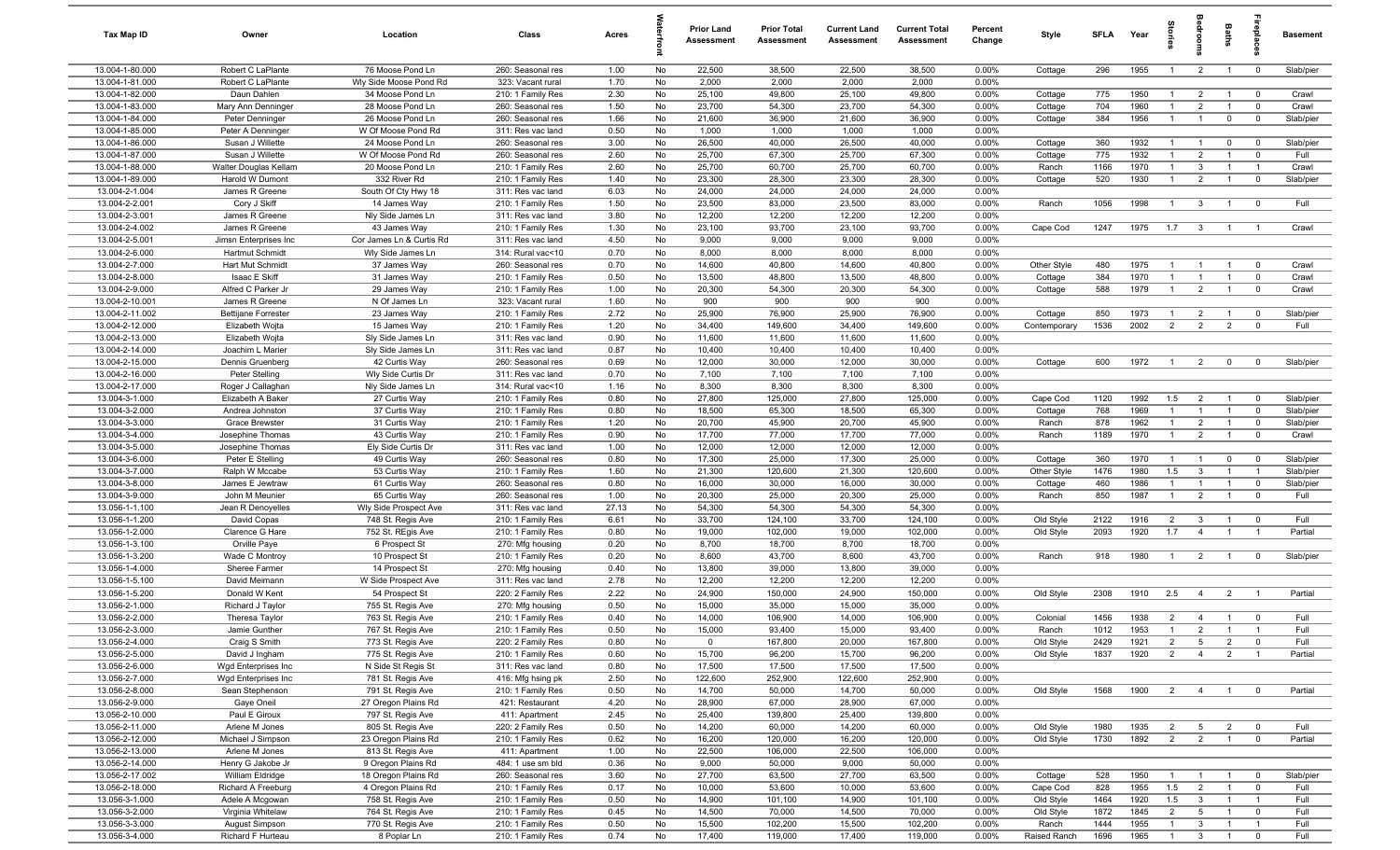| Tax Map ID                         | Owner                                        | Location                                          | Class                                  | Acres        |          | <b>Prior Land</b><br>Assessment | <b>Prior Total</b><br><b>Assessment</b> | <b>Current Land</b><br>Assessment | <b>Current Total</b><br><b>Assessment</b> | Percent<br>Change | Style                  |              | SFLA Year    | $\overline{a}$        | a<br>So                          | Baths                            | <b>Treplai</b>                            | <b>Basement</b>   |
|------------------------------------|----------------------------------------------|---------------------------------------------------|----------------------------------------|--------------|----------|---------------------------------|-----------------------------------------|-----------------------------------|-------------------------------------------|-------------------|------------------------|--------------|--------------|-----------------------|----------------------------------|----------------------------------|-------------------------------------------|-------------------|
| 13.056-3-5.000                     | Patricia Wilson                              | N/side Barnard Street Wmp                         | 311: Res vac land                      | 0.60         | No       | 8,000                           | 8,000                                   | 8,000                             | 8,000                                     | 0.00%             |                        |              |              |                       |                                  |                                  |                                           |                   |
| 13.056-3-6.000                     | Patricia Wilson                              | Ne Side Barnard St                                | 311: Res vac land                      | 0.20         | No       | 5,000                           | 5,000                                   | 5,000                             | 5,000                                     | 0.00%             |                        |              |              |                       |                                  |                                  |                                           |                   |
| 13.056-3-7.001                     | Michael W Ott                                | E Side Prospect Ave                               | 311: Res vac land                      | 0.20         | No       | 5,000                           | 5,000                                   | 5,000                             | 5,000                                     | 0.00%             |                        |              |              |                       |                                  |                                  |                                           |                   |
| 13.056-3-8.000                     | Douglas G Hazelden                           | 13 Prospect St                                    | 210: 1 Family Res                      | 0.64         | No       | 16,400                          | 135,000                                 | 16,400                            | 135,000                                   | 0.00%             | Ranch                  | 1590         | 1969         | $\overline{1}$        | $\mathbf{3}$                     | $\overline{2}$                   |                                           | Full              |
| 13.056-3-9.002<br>13.056-3-9.200   | William R Bailey<br>Joseph A Garso Jr        | 17 Prospect St<br>Ely Side Prospect Ave           | 280: Multiple res<br>311: Res vac land | 0.54<br>0.20 | No<br>No | 15,500<br>5,000                 | 79,400<br>5,000                         | 15,500<br>5,000                   | 79,400<br>5,000                           | 0.00%<br>0.00%    | Old Style              | 1200         | 1908         | 1.5                   | $\overline{\mathbf{3}}$          | $\overline{1}$                   | $\overline{0}$                            | Partial           |
| 13.056-3-10.001                    | Michael W Ott                                | Nwly Side Whiteface Ave                           | 311: Res vac land                      | 0.50         | No       | 6,500                           | 6,500                                   | 6,500                             | 6,500                                     | 0.00%             |                        |              |              |                       |                                  |                                  |                                           |                   |
| 13.056-3-11.003                    | John L Johnston                              | 43 Prospect St                                    | 210: 1 Family Res                      | 0.52         | No       | 15,200                          | 85,000                                  | 15,200                            | 85,000                                    | 0.00%             | Ranch                  | 1260         | 1995         | $\overline{1}$        | $\overline{2}$                   | $\overline{1}$                   | $\overline{0}$                            | Crawl             |
| 13.056-3-12.001                    | Michael W Ott                                | 39 Prospect St                                    | 210: 1 Family Res                      | 0.52         | No       | 15,000                          | 109,600                                 | 15,000                            | 109,600                                   | 0.00%             | Cape Cod               | 1837         | 1960         | 1.7                   | $\mathbf{3}$                     | $\overline{1}$                   | $\overline{\mathbf{0}}$                   | Partial           |
| 13.056-3-13.002                    | Neil A Smith                                 | 29 Whiteface Ln                                   | 210: 1 Family Res                      | 0.52         | No       | 16,000                          | 94,000                                  | 16,000                            | 94,000                                    | 0.00%             | Ranch                  | 1560         | 1997         | $\overline{1}$        | -3                               | $\overline{2}$                   | $\overline{\mathbf{0}}$                   | Full              |
| 13.056-3-14.000                    | Rhonda Meserole                              | 21 Whiteface Ln                                   | 210: 1 Family Res                      | 0.40         | No       | 13,400                          | 55,000                                  | 13,400                            | 55,000                                    | 0.00%             | Old Style              | 816          | 1900         | 1.5                   | $\overline{4}$                   | $\overline{1}$                   | $\overline{\mathbf{0}}$                   | Full              |
| 13.056-3-15.000                    | Jon E Joseph                                 | 19 Whiteface Ln                                   | 210: 1 Family Res                      | 0.40         | No       | 13,400                          | 75,000                                  | 13,400                            | 75,000                                    | 0.00%             | Old Style              | 2310         | 1900         | 2.7                   | 5                                | $\overline{1}$                   | $\overline{0}$                            | Partial           |
| 13.056-3-16.000                    | Arlington W Spinner                          | W Side Whiteface Ave                              | 311: Res vac land                      | 0.20         | No       | 5,000                           | 5,000                                   | 5,000                             | 5,000                                     | 0.00%             |                        |              |              |                       |                                  |                                  |                                           |                   |
| 13.056-3-17.000                    | Arlington W Spinner                          | 11 Whiteface Ln                                   | 210: 1 Family Res                      | 0.40         | No       | 13,400                          | 80,000                                  | 13,400                            | 80,000                                    | 0.00%             | Ranch                  | 1534         | 1990         | $\mathbf{1}$          | $\overline{2}$                   | $\overline{2}$                   | $\overline{1}$                            | Slab/pier         |
| 13.056-3-18.192                    | Craig E Wilcox                               | 42 Maple Ln                                       | 210: 1 Family Res                      | 0.70         | No       | 17,000                          | 92,000                                  | 17,000                            | 92,000                                    | 0.00%             | Ranch                  | 1792         | 2000         | $\overline{1}$        | $\mathbf{3}$                     | $\overline{2}$                   | $\overline{0}$                            | Slab/pier         |
| 13.056-3-19.002                    | Charles Whitson                              | 25 Prospect St                                    | 210: 1 Family Res                      | 0.92         | No       | 20,900                          | 89,000                                  | 20,900                            | 89,000                                    | 0.00%             | Ranch                  | 1188         | 1963         | $\overline{1}$        | $\mathbf{3}$                     | $\overline{1}$                   | $\overline{\mathbf{0}}$                   | Full              |
| 13.056-3-20.032                    | Judith Gruber                                | 29 Prospect St                                    | 210: 1 Family Res<br>210: 1 Family Res | 0.20         | No       | 12,500                          | 60,400                                  | 12,500                            | 60,400                                    | 0.00%             | Other Style            | 798          | 1975<br>2004 | 1.5<br>$\mathbf{1}$   | $\overline{2}$                   | $\overline{1}$                   |                                           | Full              |
| 13.056-3-21.100<br>13.056-3-21.200 | Anne S Latham<br>George L DeAngelis          | 77 Prospect St<br>79 Prospect St                  | 210: 1 Family Res                      | 0.24<br>0.35 | No<br>No | 12,500<br>14,000                | 62,500<br>70,000                        | 12,500<br>14,000                  | 62,500<br>70,000                          | 0.00%<br>0.00%    | Ranch<br>Ranch         | 1232<br>1008 | 1991         | $\overline{1}$        | $\overline{2}$                   | $\overline{1}$                   | $\overline{0}$<br>$\overline{\mathbf{0}}$ | Slab/pier<br>Full |
| 13.056-3-22.000                    | Keith W Compeau                              | 69 Prospect St                                    | 311: Res vac land                      | 0.20         | No       | 5,000                           | 5,000                                   | 5,000                             | 5,000                                     | 0.00%             |                        |              |              |                       |                                  |                                  |                                           |                   |
| 13.056-3-23.000                    | Keith W Compeau                              | E/side Prospect Avenue Lo                         | 311: Res vac land                      | 0.40         | No       | 15,000                          | 15,000                                  | 15,000                            | 15,000                                    | 0.00%             |                        |              |              |                       |                                  |                                  |                                           |                   |
| 13.056-3-24.001                    | James Jones                                  | E/side Prospect Ave Lot                           | 311: Res vac land                      | 0.20         | No       | 5,000                           | 5,000                                   | 5,000                             | 5,000                                     | 0.00%             |                        |              |              |                       |                                  |                                  |                                           |                   |
| 13.056-3-25.002                    | Steven C Giambruno                           | 59 Prospect St                                    | 270: Mfg housing                       | 0.69         | No       | 16,900                          | 35,000                                  | 16,900                            | 35,000                                    | 0.00%             |                        |              |              |                       |                                  |                                  |                                           |                   |
| 13.056-3-26.000                    | Peter W Cassavaugh                           | 55 Prospect St                                    | 210: 1 Family Res                      | 0.50         | No       | 15,200                          | 50,000                                  | 15,200                            | 50,000                                    | 0.00%             | Old Style              | 978          | 1925         | $\overline{1}$        | $\overline{2}$                   | $\overline{1}$                   | $\overline{0}$                            | Full              |
| 13.056-3-27.000                    | Christopher F Blanchard                      | 47 Prospect St                                    | 210: 1 Family Res                      | 0.20         | No       | 8,600                           | 85,000                                  | 8,600                             | 85,000                                    | 0.00%             | Cottage                | 864          | 1975         | $\mathbf{1}$          | $\overline{2}$                   | $\overline{1}$                   | $\overline{0}$                            | Partial           |
| 13.056-4-1.100                     | Roger S Lagree                               | 24 Poplar Ln                                      | 210: 1 Family Res                      | 0.36         | No       | 13,600                          | 121,000                                 | 13,600                            | 121,000                                   | 0.00%             | Cape Cod               | 1482         | 1992         | 1.5                   | $\overline{2}$                   | $\overline{1}$                   | $\overline{0}$                            | Full              |
| 13.056-4-1.200                     | Roger S LaGree                               | 22 Poplar Ln                                      | 210: 1 Family Res                      | 0.20         | No       | 9,100                           | 48,000                                  | 9,100                             | 48,000                                    | 0.00%             | Cottage                | 520          | 1935         | $\overline{1}$        | $\overline{2}$                   | $\overline{1}$                   | $\overline{0}$                            | Full              |
| 13.056-4-2.000                     | <b>Philip Arsenault</b>                      | W Side Mtn View Ave                               | 311: Res vac land                      | 0.20         | No       | 5,000                           | 5,000                                   | 5,000                             | 5,000                                     | 0.00%             |                        |              |              |                       |                                  |                                  |                                           |                   |
| 13.056-4-3.000                     | <b>Timothy R Wolter</b>                      | 34 Poplar Ln                                      | 210: 1 Family Res                      | 0.20         | No       | 10,000                          | 82,000                                  | 10,000                            | 82,000                                    | 0.00%             | Ranch                  | 1104         | 1997         | $\overline{1}$        | $\mathbf{3}$                     | $\overline{1}$                   | $\overline{0}$                            | Slab/pier         |
| 13.056-4-4.000                     | Nancy Johansen                               | W Side Mtn View Ave                               | 311: Res vac land                      | 0.20         | No       | 5,000                           | 5,000                                   | 5,000                             | 5,000                                     | 0.00%             |                        |              |              |                       |                                  |                                  |                                           |                   |
| 13.056-4-5.000<br>13.056-4-6.000   | <b>Timothy S Reyell</b>                      | 40 Poplar Ln                                      | 210: 1 Family Res                      | 0.20         | No       | 13,200<br>5,000                 | 50,000<br>5,000                         | 13,200<br>5,000                   | 50,000<br>5,000                           | 0.00%<br>0.00%    | Ranch                  | 1040         | 2000         | $\overline{1}$        | $\overline{2}$                   | $\overline{1}$                   | $\overline{0}$                            | Slab/pier         |
| 13.056-4-7.000                     | <b>Timothy S Reyell</b><br>John Lee Johnston | N Side Summit St<br>N Side Summit St              | 311: Res vac land<br>311: Res vac land | 0.20<br>0.40 | No<br>No | 10,000                          | 10,000                                  | 10,000                            | 10,000                                    | 0.00%             |                        |              |              |                       |                                  |                                  |                                           |                   |
| 13.056-4-8.000                     | Edward G Porter                              | S E Side Whiteface Ave Lo                         | 312: Vac w/imprv                       | 0.20         | No       | 10,000                          | 15,000                                  | 10,000                            | 15,000                                    | 0.00%             |                        |              |              |                       |                                  |                                  |                                           |                   |
| 13.056-4-9.000                     | Deborah A Lagree                             | E/s Whiteface Ave Lot 79                          | 311: Res vac land                      | 0.20         | No       | 5,000                           | 5,000                                   | 5,000                             | 5,000                                     | 0.00%             |                        |              |              |                       |                                  |                                  |                                           |                   |
| 13.056-4-10.000                    | Roger Lagree                                 | W/s Mtn View Ave Lot 12 W                         | 311: Res vac land                      | 0.30         | No       | 5,700                           | 5,700                                   | 5,700                             | 5,700                                     | 0.00%             |                        |              |              |                       |                                  |                                  |                                           |                   |
| 13.056-5-1.002                     | Christopher M Bourgeois                      | 32 Whiteface Ln                                   | 210: 1 Family Res                      | 0.30         | No       | 13,000                          | 125,000                                 | 13,000                            | 125,000                                   | 0.00%             | Ranch                  | 1512         | 2000         | $\overline{1}$        | $\mathbf{3}$                     | $\overline{1}$                   | $\overline{0}$                            | Full              |
| 13.056-5-2.001                     | Jerry Farley                                 | N Side Maple St                                   | 311: Res vac land                      | 0.17         | No       | 4,300                           | 4,300                                   | 4,300                             | 4,300                                     | 0.00%             |                        |              |              |                       |                                  |                                  |                                           |                   |
| 13.056-5-3.000                     | Richard J Heath                              | E Side Whiteface Ave                              | 311: Res vac land                      | 0.20         | No       | 5,000                           | 5,000                                   | 5,000                             | 5,000                                     | 0.00%             |                        |              |              |                       |                                  |                                  |                                           |                   |
| 13.056-5-4.005                     | Richard Heath                                | 24 Whiteface Ln                                   | 210: 1 Family Res                      | 0.20         | No       | 12,900                          | 73,700                                  | 12,900                            | 73,700                                    | 0.00%             | Ranch                  | 1600         | 1988         | $\overline{1}$        | $\mathbf{3}$                     | $\overline{1}$                   | $\mathbf 0$                               | Full              |
| 13.056-5-5.002                     | Jerry F Farley                               | 34 Maple Ln                                       | 270: Mfg housing                       | 0.38         | No       | 13,800                          | 20,000                                  | 13,800                            | 20,000                                    | 0.00%             |                        |              |              |                       |                                  |                                  |                                           |                   |
| 13.056-5-6.000                     | Richard Heath                                | E Side Whiteface Ave                              | 311: Res vac land                      | 0.60         | No       | 6,500                           | 6,500                                   | 6,500                             | 6,500                                     | 0.00%             |                        |              |              |                       |                                  |                                  |                                           |                   |
| 13.056-5-7.000                     | Nancy Heath                                  | E Side Whiteface Ave                              | 311: Res vac land                      | 0.20         | No       | 5,000                           | 5,000                                   | 5,000                             | 5,000                                     | 0.00%             |                        |              |              |                       |                                  |                                  |                                           |                   |
| 13.056-5-8.000<br>13.056-5-9.000   | Jerry F Farley                               | E/s Whiteface Ave Wmp Lot                         | 311: Res vac land<br>311: Res vac land | 0.20         | No       | 5,000                           | 5,000                                   | 5,000                             | 5,000                                     | 0.00%             |                        |              |              |                       |                                  |                                  |                                           |                   |
| 13.056-6-1.014                     | Jerry Farley<br>Wayne W Brown                | N/s Maple St Wmp Lots 49<br>E Side Paul Smith Ave | 311: Res vac land                      | 0.40<br>0.20 | No<br>No | 6,000<br>5,000                  | 6,000<br>5,000                          | 6,000<br>5,000                    | 6,000<br>5,000                            | 0.00%<br>0.00%    |                        |              |              |                       |                                  |                                  |                                           |                   |
| 13.056-6-2.001                     | Jason A Cogan                                | 44 Poplar Ln                                      | 210: 1 Family Res                      | 0.42         | No       | 14,200                          | 51,400                                  | 14,200                            | 51,400                                    | 0.00%             | Ranch                  | 1512         | 1987         | $\overline{1}$        |                                  |                                  |                                           | Full              |
| 13.056-6-3.003                     | Vicki Strack                                 | 52 Poplar Ln                                      | 270: Mfg housing                       | 0.82         | No       | 23,600                          | 52,000                                  | 23,600                            | 52,000                                    | 0.00%             |                        |              |              |                       |                                  |                                  |                                           |                   |
| 13.056-6-4.001                     | Warren A Braman                              | E Side Paul Smith Ave                             | 311: Res vac land                      | 0.17         | No       | 3,400                           | 3,400                                   | 3,400                             | 3,400                                     | 0.00%             |                        |              |              |                       |                                  |                                  |                                           |                   |
| 13.056-6-5.001                     | Nancy M Heath                                | E Side Paul- Smith Ave                            | 311: Res vac land                      | 0.34         | No       | 5,500                           | 5,500                                   | 5,500                             | 5,500                                     | 0.00%             |                        |              |              |                       |                                  |                                  |                                           |                   |
| 13.056-6-6.000                     | Roger G Oliver                               | W Side Mtn View Ave                               | 311: Res vac land                      | 0.40         | No       | 1,000                           | 1,000                                   | 1,000                             | 1,000                                     | 0.00%             |                        |              |              |                       |                                  |                                  |                                           |                   |
| 13.056-6-7.100                     | Rosalie Martin                               | 18 Maple Ln                                       | 270: Mfg housing                       | 0.40         | No       |                                 |                                         | 14,000                            | 40,000                                    |                   |                        |              |              |                       |                                  |                                  |                                           |                   |
| 13.056-6-7.200                     | <b>Teddie Siddell</b>                        | 16 Maple Ln                                       | 210: 1 Family Res                      | 0.22         | No       |                                 |                                         | 12,500                            | 55,000                                    |                   | Cottage                | 808          | 1940         | $\overline{1}$        |                                  | 2 1                              | $\overline{\mathbf{0}}$                   | Crawl             |
| 13.056-6-8.001                     | Richard J Heath                              | E Side Paul - Smith Ave                           | 311: Res vac land                      | 0.20         | No       | 5,000                           | 5,000                                   | 5,000                             | 5,000                                     | 0.00%             |                        |              |              |                       |                                  |                                  |                                           |                   |
| 13.056-6-9.000                     | Valerie Oliver                               | N/s Maple St Lot 47                               | 311: Res vac land                      | 0.20         | No       | 5,000                           | 5,000                                   | 5,000                             | 5,000                                     | 0.00%             |                        |              |              |                       |                                  |                                  |                                           |                   |
| 13.056-6-10.002                    | Valerie Oliver                               | 22 Maple Ln                                       | 210: 1 Family Res                      | 0.30         | No       | 13,000                          | 66,000                                  | 13,000                            | 66,000                                    | 0.00%             | Ranch                  | 1120         | 1992         |                       | $\mathbf{3}$                     | $\overline{1}$                   | $\overline{0}$                            | Slab/pier         |
| 13.056-7-1.000                     | Elizabeth Myers-Garrett                      | 780 St. Regis Ave                                 | 210: 1 Family Res                      | 1.50         | No       | 23,500                          | 132,100                                 | 23,500                            | 132,100                                   | 0.00%             | Old Style              | 2690         | 1900         | $\overline{2}$        | $\overline{4}$                   | $\overline{1}$                   | $\overline{0}$                            | Full              |
| 13.056-7-2.000                     | Eugene J Reynolds II                         | 788 St. Regis Ave                                 | 210: 1 Family Res                      | 0.39         | No       | 13,900                          | 93,100                                  | 13,900                            | 93,100                                    | 0.00%             | Old Style              | 1709         | 1890         | 1.7                   | $\overline{3}$                   | $\mathbf{1}$                     | $\overline{0}$                            | Partial           |
| 13.056-7-3.000<br>13.056-7-4.000   | Paula Hameline<br>John W Holland             | 792 St. Regis Ave                                 | 210: 1 Family Res<br>210: 1 Family Res | 0.43<br>0.60 | No<br>No | 14,200<br>16,200                | 74,200<br>75,300                        | 14,200<br>16,200                  | 74,200<br>75,300                          | 0.00%<br>0.00%    | Old Style              | 1029<br>884  | 1930<br>1960 | 1.5<br>$\overline{1}$ | $\overline{3}$<br>$\overline{2}$ | $\overline{1}$<br>$\overline{1}$ | $\overline{0}$<br>$\overline{0}$          | Partial<br>Crawl  |
| 13.056-7-5.000                     | Mark E Mccarty                               | 794 St. Regis Ave<br>4 Vine St                    | 210: 1 Family Res                      | 0.90         | No       | 21,700                          | 101,900                                 | 21,700                            | 101,900                                   | 0.00%             | Cottage<br>Other Style | 2086         | 1965         | $\overline{2}$        | $\mathbf{3}$                     | $\overline{1}$                   | $\overline{0}$                            | Slab/pier         |
| 13.056-7-6.100                     | Gregory Walker                               | 18 Vine St                                        | 210: 1 Family Res                      | 0.44         | No       | 14,400                          | 65,000                                  | 14,400                            | 65,000                                    | 0.00%             | Old Style              | 1467         | 1900         | 1.5                   | $\overline{4}$                   | $\overline{1}$                   | $\overline{0}$                            | Partial           |
| 13.056-7-6.200                     | Esmeralda C Rothaupt                         | 14 Vine St                                        | 210: 1 Family Res                      | 0.50         | No       | 15,100                          | 83,600                                  | 15,100                            | 83,600                                    | 0.00%             | Ranch                  | 1344         | 1990         | $\overline{1}$        | $3\overline{3}$                  | $\overline{2}$                   | $\overline{0}$                            | Slab/pier         |
| 13.056-7-7.000                     | Donald D Essex                               | 28 Vine St                                        | 270: Mfg housing                       | 1.30         | No       | 23,100                          | 39,000                                  | 23,100                            | 39,000                                    | 0.00%             |                        |              |              |                       |                                  |                                  |                                           |                   |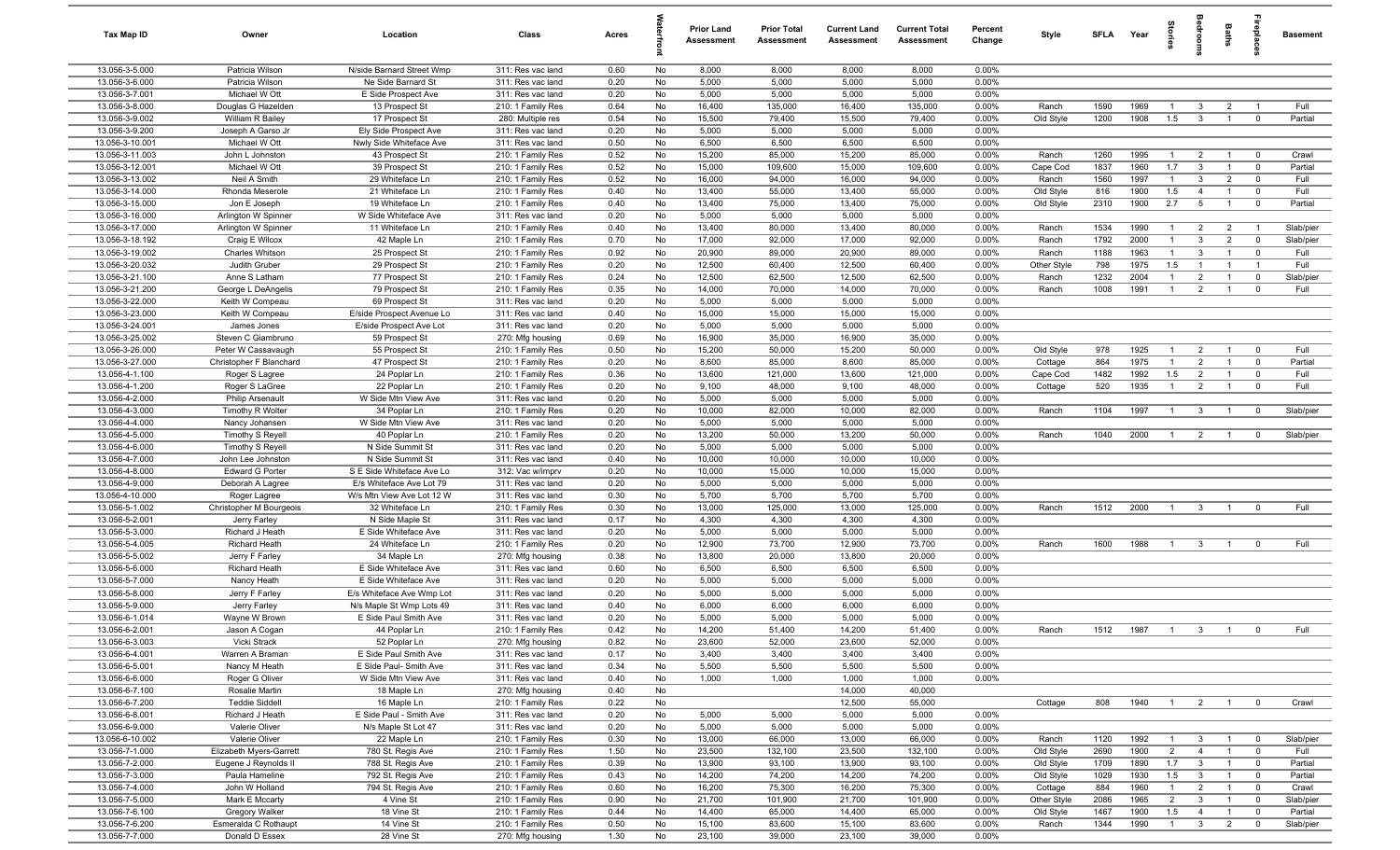| Tax Map ID                         | Owner                                 | Location                     | Class                                  | Acres        |          | <b>Prior Land</b><br>Assessment | <b>Prior Total</b><br><b>Assessment</b> | <b>Current Land</b><br>Assessment | <b>Current Total</b><br><b>Assessment</b> | Percent<br>Change | Style                 | <b>SFLA</b>  | Year         | $\overline{a}$ | groo                             | Baths                            | repla                                     | <b>Basement</b> |
|------------------------------------|---------------------------------------|------------------------------|----------------------------------------|--------------|----------|---------------------------------|-----------------------------------------|-----------------------------------|-------------------------------------------|-------------------|-----------------------|--------------|--------------|----------------|----------------------------------|----------------------------------|-------------------------------------------|-----------------|
| 13.056-7-8.000                     | Spencer G Branch                      | 38 Vine St                   | 210: 1 Family Res                      | 0.30         | No       | 12,900                          | 92,800                                  | 12,900                            | 92,800                                    | 0.00%             | Old Style             | 1772         | 1894         | $\overline{2}$ | $\overline{4}$                   | $\overline{1}$                   | $\overline{0}$                            | Partial         |
| 13.056-7-9.000                     | Robert G Sweet                        | 40 Vine St                   | 270: Mfg housing                       | 0.20         | No       | 11,700                          | 21,700                                  | 11,700                            | 21,700                                    | 0.00%             |                       |              |              |                |                                  |                                  |                                           |                 |
| 13.056-7-10.200                    | Raymond P Stark Jr                    | 44 Vine St                   | 270: Mfg housing                       | 0.20         | No       | 9,700                           | 20,700                                  | 9,700                             | 20,700                                    | 0.00%             |                       |              |              |                |                                  |                                  |                                           |                 |
| 13.056-7-11.002                    | Ralph J Prata                         | 42 Main St                   | 210: 1 Family Res                      | 0.70         | No       | 17,000                          | 69,600                                  | 17,000                            | 69,600                                    | 0.00%             | Cottage               | 735          | 1860         | 1.5            | $\mathbf{3}$                     | $\overline{1}$                   | $\overline{\mathbf{0}}$                   | Partial         |
| 13.056-7-12.000<br>13.056-7-13.000 | lan Swirsky                           | 44 Main St<br>50 Main St     | 210: 1 Family Res                      | 1.60<br>0.10 | No       | 23,500<br>4,500                 | 55,000<br>61,400                        | 23,500<br>4,500                   | 55,000<br>61,400                          | 0.00%<br>0.00%    | Old Style             | 1260<br>1365 | 1880<br>1880 | 1.5<br>1.7     | $\overline{3}$                   | $\mathbf{1}$<br>$\overline{1}$   | $\overline{\mathbf{0}}$<br>$\overline{0}$ | Full<br>Full    |
| 13.056-7-14.000                    | Valerie A Oliver<br>Sharon E Jones    | 54 Main St                   | 210: 1 Family Res<br>270: Mfg housing  | 0.26         | No<br>No | 9,100                           | 15,000                                  | 9,100                             | 15,000                                    | 0.00%             | Old Style             |              |              |                | $\overline{4}$                   |                                  |                                           |                 |
| 13.056-7-15.000                    | Angela M Bates                        | 4 Maple Ln                   | 210: 1 Family Res                      | 0.26         | No       | 12,600                          | 35,000                                  | 12,600                            | 35,000                                    | 0.00%             | Ranch                 | 943          | 1990         | $\overline{1}$ | $\mathbf{3}$                     | $\overline{1}$                   | $\overline{0}$                            | Slab/pier       |
| 13.056-7-16.000                    | Frederick F Finn                      | 10 Maple Ln                  | 210: 1 Family Res                      | 1.29         | No       | 23,100                          | 50,400                                  | 23,100                            | 50,400                                    | 0.00%             | Old Style             | 1826         | 1945         | $\overline{2}$ | $\overline{2}$                   | $\overline{1}$                   | $\overline{\mathbf{0}}$                   | Crawl           |
| 13.056-7-17.000                    | Vi Marie Snickles                     | Wmp E/s Mtn View Ave Lot     | 311: Res vac land                      | 0.20         | No       | 5,000                           | 5,000                                   | 5,000                             | 5,000                                     | 0.00%             |                       |              |              |                |                                  |                                  |                                           |                 |
| 13.056-7-18.000                    | Vi Marie Snickles                     | E Side Mtn View Ave          | 311: Res vac land                      | 0.20         | No       | 5,000                           | 5,000                                   | 5,000                             | 5,000                                     | 0.00%             |                       |              |              |                |                                  |                                  |                                           |                 |
| 13.056-7-20.000                    | Paul R Macey                          | 49 Poplar Ln                 | 270: Mfg housing                       | 0.34         | No       | 13,400                          | 40,000                                  | 13,400                            | 40,000                                    | 0.00%             |                       |              |              |                |                                  |                                  |                                           |                 |
| 13.056-7-21.000                    | Linda J Roberts                       | 47 Poplar Ln                 | 270: Mfg housing                       | 0.20         | No       | 8,500                           | 50,500                                  | 8,500                             | 50,500                                    | 0.00%             |                       |              |              |                |                                  |                                  |                                           |                 |
| 13.056-7-22.000                    | <b>Philip Arsenault</b>               | E Side Mtn View Ave          | 311: Res vac land                      | 0.20         | No       | 5,000                           | 5,000                                   | 5,000                             | 5,000                                     | 0.00%             |                       |              |              |                |                                  |                                  |                                           |                 |
| 13.056-7-23.000                    | Donald E Schmidt                      | E/s Mtn View Ave Wmp Lot     | 311: Res vac land                      | 0.20         | No       | 5,000                           | 5,000                                   | 5,000                             | 5,000                                     | 0.00%             |                       |              |              |                |                                  |                                  |                                           |                 |
| 13.056-7-24.000                    | Andrew J Boula                        | 37 Poplar Ln                 | 210: 1 Family Res                      | 0.40         | No       | 14,000                          | 55,000                                  | 14,000                            | 55,000                                    | 0.00%             | Ranch                 | 1040         | 1995         | $\overline{1}$ | $\overline{2}$                   | $\overline{1}$                   | $\overline{0}$                            | Slab/pier       |
| 13.056-7-25.000                    | Andrew J Boula                        | 33 Poplar Ln                 | 270: Mfg housing                       | 0.40         | No       | 12,100                          | 35,000                                  | 12,100                            | 35,000                                    | 0.00%             |                       |              |              |                |                                  |                                  |                                           |                 |
| 13.056-7-26.000                    | Matthew J Mayville                    | 29 Poplar Ln                 | 270: Mfg housing                       | 0.20         | No       | 9,000                           | 20,000                                  | 9,000                             | 20,000                                    | 0.00%             |                       |              |              |                |                                  |                                  |                                           |                 |
| 13.056-7-27.100<br>13.056-7-28.110 | <b>Matthew Williams</b>               | 13 Poplar Ln                 | 210: 1 Family Res                      | 0.68<br>1.54 | No       | 17,500                          | 91,400                                  | 17,500                            | 91,400                                    | 0.00%             | Ranch                 | 1350         | 1981         | $\overline{1}$ | $\overline{2}$                   | $\overline{1}$                   | $\overline{0}$                            | Full            |
| 13.056-7-28.120                    | Valerie A Oliver<br>Vimarie Snickles  | 50 Main St<br>53 Poplar Ln   | 311: Res vac land<br>270: Mfg housing  | 1.25         | No<br>No | 9,100<br>23,000                 | 9,100<br>53,400                         | 9,100<br>23,000                   | 9,100<br>53,400                           | 0.00%<br>0.00%    |                       |              |              |                |                                  |                                  |                                           |                 |
| 13.056-7-28.210                    | Donald E Schmidt                      | 7 Poplar Ln                  | 210: 1 Family Res                      | 8.64         | No       | 40,500                          | 160,000                                 | 40,500                            | 160,000                                   | 0.00%             | Ranch                 | 1456         | 1984         | $\overline{1}$ | $\overline{4}$                   | $\mathbf{3}$                     | $\overline{\mathbf{0}}$                   | Full            |
| 13.056-7-28.220                    | Brian J Goetz                         | 10 Goetz Way                 | 210: 1 Family Res                      | 1.41         | No       | 22,500                          | 207,500                                 | 22,500                            | 207,500                                   | 0.00%             | Ranch                 | 2176         | 2004         | $\overline{1}$ | $\mathbf{3}$                     | $\overline{2}$                   | $\overline{1}$                            | Full            |
| 13.056-8-2.000                     | Richard M Mccalvin                    | 824 St. Regis Ave            | 210: 1 Family Res                      | 0.80         | No       | 18,500                          | 130,000                                 | 18,500                            | 130,000                                   | 0.00%             | Raised Ranch          | 1452         | 1970         | $\overline{1}$ | $\mathbf{3}$                     | $\mathbf{1}$                     | $\overline{0}$                            | Full            |
| 13.056-8-3.000                     | Adam J Martinez                       | 834 St. Regis Ave            | 210: 1 Family Res                      | 0.80         | No       | 19,500                          | 127,500                                 | 19,500                            | 127,500                                   | 0.00%             | Old Style             | 2477         | 1920         | 1.7            | $\mathbf{3}$                     | $\overline{2}$                   | $\overline{0}$                            | Partial         |
| 13.056-8-4.000                     | Debra Downs                           | 838 St. Regis Ave            | 210: 1 Family Res                      | 0.70         | No       | 16,800                          | 92,000                                  | 16,800                            | 92,000                                    | 0.00%             | Old Style             | 1368         | 1850         | 1.5            | $\mathbf{3}$                     | $\overline{2}$                   | $\overline{0}$                            | Partial         |
| 13.056-8-5.000                     | Doris M Stickney                      | 842 St. Regis Ave            | 210: 1 Family Res                      | 0.60         | No       | 16,100                          | 60,800                                  | 16,100                            | 60,800                                    | 0.00%             | Old Style             | 1312         | 1946         | $\mathbf{1}$   | $\mathbf{3}$                     | $\overline{1}$                   | $\overline{0}$                            | Partial         |
| 13.056-8-6.000                     | David L Vinopal                       | 844 St. Regis Ave            | 210: 1 Family Res                      | 1.00         | No       | 22,700                          | 95,000                                  | 22,700                            | 95,000                                    | 0.00%             | Old Style             | 2400         | 1850         | 2.5            | 5                                | $\overline{2}$                   | $\overline{0}$                            | Crawl           |
| 13.056-8-7.000                     | John F Dumovitz                       | 850 St. Regis Ave            | 260: Seasonal res                      | 0.93         | No       | 21,100                          | 25,000                                  | 21,100                            | 25,000                                    | 0.00%             | Old Style             | 3378         | 1920         | 2              | 5                                | $\mathbf{0}$                     | $\mathbf 0$                               | Full            |
| 13.056-8-8.000                     | Warren W Leigh                        | 4 Main St                    | 210: 1 Family Res                      | 0.40         | No       | 14,100                          | 140,000                                 | 14,100                            | 140,000                                   | 0.00%             | Cape Cod              | 1917         | 1948         | 1.5            | 3                                | 3                                |                                           | Full            |
| 13.056-8-9.002                     | Jennifer(coller) Roberts              | 14 Main St                   | 210: 1 Family Res                      | 0.46         | No       | 14,600                          | 73,000                                  | 14,600                            | 73,000                                    | 0.00%             | Old Style             | 1380         | 1910         | $\overline{2}$ | $\overline{1}$                   | $\overline{1}$                   | $\overline{0}$                            | Slab/pier       |
| 13.056-8-9.110                     | Thomas E Burman                       | 16 Main St                   | 411: Apartment                         | 0.23         | No       | 7,500                           | 89,000                                  | 7,500                             | 89,000                                    | 0.00%             |                       |              |              |                |                                  |                                  |                                           |                 |
| 13.056-8-9.120                     | Benny J Muncil                        | 18 Main St                   | 210: 1 Family Res                      | 0.39         | No       | 13,900                          | 65,000                                  | 13,900                            | 65,000                                    | 0.00%             | Cape Cod              | 1536         | 1991         | 1.5            | $\mathbf{3}$                     | $\overline{1}$                   | $\overline{\mathbf{0}}$                   | Full            |
| 13.056-8-10.000<br>13.056-8-11.000 | Edmund G Andrews Jr<br>Diane L Elmore | 22 Main St<br>26 Main St     | 210: 1 Family Res<br>210: 1 Family Res | 0.30<br>0.30 | No<br>No | 12,700<br>12,700                | 76,000<br>122,100                       | 12,700<br>12,700                  | 76,000<br>122,100                         | 0.00%<br>0.00%    | Old Style<br>Cape Cod | 1248<br>1428 | 1900<br>1935 | 2<br>1.7       | $\overline{2}$<br>$\overline{2}$ | $\overline{1}$<br>$\overline{1}$ | $\overline{1}$<br>$\overline{1}$          | Partial<br>Full |
| 13.056-8-12.000                    | Diane L Elmore                        | E Side Vine St               | 311: Res vac land                      | 0.20         | No       | 5,000                           | 5,000                                   | 5,000                             | 5,000                                     | 0.00%             |                       |              |              |                |                                  |                                  |                                           |                 |
| 13.056-8-13.000                    | Thomas A Benware                      | E Side Vine St               | 311: Res vac land                      | 1.00         | No       | 8,000                           | 8,000                                   | 8,000                             | 8,000                                     | 0.00%             |                       |              |              |                |                                  |                                  |                                           |                 |
| 13.056-8-14.000                    | Thomas Benware                        | 29 Vine St                   | 210: 1 Family Res                      | 0.30         | No       | 14,300                          | 92,800                                  | 14,300                            | 92,800                                    | 0.00%             | Ranch                 | 1680         | 1991         | $\overline{1}$ | $\mathbf{3}$                     | $\overline{2}$                   | $\overline{0}$                            | Slab/pier       |
| 13.056-8-15.000                    | Gary W Woodruff                       | 21 Vine St                   | 210: 1 Family Res                      | 0.90         | No       | 25,600                          | 128,200                                 | 25,600                            | 128,200                                   | 0.00%             | Ranch                 | 1508         | 1999         | $\overline{1}$ | 3                                | $\overline{2}$                   | $\overline{0}$                            | Full            |
| 13.056-8-16.100                    | Harold J Morford                      | 15 Vine St                   | 210: 1 Family Res                      | 0.54         | No       | 19,300                          | 93,600                                  | 19,300                            | 93,600                                    | 0.00%             | Ranch                 | 1352         | 1990         | $\overline{1}$ | $\mathbf{3}$                     | $\overline{2}$                   | $\overline{0}$                            | Full            |
| 13.056-8-16.200                    | Rodney A Shumway                      | 11 Vine St                   | 210: 1 Family Res                      | 0.59         | No       | 19,900                          | 130,000                                 | 19,900                            | 130,000                                   | 0.00%             | Ranch                 | 1936         | 1958         | $\overline{1}$ | 3                                | 2                                | -1                                        | Full            |
| 13.056-9-1.000                     | Daniel J Wolfe                        | 41 Main St                   | 210: 1 Family Res                      | 0.20         | No       | 9,500                           | 34,000                                  | 9,500                             | 34,000                                    | 0.00%             | Bungalow              | 893          | 1935         | $\overline{1}$ | $\mathbf{3}$                     | $\overline{1}$                   | $\overline{0}$                            | Full            |
| 13.056-9-2.000                     | John S Belt                           | 35 Main St                   | 210: 1 Family Res                      | 0.45         | No       | 14,300                          | 132,000                                 | 14,300                            | 132,000                                   | 0.00%             | Old Style             | 1965         | 1980         | 1.7            | $\overline{4}$                   | $\overline{2}$                   | $\overline{0}$                            | Partial         |
| 13.056-9-3.000                     | Michael Changelo                      | 33 Main St                   | 210: 1 Family Res                      | 0.50         | No       | 14,700                          | 85,000                                  | 14,700                            | 85,000                                    | 0.00%             | Old Style             | 1029         | 1900         | 1.7            | $\mathbf{3}$                     | $\mathbf{1}$                     | $\overline{\mathbf{0}}$                   | Partial         |
| 13.056-9-4.000                     | Dawn Marie Martin                     | 29 Main St                   | 210: 1 Family Res                      | 0.50         | No       | 15,000                          | 44,800                                  | 15,000                            | 44,800                                    | 0.00%             | Old Style             | 1600         | 1890         | $\overline{2}$ | 5                                | $\overline{1}$                   | $\overline{0}$                            | Partial         |
| 13.056-9-5.000                     | Gregory S Stratford                   | 27 Main St                   | 210: 1 Family Res                      | 0.90         | No       | 19,000                          | 125,000                                 | 19,000                            | 125,000                                   | 0.00%             | Old Style             | 1582         | 1935         | $\overline{2}$ | $\overline{4}$                   | $\overline{2}$                   | $\overline{\mathbf{0}}$                   | Partial         |
| 13.056-9-6.000                     | Edmund G Andrews                      | 19 Main St                   | 210: 1 Family Res                      | 0.50         | No       | 15,000                          | 120,100                                 | 15,000                            | 120,100                                   | 0.00%             | Old Style             | 1770         | 1901         | $\overline{2}$ | 3                                |                                  | $\overline{\mathbf{0}}$                   | Partial         |
| 13.056-9-7.000                     | Joseph E Gladd                        | 17 Main St                   | 210: 1 Family Res                      | 0.40         | No       | 14,100                          | 113,600                                 | 14,100                            | 113,600                                   | 0.00%             | Old Style             | 1990         | 1900         | 2              | $\overline{4}$                   | $\overline{1}$                   | $\overline{0}$                            | Partial         |
| 13.056-9-8.000<br>13.056-10-1.000  | Thomas C Jones<br>Bryan Munn          | 15 Main St<br>66 Prospect St | 311: Res vac land<br>210: 1 Family Res | 0.20<br>1.00 | No<br>No | 10,000<br>25,000                | 10,000<br>249,800                       | 10,000<br>25,000                  | 10,000<br>249,800                         | 0.00%<br>0.00%    | Cape Cod              | 1799         | 2004         | 1.5            | $\overline{\mathbf{3}}$          | $\overline{2}$                   | $\overline{0}$                            | Full            |
| 13.056-10-2.000                    | Garwood A Munn                        | 62 Prospect St               | 210: 1 Family Res                      | 1.00         | No       | 22,500                          | 160,000                                 | 22,500                            | 160,000                                   | 0.00%             | Contemporary          | 2453         | 1988         | 1.7            | $\overline{4}$                   | $\overline{2}$                   | $\overline{1}$                            |                 |
| 13.056-10-3.000                    | Owen P Coats                          | 72 Prospect St               | 210: 1 Family Res                      | 1.00         | No       | 22,500                          | 98,100                                  | 22,500                            | 98,100                                    | 0.00%             | Ranch                 | 1512         | 2003         | $\overline{1}$ | $\overline{3}$                   | $\overline{2}$                   | $\overline{0}$                            | Slab/pier       |
| 13.056-10-4.000                    | Francis W Whitelaw                    | 60 Maple Ln                  | 210: 1 Family Res                      | 0.65         | No       | 16,500                          | 128,500                                 | 16,500                            | 128,500                                   | 0.00%             | Ranch                 | 1904         | 1995         | $\overline{1}$ | $\overline{4}$                   | $\overline{2}$                   | $\overline{0}$                            | Full            |
| 13.056-10-5.000                    | <b>T.Barry Cantwell</b>               | N Side W Main St             | 311: Res vac land                      | 0.60         | No       | 8,000                           | 8,000                                   | 8,000                             | 8,000                                     | 0.00%             |                       |              |              |                |                                  |                                  |                                           |                 |
| 13.056-10-6.000                    | Ronald J Millious                     | 88 Maple Ln                  | 210: 1 Family Res                      | 0.30         | No       | 13,000                          | 95,700                                  | 13,000                            | 95,700                                    | 0.00%             | Old Style             | 1275         | 1930         | 1.5            | $\overline{\mathbf{3}}$          | $\overline{1}$                   |                                           | Partial         |
| 13.056-10-7.000                    | Joey T Burnah                         | 16 Reservoir Ln              | 210: 1 Family Res                      | 1.50         | No       | 32,000                          | 151,000                                 | 32,000                            | 151,000                                   | 0.00%             | Ranch                 | 1400         | 2005         |                | $\mathbf{3}$                     | $\overline{2}$                   | $\overline{0}$                            | Full            |
| 13.056-10-9.100                    | James F Whitelaw                      | 70 Maple Ln                  | 210: 1 Family Res                      | 0.95         | No       | 32,300                          | 99,200                                  | 32,300                            | 99,200                                    | 0.00%             | Ranch                 | 2280         | 1963         | $\overline{1}$ | $\mathbf{3}$                     | $\overline{2}$                   | $\overline{1}$                            | Full            |
| 13.056-10-9.200                    | John J Schwartz                       | 11 Reservoir Ln              | 311: Res vac land                      | 1.09         | No       | 22,200                          | 22,200                                  | 22,200                            | 22,200                                    | 0.00%             |                       |              |              |                |                                  |                                  |                                           |                 |
| 13.056-10-9.300                    | T Barry Cantwell                      | Maple Lane                   | 311: Res vac land                      | 0.76         | No       | 22,200                          | 22,200                                  | 22,200                            | 22,200                                    | 0.00%             |                       |              |              |                |                                  |                                  |                                           |                 |
| 13.056-10-9.400                    | Donald E Duffy                        | 29 Reservoir Ln              | 210: 1 Family Res                      | 6.04         | No       | 40,000                          | 222,000                                 | 40,000                            | 222,000                                   | 0.00%             | Cape Cod              | 1456         | 2005         | $1.5\qquad 3$  |                                  | $\overline{2}$                   | $\overline{1}$                            | Full            |
| 13.056-10-9.500                    | Robert J Zatorski                     | Maple Lane                   | 311: Res vac land                      | 1.63         | No       | 23,300                          | 23,300                                  | 23,300                            | 23,300                                    | 0.00%             |                       |              |              |                |                                  |                                  |                                           |                 |
| 13.056-10-9.600                    | Francis W Whitelaw                    | Maple Ln                     | 311: Res vac land                      | 0.74         | No       | 18,600                          | 18,600                                  | 18,600                            | 18,600                                    | 0.00%             |                       |              |              |                |                                  |                                  |                                           |                 |
| 13.057-1-1.000                     | Michael Villani                       | 48 Oregon Plains Rd          | 210: 1 Family Res                      | 1.37         | No       | 34,500                          | 87,600                                  | 34,500                            | 87,600                                    | 0.00%             | Old Style             | 1484         | 1886         | $\overline{1}$ | $\overline{2}$                   | $\overline{1}$                   | $\overline{0}$                            | Crawl           |
| 13.057-1-3.100                     | Arthur F Niederbuhl                   | 1770 NYS Rte 3               | 312: Vac w/imprv                       | 4.01         | No       | 28,500                          | 29,500                                  | 28,500                            | 29,500                                    | 0.00%             |                       |              |              |                |                                  |                                  |                                           |                 |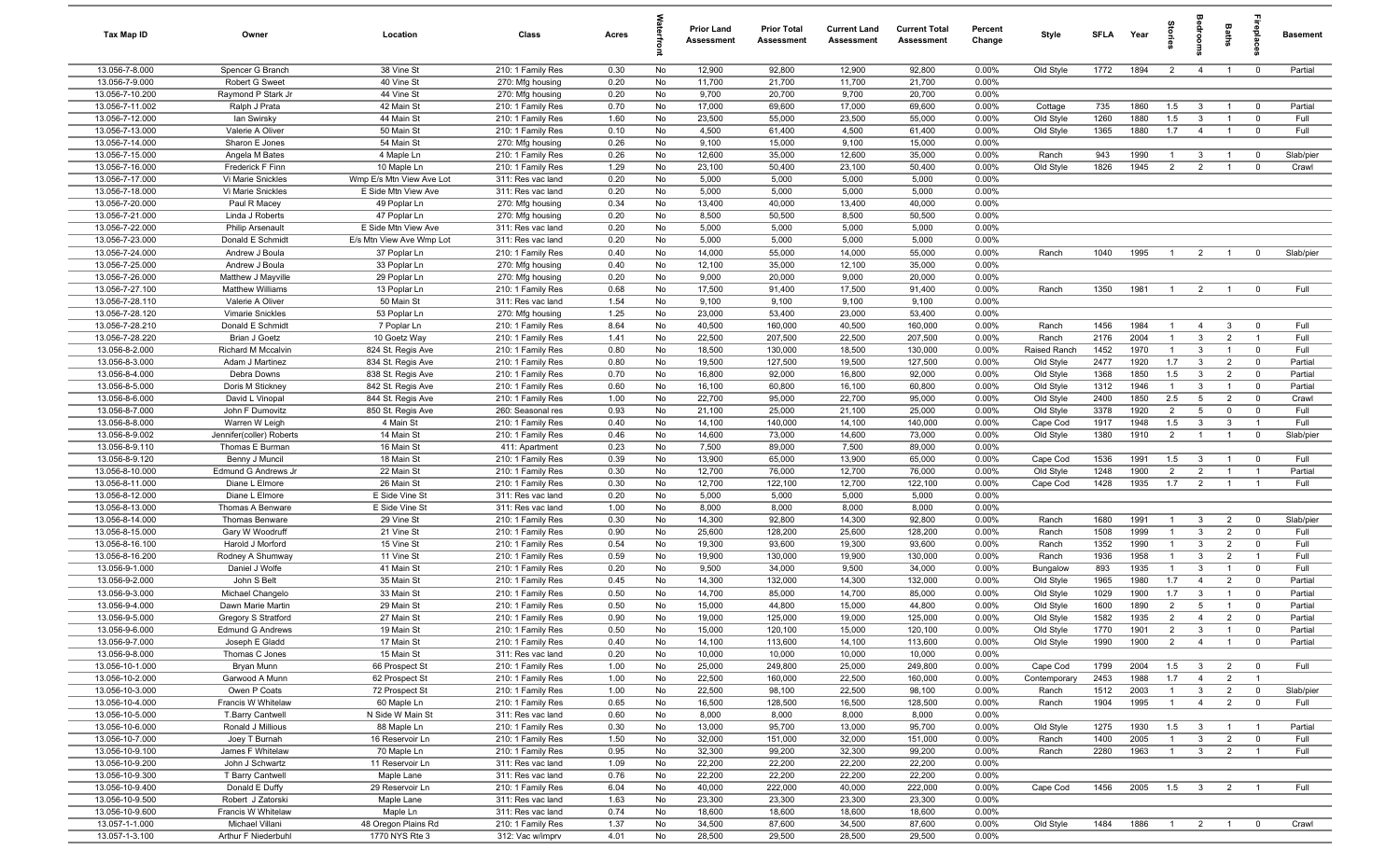| Tax Map ID                         | Owner                                      | Location                          | Class                                  | Acres        |          | <b>Prior Land</b><br><b>Assessment</b> | <b>Prior Total</b><br>Assessment | <b>Current Land</b><br><b>Assessment</b> | <b>Current Total</b><br><b>Assessment</b> | Percent<br>Change | Style                | <b>SFLA</b>  | Year         | g<br>1                         |                                | Baths                            | -8                               | <b>Basement</b> |
|------------------------------------|--------------------------------------------|-----------------------------------|----------------------------------------|--------------|----------|----------------------------------------|----------------------------------|------------------------------------------|-------------------------------------------|-------------------|----------------------|--------------|--------------|--------------------------------|--------------------------------|----------------------------------|----------------------------------|-----------------|
| 13.057-1-3.200                     | Larry Woodward Brink                       | 1771 NYS Rte 3                    | 210: 1 Family Res                      | 1.31         | No       | 25,500                                 | 107,700                          | 25,500                                   | 107,700                                   | 0.00%             | Old Style            | 2056         | 1880         | $\overline{2}$                 | $\mathbf{3}$                   | $\overline{1}$                   | $\mathbf{0}$                     | Full            |
| 13.057-1-4.000                     | Arthur Niederbuhl                          | 1779 NYS Rte 3                    | 210: 1 Family Res                      | 1.12         | No       | 22,700                                 | 130,700                          | 22,700                                   | 130,700                                   | 0.00%             | Cape Cod             | 1840         | 1943         | 1.5                            | $\mathbf{3}$                   | $\overline{1}$                   | $\mathbf 0$                      | Full            |
| 13.057-1-5.110                     | Donald A Sullivan                          | 1795 NYS Rte 3                    | 210: 1 Family Res                      | 12.40        | No       | 28,100                                 | 141,400                          | 28,100                                   | 141,400                                   | 0.00%             | Raised Ranch         | 1887         | 1977         | -1                             | $\mathbf{3}$                   | $\overline{1}$                   | $\mathbf 0$                      | Full            |
| 13.057-1-5.120                     | Dale L Gonyea                              | 1803 NYS Rte 3                    | 210: 1 Family Res                      | 0.40         | No       | 13,800                                 | 102,100                          | 13,800                                   | 102,100                                   | 0.00%             | Other Style          | 1208         | 1979         | 1.5                            | $\mathbf{3}$                   | $\overline{1}$                   | $\mathbf 0$                      | Full            |
| 13.057-1-5.200                     | Eugene H Rexilius                          | 1787 NYS Rte 3                    | 210: 1 Family Res                      | 1.20         | No       | 22,900                                 | 133,700                          | 22,900                                   | 133,700                                   | 0.00%             | Old Style            | 1932         | 1860         | 2                              | $\overline{4}$                 | $\mathbf{3}$                     | $\mathbf 0$                      | Crawl           |
| 13.057-1-6.000                     | Jeffrey Balerno                            | N Side E Main St                  | 311: Res vac land                      | 0.50         | No       | 5,000                                  | 5,000                            | 5,000                                    | 5,000                                     | 0.00%             |                      |              |              |                                |                                |                                  |                                  |                 |
| 13.057-1-7.000<br>13.057-1-8.000   | Jeffrey Balerno<br>John F Mcgrath          | 1811 State Rt 3<br>1817 NYS Rte 3 | 210: 1 Family Res                      | 2.70<br>3.60 | No       | 25,700                                 | 145,000                          | 25,700                                   | 145,000                                   | 0.00%             | Ranch                | 1500<br>1620 | 1974<br>1956 | $\mathbf{1}$<br>$\overline{1}$ | $\mathbf{3}$<br>$\overline{4}$ | $\overline{1}$<br>$\overline{2}$ | $\overline{1}$<br>$\overline{1}$ | Full<br>Full    |
| 13.057-1-9.000                     | Robert A Patnode                           | 1825 NYS Rte 3                    | 210: 1 Family Res<br>210: 1 Family Res | 2.30         | No<br>No | 27,700<br>25,100                       | 100,600<br>89,200                | 27,700<br>25,100                         | 100,600<br>89,200                         | 0.00%<br>0.00%    | Ranch<br>Ranch       | 1050         | 1956         | $\overline{1}$                 | $\mathbf{3}$                   | $\mathbf{1}$                     | $\mathbf 0$                      | Full            |
| 13.057-1-10.039                    | <b>Troy Delancett</b>                      | 3 Union St                        | 311: Res vac land                      | 0.76         | No       | 7,300                                  | 7,300                            | 7,300                                    | 7,300                                     | 0.00%             |                      |              |              |                                |                                |                                  |                                  |                 |
| 13.057-1-11.038                    | <b>Troy Delancett</b>                      | 17 Union Ln                       | 210: 1 Family Res                      | 0.65         | No       | 15,700                                 | 84,700                           | 15,700                                   | 84,700                                    | 0.00%             | Contemporary         | 1200         | 2001         | $\overline{1}$                 | $\overline{2}$                 | $\overline{2}$                   | $^{\circ}$                       | Slab/pier       |
| 13.057-1-12.100                    | William E Latham                           | 1790 NYS Rte 3                    | 210: 1 Family Res                      | 11.90        | No       | 30,400                                 | 70,300                           | 30,400                                   | 70,300                                    | 0.00%             | Ranch                | 1120         | 2002         | $\overline{1}$                 | $\mathbf{3}$                   | $\overline{1}$                   | $^{\circ}$                       | Full            |
| 13.057-1-12.200                    | Cheryl A Fawcett                           | Sely Side St Hwy 3                | 311: Res vac land                      | 5.87         | No       | 17,700                                 | 17,700                           | 17,700                                   | 17,700                                    | 0.00%             |                      |              |              |                                |                                |                                  |                                  |                 |
| 13.057-1-12.300                    | Loweyl T Willette                          | 1806 NYS Rte 3                    | 210: 1 Family Res                      | 6.09         | No       | 36,700                                 | 185,000                          | 36,700                                   | 206,400                                   | 11.57%            | Ranch                | 2070         | 2005         | -1                             | 2                              | 2                                | $\mathbf 0$                      | Full            |
| 13.057-1-12.400                    | <b>Richard B Yorkey</b>                    | 1812 NYS RTE 3                    | 210: 1 Family Res                      | 3.84         | No       | 25,000                                 | 194,400                          | 25,000                                   | 194,400                                   | 0.00%             | Colonial             | 2160         | 2004         | $\overline{2}$                 | $\overline{4}$                 | $\overline{2}$                   | $\mathbf 0$                      | Full            |
| 13.057-1-14.000                    | John H Rickard                             | 1748 NYS Rte 3                    | 210: 1 Family Res                      | 0.40         | No       | 14,000                                 | 66,000                           | 14,000                                   | 66,000                                    | 0.00%             | Old Style            | 1760         | 1840         | 1.7                            | $\mathbf{3}$                   | $\overline{2}$                   | $\mathbf 0$                      | Partial         |
| 13.057-1-15.000                    | Joyce W Morency                            | 1735 NYS Rte 3                    | 210: 1 Family Res                      | 0.74         | No       | 17,400                                 | 87,300                           | 17,400                                   | 87,300                                    | 0.00%             | Ranch                | 1165         | 1955         |                                | $\overline{2}$                 | $\mathbf{1}$                     | $\mathbf 0$                      | Crawl           |
| 13.057-1-18.000                    | <b>Edward Trusiak</b>                      | 7 Canal Ln                        | 210: 1 Family Res                      | 0.80         | No       | 18,500                                 | 76,400                           | 18,500                                   | 76,400                                    | 0.00%             | Old Style            | 1479         | 1873         | 1.5                            | $\mathbf{3}$                   | $\overline{2}$                   | $^{\circ}$                       | Crawl           |
| 13.057-1-19.000                    | <b>Edward Trusiak</b>                      | N Of E Main St                    | 311: Res vac land                      | 1.10         | No       | 8,200                                  | 8,200                            | 8,200                                    | 8,200                                     | 0.00%             |                      |              |              |                                |                                |                                  |                                  |                 |
| 13.057-1-20.000                    | Dean O Burgess                             | 22 Mill Ln                        | 210: 1 Family Res                      | 1.07         | No       | 22,600                                 | 85,000                           | 22,600                                   | 85,000                                    | 0.00%             | Other Style          | 864          | 1993         | $\mathbf 1$                    | $\overline{2}$                 | $\overline{1}$                   | $\mathbf 0$                      | Full            |
| 13.057-1-21.000                    | Joyce W Morency                            | 14 Mill Ln                        | 210: 1 Family Res                      | 0.30         | No       | 13,000                                 | 101,700                          | 13,000                                   | 101,700                                   | 0.00%             | Old Style            | 1479         | 1900         | 1.5                            | $\overline{2}$                 | $\overline{1}$                   | $\mathbf 0$                      | Partial         |
| 13.057-1-22.002                    | Kimberly A Abrams                          | 1719 NYS Rte 3                    | 486: Mini-mart                         | 0.38         | No       | 37,400                                 | 145,000                          | 37,400                                   | 145,000                                   | 0.00%             |                      |              |              |                                |                                |                                  |                                  |                 |
| 13.057-1-22.100<br>13.057-1-23.002 | Joyce W Morency<br>Dean O Burgess          | E Side Mill St<br>21-23 Mill Ln   | 311: Res vac land<br>444: Lumber yd/ml | 0.27<br>2.67 | No<br>No | 5,100<br>33,600                        | 5,100<br>167,300                 | 5,100<br>33,600                          | 5,100<br>167,300                          | 0.00%<br>0.00%    |                      |              |              |                                |                                |                                  |                                  |                 |
| 13.057-1-24.100                    | Joseph D Bates                             | 1715 NYS Rte 3                    | 210: 1 Family Res                      | 1.36         | No       | 23,200                                 | 87,900                           | 23,200                                   | 87,900                                    | 0.00%             | Old Style            | 1890         | 1890         | 2                              | $\overline{4}$                 | $\overline{1}$                   | $\mathbf 0$                      | Crawl           |
| 13.057-1-25.000                    | Dean Montroy                               | 1709-1713 NYS Rte 3               | 484: 1 use sm bld                      | 0.10         | No       | 1,900                                  | 10,000                           | 1,900                                    | 10,000                                    | 0.00%             |                      |              |              |                                |                                |                                  |                                  |                 |
| 13.057-1-26.000                    | Dean Montroy                               | 1711 NYS Rte 3                    | 482: Det row bldg                      | 0.40         | No       | 15,000                                 | 70,000                           | 15,000                                   | 70,000                                    | 0.00%             |                      |              |              |                                |                                |                                  |                                  |                 |
| 13.057-1-27.000                    | Normans Wholesale                          | N Side Main St                    | 311: Res vac land                      | 0.20         | No       | 5,000                                  | 5,000                            | 5,000                                    | 5,000                                     | 0.00%             |                      |              |              |                                |                                |                                  |                                  |                 |
| 13.057-1-28.000                    | Wholesale Gro Inc Normans                  | 1701 NYS Rte 3                    | 449: Warehouse                         | 0.40         | No       | 15,000                                 | 35,000                           | 15,000                                   | 35,000                                    | 0.00%             |                      |              |              |                                |                                |                                  |                                  |                 |
| 13.057-1-29.000                    | Normans Wholesale                          | 1699 NYS Rte 3                    | 449: Warehouse                         | 0.80         | No       | 17,500                                 | 97,600                           | 17,500                                   | 97,600                                    | 0.00%             |                      |              |              |                                |                                |                                  |                                  |                 |
| 13.057-1-30.002                    | Kristi A Fellion                           | 845-849 St Regis Ave              | 210: 1 Family Res                      | 1.75         | No       | 24,000                                 | 130,000                          | 24,000                                   | 130,000                                   | 0.00%             | Ranch                | 1080         | 1972         |                                | $\mathbf{3}$                   | $\overline{1}$                   | $\mathbf 0$                      | Full            |
| 13.057-1-31.100                    | Matthew R Woodruff                         | 839 St. Regis Ave                 | 210: 1 Family Res                      | 1.41         | No       | 23,300                                 | 89,400                           | 23,300                                   | 89,400                                    | 0.00%             | Ranch                | 1075         | 1990         | $\overline{1}$                 | $\overline{2}$                 | $\overline{1}$                   | $\mathbf 0$                      | Slab/pier       |
| 13.057-1-31.200                    | Dean O Burgess                             | Ely Of State St                   | 311: Res vac land                      | 0.08         | No       | 200                                    | 200                              | 200                                      | 200                                       | 0.00%             |                      |              |              |                                |                                |                                  |                                  |                 |
| 13.057-1-32.000                    | John J Heverly                             | 833 St. Regis Ave                 | 210: 1 Family Res                      | 1.70         | No       | 23,900                                 | 135,000                          | 23,900                                   | 135,000                                   | 0.00%             | Old Style            | 1853         | 1900         | $\overline{2}$                 | $\overline{3}$                 | $\overline{2}$                   | $\mathbf 0$                      | Full            |
| 13.057-1-33.000                    | Dean K Everritt                            | 10 Oregon Plains Rd               | 210: 1 Family Res                      | 1.30         | No       | 23,100                                 | 134,600                          | 23,100                                   | 134,600                                   | 0.00%             | Colonial             | 1992         | 1979         | 2                              | $\overline{4}$                 | $\overline{1}$                   | $\mathbf 0$                      | Partial         |
| 13.057-1-34.002                    | Marvin D Merrill                           | 8 Oregon Plains Rd                | 210: 1 Family Res                      | 1.53         | No       | 23,600                                 | 140,000                          | 23,600                                   | 140,000                                   | 0.00%             | Colonial             | 1985         | 1957         | $\overline{2}$                 | $\mathbf{3}$                   | $\overline{2}$                   | $^{\circ}$                       | Full            |
| 13.057-1-35.000<br>13.057-2-1.100  | <b>Michael Stanley</b><br>Thomas C Jones   | 2 Oregon Plains Rd<br>11 Main St  | 210: 1 Family Res<br>210: 1 Family Res | 1.43<br>1.06 | No<br>No | 23,400<br>23,700                       | 126,300<br>190,000               | 23,400<br>23,700                         | 126,300<br>190,000                        | 0.00%<br>0.00%    | Cape Cod<br>Colonial | 1660<br>1428 | 1960<br>2005 | 1.7<br>$\overline{2}$          | $\overline{4}$<br>$\mathbf{3}$ | $\overline{1}$<br>$\mathbf{1}$   | $^{\circ}$<br>$\mathbf 0$        | Full<br>Full    |
| 13.057-2-2.000                     | Stephanie C Summers                        | 1693 NYS Rte 3                    | 411: Apartment                         | 0.43         | No       | 10,100                                 | 140,000                          | 10,100                                   | 140,000                                   | 0.00%             |                      |              |              |                                |                                |                                  |                                  |                 |
| 13.057-2-3.000                     | Sheridan C Swinyer                         | 1691 NYS Rte 3                    | 210: 1 Family Res                      | 0.34         | No       | 13,500                                 | 78,700                           | 13,500                                   | 78,700                                    | 0.00%             | Ranch                | 1176         | 1985         | $\mathbf{1}$                   | $\mathbf{3}$                   | $\mathbf{1}$                     | $\mathbf 0$                      | Full            |
| 13.057-2-4.000                     | Alelie Serrano                             | 1689 NYS Rte 3                    | 210: 1 Family Res                      | 0.34         | No       | 13,700                                 | 85,000                           | 13,700                                   | 85,000                                    | 0.00%             | Old Style            | 1311         | 1900         | 1.5                            | $\mathbf{3}$                   | $\overline{1}$                   | $\mathbf 0$                      | Partial         |
| 13.057-2-5.002                     | Keith E Bordeau                            | 1685 NYS Rte 3                    | 210: 1 Family Res                      | 0.42         | No       | 14,200                                 | 130,200                          | 14,200                                   | 130,200                                   | 0.00%             | Old Style            | 2320         | 1900         | $\overline{2}$                 | $\mathbf{3}$                   | $\mathbf{1}$                     | $\mathbf 0$                      |                 |
| 13.057-2-6.000                     | Katrene L Isabella                         | 1681-1683 NYS Rte 3               | 280: Multiple res                      | 0.23         | No       | 10,600                                 | 110,600                          | 10,600                                   | 110,600                                   | 0.00%             | Old Style            | 1968         | 1892         | $\overline{2}$                 | $\overline{4}$                 |                                  | $\mathbf 0$                      | Partial         |
| 13.057-3-1.000                     | Brendan C Mccann                           | 1692 NYS Rte 3                    | 422: Diner/lunch                       | 0.30         | No       | 13,500                                 | 55,000                           | 13,500                                   | 55,000                                    | 0.00%             |                      |              |              |                                |                                |                                  |                                  |                 |
| 13.057-3-6.000                     | Paul J Demarco                             | 1682 NYS Rte 3                    | 210: 1 Family Res                      | 0.43         | No       | 14,300                                 | 87,200                           | 14,300                                   | 87,200                                    | 0.00%             | Old Style            | 1810         | 1910         | 1.7                            | $\overline{2}$                 | $\overline{2}$                   | $\mathbf 0$                      | Crawl           |
| 13.057-3-7.008                     | Patricia J Willett                         | 1704 NYS Rte 3                    | 210: 1 Family Res                      | 1.30         | No       | 23,100                                 | 67,700                           | 23,100                                   | 67,700                                    | 0.00%             | Old Style            | 1953         | 1923         | 1.7                            | $\mathbf{3}$                   | $\overline{1}$                   | $\mathbf 0$                      | Crawl           |
| 13.057-3-8.142                     | Ward L Pratt                               | 4 River Rd                        | 210: 1 Family Res                      | 0.18         | No       | 9,000                                  | 42,800                           | 9,000                                    | 42,800                                    | 0.00%             | Ranch                | 1120         | 1989         | $\overline{1}$                 | $\mathcal{R}$                  | $\overline{2}$                   |                                  | Slab/pier       |
| 13.057-3-9.001                     | Francis M Tuthill                          | 12 River Rd                       | 210: 1 Family Res                      | 1.30         | No       | 23,100                                 | 85,000                           | 23,100                                   | 85,000                                    | 0.00%             | Old Style            | 1550         | 1940         | $\overline{2}$                 | $\mathbf{3}$                   | $\overline{1}$                   | $\mathbf 0$                      | Partial         |
| 13.057-3-10.003                    | Kevin A Latt                               | 1712 NYS Rte 3                    | 210: 1 Family Res                      | 0.53         | No       | 15,300                                 | 76,000                           | 15,300                                   | 76,000                                    | 0.00%             | Old Style            | 1087         | 1872         | 1.5                            | $\mathbf{3}$                   | $\overline{1}$                   | $^{\circ}$                       | Partial         |
| 13.057-3-11.001                    | Henry G Jakobe Jr                          | S Side E Main St                  | 484: 1 use sm bld                      | 0.64         | No       | 17,500                                 | 25,000                           | 17,500                                   | 25,000                                    | 0.00%             |                      |              |              |                                |                                |                                  |                                  |                 |
| 13.057-3-12.000                    | Henry G Jakobe Jr                          | 1720 NYS Rte 3                    | 482: Det row bldg                      | 1.12         | No       | 22,500                                 | 52,000                           | 22,500                                   | 52,000                                    | 0.00%             |                      |              |              | $\mathbf{1}$                   |                                |                                  |                                  |                 |
| 13.057-4-1.000<br>13.057-4-2.000   | Paul D Wood                                | 3 River Rd<br>S Side E Main St    | 210: 1 Family Res                      | 0.30         | No       | 14,600                                 | 53,200                           | 14,600                                   | 53,200                                    | 0.00%             | Ranch                | 1120         | 1988         |                                | $\overline{\mathbf{3}}$        | $\overline{2}$                   | $\overline{0}$                   | Slab/pier       |
| 13.057-4-3.000                     | <b>Philip Arsenault</b><br>Wilfred I Skiff | 4 Union Ln                        | 311: Res vac land<br>210: 1 Family Res | 0.30<br>0.40 | No<br>No | 6,500<br>14,000                        | 6,500<br>22,000                  | 6,500<br>14,000                          | 6,500<br>22,000                           | 0.00%<br>0.00%    | Old Style            | 1600         | 1918         | 2                              | $\mathbf{3}$                   | $\mathbf{1}$                     | $\mathbf 0$                      | Full            |
| 13.057-4-4.000                     | Thomas A Jacobs                            | 12 Union Ln                       | 270: Mfg housing                       | 0.24         | No       | 12,000                                 | 19,500                           | 12,000                                   | 19,500                                    | 0.00%             |                      |              |              |                                |                                |                                  |                                  |                 |
| 13.057-4-5.000                     | Darcey J Aubin                             | 18 Union Ln                       | 210: 1 Family Res                      | 0.60         | No       | 16,000                                 | 79,000                           | 16,000                                   | 79,000                                    | 0.00%             | Ranch                | 861          | 1960         |                                | $\overline{2}$                 |                                  | $\mathbf 0$                      | Crawl           |
| 13.057-4-6.000                     | James A Abendroth                          | 11 River Rd                       | 210: 1 Family Res                      | 1.10         | No       | 22,700                                 | 65,000                           | 22,700                                   | 65,000                                    | 0.00%             | Old Style            | 2160         | 1893         | 2.5                            | $5\overline{)}$                | $\mathbf{1}$                     | $\mathbf 0$                      | Crawl           |
| 13.057-4-7.002                     | Connie Amell                               | 21 River Rd                       | 210: 1 Family Res                      | 0.71         | No       | 17,100                                 | 82,500                           | 17,100                                   | 82,500                                    | 0.00%             | Ranch                | 1806         | 1970         | $\overline{1}$                 | $\mathbf{3}$                   | $\overline{1}$                   | $\mathbf 0$                      | Full            |
| 13.064-1-1.023                     | Ives Turner McCarty                        | 49 Roosevelt Ln                   | 210: 1 Family Res                      | 0.56         | No       | 15,600                                 | 61,900                           | 15,600                                   | 61,900                                    | 0.00%             | Old Style            | 1620         | 1920         | 1.5                            | $\mathbf{3}$                   | $\overline{1}$                   | $\overline{1}$                   | Partial         |
| 13.064-1-2.024                     | Dean Montroy                               | W Side Maggy Way                  | 311: Res vac land                      | 0.07         | No       | 100                                    | 100                              | 100                                      | 100                                       | 0.00%             |                      |              |              |                                |                                |                                  |                                  |                 |
| 13.064-1-4.100                     | Paul H Muessig                             | Nwly Side Of Roosevelt St         | 311: Res vac land                      | 3.58         | No       | 13,200                                 | 13,200                           | 13,200                                   | 13,200                                    | 0.00%             |                      |              |              |                                |                                |                                  |                                  |                 |
| 13.064-1-4.200                     | Henry A Savarie                            | 55 Main St                        | 210: 1 Family Res                      | 6.40         | No       | 33,300                                 | 149,000                          | 33,300                                   | 149,000                                   | 0.00%             | Ranch                | 1904         | 1970         | $\overline{1}$                 | $\mathbf{3}$                   | $\overline{2}$                   | $\mathbf 0$                      | Crawl           |
| 13.064-1-5.110                     | Barbara J Ryan                             | Ely & Wly Side Roosevelt          | 311: Res vac land                      | 1.25         | No       | 10,600                                 | 10,600                           | 25,500                                   | 25,500                                    | 140.57%           |                      |              |              |                                |                                |                                  |                                  |                 |
| 13.064-1-5.120                     | Darwin B Shumway                           | 52 Roosevelt Ln                   | 210: 1 Family Res                      | 1.46         | No       | 23,400                                 | 77,200                           | 23,400                                   | 77,200                                    | 0.00%             | Ranch                | 1152         | 1994         |                                |                                | 1 3 1 0                          |                                  | Full            |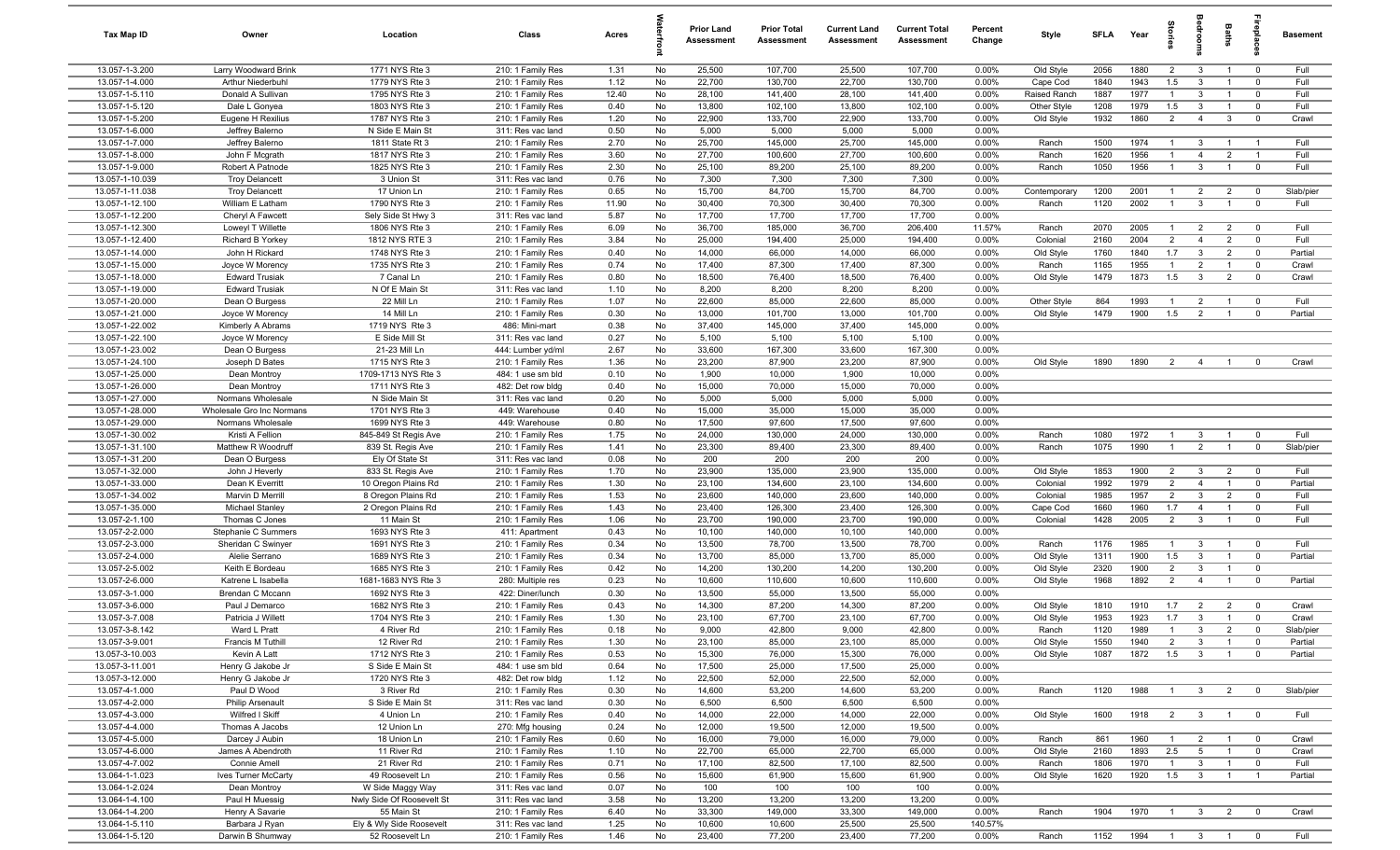| Tax Map ID                         | Owner                            | Location                                | Class                                  | Acres         |          | <b>Prior Land</b><br>Assessment | <b>Prior Total</b><br>Assessment | <b>Current Land</b><br>Assessment | <b>Current Total</b><br>Assessment | Percent<br>Change  | Style                  | <b>SFLA</b> | Year         | tories                           |                                | Baths                            | repla                            | <b>Basement</b>    |
|------------------------------------|----------------------------------|-----------------------------------------|----------------------------------------|---------------|----------|---------------------------------|----------------------------------|-----------------------------------|------------------------------------|--------------------|------------------------|-------------|--------------|----------------------------------|--------------------------------|----------------------------------|----------------------------------|--------------------|
| 13.064-1-6.007                     | Joshua F Marlow                  | 46 Roosevelt Ln                         | 210: 1 Family Res                      | 1.70          | No       | 23,900                          | 120,000                          | 23,900                            | 120,000                            | 0.00%              | Old Style              | 918         | 1920         | 1.7                              | $\mathbf{3}$                   | $\overline{1}$                   | $\overline{0}$                   | Full               |
| 13.064-1-7.020                     | Thomas P Cassavaugh              | S Side Roosevelt St                     | 311: Res vac land                      | 0.50          | No       | 6,500                           | 6,500                            | 6,500                             | 6,500                              | 0.00%              |                        |             |              |                                  |                                |                                  |                                  |                    |
| 13.064-1-8.000                     | Karen M Dekkers                  | 42 Roosevelt Ln                         | 210: 1 Family Res                      | 0.20          | No       | 9,900                           | 91,200                           | 9,900                             | 91,200                             | 0.00%              | Old Style              | 1633        | 1920         | 1.7                              | $\mathbf{3}$                   | $\overline{1}$<br>$\overline{1}$ | $\overline{0}$<br>$\overline{0}$ | Full<br>Partial    |
| 13.064-1-9.000<br>13.064-1-10.000  | Dean Montroy<br>Ronald P Darrah  | 36 Roosevelt Ln<br>9 Maggy Way          | 210: 1 Family Res<br>210: 1 Family Res | 0.20<br>0.70  | No<br>No | 10,000<br>17,000                | 109,300<br>87,200                | 10,000<br>17,000                  | 109,300<br>87,200                  | 0.00%<br>0.00%     | Old Style<br>Ranch     | 1100<br>936 | 1932<br>1980 | 1.7<br>$\overline{1}$            | $\mathbf{3}$<br>$\overline{2}$ | $\overline{1}$                   | $\overline{0}$                   | Full               |
| 13.064-1-11.000                    | Frank Colby                      | 39 Matthew Way                          | 270: Mfg housing                       | 0.68          | No       | 16,800                          | 26,800                           | 16,800                            | 26,800                             | 0.00%              |                        |             |              |                                  |                                |                                  |                                  |                    |
| 13.064-1-12.000                    | Gerald L Girard                  | 43 Matthew Way                          | 210: 1 Family Res                      | 0.71          | No       | 17,000                          | 90,000                           | 17,000                            | 90,000                             | 0.00%              | Ranch                  | 1584        | 2001         | $\overline{1}$                   | $\mathbf{3}$                   | $\overline{2}$                   | $\overline{\mathbf{0}}$          | Full               |
| 13.064-1-13.000                    | Jeffrey Tedford                  | 46 Matthew Way                          | 416: Mfg hsing pk                      | 4.60          | No       | 226,000                         | 346,000                          | 226,000                           | 346,000                            | 0.00%              |                        |             |              |                                  |                                |                                  |                                  |                    |
| 13.064-1-14.000                    | Robert C Colby                   | 31 Matthew Way                          | 270: Mfg housing                       | 0.60          | No       | 15,600                          | 35,000                           | 15,600                            | 35,000                             | 0.00%              |                        |             |              |                                  |                                |                                  |                                  |                    |
| 13.064-1-15.000                    | Valerie Smith                    | E Side Vista Dr                         | 311: Res vac land                      | 0.50          | No       | 6,500                           | 6,500                            | 6,500                             | 6,500                              | 0.00%              |                        |             |              |                                  |                                |                                  |                                  |                    |
| 13.064-1-16.000                    | Valerie Smith                    | 34 Roosevelt Ln                         | 210: 1 Family Res                      | 0.20          | No       | 8,500                           | 70,000                           | 8,500                             | 70,000                             | 0.00%              | Ranch                  | 900         | 1949         | $\overline{1}$                   | $\overline{2}$                 | $\overline{1}$                   | $\Omega$                         | Slab/pier          |
| 13.064-1-17.000                    | Christopher P Shelley            | 30 Roosevelt Ln                         | 210: 1 Family Res                      | 0.20          | No       | 10,100                          | 80,000                           | 10,100                            | 80,000                             | 0.00%              | Old Style              | 1344        | 1920         | 1.5                              | 3                              | $\mathbf{1}$                     | $\overline{1}$                   | Full               |
| 13.064-1-18.000                    | Donald Corliss                   | 39 Roosevelt Ln                         | 210: 1 Family Res                      | 0.40          | No       | 14,100                          | 76,100                           | 14,100                            | 76,100                             | 0.00%              | Old Style              | 954         | 1889         | 1.5                              | $\mathbf{3}$                   | -1                               | $\overline{0}$<br>$\mathbf 0$    | Partial<br>Full    |
| 13.064-1-19.221<br>13.064-2-1.110  | Mark Schelle<br>Alfred C Engel   | 12 Cassavaugh Way<br>N W Side W Main St | 210: 1 Family Res<br>311: Res vac land | 1.87<br>19.74 | No<br>No | 24,200<br>34,800                | 72,000<br>34,800                 | 24,200<br>31,300                  | 72,000<br>31,300                   | 0.00%<br>$-10.06%$ | Cape Cod               | 1080        | 1960         | 1.5                              | $\mathbf{3}$                   | $\overline{1}$                   |                                  |                    |
| 13.064-2-1.200                     | Steven B Goff                    | 110 Main St                             | 210: 1 Family Res                      | 5.57          | No       | 31,600                          | 95,000                           | 31,600                            | 95,000                             | 0.00%              | Old Style              | 1788        | 1880         | $\overline{2}$                   | $\overline{1}$                 | $\overline{4}$                   | $\overline{0}$                   | Full               |
| 13.064-2-2.111                     | Jeffrey A Tedford                | 90 Main St                              | 210: 1 Family Res                      | 3.72          | No       | 27,900                          | 305,900                          | 27,900                            | 305,900                            | 0.00%              | Contemporary           | 2760        | 1997         | $\overline{2}$                   | $\mathbf{3}$                   | $\overline{2}$                   | $\overline{0}$                   | Full               |
| 13.064-2-2.112                     | William R Darrah                 | 82 Main St                              | 210: 1 Family Res                      | 0.71          | No       | 19,100                          | 165,000                          | 19,100                            | 165,000                            | 0.00%              | Split Level            | 1970        | 1988         | $\mathbf{1}$                     | $\mathbf{3}$                   | $\overline{1}$                   | $\overline{0}$                   | Partial            |
| 13.064-2-2.113                     | John H Jones                     | 74 Main St                              | 210: 1 Family Res                      | 0.83          | No       | 19,100                          | 155,500                          | 19,100                            | 155,500                            | 0.00%              | Split Level            | 1960        | 1988         | $\overline{1}$                   | 3                              | $\overline{1}$                   | $\overline{\mathbf{0}}$          | Full               |
| 13.064-2-2.200                     | Jason Thurston                   | 19 Maple Ln                             | 210: 1 Family Res                      | 1.28          | No       | 23,100                          | 65,000                           | 23,100                            | 65,000                             | 0.00%              | Ranch                  | 1276        | 1972         | $\overline{1}$                   | $\mathbf{3}$                   | $\overline{1}$                   | $\overline{0}$                   | Slab/pier          |
| 13.064-2-3.211                     | John P Oneil                     | 68 Main St                              | 210: 1 Family Res                      | 0.58          | No       | 15,800                          | 150,000                          | 15,800                            | 150,000                            | 0.00%              | Cape Cod               | 1482        | 1990         | 1.5                              | $\overline{2}$                 | $\overline{1}$                   | $\overline{0}$                   | Full               |
| 13.065-1-1.100                     | Everett R Brown                  | N Side Acadamy St                       | 311: Res vac land                      | 0.45          | No       | 9,000                           | 9,000                            | 9,000                             | 9,000                              | 0.00%              |                        |             |              |                                  |                                |                                  |                                  |                    |
| 13.065-1-1.200                     | Keith Bordeau                    | Academy St                              | 311: Res vac land                      | 1.91          | No       | 12,000                          | 12,000                           | 12,000                            | 12,000                             | 0.00%              |                        |             |              |                                  |                                |                                  |                                  |                    |
| 13.065-1-1.310<br>13.065-1-1.330   | Monroe Gladd Jr<br>Daniel Helms  | Academy St<br>Academy St                | 311: Res vac land<br>311: Res vac land | 0.19<br>0.07  | No<br>No |                                 |                                  | 5,100<br>1,000                    | 5,100<br>1,000                     |                    |                        |             |              |                                  |                                |                                  |                                  |                    |
| 13.065-1-2.000                     | Sheridan C Swinyer               | 1679 NYS Rte 3                          | 210: 1 Family Res                      | 0.27          | No       | 12,000                          | 91,000                           | 12,000                            | 91,000                             | 0.00%              | Old Style              | 1624        | 1900         | $\overline{2}$                   | $\overline{4}$                 | $\overline{2}$                   | $\overline{0}$                   | Partial            |
| 13.065-1-3.000                     | Donald A Paulson III             | 1677 NYS Rte 3                          | 210: 1 Family Res                      | 0.22          | No       | 10,000                          | 86,000                           | 10,000                            | 86,000                             | 0.00%              | Old Style              | 1674        | 1910         | $\overline{2}$                   | $\mathbf{3}$                   | $\overline{1}$                   | $\overline{0}$                   | Partial            |
| 13.065-1-4.000                     | Scott P Torrance                 | 1673 NYS Rte 3                          | 210: 1 Family Res                      | 0.21          | No       | 10,300                          | 95,600                           | 10,300                            | 95,600                             | 0.00%              | Old Style              | 1896        | 1900         | $\overline{2}$                   | $\overline{4}$                 | $\overline{2}$                   | $\overline{0}$                   | Partial            |
| 13.065-1-5.000                     | Monroe J Gladd                   | 10 School St                            | 270: Mfg housing                       | 0.20          | No       | 10,000                          | 12,000                           | 10,000                            | 12,000                             | 0.00%              |                        |             |              |                                  |                                |                                  |                                  |                    |
| 13.065-1-6.000                     | Mary Sullivan- Oroszi            | 14 School St                            | 210: 1 Family Res                      | 0.20          | No       | 8,600                           | 40,500                           | 8,600                             | 40,500                             | 0.00%              | Old Style              | 1576        | 1900         | $\overline{2}$                   | $\mathbf{3}$                   | $\overline{1}$                   | $\overline{0}$                   | Full               |
| 13.065-1-7.000                     | <b>Rick B Silver</b>             | N/s Acadamy St (School St               | 270: Mfg housing                       | 0.20          | No       | 10,300                          | 35,000                           | 10,300                            | 35,000                             | 0.00%              |                        |             |              |                                  |                                |                                  |                                  |                    |
| 13.065-1-8.000                     | Donald E Brown                   | 18 School St                            | 210: 1 Family Res                      | 0.20          | No       | 8,600                           | 25,000                           | 8,600                             | 25,000                             | 0.00%              | Old Style              | 1008        | 1920         | 1.5                              | $\overline{2}$                 | $\overline{1}$                   | $\overline{0}$                   | Partial            |
| 13.065-1-9.000                     | Donald E Brown                   | N Side Academy St                       | 311: Res vac land                      | 0.20          | No       | 10,000                          | 10,000                           | 10,000                            | 10,000                             | 0.00%              |                        |             |              |                                  |                                |                                  |                                  |                    |
| 13.065-1-10.000                    | WGD Enterprises Inc              | 13 School St                            | 416: Mfg hsing pk                      | 3.10          | No       | 131,900                         | 162,400                          | 131,900                           | 162,400                            | 0.00%              |                        |             |              |                                  |                                |                                  |                                  |                    |
| 13.065-1-11.000<br>13.065-1-12.002 | Richard A Dora<br>Joan C Lowndes | 9 School St<br>7 School St              | 210: 1 Family Res<br>210: 1 Family Res | 0.65<br>0.38  | No<br>No | 16,500<br>13,800                | 83,500<br>59,000                 | 16,500<br>13,800                  | 83,500<br>59,000                   | 0.00%<br>0.00%     | Old Style<br>Old Style | 966<br>1195 | 1920<br>1920 | 1.5<br>1.5                       | $\mathbf{3}$<br>$\overline{2}$ | $\overline{1}$<br>$\overline{1}$ | $\overline{0}$<br>$\overline{0}$ | Full<br>Partial    |
| 13.065-1-13.100                    | <b>Brian Benware</b>             | 1669 NYS Rte 3                          | 210: 1 Family Res                      | 0.18          | No       | 10,000                          | 49,000                           | 10,000                            | 49,000                             | 0.00%              | Bungalow               | 672         | 1939         | $\overline{1}$                   | $\overline{1}$                 | $\overline{1}$                   | $\overline{0}$                   | Full               |
| 13.065-1-14.002                    | Tobie Gallo                      | 1667 NYS Rte 3                          | 210: 1 Family Res                      | 0.21          | No       | 10,500                          | 82,000                           | 10,500                            | 82,000                             | 0.00%              | Old Style              | 1568        | 1940         | 1.5                              | $\overline{2}$                 | $\overline{1}$                   | $\overline{1}$                   | Full               |
| 13.065-1-15.000                    | Jeffrey Tedford                  | W Side Saranac Ave                      | 484: 1 use sm bld                      | 0.30          | No       | 34,800                          | 58,000                           | 34,800                            | 58,000                             | 0.00%              |                        |             |              |                                  |                                |                                  |                                  |                    |
| 13.065-1-16.000                    | Jeffrey Tedford                  | 1663 NYS Rte 3                          | 311: Res vac land                      | 0.30          | No       | 11,100                          | 11,100                           | 11,100                            | 11,100                             | 0.00%              |                        |             |              |                                  |                                |                                  |                                  |                    |
| 13.065-1-17.001                    | Gerald R Woodruff                | 24 Roosevelt Ln                         | 210: 1 Family Res                      | 0.30          | No       | 13,000                          | 45,200                           | 13,000                            | 45,200                             | 0.00%              | Old Style              | 1585        | 1930         | $\overline{2}$                   | $\mathbf{3}$                   | $\mathbf{1}$                     | $\overline{0}$                   | Partial            |
| 13.065-1-18.000                    | Raymond Macey                    | 1659 NYS Rte 3                          | 210: 1 Family Res                      | 0.50          | No       | 14,300                          | 91,000                           | 14,300                            | 91,000                             | 0.00%              | Old Style              | 1503        | 1920         | $\overline{2}$                   | $\mathbf{3}$                   | $\overline{1}$                   | $\overline{0}$                   | Partial            |
| 13.065-1-19.000                    | Frederick S Dennin               | 1653 NYS Rte 3                          | 432: Gas station                       | 0.40          | No       | 9,000                           | 80,900                           | 9,000                             | 80,900                             | 0.00%              |                        |             |              |                                  |                                |                                  |                                  |                    |
| 13.065-1-20.000<br>13.065-1-21.000 | Valerie Burnah<br>Joan F Reilly  | 8 Roosevelt Ln<br>10 Roosevelt Ln       | 210: 1 Family Res<br>270: Mfg housing  | 0.20<br>0.20  | No<br>No | 10,000<br>10,000                | 69,000<br>22,300                 | 10,000<br>10,000                  | 69,000<br>22,300                   | 0.00%<br>0.00%     | Ranch                  | 960         | 1999         | $\overline{1}$                   | $\overline{2}$                 | $\overline{1}$                   | $\overline{0}$                   | Slab/pier          |
| 13.065-1-22.000                    | Ann Marie Hewitt                 | 14 Roosevelt Ln                         | 210: 1 Family Res                      | 0.20          | No       | 10,000                          | 50,000                           | 10,000                            | 50,000                             | 0.00%              | Bungalow               | 1008        | 1930         | $\overline{1}$                   | $\overline{2}$                 | $\overline{1}$                   | $\mathbf 0$                      | Full               |
| 13.065-1-23.100                    | Randall J Fletcher               | 16 Roosevelt Ln                         | 210: 1 Family Res                      | 0.30          | No       | 13,000                          | 41,500                           | 13,000                            | 41,500                             | $0.00\%$           | Old Style              | 2154        | 1930         | $\overline{2}$                   |                                | $\mathbf{1}$                     | $\Omega$                         | Full               |
| 13.065-1-23.200                    | LaSalle Bank NA                  | 111 Roosevelt St                        | 311: Res vac land                      | 0.16          | No       | 4,000                           | 4,000                            | 4,000                             | 4,000                              | 0.00%              |                        |             |              |                                  |                                |                                  |                                  |                    |
| 13.065-1-24.000                    | Norma A Howard                   | 28 Roosevelt Ln                         | 210: 1 Family Res                      | 0.60          | No       | 16,000                          | 30,000                           | 16,000                            | 30,000                             | 0.00%              | Old Style              | 1274        | 1880         | 1.7                              | $\mathbf{3}$                   | $\overline{1}$                   | $\overline{0}$                   | Partial            |
| 13.065-1-25.000                    | Cheryl Willette                  | 20 Roosevelt Ln                         | 210: 1 Family Res                      | 0.24          | No       | 12,000                          | 64,000                           | 12,000                            | 64,000                             | 0.00%              | Old Style              | 936         | 1930         | 1.5                              | $\overline{2}$                 | $\overline{1}$                   | $\overline{0}$                   | Partial            |
| 13.065-2-1.000                     | Paul S Amell                     | 1678 NYS Rte 3                          | 210: 1 Family Res                      | 0.70          | No       | 17,000                          | 61,600                           | 17,000                            | 61,600                             | 0.00%              | Old Style              | 1232        | 1900         | 1.5                              | $\mathbf{3}$                   | $\overline{1}$                   | $\mathbf{0}$                     | Partial            |
| 13.065-2-2.000                     | Justin L Carter                  | 24 River Rd                             | 210: 1 Family Res                      | 3.50          | No       | 27,500                          | 54,000                           | 27,500                            | 54,000                             | 0.00%              | Old Style              | 1112        | 1900         | $\overline{2}$                   | $\mathbf{3}$                   | $\overline{1}$                   | $\overline{0}$                   | Partial            |
| 13.065-2-3.000                     | Betty Ann Benware                | 32 River Rd                             | 210: 1 Family Res                      | 1.00          | No       | 22,500                          | 41,200                           | 22,500                            | 41,200                             | 0.00%              | Cottage                | 624         | 1850         | 1.5                              | $\overline{1}$                 | $\overline{1}$                   | $\mathbf{0}$                     | Crawl              |
| 13.065-2-4.000<br>13.065-2-11.100  | Iris Benware<br>Rebecca R Boon   | 38 River Rd<br>1644 NYS Rte 3           | 210: 1 Family Res<br>270: Mfg housing  | 0.28<br>0.40  | No<br>No | 12,800<br>14,500                | 47,600<br>66,000                 | 12,800<br>14,500                  | 47,600<br>66,000                   | 0.00%<br>0.00%     | Bungalow<br>Ranch      | 864<br>1326 | 1925<br>2005 | 1<br>$\mathbf{1}$                | $\overline{2}$<br>$\mathbf{3}$ | $\overline{1}$<br>$\overline{2}$ | $\mathbf{0}$<br>$\overline{0}$   | Crawl<br>Slab/pier |
| 13.065-2-11.100/1                  | Rebecca R Boon                   | 1646 NYS Rte 3                          | 270: Mfg housing                       | 0.01          | No       | 500                             | 5,000                            | 500                               | 5,000                              | 0.00%              |                        |             |              |                                  |                                |                                  |                                  |                    |
| 13.065-2-11.200                    | Rebecca R Boon                   | E Side Saranac Ave                      | 312: Vac w/imprv                       | 0.21          | No       | 4,000                           | 9,000                            | 4,000                             | 9,000                              | 0.00%              |                        |             |              |                                  |                                |                                  |                                  |                    |
| 13.065-2-12.000                    | John M Niederbuhl                | 1648 NYS Rte 3                          | 210: 1 Family Res                      | 0.50          | No       | 15,000                          | 144,300                          | 15,000                            | 144,300                            | 0.00%              | Old Style              | 2808        | 1920         | $\overline{2}$                   | $\overline{\mathbf{3}}$        | $\overline{1}$                   | $\overline{0}$                   | Full               |
| 13.065-2-13.000                    | Arthur S Niederbuhl Jr           | 1650 NYS Rte 3                          | 210: 1 Family Res                      | 0.50          | No       | 15,000                          | 105,300                          | 15,000                            | 105,300                            | 0.00%              | Old Style              | 2240        | 1900         | 2                                | $\mathbf{3}$                   | $\overline{2}$                   | $\overline{0}$                   | Full               |
| 13.065-2-14.000                    | Arthur S Niederbuhl Jr           | E Side Saranac Ave                      | 311: Res vac land                      | 0.40          | No       | 14,000                          | 14,000                           | 14,000                            | 14,000                             | 0.00%              |                        |             |              |                                  |                                |                                  |                                  |                    |
| 13.065-2-15.000                    | Joan Reilly                      | 1656 NYS Rte 3                          | 210: 1 Family Res                      | 0.80          | No       | 18,500                          | 127,700                          | 18,500                            | 127,700                            | 0.00%              | Old Style              | 2184        | 1920         | $\overline{2}$                   | $\overline{4}$                 | $\overline{1}$                   | $\overline{0}$                   | Partial            |
| 13.065-2-16.000                    | Margaret A Campion               | 1666 NYS Rte 3                          | 210: 1 Family Res                      | 0.50          | No       | 15,000                          | 55,000                           | 15,000                            | 55,000                             | 0.00%              | Old Style              | 792         | 1900         | 1.5                              | $\overline{\mathbf{3}}$        | $\overline{1}$                   | $\overline{0}$                   | Partial            |
| 13.065-2-17.018<br>13.065-3-1.000  | Timothy G Woodruff               | 44 River Rd                             | 210: 1 Family Res                      | 4.75<br>10.55 | No<br>No | 30,000<br>27,200                | 120,000<br>93,700                | 30,000<br>27,200                  | 120,000<br>93,700                  | 0.00%<br>$0.00\%$  | Ranch                  | 1664<br>960 | 2002<br>1992 | $\overline{1}$<br>$\overline{1}$ | $\mathbf{3}$<br>$\overline{2}$ | $\overline{2}$<br>$\overline{1}$ | $\mathbf{0}$<br>$\overline{0}$   | Slab/pier          |
|                                    | Andrew R Fawcett Jr              | 31 Roosevelt Ln                         | 210: 1 Family Res                      |               |          |                                 |                                  |                                   |                                    |                    | Ranch                  |             |              |                                  |                                |                                  |                                  | Full               |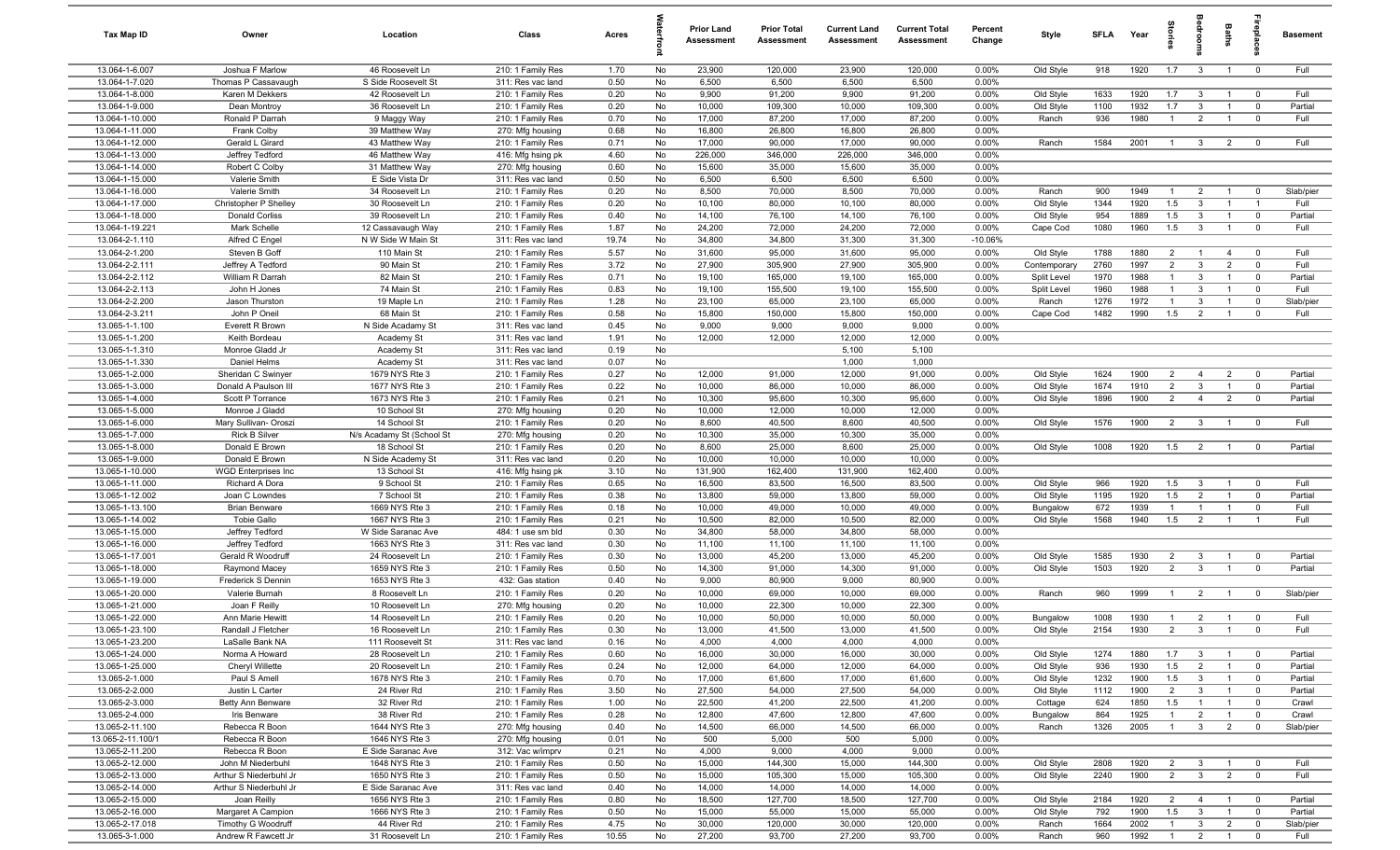| Tax Map ID                           | Owner                                      | Location                                     | Class                                  | Acres         |            | <b>Prior Land</b><br>Assessment | <b>Prior Total</b><br>Assessment | <b>Current Land</b><br>Assessment | <b>Current Total</b><br><b>Assessment</b> | Percent<br>Change | Style     | <b>SFLA</b> | Year | tories         | droom               | Baths          |                         | <b>Basement</b> |
|--------------------------------------|--------------------------------------------|----------------------------------------------|----------------------------------------|---------------|------------|---------------------------------|----------------------------------|-----------------------------------|-------------------------------------------|-------------------|-----------|-------------|------|----------------|---------------------|----------------|-------------------------|-----------------|
| 13.065-3-3.000                       | Ronald M Coleman                           | 3 Roosevelt Ln                               | 210: 1 Family Res                      | 0.50          | No         | 15,000                          | 84,200                           | 15,000                            | 84,200                                    | 0.00%             | Old Style | 1428        | 1880 | $\overline{2}$ | $\mathbf{3}$        | $\mathbf{1}$   | $\overline{0}$          | Partial         |
| 13.065-3-4.000                       | Jill M Provost                             | 1645 NYS Rte 3                               | 210: 1 Family Res                      | 0.20          | No         | 10,000                          | 85,000                           | 10,000                            | 85,000                                    | 0.00%             | Old Style | 1662        | 1935 | 1.7            | $\overline{4}$      | $\overline{2}$ | $\overline{1}$          | Full            |
| 13.065-3-5.100                       | Jill M Provost                             | W Side Saranac Ave                           | 311: Res vac land                      | 0.14          | No         | 300                             | 300                              | 300                               | 300                                       | 0.00%             |           |             |      |                |                     |                |                         |                 |
| 13.065-4-1.000                       | Donald C Begbie Sr                         | 27 River Rd                                  | 210: 1 Family Res                      | 1.67          | No         | 23,800                          | 54,000                           | 23,800                            | 54,000                                    | 0.00%             | Ranch     | 960         | 1990 | $\overline{1}$ | $\mathbf{3}$        | $\overline{2}$ | $\overline{\mathbf{0}}$ | Slab/pier       |
| 13.065-4-2.000                       | Douglas E Snickles                         | 25 Union Ln                                  | 270: Mfg housing                       | 0.70          | No         | 17,000                          | 62,000                           | 17,000                            | 62,000                                    | 0.00%             |           |             |      |                |                     |                |                         |                 |
| 13.065-4-3.000<br>13.065-4-4.000     | Arthur W Wilson<br>Douglas E Snickles Jr   | 31 Union Ln<br>River Rd                      | 270: Mfg housing<br>311: Res vac land  | 0.40<br>2.06  | No<br>No   | 14,000<br>10,100                | 39,000<br>10,100                 | 14,000<br>10,100                  | 39,000<br>10,100                          | 0.00%<br>0.00%    |           |             |      |                |                     |                |                         |                 |
| 13.065-4-5.000                       | Douglas E Snickles                         | River Rd                                     | 311: Res vac land                      | 2.57          | No         | 14,500                          | 14,500                           | 14,500                            | 14,500                                    | 0.00%             |           |             |      |                |                     |                |                         |                 |
| 13.065-4-6.000                       | John J Reilly                              | 78 River Rd                                  | 270: Mfg housing                       | 0.90          | No         | 20,500                          | 25,000                           | 20,500                            | 25,000                                    | 0.00%             |           |             |      |                |                     |                |                         |                 |
| 13.065-4-7.000                       | Dale E Tuthill                             | 81 River Rd                                  | 270: Mfg housing                       | 0.93          | No         | 16,800                          | 17,800                           | 16,800                            | 17,800                                    | 0.00%             |           |             |      |                |                     |                |                         |                 |
| 13.065-4-8.000                       | John M Riley                               | 70 River Rd                                  | 270: Mfg housing                       | 17.73         | No         | 34,000                          | 62,000                           | 34,000                            | 62,000                                    | 0.00%             |           |             |      |                |                     |                |                         |                 |
| 14.000-1-2.000                       | John Vickers                               | N Of Cty Hwy 18                              | 322: Rural vac>10                      | 60.00         | No         | 29,300                          | 29,300                           | 29,300                            | 29,300                                    | 0.00%             |           |             |      |                |                     |                |                         |                 |
| 14.000-1-3.000                       | Cheryl Fawcett                             | 129 Dinsmore Way                             | 910: Priv forest                       | 60.00         | No         | 29,300                          | 29,300                           | 29,300                            | 29,300                                    | 0.00%             |           |             |      |                |                     |                |                         |                 |
| 14.000-1-7.100/1                     | John E Hutchison Jr                        | Location Of This Property                    | 260: Seasonal res                      | 0.01          | Yes        | 100                             | 25,000                           | 100                               | 25,000                                    | 0.00%             | Cottage   | 864         | 1953 | $\mathbf{1}$   | $\overline{2}$      | $\mathbf{0}$   | $\overline{0}$          | Slab/pier       |
| 14.000-1-7.100/2                     | John E Hutchison Jr                        | 14 Location Of This Property                 | 260: Seasonal res                      | 0.01          | Yes        | 100                             | 25,000                           | 100                               | 25,000                                    | 0.00%             | Cottage   | 595         | 1955 | $\mathbf{1}$   | $\overline{1}$      | $\mathbf{0}$   | $\overline{0}$          | Slab/pier       |
| 14.000-1-7.100/3                     | John E Hutchison Jr                        | Location Of This Property                    | 260: Seasonal res                      | 0.01          | Yes        | 100                             | 25,000                           | 100                               | 25,000                                    | 0.00%             | Cottage   | 651         | 1962 | $\mathbf{1}$   | $\overline{2}$      | $\mathbf{0}$   | $\mathbf 0$             | Slab/pier       |
| 14.000-1-7.100/4                     | John E Hutchison Jr                        | Location Of This Property                    | 260: Seasonal res                      | 0.01          | Yes        | 100                             | 25,000                           | 100                               | 25,000                                    | 0.00%             | Cottage   | 685         | 1957 | $\mathbf{1}$   | $\overline{2}$      | $\mathbf 0$    | $\overline{0}$          | Slab/pier       |
| 14.000-1-7.100/5                     | John E Hutchison Jr                        | Location Of This Property                    | 260: Seasonal res                      | 0.01          | Yes        | 100                             | 25,000                           | 100                               | 25,000                                    | 0.00%             | Cottage   | 368         | 1961 | $\overline{1}$ | $\overline{2}$      | $\mathbf 0$    | $\overline{0}$          | Slab/pier       |
| 14.000-1-7.100/6                     | John E Hutchison Jr                        | 14 Location Of This Property                 | 260: Seasonal res                      | 0.01          | Yes        | 100                             | 25,000                           | 100                               | 25,000                                    | 0.00%             | Cottage   | 256         | 1948 | $\overline{1}$ | $\overline{1}$      | $\mathbf{0}$   | $\overline{\mathbf{0}}$ | Slab/pier       |
| 14.000-1-7.100/7                     | John E Hutchison Jr                        | 14 Location Of This Property                 | 260: Seasonal res                      | 0.01          | Yes        | 100                             | 25,000                           | 100                               | 25,000                                    | 0.00%             | Cottage   | 384         | 1950 | $\overline{1}$ | $\overline{1}$      | $\mathbf 0$    | $\overline{\mathbf{0}}$ | Slab/pier       |
| 14.000-1-7.100/8<br>14.000-1-7.110   | John E Hutchison Jr<br>John E Hutchison Jr | Location Of This Property<br>1124 River Rd   | 260: Seasonal res<br>910: Priv forest  | 0.01<br>43.31 | Yes<br>Yes | 100<br>433,000                  | 25,000<br>433,000                | 100<br>433,000                    | 25,000<br>433,000                         | 0.00%<br>0.00%    | Cottage   | 689         | 1925 | $\overline{1}$ | $\overline{2}$      | $\mathbf 0$    | $\overline{0}$          | Slab/pier       |
| 14.000-1-7.120                       | <b>Franklin Falls LLC</b>                  | Nly Side Co Hwy 18                           | 311: Res vac land                      | 1.70          | No         | 9,400                           | 9,400                            | 9,400                             | 9,400                                     | 0.00%             |           |             |      |                |                     |                |                         |                 |
| 14.000-1-7.130                       | Franklin Falls LLC                         | Nly Side Co Hwy 18                           | 311: Res vac land                      | 4.10          | No         | 14,200                          | 14,200                           | 14,200                            | 14,200                                    | 0.00%             |           |             |      |                |                     |                |                         |                 |
| 14.000-1-7.140                       | Franklin Falls LLC                         | County Highway 18                            | 312: Vac w/imprv                       | 0.29          | Yes        | 34,000                          | 54,000                           | 34,000                            | 54,000                                    | 0.00%             |           |             |      |                |                     |                |                         |                 |
| 14.000-1-7.200                       | John E Hutchison Jr                        | Island Franklin Falls Lk                     | 313: Watrfrnt vac                      | 0.70          | Yes        | 160,000                         | 160,000                          | 160,000                           | 160,000                                   | 0.00%             |           |             |      |                |                     |                |                         |                 |
| 14.000-1-8.100                       | Franklin Falls LLC                         | Ely Side Cty Hwy 18                          | 910: Priv forest                       | 68.17         | Yes        | 379,600                         | 379,600                          | 379,600                           | 379,600                                   | 0.00%             |           |             |      |                |                     |                |                         |                 |
| 14.000-1-8.100/1                     | Franklin Falls LLC                         | 246 Franklin Falls Dam                       | 260: Seasonal res                      | 0.01          | Yes        | 100                             | 25,000                           | 100                               | 25,000                                    | 0.00%             | Cottage   | 798         | 1963 | $\mathbf{1}$   | $\overline{2}$      | $\mathbf 0$    | $\overline{0}$          | Slab/pier       |
| 14.000-1-8.100/2                     | Franklin Falls LLC                         | 14 Location Of This Property                 | 260: Seasonal res                      | 0.01          | Yes        | 100                             | 25,000                           | 100                               | 25,000                                    | 0.00%             | Cottage   | 535         | 1965 | 1.5            | $\overline{2}$      | $\mathbf{0}$   | $\overline{0}$          | Slab/pier       |
| 14.000-1-9.000                       | Franklin Falls LLC                         | E Of Cty Hwy 18                              | 910: Priv forest                       | 90.00         | No         | 65,000                          | 65,000                           | 65,000                            | 65,000                                    | 0.00%             |           |             |      |                |                     |                |                         |                 |
| 14.000-1-11.000                      | <b>Richard Reed Arnold</b>                 | Wly Of Cty Hwy 18A                           | 910: Priv forest                       | 86.67         | No         | 59,800                          | 62,800                           | 59,800                            | 62,800                                    | 0.00%             |           |             |      |                |                     |                |                         |                 |
| 14.000-1-13.002                      | Lincoln Brook Timber Co.                   | E Of Cty Hwy 18                              | 912: Forest s480a                      | 10.00         | No         | 7,500                           | 7,500                            | 7,500                             | 7,500                                     | 0.00%             |           |             |      |                |                     |                |                         |                 |
| 14.000-1-15.000                      | Lincoln Brook Timber Co. LLV               | E Of Cty Hwy 18                              | 912: Forest s480a                      | 50.00         | No         | 28,250                          | 28,250                           | 28,250                            | 28,250                                    | 0.00%             |           |             |      |                |                     |                |                         |                 |
| 14.000-1-34.100                      | Lincoln Brook Timber Col                   | 1928 County Rte 48                           | 912: Forest s480a                      | 150.38        | No         | 134,100                         | 134,100                          | 134,100                           | 134,100                                   | 0.00%             |           |             |      |                |                     |                |                         |                 |
| 14.000-1-34.100/1<br>14.000-1-34.200 | Lincoln Brook Timber Col                   | 14 This Acct Located In                      | 260: Seasonal res                      | 0.00          | No         | 100                             | 25,000                           | 100                               | 25,000                                    | 0.00%<br>0.00%    | Cottage   | 608         | 1963 | $\overline{1}$ | $\overline{1}$      | $\mathbf{0}$   | $^{\circ}$              | Slab/pier       |
| 15.000-1-1.000                       | Lynn Keough<br>Lincoln Brook Timber Col    | E Of Cty Hwy 18<br>W Of John Simonds Rd      | 314: Rural vac<10<br>912: Forest s480a | 9.52<br>30.40 | No<br>No   | 15,700<br>30,100                | 15,700<br>30,100                 | 15,700<br>30,100                  | 15,700<br>30,100                          | 0.00%             |           |             |      |                |                     |                |                         |                 |
| 15.000-1-3.000                       | H. William West                            | W Of John Simonds Rd                         | 311: Res vac land                      | 0.68          | No         | 12,100                          | 12,100                           | 12,100                            | 12,100                                    | 0.00%             |           |             |      |                |                     |                |                         |                 |
| 15.000-1-4.000                       | Lincoln Brook Timber Col                   | W Of John Simonds Rd                         | 912: Forest s480a                      | 0.70          | No         | 15,300                          | 15,300                           | 15,300                            | 15,300                                    | 0.00%             |           |             |      |                |                     |                |                         |                 |
| 15.000-1-5.000                       | Lincoln Brook Timber Col                   | 1928 County Rte 48                           | 912: Forest s480a                      | 2.20          | No         | 22,400                          | 28,900                           | 22,400                            | 28,900                                    | 0.00%             |           |             |      |                |                     |                |                         |                 |
| 15.000-1-6.200                       | Mark B Holt                                | 64 Goodspeed Ln                              | 210: 1 Family Res                      | 2.30          | No         | 25,100                          | 114,000                          | 25,100                            | 114,000                                   | 0.00%             | Old Style | 2032        | 1920 | 1.7            | 3                   | $\overline{1}$ | $\overline{\mathbf{0}}$ | Partial         |
| 15.000-1-7.002                       | Stanley C Ingison                          | 42 Goodspeed Ln                              | 210: 1 Family Res                      | 19.35         | No         | 29,000                          | 39,000                           | 29,000                            | 39,000                                    | 0.00%             | Ranch     | 250         | 1975 | $\mathbf{1}$   | $\overline{1}$      | $\overline{1}$ | $\overline{\mathbf{0}}$ | Slab/pier       |
| 15.000-1-7.120                       | Eric J Fahl                                | 20 Goodspeed Ln                              | 210: 1 Family Res                      | 1.50          | No         | 23,500                          | 178,700                          | 23,500                            | 178,700                                   | 0.00%             | Log Cabin | 1728        | 1980 | $\overline{2}$ | $\mathbf{3}$        | $\overline{1}$ | $\overline{1}$          | Full            |
| 15.000-1-7.200                       | Anthony J Deluca                           | Wly Side Co Hwy 18A                          | 312: Vac w/imprv                       | 21.40         | No         | 32,400                          | 33,900                           | 32,400                            | 33,900                                    | 0.00%             |           |             |      |                |                     |                |                         |                 |
| 15.000-1-9.002                       | <b>Brian P Butler</b>                      | 2029 Gillispie Dr                            | 240: Rural res                         | 17.67         | No         | 55,800                          | 236,500                          | 55,800                            | 236,500                                   | 0.00%             | Log Cabin | 2465        | 1993 | $\overline{2}$ | -3                  | 3              | $\overline{0}$          | Full            |
| 15.000-1-10.100                      | Jeffrey T Whisher                          | 2073 Gillispie Dr                            | 210: 1 Family Res                      | 8.50          | No         | 27,800                          | 84,000                           | 27,800                            | 84,000                                    | 0.00%             | Ranch     | 1844        | 1991 | $\overline{1}$ | $\mathbf{3}$        | $\overline{2}$ | $\overline{0}$          | Slab/pier       |
| 15.000-1-10.300                      | Carl L Klaproth                            | 2089 Gillispie Dr                            | 270: Mfg housing                       | 8.50          | No.        | 30,000                          | 46,000                           | 30,000                            | 46,000                                    | 0.00%             |           |             |      |                |                     |                |                         |                 |
| 15.000-1-11.000                      | Helen L Brown                              | 5 Goodspeed Ln                               | 210: 1 Family Res                      | 0.40          | No         | 14,000                          | 15,000                           | 14,000                            | 15,000                                    | 0.00%             | Cottage   | 962         | 1920 | 1.5            | $\overline{2}$      | $\overline{1}$ | $\overline{0}$          | Crawl           |
| 15.000-1-12.000                      | Eric J Fahl                                | Slyside Cty Hwy 18A                          | 314: Rural vac<10                      | 0.10          | No         | 900                             | 900                              | 900                               | 900                                       | 0.00%             |           |             |      |                |                     |                |                         |                 |
| 15.000-1-13.000<br>15.000-1-14.000   | Eric J Fahl<br>Eric J Fahl                 | 13 Goodspeed Ln<br>Ely Side John Simonds Roa | 311: Res vac land<br>311: Res vac land | 0.46<br>0.08  | No<br>No   | 4,000<br>3,000                  | 4,000<br>3,000                   | 4,000<br>3,000                    | 4,000<br>3,000                            | 0.00%<br>0.00%    |           |             |      |                |                     |                |                         |                 |
| 15.000-1-15.000                      | Ruth L Sellers                             | 81 Goodspeed Ln                              | 260: Seasonal res                      | 0.60          | No         | 16,000                          | 18,700                           | 16,000                            | 18,700                                    | 0.00%             | Cottage   | 400         | 1940 | $\mathbf{1}$   | $\mathbf 0$         | $\mathbf 0$    | $\overline{0}$          | Slab/pier       |
| 15.000-1-16.000                      | Charles E Bell                             | 99 Goodspeed Ln                              | 260: Seasonal res                      | 1.00          | No         | 22,500                          | 75,000                           | 22,500                            | 75,000                                    | 0.00%             | Log Cabin | 1336        | 1940 |                | $\overline{2}$      | $\overline{1}$ | $\mathbf{0}$            | Crawl           |
| 15.000-1-19.000                      | Margaret Gengenbach                        | 2084 Gillispie Dr                            | 260: Seasonal res                      | 1.10          | No         | 22,500                          | 26,800                           | 22,500                            | 26,800                                    | 0.00%             | Cottage   | 676         | 1965 | $\mathbf{1}$   | $\overline{2}$      | $\overline{1}$ | $\overline{0}$          | Crawl           |
| 15.000-1-20.000                      | Edward Pohlmann Jr                         | 2104 Gillispie Dr                            | 210: 1 Family Res                      | 3.06          | No         | 26,600                          | 68,000                           | 26,600                            | 68,000                                    | 0.00%             | Old Style | 1280        | 1930 | $\mathbf{1}$   | $\overline{2}$      | $\overline{1}$ | $\overline{0}$          | Crawl           |
| 15.000-1-21.000                      | Elizabeth A Brainerd                       | 2103 Gillispie Dr                            | 210: 1 Family Res                      | 9.50          | No         | 31,600                          | 50,000                           | 31,600                            | 50,000                                    | 0.00%             | Log Cabin | 1260        | 1950 | 1.7            | $\mathbf{3}$        | $\overline{1}$ | $\overline{0}$          | Full            |
| 15.000-1-22.000                      | Alice Pelkey                               | 2117 Gillispie Dr                            | 270: Mfg housing                       | 2.10          | No         | 24,700                          | 44,100                           | 24,700                            | 44,100                                    | 0.00%             |           |             |      |                |                     |                |                         |                 |
| 15.000-1-23.000                      | Dale Robin Pelkey                          | 2121 Gillispie Dr                            | 270: Mfg housing                       | 1.03          | No         | 18,000                          | 28,000                           | 18,000                            | 28,000                                    | 0.00%             |           |             |      |                |                     |                |                         |                 |
| 15.000-1-24.000                      | Glenn D Spohn                              | Nlyside Cty Hwy 18A                          | 311: Res vac land                      | 0.95          | No         | 7,000                           | 7,000                            | 7,000                             | 7,000                                     | 0.00%             |           |             |      |                |                     |                |                         |                 |
| 15.000-1-25.000                      | Jeffrey L Fink                             | 2155 Gillispie Dr                            | 210: 1 Family Res                      | 16.46         | No         | 30,000                          | 89,700                           | 30,000                            | 89,700                                    | 0.00%             | Ranch     | 624         | 1996 | $\overline{1}$ | $\overline{1}$      | $\overline{1}$ | $\mathbf{0}$            | Crawl           |
| 15.000-1-26.000                      | Stephen A Muller                           | 2217 Gillispie Dr                            | 240: Rural res                         | 50.98         | No         | 46,900                          | 159,800                          | 46,900                            | 159,800                                   | 0.00%             | Old Style | 1591        | 1940 | $\mathbf{1}$   | $\mathbf{3}$        | $\overline{1}$ | $\overline{2}$          | Full            |
| 15.000-1-27.000                      | William H Delaney                          | Sly Side Cty Hwy 18A                         | 910: Priv forest                       | 113.40        | No         | 68,000                          | 68,000                           | 68,000                            | 68,000                                    | 0.00%             |           |             |      |                |                     |                |                         |                 |
| 15.000-1-28.000                      | Guy L Crowell                              | 25 Roseman Rd                                | 240: Rural res                         | 15.70         | No         | 33,500                          | 85,300                           | 33,500                            | 85,300                                    | 0.00%             | Cottage   | 960         | 1973 | $\mathbf{1}$   | $\blacksquare$ 1    | $\overline{1}$ | $\overline{\mathbf{0}}$ | Full            |
| 15.000-1-29.000                      | Dawn E Oesch                               | 2231 Gillispie Dr                            | 260: Seasonal res                      | 0.70          | No         | 17,000                          | 30,000                           | 17,000                            | 30,000                                    | 0.00%             | Cottage   | 648         | 2001 |                | $1 \quad 1 \quad 1$ |                | $\overline{0}$          | Slab/pier       |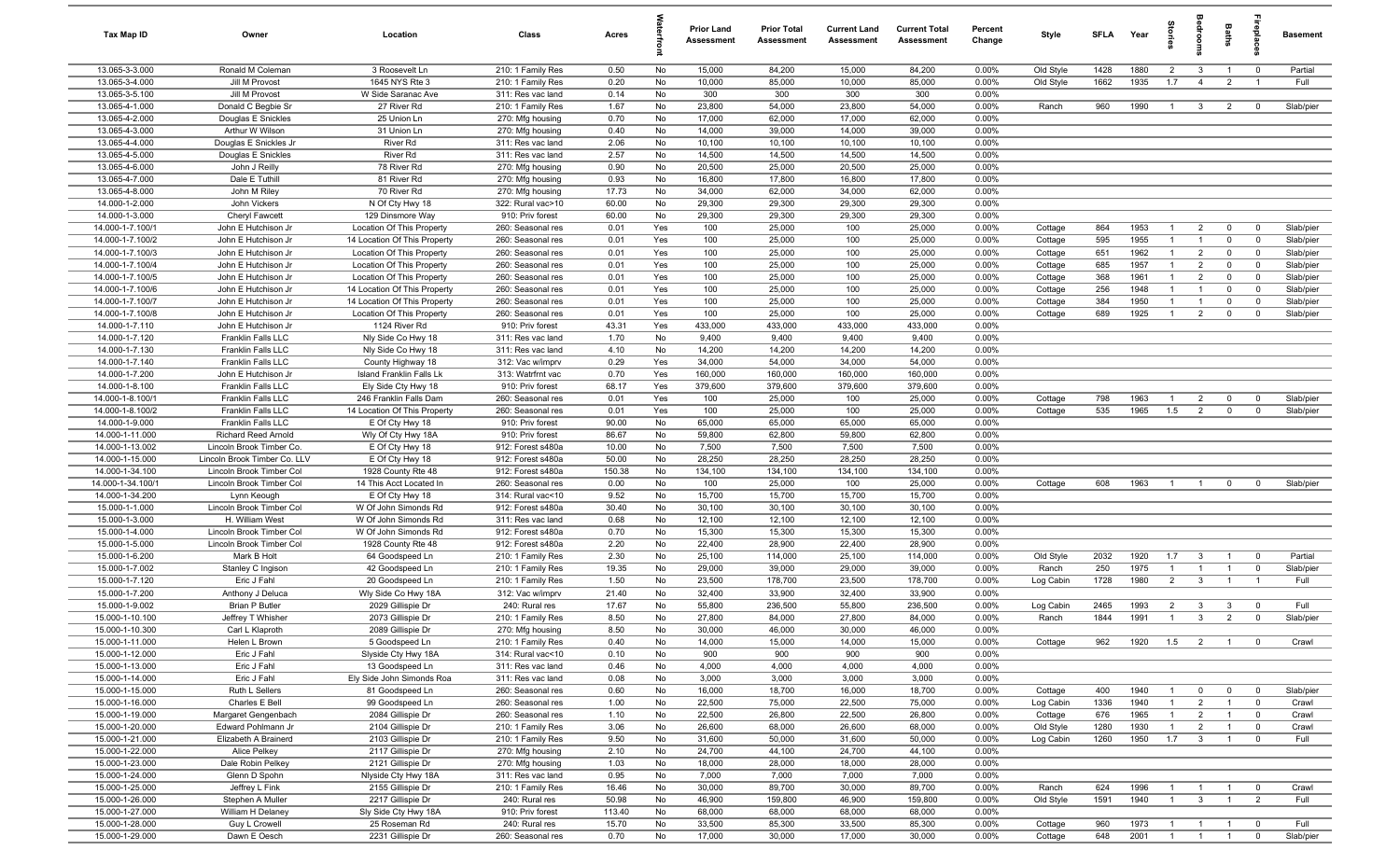| 15.000-1-30.000<br>Andrea M Record<br>Ely Side Rossman Ln<br>No<br>8,500<br>8,500<br>314: Rural vac<10<br>1.10<br>8,500<br>8,500<br>$0.00\%$<br>71,400<br>15.000-1-31.100<br>Chc<br>910: Priv forest<br>118.90<br>No<br>71,400<br>71,400<br>71,400<br>0.00%<br>Ely Side Cty Hwy 18A<br>15.000-1-31.200<br>Alex Maj Fedorov<br>18.70<br>No<br>21,500<br>21,500<br>21,500<br>21,500<br>0.00%<br>Ely Side Rossman Lk<br>322: Rural vac>10<br>15.000-1-41.000<br>64.40<br>101,400<br>101,400<br>281,000<br>0.00%<br>Old Style<br>1839<br>William H Delaney<br>2292 Gillispie Dr<br>240: Rural res<br>No<br>281,000<br>1545<br>1.7<br>$\overline{\mathbf{3}}$<br>Partial<br>$\overline{1}$<br>$\overline{1}$<br>15.000-1-42.000<br>Sly Of Cty Hwy 18A<br>322: Rural vac>10<br>117.40<br>88,000<br>88,000<br>88,000<br>88,000<br>0.00%<br>William H Delaney<br>No<br>15.000-1-49.000<br>Lincoln Brook Timber Col<br>S Of John Simonds Rd<br>912: Forest s480a<br>126.40<br>No<br>94,800<br>94,800<br>94,800<br>94,800<br>0.00%<br>15.000-1-50.000<br>40.00<br>77,600<br>209,700<br>77,600<br>209,700<br>0.00%<br>1464<br>1988<br>Partial<br>301 Goodspeed Ln<br>210: 1 Family Res<br>No<br>Log Cabin<br>$\overline{2}$<br>$\overline{1}$<br>$\mathbf 0$<br>Lynn Keough<br>$\overline{1}$<br>15.000-1-51.000<br>William M White<br>Ely & Wly Side John Simon<br>910: Priv forest<br>68.60<br>No<br>45,400<br>45,400<br>45,400<br>45,400<br>0.00%<br>15.000-1-52.000<br>Paul F Sardella<br>213 Goodspeed Ln<br>210: 1 Family Res<br>6.40<br>No<br>32,200<br>136,000<br>32,200<br>136,000<br>0.00%<br>Log Cabin<br>1200<br>1972<br>1.5<br>Full<br>$\mathbf{3}$<br>$\overline{1}$<br>$\overline{1}$<br>1961<br>Full<br>15.000-1-53.100<br>29.69<br>No<br>41,800<br>0.00%<br>1288<br>$\mathbf{3}$<br>2<br>Timothy C Kinscherf<br>184 Goodspeed Ln<br>210: 1 Family Res<br>80,000<br>41,800<br>80,000<br>Log Cabin<br>$\overline{1}$<br>$\overline{1}$<br>0.00%<br>15.000-1-53.200<br>7.01<br>20,000<br>20,000<br>20,000<br>20,000<br>Sam D Servadio<br>Ely Side John Simon<br>314: Rural vac<10<br>No<br>15.000-1-54.000<br>1.00<br>8,000<br>8,000<br>8,000<br>0.00%<br>John B Lubeski<br>Wly Side John Simonds<br>314: Rural vac<10<br>No<br>8,000<br>15.000-1-55.000<br>55.20<br>64,200<br>72,000<br>64,200<br>72,000<br>0.00%<br>480<br>1950<br>Slab/pier<br>Lincoln Brook Timber Co LLC<br>Wly Of John Simonds Rd<br>312: Vac w/imprv<br>No<br>Cottage<br>$\overline{2}$<br>$\mathbf 0$<br>-1<br>$\overline{1}$<br>15.000-1-56.000<br>0.15<br>7,500<br>65,100<br>7,500<br>65,100<br>0.00%<br>Old Style<br>1383<br>1871<br>1.5<br>$\overline{2}$<br>Partial<br>Martin P Sedlacko<br>2078 Gillispie Ln<br>210: 1 Family Res<br>No<br>$\overline{1}$<br>- 1<br>23.001-1-5.000<br>W Of State Hwy 3<br>910: Priv forest<br>80.00<br>No<br>48,000<br>48,000<br>48,000<br>48,000<br>0.00%<br>Carolyn Trudeau<br>77.30<br>46,400<br>0.00%<br>23.001-1-6.000<br>Carolyn Trudeau<br>West Of State Hwy 3<br>910: Priv forest<br>No<br>46,400<br>46,400<br>46,400<br>23.001-1-7.000<br>Kim Laduke<br>910: Priv forest<br>113.71<br>46,400<br>46,400<br>46,400<br>46,400<br>0.00%<br>S Ely Side State Hway 3<br>No<br>85,500<br>22,600<br>85,500<br>23.001-1-8.100<br>Paul F King<br>1.06<br>22,600<br>0.00%<br>Old Style<br>1559<br>1920<br>1.7<br>$\overline{\mathbf{3}}$<br>$\overline{2}$<br>Crawl<br>1237 NYS Rte 3<br>210: 1 Family Res<br>No<br>$\overline{0}$<br>23.001-1-8.200<br>Wly Side St Hwy 3<br>0.81<br>No<br>2,000<br>2,000<br>2,000<br>2,000<br>0.00%<br>Matthew A Kasson<br>311: Res vac land<br>23.001-1-9.000<br>1225 NYS Rte 3<br>1.60<br>23,500<br>150,000<br>23,500<br>150,000<br>0.00%<br>1440<br>1968<br>Full<br>Matthew A Kasson<br>210: 1 Family Res<br>No<br>Ranch<br>$\overline{1}$<br>$\overline{\mathbf{3}}$<br>$\overline{1}$<br>$\overline{1}$<br>23.001-1-10.000<br>W Of State Hwy 3<br>323: Vacant rural<br>40.00<br>No<br>24,000<br>24,000<br>24,000<br>24,000<br>0.00%<br>Carolyn M Trudeau<br>23.001-1-17.002<br>144.77<br>86,900<br>86,900<br>86,900<br>0.00%<br>Richard A Trudeau<br>W Of State Hwy 3<br>321: Abandoned ag<br>No<br>86,900<br>23.001-1-19.200<br>1115-1117 NYS Rte 3<br>484: 1 use sm bld<br>80.20<br>No<br>53,100<br>251,100<br>53,100<br>251,100<br>0.00%<br>Trudeau Richard A<br>23.001-1-20.110<br>20.04<br>33,900<br>33,900<br>33,900<br>33,900<br>0.00%<br>Graystone Materials Inc<br>Nly Side State Hwy 3<br>720: Mine/quarry<br>No<br>23.001-1-20.120<br>10.55<br>27,100<br>27,100<br>27,100<br>27,100<br>0.00%<br>Graystone Materials Inc<br>Nwly Of St Hwy 3<br>322: Rural vac>10<br>No<br>23.001-1-20.200<br>Sly Side Of St Hwy 3<br>10.40<br>16,500<br>16,500<br>16,500<br>16,500<br>0.00%<br>Charles Cassavaugh<br>311: Res vac land<br>No<br>Full<br>23.001-1-21.000<br>1187 NYS Rte 3<br>210: 1 Family Res<br>3.00<br>No<br>26,500<br>68,500<br>26,500<br>68,500<br>0.00%<br>Old Style<br>910<br>1920<br>1.7<br>$\overline{\mathbf{3}}$<br>Steven A Salls<br>$\overline{1}$<br>$\mathbf 0$<br>23.001-1-22.100<br>1.80<br>No<br>19,900<br>19,900<br>19,900<br>19,900<br>0.00%<br><b>Richard Burman</b><br>Wly Side State Hwy 3<br>311: Res vac land<br>23.001-1-22.200<br>0.71<br>24,200<br>24,200<br>24,200<br>0.00%<br>Lawrence T Martel<br>Nwly Side Bloomingdale Rd<br>311: Res vac land<br>No<br>24,200<br>23.001-1-23.100<br>1202 NYS Rte 3<br>0.67<br>17,800<br>55,000<br>17,800<br>55,000<br>1920<br>Full<br>210: 1 Family Res<br>No<br>0.00%<br>Old Style<br>1365<br>1.7<br>$\mathbf{3}$<br>$\mathbf 0$<br>Helen V D'Avignon<br>$\overline{1}$<br>1995<br>23.001-1-23.200<br>1208 NYS Rte 3<br>8.59<br>37,200<br>155,300<br>37,200<br>155,300<br>0.00%<br>1120<br>3<br>$\overline{2}$<br>Full<br>George G Stearns<br>210: 1 Family Res<br>No<br>Ranch<br>$\overline{1}$<br>$\mathbf 0$<br>23.001-1-24.000<br>12,200<br>1960<br>Lawrence T Martel<br>1201 NYS Rte 3<br>0.29<br>No<br>110,600<br>12,200<br>110,600<br>0.00%<br>Raised Ranch<br>1736<br>3<br>Full<br>210: 1 Family Res<br>$\overline{1}$<br>$\overline{1}$<br>$\mathbf 0$<br>23.001-1-26.000<br>Robert Schlitt<br>1034 NYS Rte 3<br>30.10<br>No<br>36,600<br>146,700<br>36,600<br>146,700<br>0.00%<br>Old Style<br>1452<br>1930<br>$\overline{2}$<br>$\mathbf{3}$<br>Full<br>210: 1 Family Res<br>$\overline{1}$<br>$\mathbf 0$<br>1240 NYS Rte 3<br>1848<br>1920<br>1.5<br>2<br>23.001-1-27.000<br>Bernard K Cushman<br>210: 1 Family Res<br>1.60<br>No<br>36,200<br>145,000<br>36,200<br>145,000<br>0.00%<br>Old Style<br>$\overline{1}$<br>$\mathbf 0$<br>Crawl<br>23.002-1-1.111<br>1470 NYS Rte 3<br>93.00<br>76,700<br>Carolyn Trudeau<br>105: Vac farmland<br>No<br>76,700<br>76,700<br>76,700<br>0.00%<br>23.002-1-1.112<br>NYS RTE 3<br>CD Hobbs<br>5.71<br>No<br>34,000<br>104,000<br>34,000<br>104,000<br>0.00%<br>312: Vac w/imprv<br>3.33<br>23.002-1-1.120<br>1441 NYS Rte 3<br>39,700<br>180,000<br>39,700<br>180,000<br>0.00%<br>Timothy L Queior<br>449: Warehouse<br>No<br>23.002-1-2.000<br>Ronald Edgley<br>1403 NYS Rte 3<br>105: Vac farmland<br>2.00<br>37,000<br>76,600<br>37,000<br>76,600<br>0.00%<br>No<br>23.002-1-7.100<br>Ely Side Moose Pond Rd<br>1.39<br>8,000<br>8,000<br>8,000<br>0.00%<br>Michael Stephenson<br>314: Rural vac<10<br>No<br>8,000<br>0.61<br>768<br>23.002-1-7.200<br>Robert E Stephenson<br>210: 1 Family Res<br>No<br>16,100<br>90,400<br>16,100<br>90,400<br>0.00%<br>Ranch<br>1992<br>$\overline{2}$<br>$\mathbf 0$<br>Full<br>160 Moose Pond Ln<br>$\overline{1}$<br>-1<br>23.002-1-8.000<br>2.00<br>22,100<br>27,900<br>22,100<br>27,900<br>468<br>1944<br>Slab/pier<br>Jeannette M Aguglia<br>166 Moose Pond Ln<br>260: Seasonal res<br>No<br>0.00%<br>Cottage<br>$\mathbf 0$<br>$^{\circ}$<br>$\overline{1}$<br>23.002-1-9.000<br>1.00<br>20,300<br>24,400<br>20,300<br>24,400<br>0.00%<br>672<br>1948<br>Henry B Tietjen<br>59 Grass Pond Way<br>260: Seasonal res<br>No<br>Cottage<br>$\mathbf 0$<br>Slab/pier<br>$\overline{1}$<br>$\mathbf 0$<br>23.002-1-10.000<br>0.50<br>13,500<br>13,900<br>13,500<br>13,900<br>0.00%<br>Michael A Doyle<br>59 Grass Pond Way<br>312: Vac w/imprv<br>No<br>23.002-1-11.000<br>0.50<br>13,500<br>15,900<br>13,500<br>15,900<br>0.00%<br>Ely Of Moose Pond Rd<br>260: Seasonal res<br>No<br>352<br>1963<br>$\mathbf{0}$<br>$\mathbf 0$<br>$\mathbf 0$<br>Slab/pier<br>Timothy J Doyle<br>Cottage<br>$\mathbf{1}$<br>374<br>23.002-1-12.000<br>Francis G Derr Jr<br>260: Seasonal res<br>0.50<br>No<br>15,000<br>18,300<br>15,000<br>18,300<br>0.00%<br>1965<br>$\mathbf 0$<br>59 Grass Pond Way<br>Cottage<br>$\overline{1}$<br>$\mathbf{1}$<br>$^{\circ}$<br>Slab/pier<br>2.40<br>22,800<br>28,200<br>23.002-1-13.000<br>No<br>22,800<br>28,200<br>0.00%<br>400<br>1963<br>2<br>$\mathbf 0$<br>Norman J Racine<br>59 Grass Pond Way<br>260: Seasonal res<br>Cottage<br>$\overline{1}$<br>$^{\circ}$<br>Slab/pier<br>23.002-1-14.002<br>Ely Of Moose Pond Rd<br>0.13<br>6,500<br>6,500<br>6,500<br>6,500<br><b>Michael Miner</b><br>314: Rural vac<10<br>No<br>0.00%<br>23.002-1-15.001<br>3.70<br>27,900<br>278,600<br>27,900<br>450,000<br>61.52%<br>Old Style<br>3134<br>1898<br>$\overline{2}$<br>$\mathbf{3}$<br>Full<br><b>Richard Trudeau</b><br>1341 NYS Rte 3<br>210: 1 Family Res<br>No<br>$\overline{\mathbf{3}}$<br>$\overline{1}$<br>336<br>1962<br>23.002-1-16.000<br>Barbara Sorrell<br>59 Grass Pond Way<br>260: Seasonal res<br>0.10<br>5,000<br>9,100<br>5,000<br>9,100<br>0.00%<br>Cottage<br>$\mathbf 0$<br>$\mathbf 0$<br>Slab/pier<br>No<br>$\overline{1}$<br>23.002-1-28.100<br>1281 NYS Rte 3<br>147.48<br>60,600<br>105,000<br>60,600<br>0.00%<br>Old Style<br>1722<br>1916<br>1.7<br>$\overline{\mathbf{3}}$<br>Full<br>Kim M Laduke<br>240: Rural res<br>No<br>105,000<br>$\mathbf{1}$<br>$\mathbf 0$<br>23.002-1-28.200<br>Gerald R Woodruff<br>1291 NYS Rte 3 Rd<br>210: 1 Family Res<br>4.53<br>29,600<br>84,000<br>29,600<br>125,000<br>48.81%<br>2004<br>$\overline{2}$<br>$\overline{1}$<br>$\mathbf 0$<br>Slab/pier<br>No<br>Ranch<br>$\mathbf 0$<br>$\mathbf{1}$<br>1984<br>1.5<br>23.002-1-29.000<br>Kim M Laduke<br>1257 NYS Rte 3<br>1.70<br>No<br>23,700<br>80,000<br>23,700<br>80,000<br>0.00%<br>Cape Cod<br>1326<br>$\overline{4}$<br>Full<br>210: 1 Family Res<br>$\overline{1}$<br>$\overline{1}$<br>3.20<br>23.002-1-30.000<br>No<br>12,400<br>12,400<br>12,400<br>12,400<br>0.00%<br>Richard Trudeau<br>Ely Side State Hwy 3<br>910: Priv forest<br>23.002-1-31.000<br>9,400<br>9,400<br>9,400<br>0.00%<br>Richard Trudeau<br>Wly Side State Hwy 3<br>311: Res vac land<br>1.70<br>No<br>9,400<br>160.00<br>17,500<br>17,500<br>17,500<br>0.00%<br>23.003-1-1.000<br>N Of Trudeau Rd<br>323: Vacant rural<br>17,500<br>Timothy P Burpoe<br>No<br>60,000<br>23.003-1-2.000<br>Thomas Norman Jr<br>West Of State Hwy 3<br>910: Priv forest<br>160.00<br>No<br>60,000<br>60,000<br>60,000<br>0.00%<br>23.003-1-3.000<br>Saranac Lake Quarries Div<br>W Of State Hwy 3<br>33.40<br>58,900<br>225,000<br>58,900<br>225,000<br>0.00%<br>720: Mine/quarry<br>No<br>23.003-1-4.000<br>Saranac Lake Quarries Div<br>Wly Side State Hwy 3<br>720: Mine/quarry<br>9.40<br>No<br>37,400<br>154,500<br>37,400<br>154,500<br>0.00%<br>23.003-1-5.100<br>47.52<br>47,500<br>47,500<br>47,500<br>0.00%<br>Richard A Trudeau<br>Wly Of State Hwy 3<br>720: Mine/quarry<br>No<br>47,500<br>23.003-1-5.200<br>Wly Of State Hwy 3<br>720: Mine/quarry<br>41.87<br>No<br>179,600<br>179,600<br>179,600<br>179,600<br>0.00%<br>Trudeau Richard A<br>1880<br>23.003-1-5.300<br>1019-1023 NYS Rte 3<br>2.00<br>37,000<br>37,000<br>143,700<br>0.00%<br>Old Style<br>2133<br>1.7<br>$\overline{4}$<br>$\overline{2}$<br>Partial<br>Richard A Trudeau<br>220: 2 Family Res<br>No<br>143,700<br>$\mathbf 0$<br>23.003-1-6.100<br>0.00%<br>Thomas Norman<br>Wly Side State Hwy 3<br>314: Rural vac<10<br>2.40<br>No<br>8,500<br>8,500<br>8,500<br>8,500<br>23.003-1-6.200<br>Wly Of St Hwy 3<br>0.48<br>500<br>500<br>500<br>500<br>0.00%<br>Raymon D Boyd<br>311: Res vac land<br>No<br>No<br>14,700<br>14,700<br>63,100<br>1384<br>1930 2 3 1<br>23.003-1-6.300<br>Alonda M Walp<br>997 NYS Rte 3<br>210: 1 Family Res<br>0.47<br>63,100<br>0.00%<br>Old Style<br>Partial<br>$\overline{\mathbf{0}}$ | <b>Tax Map ID</b> | Owner | Location | Class | Acres | <b>Prior Land</b><br>Assessment | <b>Prior Total</b><br><b>Assessment</b> | <b>Current Land</b><br><b>Assessment</b> | <b>Current Total</b><br><b>Assessment</b> | Percent<br>Change | Style | SFLA Year | igrie | Baths | <b>Basement</b> |
|----------------------------------------------------------------------------------------------------------------------------------------------------------------------------------------------------------------------------------------------------------------------------------------------------------------------------------------------------------------------------------------------------------------------------------------------------------------------------------------------------------------------------------------------------------------------------------------------------------------------------------------------------------------------------------------------------------------------------------------------------------------------------------------------------------------------------------------------------------------------------------------------------------------------------------------------------------------------------------------------------------------------------------------------------------------------------------------------------------------------------------------------------------------------------------------------------------------------------------------------------------------------------------------------------------------------------------------------------------------------------------------------------------------------------------------------------------------------------------------------------------------------------------------------------------------------------------------------------------------------------------------------------------------------------------------------------------------------------------------------------------------------------------------------------------------------------------------------------------------------------------------------------------------------------------------------------------------------------------------------------------------------------------------------------------------------------------------------------------------------------------------------------------------------------------------------------------------------------------------------------------------------------------------------------------------------------------------------------------------------------------------------------------------------------------------------------------------------------------------------------------------------------------------------------------------------------------------------------------------------------------------------------------------------------------------------------------------------------------------------------------------------------------------------------------------------------------------------------------------------------------------------------------------------------------------------------------------------------------------------------------------------------------------------------------------------------------------------------------------------------------------------------------------------------------------------------------------------------------------------------------------------------------------------------------------------------------------------------------------------------------------------------------------------------------------------------------------------------------------------------------------------------------------------------------------------------------------------------------------------------------------------------------------------------------------------------------------------------------------------------------------------------------------------------------------------------------------------------------------------------------------------------------------------------------------------------------------------------------------------------------------------------------------------------------------------------------------------------------------------------------------------------------------------------------------------------------------------------------------------------------------------------------------------------------------------------------------------------------------------------------------------------------------------------------------------------------------------------------------------------------------------------------------------------------------------------------------------------------------------------------------------------------------------------------------------------------------------------------------------------------------------------------------------------------------------------------------------------------------------------------------------------------------------------------------------------------------------------------------------------------------------------------------------------------------------------------------------------------------------------------------------------------------------------------------------------------------------------------------------------------------------------------------------------------------------------------------------------------------------------------------------------------------------------------------------------------------------------------------------------------------------------------------------------------------------------------------------------------------------------------------------------------------------------------------------------------------------------------------------------------------------------------------------------------------------------------------------------------------------------------------------------------------------------------------------------------------------------------------------------------------------------------------------------------------------------------------------------------------------------------------------------------------------------------------------------------------------------------------------------------------------------------------------------------------------------------------------------------------------------------------------------------------------------------------------------------------------------------------------------------------------------------------------------------------------------------------------------------------------------------------------------------------------------------------------------------------------------------------------------------------------------------------------------------------------------------------------------------------------------------------------------------------------------------------------------------------------------------------------------------------------------------------------------------------------------------------------------------------------------------------------------------------------------------------------------------------------------------------------------------------------------------------------------------------------------------------------------------------------------------------------------------------------------------------------------------------------------------------------------------------------------------------------------------------------------------------------------------------------------------------------------------------------------------------------------------------------------------------------------------------------------------------------------------------------------------------------------------------------------------------------------------------------------------------------------------------------------------------------------------------------------------------------------------------------------------------------------------------------------------------------------------------------------------------------------------------------------------------------------------------------------------------------------------------------------------------------------------------------------------------------------------------------------------------------------------------------------------------------------------------------------------------------------------------------------------------------------------------------------------------------------------------------------------------------------------------------------------------------------------------------------------------------------------------------------------------------------------------------------------------------------------------------------------------------------------------------------------------------------------------------------------------------------------------------------------------------------------------------------------------------------------------------------------------------------------------------------------------------------------------------------------------------------------------------------------------------------------------------------------------------------------------------------------------------------------------------------------------------------------------------------------------------------------------------------------------------------------------------------------------------------------------------------------------------------------------------------------------------------------------------------------------------------------------------------------------------------------------------------------------------------------------------------------------------------------------------------------------------------------------------------------------------------------------------------------------------------------------------------------------------------------------------------------------------------------------------------------------------------------------------------------------------------------------------------------------------------------------------------------------------------------------------------------------------------------------------------------------------------------------------------------------------------------------------------------------------------------------------------------------------------------------------------------------------------------------------------------------------------------------------------------------------------------------------------------------------------------------------------------------------------------------------------------------------------------------------------------------------------------------------------------------------------------------------------------------------------------------------------------------------------------------------------------------------------------------------------------------------------------------------------------------------------------------------------------------------------------------------------------------------------------------------------------------------------------------------------------------------------------------------------------------------------------------------------------------------------------------------------------------------------------------------------------------------------------------------------------------------------------------------------------------------------------------------------------------------------------------------------------------------------------------------------------------------------------------------------------------------------------------------------------------------------------------------------------------------------------------------------------------------------------------------------------------------------------------------------------------------------------------------------------------------------------------------------------------------------|-------------------|-------|----------|-------|-------|---------------------------------|-----------------------------------------|------------------------------------------|-------------------------------------------|-------------------|-------|-----------|-------|-------|-----------------|
|                                                                                                                                                                                                                                                                                                                                                                                                                                                                                                                                                                                                                                                                                                                                                                                                                                                                                                                                                                                                                                                                                                                                                                                                                                                                                                                                                                                                                                                                                                                                                                                                                                                                                                                                                                                                                                                                                                                                                                                                                                                                                                                                                                                                                                                                                                                                                                                                                                                                                                                                                                                                                                                                                                                                                                                                                                                                                                                                                                                                                                                                                                                                                                                                                                                                                                                                                                                                                                                                                                                                                                                                                                                                                                                                                                                                                                                                                                                                                                                                                                                                                                                                                                                                                                                                                                                                                                                                                                                                                                                                                                                                                                                                                                                                                                                                                                                                                                                                                                                                                                                                                                                                                                                                                                                                                                                                                                                                                                                                                                                                                                                                                                                                                                                                                                                                                                                                                                                                                                                                                                                                                                                                                                                                                                                                                                                                                                                                                                                                                                                                                                                                                                                                                                                                                                                                                                                                                                                                                                                                                                                                                                                                                                                                                                                                                                                                                                                                                                                                                                                                                                                                                                                                                                                                                                                                                                                                                                                                                                                                                                                                                                                                                                                                                                                                                                                                                                                                                                                                                                                                                                                                                                                                                                                                                                                                                                                                                                                                                                                                                                                                                                                                                                                                                                                                                                                                                                                                                                                                                                                                                                                                                                                                                                                                                                                                                                                                                                                                                                                                                                                                                                                                                                                                                                                                                                                                                                                                                                                                                                                                                                                                                                                                                                                                                                                                                                                                                                                                                                                                                                                                                                                                                                                                                                                                                                                                                                                                                                                                                                                                                                                                                                                                                                                                                                                                                                                                                                                                                                                                                                                                                                                                                                                                                                                                                                                                                    |                   |       |          |       |       |                                 |                                         |                                          |                                           |                   |       |           |       |       |                 |
|                                                                                                                                                                                                                                                                                                                                                                                                                                                                                                                                                                                                                                                                                                                                                                                                                                                                                                                                                                                                                                                                                                                                                                                                                                                                                                                                                                                                                                                                                                                                                                                                                                                                                                                                                                                                                                                                                                                                                                                                                                                                                                                                                                                                                                                                                                                                                                                                                                                                                                                                                                                                                                                                                                                                                                                                                                                                                                                                                                                                                                                                                                                                                                                                                                                                                                                                                                                                                                                                                                                                                                                                                                                                                                                                                                                                                                                                                                                                                                                                                                                                                                                                                                                                                                                                                                                                                                                                                                                                                                                                                                                                                                                                                                                                                                                                                                                                                                                                                                                                                                                                                                                                                                                                                                                                                                                                                                                                                                                                                                                                                                                                                                                                                                                                                                                                                                                                                                                                                                                                                                                                                                                                                                                                                                                                                                                                                                                                                                                                                                                                                                                                                                                                                                                                                                                                                                                                                                                                                                                                                                                                                                                                                                                                                                                                                                                                                                                                                                                                                                                                                                                                                                                                                                                                                                                                                                                                                                                                                                                                                                                                                                                                                                                                                                                                                                                                                                                                                                                                                                                                                                                                                                                                                                                                                                                                                                                                                                                                                                                                                                                                                                                                                                                                                                                                                                                                                                                                                                                                                                                                                                                                                                                                                                                                                                                                                                                                                                                                                                                                                                                                                                                                                                                                                                                                                                                                                                                                                                                                                                                                                                                                                                                                                                                                                                                                                                                                                                                                                                                                                                                                                                                                                                                                                                                                                                                                                                                                                                                                                                                                                                                                                                                                                                                                                                                                                                                                                                                                                                                                                                                                                                                                                                                                                                                                                                                                                    |                   |       |          |       |       |                                 |                                         |                                          |                                           |                   |       |           |       |       |                 |
|                                                                                                                                                                                                                                                                                                                                                                                                                                                                                                                                                                                                                                                                                                                                                                                                                                                                                                                                                                                                                                                                                                                                                                                                                                                                                                                                                                                                                                                                                                                                                                                                                                                                                                                                                                                                                                                                                                                                                                                                                                                                                                                                                                                                                                                                                                                                                                                                                                                                                                                                                                                                                                                                                                                                                                                                                                                                                                                                                                                                                                                                                                                                                                                                                                                                                                                                                                                                                                                                                                                                                                                                                                                                                                                                                                                                                                                                                                                                                                                                                                                                                                                                                                                                                                                                                                                                                                                                                                                                                                                                                                                                                                                                                                                                                                                                                                                                                                                                                                                                                                                                                                                                                                                                                                                                                                                                                                                                                                                                                                                                                                                                                                                                                                                                                                                                                                                                                                                                                                                                                                                                                                                                                                                                                                                                                                                                                                                                                                                                                                                                                                                                                                                                                                                                                                                                                                                                                                                                                                                                                                                                                                                                                                                                                                                                                                                                                                                                                                                                                                                                                                                                                                                                                                                                                                                                                                                                                                                                                                                                                                                                                                                                                                                                                                                                                                                                                                                                                                                                                                                                                                                                                                                                                                                                                                                                                                                                                                                                                                                                                                                                                                                                                                                                                                                                                                                                                                                                                                                                                                                                                                                                                                                                                                                                                                                                                                                                                                                                                                                                                                                                                                                                                                                                                                                                                                                                                                                                                                                                                                                                                                                                                                                                                                                                                                                                                                                                                                                                                                                                                                                                                                                                                                                                                                                                                                                                                                                                                                                                                                                                                                                                                                                                                                                                                                                                                                                                                                                                                                                                                                                                                                                                                                                                                                                                                                                                                    |                   |       |          |       |       |                                 |                                         |                                          |                                           |                   |       |           |       |       |                 |
|                                                                                                                                                                                                                                                                                                                                                                                                                                                                                                                                                                                                                                                                                                                                                                                                                                                                                                                                                                                                                                                                                                                                                                                                                                                                                                                                                                                                                                                                                                                                                                                                                                                                                                                                                                                                                                                                                                                                                                                                                                                                                                                                                                                                                                                                                                                                                                                                                                                                                                                                                                                                                                                                                                                                                                                                                                                                                                                                                                                                                                                                                                                                                                                                                                                                                                                                                                                                                                                                                                                                                                                                                                                                                                                                                                                                                                                                                                                                                                                                                                                                                                                                                                                                                                                                                                                                                                                                                                                                                                                                                                                                                                                                                                                                                                                                                                                                                                                                                                                                                                                                                                                                                                                                                                                                                                                                                                                                                                                                                                                                                                                                                                                                                                                                                                                                                                                                                                                                                                                                                                                                                                                                                                                                                                                                                                                                                                                                                                                                                                                                                                                                                                                                                                                                                                                                                                                                                                                                                                                                                                                                                                                                                                                                                                                                                                                                                                                                                                                                                                                                                                                                                                                                                                                                                                                                                                                                                                                                                                                                                                                                                                                                                                                                                                                                                                                                                                                                                                                                                                                                                                                                                                                                                                                                                                                                                                                                                                                                                                                                                                                                                                                                                                                                                                                                                                                                                                                                                                                                                                                                                                                                                                                                                                                                                                                                                                                                                                                                                                                                                                                                                                                                                                                                                                                                                                                                                                                                                                                                                                                                                                                                                                                                                                                                                                                                                                                                                                                                                                                                                                                                                                                                                                                                                                                                                                                                                                                                                                                                                                                                                                                                                                                                                                                                                                                                                                                                                                                                                                                                                                                                                                                                                                                                                                                                                                                                                    |                   |       |          |       |       |                                 |                                         |                                          |                                           |                   |       |           |       |       |                 |
|                                                                                                                                                                                                                                                                                                                                                                                                                                                                                                                                                                                                                                                                                                                                                                                                                                                                                                                                                                                                                                                                                                                                                                                                                                                                                                                                                                                                                                                                                                                                                                                                                                                                                                                                                                                                                                                                                                                                                                                                                                                                                                                                                                                                                                                                                                                                                                                                                                                                                                                                                                                                                                                                                                                                                                                                                                                                                                                                                                                                                                                                                                                                                                                                                                                                                                                                                                                                                                                                                                                                                                                                                                                                                                                                                                                                                                                                                                                                                                                                                                                                                                                                                                                                                                                                                                                                                                                                                                                                                                                                                                                                                                                                                                                                                                                                                                                                                                                                                                                                                                                                                                                                                                                                                                                                                                                                                                                                                                                                                                                                                                                                                                                                                                                                                                                                                                                                                                                                                                                                                                                                                                                                                                                                                                                                                                                                                                                                                                                                                                                                                                                                                                                                                                                                                                                                                                                                                                                                                                                                                                                                                                                                                                                                                                                                                                                                                                                                                                                                                                                                                                                                                                                                                                                                                                                                                                                                                                                                                                                                                                                                                                                                                                                                                                                                                                                                                                                                                                                                                                                                                                                                                                                                                                                                                                                                                                                                                                                                                                                                                                                                                                                                                                                                                                                                                                                                                                                                                                                                                                                                                                                                                                                                                                                                                                                                                                                                                                                                                                                                                                                                                                                                                                                                                                                                                                                                                                                                                                                                                                                                                                                                                                                                                                                                                                                                                                                                                                                                                                                                                                                                                                                                                                                                                                                                                                                                                                                                                                                                                                                                                                                                                                                                                                                                                                                                                                                                                                                                                                                                                                                                                                                                                                                                                                                                                                                                                    |                   |       |          |       |       |                                 |                                         |                                          |                                           |                   |       |           |       |       |                 |
|                                                                                                                                                                                                                                                                                                                                                                                                                                                                                                                                                                                                                                                                                                                                                                                                                                                                                                                                                                                                                                                                                                                                                                                                                                                                                                                                                                                                                                                                                                                                                                                                                                                                                                                                                                                                                                                                                                                                                                                                                                                                                                                                                                                                                                                                                                                                                                                                                                                                                                                                                                                                                                                                                                                                                                                                                                                                                                                                                                                                                                                                                                                                                                                                                                                                                                                                                                                                                                                                                                                                                                                                                                                                                                                                                                                                                                                                                                                                                                                                                                                                                                                                                                                                                                                                                                                                                                                                                                                                                                                                                                                                                                                                                                                                                                                                                                                                                                                                                                                                                                                                                                                                                                                                                                                                                                                                                                                                                                                                                                                                                                                                                                                                                                                                                                                                                                                                                                                                                                                                                                                                                                                                                                                                                                                                                                                                                                                                                                                                                                                                                                                                                                                                                                                                                                                                                                                                                                                                                                                                                                                                                                                                                                                                                                                                                                                                                                                                                                                                                                                                                                                                                                                                                                                                                                                                                                                                                                                                                                                                                                                                                                                                                                                                                                                                                                                                                                                                                                                                                                                                                                                                                                                                                                                                                                                                                                                                                                                                                                                                                                                                                                                                                                                                                                                                                                                                                                                                                                                                                                                                                                                                                                                                                                                                                                                                                                                                                                                                                                                                                                                                                                                                                                                                                                                                                                                                                                                                                                                                                                                                                                                                                                                                                                                                                                                                                                                                                                                                                                                                                                                                                                                                                                                                                                                                                                                                                                                                                                                                                                                                                                                                                                                                                                                                                                                                                                                                                                                                                                                                                                                                                                                                                                                                                                                                                                                                                    |                   |       |          |       |       |                                 |                                         |                                          |                                           |                   |       |           |       |       |                 |
|                                                                                                                                                                                                                                                                                                                                                                                                                                                                                                                                                                                                                                                                                                                                                                                                                                                                                                                                                                                                                                                                                                                                                                                                                                                                                                                                                                                                                                                                                                                                                                                                                                                                                                                                                                                                                                                                                                                                                                                                                                                                                                                                                                                                                                                                                                                                                                                                                                                                                                                                                                                                                                                                                                                                                                                                                                                                                                                                                                                                                                                                                                                                                                                                                                                                                                                                                                                                                                                                                                                                                                                                                                                                                                                                                                                                                                                                                                                                                                                                                                                                                                                                                                                                                                                                                                                                                                                                                                                                                                                                                                                                                                                                                                                                                                                                                                                                                                                                                                                                                                                                                                                                                                                                                                                                                                                                                                                                                                                                                                                                                                                                                                                                                                                                                                                                                                                                                                                                                                                                                                                                                                                                                                                                                                                                                                                                                                                                                                                                                                                                                                                                                                                                                                                                                                                                                                                                                                                                                                                                                                                                                                                                                                                                                                                                                                                                                                                                                                                                                                                                                                                                                                                                                                                                                                                                                                                                                                                                                                                                                                                                                                                                                                                                                                                                                                                                                                                                                                                                                                                                                                                                                                                                                                                                                                                                                                                                                                                                                                                                                                                                                                                                                                                                                                                                                                                                                                                                                                                                                                                                                                                                                                                                                                                                                                                                                                                                                                                                                                                                                                                                                                                                                                                                                                                                                                                                                                                                                                                                                                                                                                                                                                                                                                                                                                                                                                                                                                                                                                                                                                                                                                                                                                                                                                                                                                                                                                                                                                                                                                                                                                                                                                                                                                                                                                                                                                                                                                                                                                                                                                                                                                                                                                                                                                                                                                                                                    |                   |       |          |       |       |                                 |                                         |                                          |                                           |                   |       |           |       |       |                 |
|                                                                                                                                                                                                                                                                                                                                                                                                                                                                                                                                                                                                                                                                                                                                                                                                                                                                                                                                                                                                                                                                                                                                                                                                                                                                                                                                                                                                                                                                                                                                                                                                                                                                                                                                                                                                                                                                                                                                                                                                                                                                                                                                                                                                                                                                                                                                                                                                                                                                                                                                                                                                                                                                                                                                                                                                                                                                                                                                                                                                                                                                                                                                                                                                                                                                                                                                                                                                                                                                                                                                                                                                                                                                                                                                                                                                                                                                                                                                                                                                                                                                                                                                                                                                                                                                                                                                                                                                                                                                                                                                                                                                                                                                                                                                                                                                                                                                                                                                                                                                                                                                                                                                                                                                                                                                                                                                                                                                                                                                                                                                                                                                                                                                                                                                                                                                                                                                                                                                                                                                                                                                                                                                                                                                                                                                                                                                                                                                                                                                                                                                                                                                                                                                                                                                                                                                                                                                                                                                                                                                                                                                                                                                                                                                                                                                                                                                                                                                                                                                                                                                                                                                                                                                                                                                                                                                                                                                                                                                                                                                                                                                                                                                                                                                                                                                                                                                                                                                                                                                                                                                                                                                                                                                                                                                                                                                                                                                                                                                                                                                                                                                                                                                                                                                                                                                                                                                                                                                                                                                                                                                                                                                                                                                                                                                                                                                                                                                                                                                                                                                                                                                                                                                                                                                                                                                                                                                                                                                                                                                                                                                                                                                                                                                                                                                                                                                                                                                                                                                                                                                                                                                                                                                                                                                                                                                                                                                                                                                                                                                                                                                                                                                                                                                                                                                                                                                                                                                                                                                                                                                                                                                                                                                                                                                                                                                                                                                                    |                   |       |          |       |       |                                 |                                         |                                          |                                           |                   |       |           |       |       |                 |
|                                                                                                                                                                                                                                                                                                                                                                                                                                                                                                                                                                                                                                                                                                                                                                                                                                                                                                                                                                                                                                                                                                                                                                                                                                                                                                                                                                                                                                                                                                                                                                                                                                                                                                                                                                                                                                                                                                                                                                                                                                                                                                                                                                                                                                                                                                                                                                                                                                                                                                                                                                                                                                                                                                                                                                                                                                                                                                                                                                                                                                                                                                                                                                                                                                                                                                                                                                                                                                                                                                                                                                                                                                                                                                                                                                                                                                                                                                                                                                                                                                                                                                                                                                                                                                                                                                                                                                                                                                                                                                                                                                                                                                                                                                                                                                                                                                                                                                                                                                                                                                                                                                                                                                                                                                                                                                                                                                                                                                                                                                                                                                                                                                                                                                                                                                                                                                                                                                                                                                                                                                                                                                                                                                                                                                                                                                                                                                                                                                                                                                                                                                                                                                                                                                                                                                                                                                                                                                                                                                                                                                                                                                                                                                                                                                                                                                                                                                                                                                                                                                                                                                                                                                                                                                                                                                                                                                                                                                                                                                                                                                                                                                                                                                                                                                                                                                                                                                                                                                                                                                                                                                                                                                                                                                                                                                                                                                                                                                                                                                                                                                                                                                                                                                                                                                                                                                                                                                                                                                                                                                                                                                                                                                                                                                                                                                                                                                                                                                                                                                                                                                                                                                                                                                                                                                                                                                                                                                                                                                                                                                                                                                                                                                                                                                                                                                                                                                                                                                                                                                                                                                                                                                                                                                                                                                                                                                                                                                                                                                                                                                                                                                                                                                                                                                                                                                                                                                                                                                                                                                                                                                                                                                                                                                                                                                                                                                                                                    |                   |       |          |       |       |                                 |                                         |                                          |                                           |                   |       |           |       |       |                 |
|                                                                                                                                                                                                                                                                                                                                                                                                                                                                                                                                                                                                                                                                                                                                                                                                                                                                                                                                                                                                                                                                                                                                                                                                                                                                                                                                                                                                                                                                                                                                                                                                                                                                                                                                                                                                                                                                                                                                                                                                                                                                                                                                                                                                                                                                                                                                                                                                                                                                                                                                                                                                                                                                                                                                                                                                                                                                                                                                                                                                                                                                                                                                                                                                                                                                                                                                                                                                                                                                                                                                                                                                                                                                                                                                                                                                                                                                                                                                                                                                                                                                                                                                                                                                                                                                                                                                                                                                                                                                                                                                                                                                                                                                                                                                                                                                                                                                                                                                                                                                                                                                                                                                                                                                                                                                                                                                                                                                                                                                                                                                                                                                                                                                                                                                                                                                                                                                                                                                                                                                                                                                                                                                                                                                                                                                                                                                                                                                                                                                                                                                                                                                                                                                                                                                                                                                                                                                                                                                                                                                                                                                                                                                                                                                                                                                                                                                                                                                                                                                                                                                                                                                                                                                                                                                                                                                                                                                                                                                                                                                                                                                                                                                                                                                                                                                                                                                                                                                                                                                                                                                                                                                                                                                                                                                                                                                                                                                                                                                                                                                                                                                                                                                                                                                                                                                                                                                                                                                                                                                                                                                                                                                                                                                                                                                                                                                                                                                                                                                                                                                                                                                                                                                                                                                                                                                                                                                                                                                                                                                                                                                                                                                                                                                                                                                                                                                                                                                                                                                                                                                                                                                                                                                                                                                                                                                                                                                                                                                                                                                                                                                                                                                                                                                                                                                                                                                                                                                                                                                                                                                                                                                                                                                                                                                                                                                                                                                                    |                   |       |          |       |       |                                 |                                         |                                          |                                           |                   |       |           |       |       |                 |
|                                                                                                                                                                                                                                                                                                                                                                                                                                                                                                                                                                                                                                                                                                                                                                                                                                                                                                                                                                                                                                                                                                                                                                                                                                                                                                                                                                                                                                                                                                                                                                                                                                                                                                                                                                                                                                                                                                                                                                                                                                                                                                                                                                                                                                                                                                                                                                                                                                                                                                                                                                                                                                                                                                                                                                                                                                                                                                                                                                                                                                                                                                                                                                                                                                                                                                                                                                                                                                                                                                                                                                                                                                                                                                                                                                                                                                                                                                                                                                                                                                                                                                                                                                                                                                                                                                                                                                                                                                                                                                                                                                                                                                                                                                                                                                                                                                                                                                                                                                                                                                                                                                                                                                                                                                                                                                                                                                                                                                                                                                                                                                                                                                                                                                                                                                                                                                                                                                                                                                                                                                                                                                                                                                                                                                                                                                                                                                                                                                                                                                                                                                                                                                                                                                                                                                                                                                                                                                                                                                                                                                                                                                                                                                                                                                                                                                                                                                                                                                                                                                                                                                                                                                                                                                                                                                                                                                                                                                                                                                                                                                                                                                                                                                                                                                                                                                                                                                                                                                                                                                                                                                                                                                                                                                                                                                                                                                                                                                                                                                                                                                                                                                                                                                                                                                                                                                                                                                                                                                                                                                                                                                                                                                                                                                                                                                                                                                                                                                                                                                                                                                                                                                                                                                                                                                                                                                                                                                                                                                                                                                                                                                                                                                                                                                                                                                                                                                                                                                                                                                                                                                                                                                                                                                                                                                                                                                                                                                                                                                                                                                                                                                                                                                                                                                                                                                                                                                                                                                                                                                                                                                                                                                                                                                                                                                                                                                                                                    |                   |       |          |       |       |                                 |                                         |                                          |                                           |                   |       |           |       |       |                 |
|                                                                                                                                                                                                                                                                                                                                                                                                                                                                                                                                                                                                                                                                                                                                                                                                                                                                                                                                                                                                                                                                                                                                                                                                                                                                                                                                                                                                                                                                                                                                                                                                                                                                                                                                                                                                                                                                                                                                                                                                                                                                                                                                                                                                                                                                                                                                                                                                                                                                                                                                                                                                                                                                                                                                                                                                                                                                                                                                                                                                                                                                                                                                                                                                                                                                                                                                                                                                                                                                                                                                                                                                                                                                                                                                                                                                                                                                                                                                                                                                                                                                                                                                                                                                                                                                                                                                                                                                                                                                                                                                                                                                                                                                                                                                                                                                                                                                                                                                                                                                                                                                                                                                                                                                                                                                                                                                                                                                                                                                                                                                                                                                                                                                                                                                                                                                                                                                                                                                                                                                                                                                                                                                                                                                                                                                                                                                                                                                                                                                                                                                                                                                                                                                                                                                                                                                                                                                                                                                                                                                                                                                                                                                                                                                                                                                                                                                                                                                                                                                                                                                                                                                                                                                                                                                                                                                                                                                                                                                                                                                                                                                                                                                                                                                                                                                                                                                                                                                                                                                                                                                                                                                                                                                                                                                                                                                                                                                                                                                                                                                                                                                                                                                                                                                                                                                                                                                                                                                                                                                                                                                                                                                                                                                                                                                                                                                                                                                                                                                                                                                                                                                                                                                                                                                                                                                                                                                                                                                                                                                                                                                                                                                                                                                                                                                                                                                                                                                                                                                                                                                                                                                                                                                                                                                                                                                                                                                                                                                                                                                                                                                                                                                                                                                                                                                                                                                                                                                                                                                                                                                                                                                                                                                                                                                                                                                                                                                                    |                   |       |          |       |       |                                 |                                         |                                          |                                           |                   |       |           |       |       |                 |
|                                                                                                                                                                                                                                                                                                                                                                                                                                                                                                                                                                                                                                                                                                                                                                                                                                                                                                                                                                                                                                                                                                                                                                                                                                                                                                                                                                                                                                                                                                                                                                                                                                                                                                                                                                                                                                                                                                                                                                                                                                                                                                                                                                                                                                                                                                                                                                                                                                                                                                                                                                                                                                                                                                                                                                                                                                                                                                                                                                                                                                                                                                                                                                                                                                                                                                                                                                                                                                                                                                                                                                                                                                                                                                                                                                                                                                                                                                                                                                                                                                                                                                                                                                                                                                                                                                                                                                                                                                                                                                                                                                                                                                                                                                                                                                                                                                                                                                                                                                                                                                                                                                                                                                                                                                                                                                                                                                                                                                                                                                                                                                                                                                                                                                                                                                                                                                                                                                                                                                                                                                                                                                                                                                                                                                                                                                                                                                                                                                                                                                                                                                                                                                                                                                                                                                                                                                                                                                                                                                                                                                                                                                                                                                                                                                                                                                                                                                                                                                                                                                                                                                                                                                                                                                                                                                                                                                                                                                                                                                                                                                                                                                                                                                                                                                                                                                                                                                                                                                                                                                                                                                                                                                                                                                                                                                                                                                                                                                                                                                                                                                                                                                                                                                                                                                                                                                                                                                                                                                                                                                                                                                                                                                                                                                                                                                                                                                                                                                                                                                                                                                                                                                                                                                                                                                                                                                                                                                                                                                                                                                                                                                                                                                                                                                                                                                                                                                                                                                                                                                                                                                                                                                                                                                                                                                                                                                                                                                                                                                                                                                                                                                                                                                                                                                                                                                                                                                                                                                                                                                                                                                                                                                                                                                                                                                                                                                                                                    |                   |       |          |       |       |                                 |                                         |                                          |                                           |                   |       |           |       |       |                 |
|                                                                                                                                                                                                                                                                                                                                                                                                                                                                                                                                                                                                                                                                                                                                                                                                                                                                                                                                                                                                                                                                                                                                                                                                                                                                                                                                                                                                                                                                                                                                                                                                                                                                                                                                                                                                                                                                                                                                                                                                                                                                                                                                                                                                                                                                                                                                                                                                                                                                                                                                                                                                                                                                                                                                                                                                                                                                                                                                                                                                                                                                                                                                                                                                                                                                                                                                                                                                                                                                                                                                                                                                                                                                                                                                                                                                                                                                                                                                                                                                                                                                                                                                                                                                                                                                                                                                                                                                                                                                                                                                                                                                                                                                                                                                                                                                                                                                                                                                                                                                                                                                                                                                                                                                                                                                                                                                                                                                                                                                                                                                                                                                                                                                                                                                                                                                                                                                                                                                                                                                                                                                                                                                                                                                                                                                                                                                                                                                                                                                                                                                                                                                                                                                                                                                                                                                                                                                                                                                                                                                                                                                                                                                                                                                                                                                                                                                                                                                                                                                                                                                                                                                                                                                                                                                                                                                                                                                                                                                                                                                                                                                                                                                                                                                                                                                                                                                                                                                                                                                                                                                                                                                                                                                                                                                                                                                                                                                                                                                                                                                                                                                                                                                                                                                                                                                                                                                                                                                                                                                                                                                                                                                                                                                                                                                                                                                                                                                                                                                                                                                                                                                                                                                                                                                                                                                                                                                                                                                                                                                                                                                                                                                                                                                                                                                                                                                                                                                                                                                                                                                                                                                                                                                                                                                                                                                                                                                                                                                                                                                                                                                                                                                                                                                                                                                                                                                                                                                                                                                                                                                                                                                                                                                                                                                                                                                                                                                                    |                   |       |          |       |       |                                 |                                         |                                          |                                           |                   |       |           |       |       |                 |
|                                                                                                                                                                                                                                                                                                                                                                                                                                                                                                                                                                                                                                                                                                                                                                                                                                                                                                                                                                                                                                                                                                                                                                                                                                                                                                                                                                                                                                                                                                                                                                                                                                                                                                                                                                                                                                                                                                                                                                                                                                                                                                                                                                                                                                                                                                                                                                                                                                                                                                                                                                                                                                                                                                                                                                                                                                                                                                                                                                                                                                                                                                                                                                                                                                                                                                                                                                                                                                                                                                                                                                                                                                                                                                                                                                                                                                                                                                                                                                                                                                                                                                                                                                                                                                                                                                                                                                                                                                                                                                                                                                                                                                                                                                                                                                                                                                                                                                                                                                                                                                                                                                                                                                                                                                                                                                                                                                                                                                                                                                                                                                                                                                                                                                                                                                                                                                                                                                                                                                                                                                                                                                                                                                                                                                                                                                                                                                                                                                                                                                                                                                                                                                                                                                                                                                                                                                                                                                                                                                                                                                                                                                                                                                                                                                                                                                                                                                                                                                                                                                                                                                                                                                                                                                                                                                                                                                                                                                                                                                                                                                                                                                                                                                                                                                                                                                                                                                                                                                                                                                                                                                                                                                                                                                                                                                                                                                                                                                                                                                                                                                                                                                                                                                                                                                                                                                                                                                                                                                                                                                                                                                                                                                                                                                                                                                                                                                                                                                                                                                                                                                                                                                                                                                                                                                                                                                                                                                                                                                                                                                                                                                                                                                                                                                                                                                                                                                                                                                                                                                                                                                                                                                                                                                                                                                                                                                                                                                                                                                                                                                                                                                                                                                                                                                                                                                                                                                                                                                                                                                                                                                                                                                                                                                                                                                                                                                                                                    |                   |       |          |       |       |                                 |                                         |                                          |                                           |                   |       |           |       |       |                 |
|                                                                                                                                                                                                                                                                                                                                                                                                                                                                                                                                                                                                                                                                                                                                                                                                                                                                                                                                                                                                                                                                                                                                                                                                                                                                                                                                                                                                                                                                                                                                                                                                                                                                                                                                                                                                                                                                                                                                                                                                                                                                                                                                                                                                                                                                                                                                                                                                                                                                                                                                                                                                                                                                                                                                                                                                                                                                                                                                                                                                                                                                                                                                                                                                                                                                                                                                                                                                                                                                                                                                                                                                                                                                                                                                                                                                                                                                                                                                                                                                                                                                                                                                                                                                                                                                                                                                                                                                                                                                                                                                                                                                                                                                                                                                                                                                                                                                                                                                                                                                                                                                                                                                                                                                                                                                                                                                                                                                                                                                                                                                                                                                                                                                                                                                                                                                                                                                                                                                                                                                                                                                                                                                                                                                                                                                                                                                                                                                                                                                                                                                                                                                                                                                                                                                                                                                                                                                                                                                                                                                                                                                                                                                                                                                                                                                                                                                                                                                                                                                                                                                                                                                                                                                                                                                                                                                                                                                                                                                                                                                                                                                                                                                                                                                                                                                                                                                                                                                                                                                                                                                                                                                                                                                                                                                                                                                                                                                                                                                                                                                                                                                                                                                                                                                                                                                                                                                                                                                                                                                                                                                                                                                                                                                                                                                                                                                                                                                                                                                                                                                                                                                                                                                                                                                                                                                                                                                                                                                                                                                                                                                                                                                                                                                                                                                                                                                                                                                                                                                                                                                                                                                                                                                                                                                                                                                                                                                                                                                                                                                                                                                                                                                                                                                                                                                                                                                                                                                                                                                                                                                                                                                                                                                                                                                                                                                                                                                                    |                   |       |          |       |       |                                 |                                         |                                          |                                           |                   |       |           |       |       |                 |
|                                                                                                                                                                                                                                                                                                                                                                                                                                                                                                                                                                                                                                                                                                                                                                                                                                                                                                                                                                                                                                                                                                                                                                                                                                                                                                                                                                                                                                                                                                                                                                                                                                                                                                                                                                                                                                                                                                                                                                                                                                                                                                                                                                                                                                                                                                                                                                                                                                                                                                                                                                                                                                                                                                                                                                                                                                                                                                                                                                                                                                                                                                                                                                                                                                                                                                                                                                                                                                                                                                                                                                                                                                                                                                                                                                                                                                                                                                                                                                                                                                                                                                                                                                                                                                                                                                                                                                                                                                                                                                                                                                                                                                                                                                                                                                                                                                                                                                                                                                                                                                                                                                                                                                                                                                                                                                                                                                                                                                                                                                                                                                                                                                                                                                                                                                                                                                                                                                                                                                                                                                                                                                                                                                                                                                                                                                                                                                                                                                                                                                                                                                                                                                                                                                                                                                                                                                                                                                                                                                                                                                                                                                                                                                                                                                                                                                                                                                                                                                                                                                                                                                                                                                                                                                                                                                                                                                                                                                                                                                                                                                                                                                                                                                                                                                                                                                                                                                                                                                                                                                                                                                                                                                                                                                                                                                                                                                                                                                                                                                                                                                                                                                                                                                                                                                                                                                                                                                                                                                                                                                                                                                                                                                                                                                                                                                                                                                                                                                                                                                                                                                                                                                                                                                                                                                                                                                                                                                                                                                                                                                                                                                                                                                                                                                                                                                                                                                                                                                                                                                                                                                                                                                                                                                                                                                                                                                                                                                                                                                                                                                                                                                                                                                                                                                                                                                                                                                                                                                                                                                                                                                                                                                                                                                                                                                                                                                                                                    |                   |       |          |       |       |                                 |                                         |                                          |                                           |                   |       |           |       |       |                 |
|                                                                                                                                                                                                                                                                                                                                                                                                                                                                                                                                                                                                                                                                                                                                                                                                                                                                                                                                                                                                                                                                                                                                                                                                                                                                                                                                                                                                                                                                                                                                                                                                                                                                                                                                                                                                                                                                                                                                                                                                                                                                                                                                                                                                                                                                                                                                                                                                                                                                                                                                                                                                                                                                                                                                                                                                                                                                                                                                                                                                                                                                                                                                                                                                                                                                                                                                                                                                                                                                                                                                                                                                                                                                                                                                                                                                                                                                                                                                                                                                                                                                                                                                                                                                                                                                                                                                                                                                                                                                                                                                                                                                                                                                                                                                                                                                                                                                                                                                                                                                                                                                                                                                                                                                                                                                                                                                                                                                                                                                                                                                                                                                                                                                                                                                                                                                                                                                                                                                                                                                                                                                                                                                                                                                                                                                                                                                                                                                                                                                                                                                                                                                                                                                                                                                                                                                                                                                                                                                                                                                                                                                                                                                                                                                                                                                                                                                                                                                                                                                                                                                                                                                                                                                                                                                                                                                                                                                                                                                                                                                                                                                                                                                                                                                                                                                                                                                                                                                                                                                                                                                                                                                                                                                                                                                                                                                                                                                                                                                                                                                                                                                                                                                                                                                                                                                                                                                                                                                                                                                                                                                                                                                                                                                                                                                                                                                                                                                                                                                                                                                                                                                                                                                                                                                                                                                                                                                                                                                                                                                                                                                                                                                                                                                                                                                                                                                                                                                                                                                                                                                                                                                                                                                                                                                                                                                                                                                                                                                                                                                                                                                                                                                                                                                                                                                                                                                                                                                                                                                                                                                                                                                                                                                                                                                                                                                                                                                                    |                   |       |          |       |       |                                 |                                         |                                          |                                           |                   |       |           |       |       |                 |
|                                                                                                                                                                                                                                                                                                                                                                                                                                                                                                                                                                                                                                                                                                                                                                                                                                                                                                                                                                                                                                                                                                                                                                                                                                                                                                                                                                                                                                                                                                                                                                                                                                                                                                                                                                                                                                                                                                                                                                                                                                                                                                                                                                                                                                                                                                                                                                                                                                                                                                                                                                                                                                                                                                                                                                                                                                                                                                                                                                                                                                                                                                                                                                                                                                                                                                                                                                                                                                                                                                                                                                                                                                                                                                                                                                                                                                                                                                                                                                                                                                                                                                                                                                                                                                                                                                                                                                                                                                                                                                                                                                                                                                                                                                                                                                                                                                                                                                                                                                                                                                                                                                                                                                                                                                                                                                                                                                                                                                                                                                                                                                                                                                                                                                                                                                                                                                                                                                                                                                                                                                                                                                                                                                                                                                                                                                                                                                                                                                                                                                                                                                                                                                                                                                                                                                                                                                                                                                                                                                                                                                                                                                                                                                                                                                                                                                                                                                                                                                                                                                                                                                                                                                                                                                                                                                                                                                                                                                                                                                                                                                                                                                                                                                                                                                                                                                                                                                                                                                                                                                                                                                                                                                                                                                                                                                                                                                                                                                                                                                                                                                                                                                                                                                                                                                                                                                                                                                                                                                                                                                                                                                                                                                                                                                                                                                                                                                                                                                                                                                                                                                                                                                                                                                                                                                                                                                                                                                                                                                                                                                                                                                                                                                                                                                                                                                                                                                                                                                                                                                                                                                                                                                                                                                                                                                                                                                                                                                                                                                                                                                                                                                                                                                                                                                                                                                                                                                                                                                                                                                                                                                                                                                                                                                                                                                                                                                                                                    |                   |       |          |       |       |                                 |                                         |                                          |                                           |                   |       |           |       |       |                 |
|                                                                                                                                                                                                                                                                                                                                                                                                                                                                                                                                                                                                                                                                                                                                                                                                                                                                                                                                                                                                                                                                                                                                                                                                                                                                                                                                                                                                                                                                                                                                                                                                                                                                                                                                                                                                                                                                                                                                                                                                                                                                                                                                                                                                                                                                                                                                                                                                                                                                                                                                                                                                                                                                                                                                                                                                                                                                                                                                                                                                                                                                                                                                                                                                                                                                                                                                                                                                                                                                                                                                                                                                                                                                                                                                                                                                                                                                                                                                                                                                                                                                                                                                                                                                                                                                                                                                                                                                                                                                                                                                                                                                                                                                                                                                                                                                                                                                                                                                                                                                                                                                                                                                                                                                                                                                                                                                                                                                                                                                                                                                                                                                                                                                                                                                                                                                                                                                                                                                                                                                                                                                                                                                                                                                                                                                                                                                                                                                                                                                                                                                                                                                                                                                                                                                                                                                                                                                                                                                                                                                                                                                                                                                                                                                                                                                                                                                                                                                                                                                                                                                                                                                                                                                                                                                                                                                                                                                                                                                                                                                                                                                                                                                                                                                                                                                                                                                                                                                                                                                                                                                                                                                                                                                                                                                                                                                                                                                                                                                                                                                                                                                                                                                                                                                                                                                                                                                                                                                                                                                                                                                                                                                                                                                                                                                                                                                                                                                                                                                                                                                                                                                                                                                                                                                                                                                                                                                                                                                                                                                                                                                                                                                                                                                                                                                                                                                                                                                                                                                                                                                                                                                                                                                                                                                                                                                                                                                                                                                                                                                                                                                                                                                                                                                                                                                                                                                                                                                                                                                                                                                                                                                                                                                                                                                                                                                                                                                                    |                   |       |          |       |       |                                 |                                         |                                          |                                           |                   |       |           |       |       |                 |
|                                                                                                                                                                                                                                                                                                                                                                                                                                                                                                                                                                                                                                                                                                                                                                                                                                                                                                                                                                                                                                                                                                                                                                                                                                                                                                                                                                                                                                                                                                                                                                                                                                                                                                                                                                                                                                                                                                                                                                                                                                                                                                                                                                                                                                                                                                                                                                                                                                                                                                                                                                                                                                                                                                                                                                                                                                                                                                                                                                                                                                                                                                                                                                                                                                                                                                                                                                                                                                                                                                                                                                                                                                                                                                                                                                                                                                                                                                                                                                                                                                                                                                                                                                                                                                                                                                                                                                                                                                                                                                                                                                                                                                                                                                                                                                                                                                                                                                                                                                                                                                                                                                                                                                                                                                                                                                                                                                                                                                                                                                                                                                                                                                                                                                                                                                                                                                                                                                                                                                                                                                                                                                                                                                                                                                                                                                                                                                                                                                                                                                                                                                                                                                                                                                                                                                                                                                                                                                                                                                                                                                                                                                                                                                                                                                                                                                                                                                                                                                                                                                                                                                                                                                                                                                                                                                                                                                                                                                                                                                                                                                                                                                                                                                                                                                                                                                                                                                                                                                                                                                                                                                                                                                                                                                                                                                                                                                                                                                                                                                                                                                                                                                                                                                                                                                                                                                                                                                                                                                                                                                                                                                                                                                                                                                                                                                                                                                                                                                                                                                                                                                                                                                                                                                                                                                                                                                                                                                                                                                                                                                                                                                                                                                                                                                                                                                                                                                                                                                                                                                                                                                                                                                                                                                                                                                                                                                                                                                                                                                                                                                                                                                                                                                                                                                                                                                                                                                                                                                                                                                                                                                                                                                                                                                                                                                                                                                                                                    |                   |       |          |       |       |                                 |                                         |                                          |                                           |                   |       |           |       |       |                 |
|                                                                                                                                                                                                                                                                                                                                                                                                                                                                                                                                                                                                                                                                                                                                                                                                                                                                                                                                                                                                                                                                                                                                                                                                                                                                                                                                                                                                                                                                                                                                                                                                                                                                                                                                                                                                                                                                                                                                                                                                                                                                                                                                                                                                                                                                                                                                                                                                                                                                                                                                                                                                                                                                                                                                                                                                                                                                                                                                                                                                                                                                                                                                                                                                                                                                                                                                                                                                                                                                                                                                                                                                                                                                                                                                                                                                                                                                                                                                                                                                                                                                                                                                                                                                                                                                                                                                                                                                                                                                                                                                                                                                                                                                                                                                                                                                                                                                                                                                                                                                                                                                                                                                                                                                                                                                                                                                                                                                                                                                                                                                                                                                                                                                                                                                                                                                                                                                                                                                                                                                                                                                                                                                                                                                                                                                                                                                                                                                                                                                                                                                                                                                                                                                                                                                                                                                                                                                                                                                                                                                                                                                                                                                                                                                                                                                                                                                                                                                                                                                                                                                                                                                                                                                                                                                                                                                                                                                                                                                                                                                                                                                                                                                                                                                                                                                                                                                                                                                                                                                                                                                                                                                                                                                                                                                                                                                                                                                                                                                                                                                                                                                                                                                                                                                                                                                                                                                                                                                                                                                                                                                                                                                                                                                                                                                                                                                                                                                                                                                                                                                                                                                                                                                                                                                                                                                                                                                                                                                                                                                                                                                                                                                                                                                                                                                                                                                                                                                                                                                                                                                                                                                                                                                                                                                                                                                                                                                                                                                                                                                                                                                                                                                                                                                                                                                                                                                                                                                                                                                                                                                                                                                                                                                                                                                                                                                                                                                                    |                   |       |          |       |       |                                 |                                         |                                          |                                           |                   |       |           |       |       |                 |
|                                                                                                                                                                                                                                                                                                                                                                                                                                                                                                                                                                                                                                                                                                                                                                                                                                                                                                                                                                                                                                                                                                                                                                                                                                                                                                                                                                                                                                                                                                                                                                                                                                                                                                                                                                                                                                                                                                                                                                                                                                                                                                                                                                                                                                                                                                                                                                                                                                                                                                                                                                                                                                                                                                                                                                                                                                                                                                                                                                                                                                                                                                                                                                                                                                                                                                                                                                                                                                                                                                                                                                                                                                                                                                                                                                                                                                                                                                                                                                                                                                                                                                                                                                                                                                                                                                                                                                                                                                                                                                                                                                                                                                                                                                                                                                                                                                                                                                                                                                                                                                                                                                                                                                                                                                                                                                                                                                                                                                                                                                                                                                                                                                                                                                                                                                                                                                                                                                                                                                                                                                                                                                                                                                                                                                                                                                                                                                                                                                                                                                                                                                                                                                                                                                                                                                                                                                                                                                                                                                                                                                                                                                                                                                                                                                                                                                                                                                                                                                                                                                                                                                                                                                                                                                                                                                                                                                                                                                                                                                                                                                                                                                                                                                                                                                                                                                                                                                                                                                                                                                                                                                                                                                                                                                                                                                                                                                                                                                                                                                                                                                                                                                                                                                                                                                                                                                                                                                                                                                                                                                                                                                                                                                                                                                                                                                                                                                                                                                                                                                                                                                                                                                                                                                                                                                                                                                                                                                                                                                                                                                                                                                                                                                                                                                                                                                                                                                                                                                                                                                                                                                                                                                                                                                                                                                                                                                                                                                                                                                                                                                                                                                                                                                                                                                                                                                                                                                                                                                                                                                                                                                                                                                                                                                                                                                                                                                                                                    |                   |       |          |       |       |                                 |                                         |                                          |                                           |                   |       |           |       |       |                 |
|                                                                                                                                                                                                                                                                                                                                                                                                                                                                                                                                                                                                                                                                                                                                                                                                                                                                                                                                                                                                                                                                                                                                                                                                                                                                                                                                                                                                                                                                                                                                                                                                                                                                                                                                                                                                                                                                                                                                                                                                                                                                                                                                                                                                                                                                                                                                                                                                                                                                                                                                                                                                                                                                                                                                                                                                                                                                                                                                                                                                                                                                                                                                                                                                                                                                                                                                                                                                                                                                                                                                                                                                                                                                                                                                                                                                                                                                                                                                                                                                                                                                                                                                                                                                                                                                                                                                                                                                                                                                                                                                                                                                                                                                                                                                                                                                                                                                                                                                                                                                                                                                                                                                                                                                                                                                                                                                                                                                                                                                                                                                                                                                                                                                                                                                                                                                                                                                                                                                                                                                                                                                                                                                                                                                                                                                                                                                                                                                                                                                                                                                                                                                                                                                                                                                                                                                                                                                                                                                                                                                                                                                                                                                                                                                                                                                                                                                                                                                                                                                                                                                                                                                                                                                                                                                                                                                                                                                                                                                                                                                                                                                                                                                                                                                                                                                                                                                                                                                                                                                                                                                                                                                                                                                                                                                                                                                                                                                                                                                                                                                                                                                                                                                                                                                                                                                                                                                                                                                                                                                                                                                                                                                                                                                                                                                                                                                                                                                                                                                                                                                                                                                                                                                                                                                                                                                                                                                                                                                                                                                                                                                                                                                                                                                                                                                                                                                                                                                                                                                                                                                                                                                                                                                                                                                                                                                                                                                                                                                                                                                                                                                                                                                                                                                                                                                                                                                                                                                                                                                                                                                                                                                                                                                                                                                                                                                                                                                                    |                   |       |          |       |       |                                 |                                         |                                          |                                           |                   |       |           |       |       |                 |
|                                                                                                                                                                                                                                                                                                                                                                                                                                                                                                                                                                                                                                                                                                                                                                                                                                                                                                                                                                                                                                                                                                                                                                                                                                                                                                                                                                                                                                                                                                                                                                                                                                                                                                                                                                                                                                                                                                                                                                                                                                                                                                                                                                                                                                                                                                                                                                                                                                                                                                                                                                                                                                                                                                                                                                                                                                                                                                                                                                                                                                                                                                                                                                                                                                                                                                                                                                                                                                                                                                                                                                                                                                                                                                                                                                                                                                                                                                                                                                                                                                                                                                                                                                                                                                                                                                                                                                                                                                                                                                                                                                                                                                                                                                                                                                                                                                                                                                                                                                                                                                                                                                                                                                                                                                                                                                                                                                                                                                                                                                                                                                                                                                                                                                                                                                                                                                                                                                                                                                                                                                                                                                                                                                                                                                                                                                                                                                                                                                                                                                                                                                                                                                                                                                                                                                                                                                                                                                                                                                                                                                                                                                                                                                                                                                                                                                                                                                                                                                                                                                                                                                                                                                                                                                                                                                                                                                                                                                                                                                                                                                                                                                                                                                                                                                                                                                                                                                                                                                                                                                                                                                                                                                                                                                                                                                                                                                                                                                                                                                                                                                                                                                                                                                                                                                                                                                                                                                                                                                                                                                                                                                                                                                                                                                                                                                                                                                                                                                                                                                                                                                                                                                                                                                                                                                                                                                                                                                                                                                                                                                                                                                                                                                                                                                                                                                                                                                                                                                                                                                                                                                                                                                                                                                                                                                                                                                                                                                                                                                                                                                                                                                                                                                                                                                                                                                                                                                                                                                                                                                                                                                                                                                                                                                                                                                                                                                                                                    |                   |       |          |       |       |                                 |                                         |                                          |                                           |                   |       |           |       |       |                 |
|                                                                                                                                                                                                                                                                                                                                                                                                                                                                                                                                                                                                                                                                                                                                                                                                                                                                                                                                                                                                                                                                                                                                                                                                                                                                                                                                                                                                                                                                                                                                                                                                                                                                                                                                                                                                                                                                                                                                                                                                                                                                                                                                                                                                                                                                                                                                                                                                                                                                                                                                                                                                                                                                                                                                                                                                                                                                                                                                                                                                                                                                                                                                                                                                                                                                                                                                                                                                                                                                                                                                                                                                                                                                                                                                                                                                                                                                                                                                                                                                                                                                                                                                                                                                                                                                                                                                                                                                                                                                                                                                                                                                                                                                                                                                                                                                                                                                                                                                                                                                                                                                                                                                                                                                                                                                                                                                                                                                                                                                                                                                                                                                                                                                                                                                                                                                                                                                                                                                                                                                                                                                                                                                                                                                                                                                                                                                                                                                                                                                                                                                                                                                                                                                                                                                                                                                                                                                                                                                                                                                                                                                                                                                                                                                                                                                                                                                                                                                                                                                                                                                                                                                                                                                                                                                                                                                                                                                                                                                                                                                                                                                                                                                                                                                                                                                                                                                                                                                                                                                                                                                                                                                                                                                                                                                                                                                                                                                                                                                                                                                                                                                                                                                                                                                                                                                                                                                                                                                                                                                                                                                                                                                                                                                                                                                                                                                                                                                                                                                                                                                                                                                                                                                                                                                                                                                                                                                                                                                                                                                                                                                                                                                                                                                                                                                                                                                                                                                                                                                                                                                                                                                                                                                                                                                                                                                                                                                                                                                                                                                                                                                                                                                                                                                                                                                                                                                                                                                                                                                                                                                                                                                                                                                                                                                                                                                                                                                                    |                   |       |          |       |       |                                 |                                         |                                          |                                           |                   |       |           |       |       |                 |
|                                                                                                                                                                                                                                                                                                                                                                                                                                                                                                                                                                                                                                                                                                                                                                                                                                                                                                                                                                                                                                                                                                                                                                                                                                                                                                                                                                                                                                                                                                                                                                                                                                                                                                                                                                                                                                                                                                                                                                                                                                                                                                                                                                                                                                                                                                                                                                                                                                                                                                                                                                                                                                                                                                                                                                                                                                                                                                                                                                                                                                                                                                                                                                                                                                                                                                                                                                                                                                                                                                                                                                                                                                                                                                                                                                                                                                                                                                                                                                                                                                                                                                                                                                                                                                                                                                                                                                                                                                                                                                                                                                                                                                                                                                                                                                                                                                                                                                                                                                                                                                                                                                                                                                                                                                                                                                                                                                                                                                                                                                                                                                                                                                                                                                                                                                                                                                                                                                                                                                                                                                                                                                                                                                                                                                                                                                                                                                                                                                                                                                                                                                                                                                                                                                                                                                                                                                                                                                                                                                                                                                                                                                                                                                                                                                                                                                                                                                                                                                                                                                                                                                                                                                                                                                                                                                                                                                                                                                                                                                                                                                                                                                                                                                                                                                                                                                                                                                                                                                                                                                                                                                                                                                                                                                                                                                                                                                                                                                                                                                                                                                                                                                                                                                                                                                                                                                                                                                                                                                                                                                                                                                                                                                                                                                                                                                                                                                                                                                                                                                                                                                                                                                                                                                                                                                                                                                                                                                                                                                                                                                                                                                                                                                                                                                                                                                                                                                                                                                                                                                                                                                                                                                                                                                                                                                                                                                                                                                                                                                                                                                                                                                                                                                                                                                                                                                                                                                                                                                                                                                                                                                                                                                                                                                                                                                                                                                                                                    |                   |       |          |       |       |                                 |                                         |                                          |                                           |                   |       |           |       |       |                 |
|                                                                                                                                                                                                                                                                                                                                                                                                                                                                                                                                                                                                                                                                                                                                                                                                                                                                                                                                                                                                                                                                                                                                                                                                                                                                                                                                                                                                                                                                                                                                                                                                                                                                                                                                                                                                                                                                                                                                                                                                                                                                                                                                                                                                                                                                                                                                                                                                                                                                                                                                                                                                                                                                                                                                                                                                                                                                                                                                                                                                                                                                                                                                                                                                                                                                                                                                                                                                                                                                                                                                                                                                                                                                                                                                                                                                                                                                                                                                                                                                                                                                                                                                                                                                                                                                                                                                                                                                                                                                                                                                                                                                                                                                                                                                                                                                                                                                                                                                                                                                                                                                                                                                                                                                                                                                                                                                                                                                                                                                                                                                                                                                                                                                                                                                                                                                                                                                                                                                                                                                                                                                                                                                                                                                                                                                                                                                                                                                                                                                                                                                                                                                                                                                                                                                                                                                                                                                                                                                                                                                                                                                                                                                                                                                                                                                                                                                                                                                                                                                                                                                                                                                                                                                                                                                                                                                                                                                                                                                                                                                                                                                                                                                                                                                                                                                                                                                                                                                                                                                                                                                                                                                                                                                                                                                                                                                                                                                                                                                                                                                                                                                                                                                                                                                                                                                                                                                                                                                                                                                                                                                                                                                                                                                                                                                                                                                                                                                                                                                                                                                                                                                                                                                                                                                                                                                                                                                                                                                                                                                                                                                                                                                                                                                                                                                                                                                                                                                                                                                                                                                                                                                                                                                                                                                                                                                                                                                                                                                                                                                                                                                                                                                                                                                                                                                                                                                                                                                                                                                                                                                                                                                                                                                                                                                                                                                                                                                                    |                   |       |          |       |       |                                 |                                         |                                          |                                           |                   |       |           |       |       |                 |
|                                                                                                                                                                                                                                                                                                                                                                                                                                                                                                                                                                                                                                                                                                                                                                                                                                                                                                                                                                                                                                                                                                                                                                                                                                                                                                                                                                                                                                                                                                                                                                                                                                                                                                                                                                                                                                                                                                                                                                                                                                                                                                                                                                                                                                                                                                                                                                                                                                                                                                                                                                                                                                                                                                                                                                                                                                                                                                                                                                                                                                                                                                                                                                                                                                                                                                                                                                                                                                                                                                                                                                                                                                                                                                                                                                                                                                                                                                                                                                                                                                                                                                                                                                                                                                                                                                                                                                                                                                                                                                                                                                                                                                                                                                                                                                                                                                                                                                                                                                                                                                                                                                                                                                                                                                                                                                                                                                                                                                                                                                                                                                                                                                                                                                                                                                                                                                                                                                                                                                                                                                                                                                                                                                                                                                                                                                                                                                                                                                                                                                                                                                                                                                                                                                                                                                                                                                                                                                                                                                                                                                                                                                                                                                                                                                                                                                                                                                                                                                                                                                                                                                                                                                                                                                                                                                                                                                                                                                                                                                                                                                                                                                                                                                                                                                                                                                                                                                                                                                                                                                                                                                                                                                                                                                                                                                                                                                                                                                                                                                                                                                                                                                                                                                                                                                                                                                                                                                                                                                                                                                                                                                                                                                                                                                                                                                                                                                                                                                                                                                                                                                                                                                                                                                                                                                                                                                                                                                                                                                                                                                                                                                                                                                                                                                                                                                                                                                                                                                                                                                                                                                                                                                                                                                                                                                                                                                                                                                                                                                                                                                                                                                                                                                                                                                                                                                                                                                                                                                                                                                                                                                                                                                                                                                                                                                                                                                                                                    |                   |       |          |       |       |                                 |                                         |                                          |                                           |                   |       |           |       |       |                 |
|                                                                                                                                                                                                                                                                                                                                                                                                                                                                                                                                                                                                                                                                                                                                                                                                                                                                                                                                                                                                                                                                                                                                                                                                                                                                                                                                                                                                                                                                                                                                                                                                                                                                                                                                                                                                                                                                                                                                                                                                                                                                                                                                                                                                                                                                                                                                                                                                                                                                                                                                                                                                                                                                                                                                                                                                                                                                                                                                                                                                                                                                                                                                                                                                                                                                                                                                                                                                                                                                                                                                                                                                                                                                                                                                                                                                                                                                                                                                                                                                                                                                                                                                                                                                                                                                                                                                                                                                                                                                                                                                                                                                                                                                                                                                                                                                                                                                                                                                                                                                                                                                                                                                                                                                                                                                                                                                                                                                                                                                                                                                                                                                                                                                                                                                                                                                                                                                                                                                                                                                                                                                                                                                                                                                                                                                                                                                                                                                                                                                                                                                                                                                                                                                                                                                                                                                                                                                                                                                                                                                                                                                                                                                                                                                                                                                                                                                                                                                                                                                                                                                                                                                                                                                                                                                                                                                                                                                                                                                                                                                                                                                                                                                                                                                                                                                                                                                                                                                                                                                                                                                                                                                                                                                                                                                                                                                                                                                                                                                                                                                                                                                                                                                                                                                                                                                                                                                                                                                                                                                                                                                                                                                                                                                                                                                                                                                                                                                                                                                                                                                                                                                                                                                                                                                                                                                                                                                                                                                                                                                                                                                                                                                                                                                                                                                                                                                                                                                                                                                                                                                                                                                                                                                                                                                                                                                                                                                                                                                                                                                                                                                                                                                                                                                                                                                                                                                                                                                                                                                                                                                                                                                                                                                                                                                                                                                                                                                                    |                   |       |          |       |       |                                 |                                         |                                          |                                           |                   |       |           |       |       |                 |
|                                                                                                                                                                                                                                                                                                                                                                                                                                                                                                                                                                                                                                                                                                                                                                                                                                                                                                                                                                                                                                                                                                                                                                                                                                                                                                                                                                                                                                                                                                                                                                                                                                                                                                                                                                                                                                                                                                                                                                                                                                                                                                                                                                                                                                                                                                                                                                                                                                                                                                                                                                                                                                                                                                                                                                                                                                                                                                                                                                                                                                                                                                                                                                                                                                                                                                                                                                                                                                                                                                                                                                                                                                                                                                                                                                                                                                                                                                                                                                                                                                                                                                                                                                                                                                                                                                                                                                                                                                                                                                                                                                                                                                                                                                                                                                                                                                                                                                                                                                                                                                                                                                                                                                                                                                                                                                                                                                                                                                                                                                                                                                                                                                                                                                                                                                                                                                                                                                                                                                                                                                                                                                                                                                                                                                                                                                                                                                                                                                                                                                                                                                                                                                                                                                                                                                                                                                                                                                                                                                                                                                                                                                                                                                                                                                                                                                                                                                                                                                                                                                                                                                                                                                                                                                                                                                                                                                                                                                                                                                                                                                                                                                                                                                                                                                                                                                                                                                                                                                                                                                                                                                                                                                                                                                                                                                                                                                                                                                                                                                                                                                                                                                                                                                                                                                                                                                                                                                                                                                                                                                                                                                                                                                                                                                                                                                                                                                                                                                                                                                                                                                                                                                                                                                                                                                                                                                                                                                                                                                                                                                                                                                                                                                                                                                                                                                                                                                                                                                                                                                                                                                                                                                                                                                                                                                                                                                                                                                                                                                                                                                                                                                                                                                                                                                                                                                                                                                                                                                                                                                                                                                                                                                                                                                                                                                                                                                                                                    |                   |       |          |       |       |                                 |                                         |                                          |                                           |                   |       |           |       |       |                 |
|                                                                                                                                                                                                                                                                                                                                                                                                                                                                                                                                                                                                                                                                                                                                                                                                                                                                                                                                                                                                                                                                                                                                                                                                                                                                                                                                                                                                                                                                                                                                                                                                                                                                                                                                                                                                                                                                                                                                                                                                                                                                                                                                                                                                                                                                                                                                                                                                                                                                                                                                                                                                                                                                                                                                                                                                                                                                                                                                                                                                                                                                                                                                                                                                                                                                                                                                                                                                                                                                                                                                                                                                                                                                                                                                                                                                                                                                                                                                                                                                                                                                                                                                                                                                                                                                                                                                                                                                                                                                                                                                                                                                                                                                                                                                                                                                                                                                                                                                                                                                                                                                                                                                                                                                                                                                                                                                                                                                                                                                                                                                                                                                                                                                                                                                                                                                                                                                                                                                                                                                                                                                                                                                                                                                                                                                                                                                                                                                                                                                                                                                                                                                                                                                                                                                                                                                                                                                                                                                                                                                                                                                                                                                                                                                                                                                                                                                                                                                                                                                                                                                                                                                                                                                                                                                                                                                                                                                                                                                                                                                                                                                                                                                                                                                                                                                                                                                                                                                                                                                                                                                                                                                                                                                                                                                                                                                                                                                                                                                                                                                                                                                                                                                                                                                                                                                                                                                                                                                                                                                                                                                                                                                                                                                                                                                                                                                                                                                                                                                                                                                                                                                                                                                                                                                                                                                                                                                                                                                                                                                                                                                                                                                                                                                                                                                                                                                                                                                                                                                                                                                                                                                                                                                                                                                                                                                                                                                                                                                                                                                                                                                                                                                                                                                                                                                                                                                                                                                                                                                                                                                                                                                                                                                                                                                                                                                                                                                                    |                   |       |          |       |       |                                 |                                         |                                          |                                           |                   |       |           |       |       |                 |
|                                                                                                                                                                                                                                                                                                                                                                                                                                                                                                                                                                                                                                                                                                                                                                                                                                                                                                                                                                                                                                                                                                                                                                                                                                                                                                                                                                                                                                                                                                                                                                                                                                                                                                                                                                                                                                                                                                                                                                                                                                                                                                                                                                                                                                                                                                                                                                                                                                                                                                                                                                                                                                                                                                                                                                                                                                                                                                                                                                                                                                                                                                                                                                                                                                                                                                                                                                                                                                                                                                                                                                                                                                                                                                                                                                                                                                                                                                                                                                                                                                                                                                                                                                                                                                                                                                                                                                                                                                                                                                                                                                                                                                                                                                                                                                                                                                                                                                                                                                                                                                                                                                                                                                                                                                                                                                                                                                                                                                                                                                                                                                                                                                                                                                                                                                                                                                                                                                                                                                                                                                                                                                                                                                                                                                                                                                                                                                                                                                                                                                                                                                                                                                                                                                                                                                                                                                                                                                                                                                                                                                                                                                                                                                                                                                                                                                                                                                                                                                                                                                                                                                                                                                                                                                                                                                                                                                                                                                                                                                                                                                                                                                                                                                                                                                                                                                                                                                                                                                                                                                                                                                                                                                                                                                                                                                                                                                                                                                                                                                                                                                                                                                                                                                                                                                                                                                                                                                                                                                                                                                                                                                                                                                                                                                                                                                                                                                                                                                                                                                                                                                                                                                                                                                                                                                                                                                                                                                                                                                                                                                                                                                                                                                                                                                                                                                                                                                                                                                                                                                                                                                                                                                                                                                                                                                                                                                                                                                                                                                                                                                                                                                                                                                                                                                                                                                                                                                                                                                                                                                                                                                                                                                                                                                                                                                                                                                                                                    |                   |       |          |       |       |                                 |                                         |                                          |                                           |                   |       |           |       |       |                 |
|                                                                                                                                                                                                                                                                                                                                                                                                                                                                                                                                                                                                                                                                                                                                                                                                                                                                                                                                                                                                                                                                                                                                                                                                                                                                                                                                                                                                                                                                                                                                                                                                                                                                                                                                                                                                                                                                                                                                                                                                                                                                                                                                                                                                                                                                                                                                                                                                                                                                                                                                                                                                                                                                                                                                                                                                                                                                                                                                                                                                                                                                                                                                                                                                                                                                                                                                                                                                                                                                                                                                                                                                                                                                                                                                                                                                                                                                                                                                                                                                                                                                                                                                                                                                                                                                                                                                                                                                                                                                                                                                                                                                                                                                                                                                                                                                                                                                                                                                                                                                                                                                                                                                                                                                                                                                                                                                                                                                                                                                                                                                                                                                                                                                                                                                                                                                                                                                                                                                                                                                                                                                                                                                                                                                                                                                                                                                                                                                                                                                                                                                                                                                                                                                                                                                                                                                                                                                                                                                                                                                                                                                                                                                                                                                                                                                                                                                                                                                                                                                                                                                                                                                                                                                                                                                                                                                                                                                                                                                                                                                                                                                                                                                                                                                                                                                                                                                                                                                                                                                                                                                                                                                                                                                                                                                                                                                                                                                                                                                                                                                                                                                                                                                                                                                                                                                                                                                                                                                                                                                                                                                                                                                                                                                                                                                                                                                                                                                                                                                                                                                                                                                                                                                                                                                                                                                                                                                                                                                                                                                                                                                                                                                                                                                                                                                                                                                                                                                                                                                                                                                                                                                                                                                                                                                                                                                                                                                                                                                                                                                                                                                                                                                                                                                                                                                                                                                                                                                                                                                                                                                                                                                                                                                                                                                                                                                                                                                                    |                   |       |          |       |       |                                 |                                         |                                          |                                           |                   |       |           |       |       |                 |
|                                                                                                                                                                                                                                                                                                                                                                                                                                                                                                                                                                                                                                                                                                                                                                                                                                                                                                                                                                                                                                                                                                                                                                                                                                                                                                                                                                                                                                                                                                                                                                                                                                                                                                                                                                                                                                                                                                                                                                                                                                                                                                                                                                                                                                                                                                                                                                                                                                                                                                                                                                                                                                                                                                                                                                                                                                                                                                                                                                                                                                                                                                                                                                                                                                                                                                                                                                                                                                                                                                                                                                                                                                                                                                                                                                                                                                                                                                                                                                                                                                                                                                                                                                                                                                                                                                                                                                                                                                                                                                                                                                                                                                                                                                                                                                                                                                                                                                                                                                                                                                                                                                                                                                                                                                                                                                                                                                                                                                                                                                                                                                                                                                                                                                                                                                                                                                                                                                                                                                                                                                                                                                                                                                                                                                                                                                                                                                                                                                                                                                                                                                                                                                                                                                                                                                                                                                                                                                                                                                                                                                                                                                                                                                                                                                                                                                                                                                                                                                                                                                                                                                                                                                                                                                                                                                                                                                                                                                                                                                                                                                                                                                                                                                                                                                                                                                                                                                                                                                                                                                                                                                                                                                                                                                                                                                                                                                                                                                                                                                                                                                                                                                                                                                                                                                                                                                                                                                                                                                                                                                                                                                                                                                                                                                                                                                                                                                                                                                                                                                                                                                                                                                                                                                                                                                                                                                                                                                                                                                                                                                                                                                                                                                                                                                                                                                                                                                                                                                                                                                                                                                                                                                                                                                                                                                                                                                                                                                                                                                                                                                                                                                                                                                                                                                                                                                                                                                                                                                                                                                                                                                                                                                                                                                                                                                                                                                                                                    |                   |       |          |       |       |                                 |                                         |                                          |                                           |                   |       |           |       |       |                 |
|                                                                                                                                                                                                                                                                                                                                                                                                                                                                                                                                                                                                                                                                                                                                                                                                                                                                                                                                                                                                                                                                                                                                                                                                                                                                                                                                                                                                                                                                                                                                                                                                                                                                                                                                                                                                                                                                                                                                                                                                                                                                                                                                                                                                                                                                                                                                                                                                                                                                                                                                                                                                                                                                                                                                                                                                                                                                                                                                                                                                                                                                                                                                                                                                                                                                                                                                                                                                                                                                                                                                                                                                                                                                                                                                                                                                                                                                                                                                                                                                                                                                                                                                                                                                                                                                                                                                                                                                                                                                                                                                                                                                                                                                                                                                                                                                                                                                                                                                                                                                                                                                                                                                                                                                                                                                                                                                                                                                                                                                                                                                                                                                                                                                                                                                                                                                                                                                                                                                                                                                                                                                                                                                                                                                                                                                                                                                                                                                                                                                                                                                                                                                                                                                                                                                                                                                                                                                                                                                                                                                                                                                                                                                                                                                                                                                                                                                                                                                                                                                                                                                                                                                                                                                                                                                                                                                                                                                                                                                                                                                                                                                                                                                                                                                                                                                                                                                                                                                                                                                                                                                                                                                                                                                                                                                                                                                                                                                                                                                                                                                                                                                                                                                                                                                                                                                                                                                                                                                                                                                                                                                                                                                                                                                                                                                                                                                                                                                                                                                                                                                                                                                                                                                                                                                                                                                                                                                                                                                                                                                                                                                                                                                                                                                                                                                                                                                                                                                                                                                                                                                                                                                                                                                                                                                                                                                                                                                                                                                                                                                                                                                                                                                                                                                                                                                                                                                                                                                                                                                                                                                                                                                                                                                                                                                                                                                                                                                                    |                   |       |          |       |       |                                 |                                         |                                          |                                           |                   |       |           |       |       |                 |
|                                                                                                                                                                                                                                                                                                                                                                                                                                                                                                                                                                                                                                                                                                                                                                                                                                                                                                                                                                                                                                                                                                                                                                                                                                                                                                                                                                                                                                                                                                                                                                                                                                                                                                                                                                                                                                                                                                                                                                                                                                                                                                                                                                                                                                                                                                                                                                                                                                                                                                                                                                                                                                                                                                                                                                                                                                                                                                                                                                                                                                                                                                                                                                                                                                                                                                                                                                                                                                                                                                                                                                                                                                                                                                                                                                                                                                                                                                                                                                                                                                                                                                                                                                                                                                                                                                                                                                                                                                                                                                                                                                                                                                                                                                                                                                                                                                                                                                                                                                                                                                                                                                                                                                                                                                                                                                                                                                                                                                                                                                                                                                                                                                                                                                                                                                                                                                                                                                                                                                                                                                                                                                                                                                                                                                                                                                                                                                                                                                                                                                                                                                                                                                                                                                                                                                                                                                                                                                                                                                                                                                                                                                                                                                                                                                                                                                                                                                                                                                                                                                                                                                                                                                                                                                                                                                                                                                                                                                                                                                                                                                                                                                                                                                                                                                                                                                                                                                                                                                                                                                                                                                                                                                                                                                                                                                                                                                                                                                                                                                                                                                                                                                                                                                                                                                                                                                                                                                                                                                                                                                                                                                                                                                                                                                                                                                                                                                                                                                                                                                                                                                                                                                                                                                                                                                                                                                                                                                                                                                                                                                                                                                                                                                                                                                                                                                                                                                                                                                                                                                                                                                                                                                                                                                                                                                                                                                                                                                                                                                                                                                                                                                                                                                                                                                                                                                                                                                                                                                                                                                                                                                                                                                                                                                                                                                                                                                                                                    |                   |       |          |       |       |                                 |                                         |                                          |                                           |                   |       |           |       |       |                 |
|                                                                                                                                                                                                                                                                                                                                                                                                                                                                                                                                                                                                                                                                                                                                                                                                                                                                                                                                                                                                                                                                                                                                                                                                                                                                                                                                                                                                                                                                                                                                                                                                                                                                                                                                                                                                                                                                                                                                                                                                                                                                                                                                                                                                                                                                                                                                                                                                                                                                                                                                                                                                                                                                                                                                                                                                                                                                                                                                                                                                                                                                                                                                                                                                                                                                                                                                                                                                                                                                                                                                                                                                                                                                                                                                                                                                                                                                                                                                                                                                                                                                                                                                                                                                                                                                                                                                                                                                                                                                                                                                                                                                                                                                                                                                                                                                                                                                                                                                                                                                                                                                                                                                                                                                                                                                                                                                                                                                                                                                                                                                                                                                                                                                                                                                                                                                                                                                                                                                                                                                                                                                                                                                                                                                                                                                                                                                                                                                                                                                                                                                                                                                                                                                                                                                                                                                                                                                                                                                                                                                                                                                                                                                                                                                                                                                                                                                                                                                                                                                                                                                                                                                                                                                                                                                                                                                                                                                                                                                                                                                                                                                                                                                                                                                                                                                                                                                                                                                                                                                                                                                                                                                                                                                                                                                                                                                                                                                                                                                                                                                                                                                                                                                                                                                                                                                                                                                                                                                                                                                                                                                                                                                                                                                                                                                                                                                                                                                                                                                                                                                                                                                                                                                                                                                                                                                                                                                                                                                                                                                                                                                                                                                                                                                                                                                                                                                                                                                                                                                                                                                                                                                                                                                                                                                                                                                                                                                                                                                                                                                                                                                                                                                                                                                                                                                                                                                                                                                                                                                                                                                                                                                                                                                                                                                                                                                                                                                                    |                   |       |          |       |       |                                 |                                         |                                          |                                           |                   |       |           |       |       |                 |
|                                                                                                                                                                                                                                                                                                                                                                                                                                                                                                                                                                                                                                                                                                                                                                                                                                                                                                                                                                                                                                                                                                                                                                                                                                                                                                                                                                                                                                                                                                                                                                                                                                                                                                                                                                                                                                                                                                                                                                                                                                                                                                                                                                                                                                                                                                                                                                                                                                                                                                                                                                                                                                                                                                                                                                                                                                                                                                                                                                                                                                                                                                                                                                                                                                                                                                                                                                                                                                                                                                                                                                                                                                                                                                                                                                                                                                                                                                                                                                                                                                                                                                                                                                                                                                                                                                                                                                                                                                                                                                                                                                                                                                                                                                                                                                                                                                                                                                                                                                                                                                                                                                                                                                                                                                                                                                                                                                                                                                                                                                                                                                                                                                                                                                                                                                                                                                                                                                                                                                                                                                                                                                                                                                                                                                                                                                                                                                                                                                                                                                                                                                                                                                                                                                                                                                                                                                                                                                                                                                                                                                                                                                                                                                                                                                                                                                                                                                                                                                                                                                                                                                                                                                                                                                                                                                                                                                                                                                                                                                                                                                                                                                                                                                                                                                                                                                                                                                                                                                                                                                                                                                                                                                                                                                                                                                                                                                                                                                                                                                                                                                                                                                                                                                                                                                                                                                                                                                                                                                                                                                                                                                                                                                                                                                                                                                                                                                                                                                                                                                                                                                                                                                                                                                                                                                                                                                                                                                                                                                                                                                                                                                                                                                                                                                                                                                                                                                                                                                                                                                                                                                                                                                                                                                                                                                                                                                                                                                                                                                                                                                                                                                                                                                                                                                                                                                                                                                                                                                                                                                                                                                                                                                                                                                                                                                                                                                                                                    |                   |       |          |       |       |                                 |                                         |                                          |                                           |                   |       |           |       |       |                 |
|                                                                                                                                                                                                                                                                                                                                                                                                                                                                                                                                                                                                                                                                                                                                                                                                                                                                                                                                                                                                                                                                                                                                                                                                                                                                                                                                                                                                                                                                                                                                                                                                                                                                                                                                                                                                                                                                                                                                                                                                                                                                                                                                                                                                                                                                                                                                                                                                                                                                                                                                                                                                                                                                                                                                                                                                                                                                                                                                                                                                                                                                                                                                                                                                                                                                                                                                                                                                                                                                                                                                                                                                                                                                                                                                                                                                                                                                                                                                                                                                                                                                                                                                                                                                                                                                                                                                                                                                                                                                                                                                                                                                                                                                                                                                                                                                                                                                                                                                                                                                                                                                                                                                                                                                                                                                                                                                                                                                                                                                                                                                                                                                                                                                                                                                                                                                                                                                                                                                                                                                                                                                                                                                                                                                                                                                                                                                                                                                                                                                                                                                                                                                                                                                                                                                                                                                                                                                                                                                                                                                                                                                                                                                                                                                                                                                                                                                                                                                                                                                                                                                                                                                                                                                                                                                                                                                                                                                                                                                                                                                                                                                                                                                                                                                                                                                                                                                                                                                                                                                                                                                                                                                                                                                                                                                                                                                                                                                                                                                                                                                                                                                                                                                                                                                                                                                                                                                                                                                                                                                                                                                                                                                                                                                                                                                                                                                                                                                                                                                                                                                                                                                                                                                                                                                                                                                                                                                                                                                                                                                                                                                                                                                                                                                                                                                                                                                                                                                                                                                                                                                                                                                                                                                                                                                                                                                                                                                                                                                                                                                                                                                                                                                                                                                                                                                                                                                                                                                                                                                                                                                                                                                                                                                                                                                                                                                                                                                                    |                   |       |          |       |       |                                 |                                         |                                          |                                           |                   |       |           |       |       |                 |
|                                                                                                                                                                                                                                                                                                                                                                                                                                                                                                                                                                                                                                                                                                                                                                                                                                                                                                                                                                                                                                                                                                                                                                                                                                                                                                                                                                                                                                                                                                                                                                                                                                                                                                                                                                                                                                                                                                                                                                                                                                                                                                                                                                                                                                                                                                                                                                                                                                                                                                                                                                                                                                                                                                                                                                                                                                                                                                                                                                                                                                                                                                                                                                                                                                                                                                                                                                                                                                                                                                                                                                                                                                                                                                                                                                                                                                                                                                                                                                                                                                                                                                                                                                                                                                                                                                                                                                                                                                                                                                                                                                                                                                                                                                                                                                                                                                                                                                                                                                                                                                                                                                                                                                                                                                                                                                                                                                                                                                                                                                                                                                                                                                                                                                                                                                                                                                                                                                                                                                                                                                                                                                                                                                                                                                                                                                                                                                                                                                                                                                                                                                                                                                                                                                                                                                                                                                                                                                                                                                                                                                                                                                                                                                                                                                                                                                                                                                                                                                                                                                                                                                                                                                                                                                                                                                                                                                                                                                                                                                                                                                                                                                                                                                                                                                                                                                                                                                                                                                                                                                                                                                                                                                                                                                                                                                                                                                                                                                                                                                                                                                                                                                                                                                                                                                                                                                                                                                                                                                                                                                                                                                                                                                                                                                                                                                                                                                                                                                                                                                                                                                                                                                                                                                                                                                                                                                                                                                                                                                                                                                                                                                                                                                                                                                                                                                                                                                                                                                                                                                                                                                                                                                                                                                                                                                                                                                                                                                                                                                                                                                                                                                                                                                                                                                                                                                                                                                                                                                                                                                                                                                                                                                                                                                                                                                                                                                                                                    |                   |       |          |       |       |                                 |                                         |                                          |                                           |                   |       |           |       |       |                 |
|                                                                                                                                                                                                                                                                                                                                                                                                                                                                                                                                                                                                                                                                                                                                                                                                                                                                                                                                                                                                                                                                                                                                                                                                                                                                                                                                                                                                                                                                                                                                                                                                                                                                                                                                                                                                                                                                                                                                                                                                                                                                                                                                                                                                                                                                                                                                                                                                                                                                                                                                                                                                                                                                                                                                                                                                                                                                                                                                                                                                                                                                                                                                                                                                                                                                                                                                                                                                                                                                                                                                                                                                                                                                                                                                                                                                                                                                                                                                                                                                                                                                                                                                                                                                                                                                                                                                                                                                                                                                                                                                                                                                                                                                                                                                                                                                                                                                                                                                                                                                                                                                                                                                                                                                                                                                                                                                                                                                                                                                                                                                                                                                                                                                                                                                                                                                                                                                                                                                                                                                                                                                                                                                                                                                                                                                                                                                                                                                                                                                                                                                                                                                                                                                                                                                                                                                                                                                                                                                                                                                                                                                                                                                                                                                                                                                                                                                                                                                                                                                                                                                                                                                                                                                                                                                                                                                                                                                                                                                                                                                                                                                                                                                                                                                                                                                                                                                                                                                                                                                                                                                                                                                                                                                                                                                                                                                                                                                                                                                                                                                                                                                                                                                                                                                                                                                                                                                                                                                                                                                                                                                                                                                                                                                                                                                                                                                                                                                                                                                                                                                                                                                                                                                                                                                                                                                                                                                                                                                                                                                                                                                                                                                                                                                                                                                                                                                                                                                                                                                                                                                                                                                                                                                                                                                                                                                                                                                                                                                                                                                                                                                                                                                                                                                                                                                                                                                                                                                                                                                                                                                                                                                                                                                                                                                                                                                                                                                                    |                   |       |          |       |       |                                 |                                         |                                          |                                           |                   |       |           |       |       |                 |
|                                                                                                                                                                                                                                                                                                                                                                                                                                                                                                                                                                                                                                                                                                                                                                                                                                                                                                                                                                                                                                                                                                                                                                                                                                                                                                                                                                                                                                                                                                                                                                                                                                                                                                                                                                                                                                                                                                                                                                                                                                                                                                                                                                                                                                                                                                                                                                                                                                                                                                                                                                                                                                                                                                                                                                                                                                                                                                                                                                                                                                                                                                                                                                                                                                                                                                                                                                                                                                                                                                                                                                                                                                                                                                                                                                                                                                                                                                                                                                                                                                                                                                                                                                                                                                                                                                                                                                                                                                                                                                                                                                                                                                                                                                                                                                                                                                                                                                                                                                                                                                                                                                                                                                                                                                                                                                                                                                                                                                                                                                                                                                                                                                                                                                                                                                                                                                                                                                                                                                                                                                                                                                                                                                                                                                                                                                                                                                                                                                                                                                                                                                                                                                                                                                                                                                                                                                                                                                                                                                                                                                                                                                                                                                                                                                                                                                                                                                                                                                                                                                                                                                                                                                                                                                                                                                                                                                                                                                                                                                                                                                                                                                                                                                                                                                                                                                                                                                                                                                                                                                                                                                                                                                                                                                                                                                                                                                                                                                                                                                                                                                                                                                                                                                                                                                                                                                                                                                                                                                                                                                                                                                                                                                                                                                                                                                                                                                                                                                                                                                                                                                                                                                                                                                                                                                                                                                                                                                                                                                                                                                                                                                                                                                                                                                                                                                                                                                                                                                                                                                                                                                                                                                                                                                                                                                                                                                                                                                                                                                                                                                                                                                                                                                                                                                                                                                                                                                                                                                                                                                                                                                                                                                                                                                                                                                                                                                                                                    |                   |       |          |       |       |                                 |                                         |                                          |                                           |                   |       |           |       |       |                 |
|                                                                                                                                                                                                                                                                                                                                                                                                                                                                                                                                                                                                                                                                                                                                                                                                                                                                                                                                                                                                                                                                                                                                                                                                                                                                                                                                                                                                                                                                                                                                                                                                                                                                                                                                                                                                                                                                                                                                                                                                                                                                                                                                                                                                                                                                                                                                                                                                                                                                                                                                                                                                                                                                                                                                                                                                                                                                                                                                                                                                                                                                                                                                                                                                                                                                                                                                                                                                                                                                                                                                                                                                                                                                                                                                                                                                                                                                                                                                                                                                                                                                                                                                                                                                                                                                                                                                                                                                                                                                                                                                                                                                                                                                                                                                                                                                                                                                                                                                                                                                                                                                                                                                                                                                                                                                                                                                                                                                                                                                                                                                                                                                                                                                                                                                                                                                                                                                                                                                                                                                                                                                                                                                                                                                                                                                                                                                                                                                                                                                                                                                                                                                                                                                                                                                                                                                                                                                                                                                                                                                                                                                                                                                                                                                                                                                                                                                                                                                                                                                                                                                                                                                                                                                                                                                                                                                                                                                                                                                                                                                                                                                                                                                                                                                                                                                                                                                                                                                                                                                                                                                                                                                                                                                                                                                                                                                                                                                                                                                                                                                                                                                                                                                                                                                                                                                                                                                                                                                                                                                                                                                                                                                                                                                                                                                                                                                                                                                                                                                                                                                                                                                                                                                                                                                                                                                                                                                                                                                                                                                                                                                                                                                                                                                                                                                                                                                                                                                                                                                                                                                                                                                                                                                                                                                                                                                                                                                                                                                                                                                                                                                                                                                                                                                                                                                                                                                                                                                                                                                                                                                                                                                                                                                                                                                                                                                                                                                                    |                   |       |          |       |       |                                 |                                         |                                          |                                           |                   |       |           |       |       |                 |
|                                                                                                                                                                                                                                                                                                                                                                                                                                                                                                                                                                                                                                                                                                                                                                                                                                                                                                                                                                                                                                                                                                                                                                                                                                                                                                                                                                                                                                                                                                                                                                                                                                                                                                                                                                                                                                                                                                                                                                                                                                                                                                                                                                                                                                                                                                                                                                                                                                                                                                                                                                                                                                                                                                                                                                                                                                                                                                                                                                                                                                                                                                                                                                                                                                                                                                                                                                                                                                                                                                                                                                                                                                                                                                                                                                                                                                                                                                                                                                                                                                                                                                                                                                                                                                                                                                                                                                                                                                                                                                                                                                                                                                                                                                                                                                                                                                                                                                                                                                                                                                                                                                                                                                                                                                                                                                                                                                                                                                                                                                                                                                                                                                                                                                                                                                                                                                                                                                                                                                                                                                                                                                                                                                                                                                                                                                                                                                                                                                                                                                                                                                                                                                                                                                                                                                                                                                                                                                                                                                                                                                                                                                                                                                                                                                                                                                                                                                                                                                                                                                                                                                                                                                                                                                                                                                                                                                                                                                                                                                                                                                                                                                                                                                                                                                                                                                                                                                                                                                                                                                                                                                                                                                                                                                                                                                                                                                                                                                                                                                                                                                                                                                                                                                                                                                                                                                                                                                                                                                                                                                                                                                                                                                                                                                                                                                                                                                                                                                                                                                                                                                                                                                                                                                                                                                                                                                                                                                                                                                                                                                                                                                                                                                                                                                                                                                                                                                                                                                                                                                                                                                                                                                                                                                                                                                                                                                                                                                                                                                                                                                                                                                                                                                                                                                                                                                                                                                                                                                                                                                                                                                                                                                                                                                                                                                                                                                                                                    |                   |       |          |       |       |                                 |                                         |                                          |                                           |                   |       |           |       |       |                 |
|                                                                                                                                                                                                                                                                                                                                                                                                                                                                                                                                                                                                                                                                                                                                                                                                                                                                                                                                                                                                                                                                                                                                                                                                                                                                                                                                                                                                                                                                                                                                                                                                                                                                                                                                                                                                                                                                                                                                                                                                                                                                                                                                                                                                                                                                                                                                                                                                                                                                                                                                                                                                                                                                                                                                                                                                                                                                                                                                                                                                                                                                                                                                                                                                                                                                                                                                                                                                                                                                                                                                                                                                                                                                                                                                                                                                                                                                                                                                                                                                                                                                                                                                                                                                                                                                                                                                                                                                                                                                                                                                                                                                                                                                                                                                                                                                                                                                                                                                                                                                                                                                                                                                                                                                                                                                                                                                                                                                                                                                                                                                                                                                                                                                                                                                                                                                                                                                                                                                                                                                                                                                                                                                                                                                                                                                                                                                                                                                                                                                                                                                                                                                                                                                                                                                                                                                                                                                                                                                                                                                                                                                                                                                                                                                                                                                                                                                                                                                                                                                                                                                                                                                                                                                                                                                                                                                                                                                                                                                                                                                                                                                                                                                                                                                                                                                                                                                                                                                                                                                                                                                                                                                                                                                                                                                                                                                                                                                                                                                                                                                                                                                                                                                                                                                                                                                                                                                                                                                                                                                                                                                                                                                                                                                                                                                                                                                                                                                                                                                                                                                                                                                                                                                                                                                                                                                                                                                                                                                                                                                                                                                                                                                                                                                                                                                                                                                                                                                                                                                                                                                                                                                                                                                                                                                                                                                                                                                                                                                                                                                                                                                                                                                                                                                                                                                                                                                                                                                                                                                                                                                                                                                                                                                                                                                                                                                                                                                                    |                   |       |          |       |       |                                 |                                         |                                          |                                           |                   |       |           |       |       |                 |
|                                                                                                                                                                                                                                                                                                                                                                                                                                                                                                                                                                                                                                                                                                                                                                                                                                                                                                                                                                                                                                                                                                                                                                                                                                                                                                                                                                                                                                                                                                                                                                                                                                                                                                                                                                                                                                                                                                                                                                                                                                                                                                                                                                                                                                                                                                                                                                                                                                                                                                                                                                                                                                                                                                                                                                                                                                                                                                                                                                                                                                                                                                                                                                                                                                                                                                                                                                                                                                                                                                                                                                                                                                                                                                                                                                                                                                                                                                                                                                                                                                                                                                                                                                                                                                                                                                                                                                                                                                                                                                                                                                                                                                                                                                                                                                                                                                                                                                                                                                                                                                                                                                                                                                                                                                                                                                                                                                                                                                                                                                                                                                                                                                                                                                                                                                                                                                                                                                                                                                                                                                                                                                                                                                                                                                                                                                                                                                                                                                                                                                                                                                                                                                                                                                                                                                                                                                                                                                                                                                                                                                                                                                                                                                                                                                                                                                                                                                                                                                                                                                                                                                                                                                                                                                                                                                                                                                                                                                                                                                                                                                                                                                                                                                                                                                                                                                                                                                                                                                                                                                                                                                                                                                                                                                                                                                                                                                                                                                                                                                                                                                                                                                                                                                                                                                                                                                                                                                                                                                                                                                                                                                                                                                                                                                                                                                                                                                                                                                                                                                                                                                                                                                                                                                                                                                                                                                                                                                                                                                                                                                                                                                                                                                                                                                                                                                                                                                                                                                                                                                                                                                                                                                                                                                                                                                                                                                                                                                                                                                                                                                                                                                                                                                                                                                                                                                                                                                                                                                                                                                                                                                                                                                                                                                                                                                                                                                                                                    |                   |       |          |       |       |                                 |                                         |                                          |                                           |                   |       |           |       |       |                 |
|                                                                                                                                                                                                                                                                                                                                                                                                                                                                                                                                                                                                                                                                                                                                                                                                                                                                                                                                                                                                                                                                                                                                                                                                                                                                                                                                                                                                                                                                                                                                                                                                                                                                                                                                                                                                                                                                                                                                                                                                                                                                                                                                                                                                                                                                                                                                                                                                                                                                                                                                                                                                                                                                                                                                                                                                                                                                                                                                                                                                                                                                                                                                                                                                                                                                                                                                                                                                                                                                                                                                                                                                                                                                                                                                                                                                                                                                                                                                                                                                                                                                                                                                                                                                                                                                                                                                                                                                                                                                                                                                                                                                                                                                                                                                                                                                                                                                                                                                                                                                                                                                                                                                                                                                                                                                                                                                                                                                                                                                                                                                                                                                                                                                                                                                                                                                                                                                                                                                                                                                                                                                                                                                                                                                                                                                                                                                                                                                                                                                                                                                                                                                                                                                                                                                                                                                                                                                                                                                                                                                                                                                                                                                                                                                                                                                                                                                                                                                                                                                                                                                                                                                                                                                                                                                                                                                                                                                                                                                                                                                                                                                                                                                                                                                                                                                                                                                                                                                                                                                                                                                                                                                                                                                                                                                                                                                                                                                                                                                                                                                                                                                                                                                                                                                                                                                                                                                                                                                                                                                                                                                                                                                                                                                                                                                                                                                                                                                                                                                                                                                                                                                                                                                                                                                                                                                                                                                                                                                                                                                                                                                                                                                                                                                                                                                                                                                                                                                                                                                                                                                                                                                                                                                                                                                                                                                                                                                                                                                                                                                                                                                                                                                                                                                                                                                                                                                                                                                                                                                                                                                                                                                                                                                                                                                                                                                                                                                                    |                   |       |          |       |       |                                 |                                         |                                          |                                           |                   |       |           |       |       |                 |
|                                                                                                                                                                                                                                                                                                                                                                                                                                                                                                                                                                                                                                                                                                                                                                                                                                                                                                                                                                                                                                                                                                                                                                                                                                                                                                                                                                                                                                                                                                                                                                                                                                                                                                                                                                                                                                                                                                                                                                                                                                                                                                                                                                                                                                                                                                                                                                                                                                                                                                                                                                                                                                                                                                                                                                                                                                                                                                                                                                                                                                                                                                                                                                                                                                                                                                                                                                                                                                                                                                                                                                                                                                                                                                                                                                                                                                                                                                                                                                                                                                                                                                                                                                                                                                                                                                                                                                                                                                                                                                                                                                                                                                                                                                                                                                                                                                                                                                                                                                                                                                                                                                                                                                                                                                                                                                                                                                                                                                                                                                                                                                                                                                                                                                                                                                                                                                                                                                                                                                                                                                                                                                                                                                                                                                                                                                                                                                                                                                                                                                                                                                                                                                                                                                                                                                                                                                                                                                                                                                                                                                                                                                                                                                                                                                                                                                                                                                                                                                                                                                                                                                                                                                                                                                                                                                                                                                                                                                                                                                                                                                                                                                                                                                                                                                                                                                                                                                                                                                                                                                                                                                                                                                                                                                                                                                                                                                                                                                                                                                                                                                                                                                                                                                                                                                                                                                                                                                                                                                                                                                                                                                                                                                                                                                                                                                                                                                                                                                                                                                                                                                                                                                                                                                                                                                                                                                                                                                                                                                                                                                                                                                                                                                                                                                                                                                                                                                                                                                                                                                                                                                                                                                                                                                                                                                                                                                                                                                                                                                                                                                                                                                                                                                                                                                                                                                                                                                                                                                                                                                                                                                                                                                                                                                                                                                                                                                                                                    |                   |       |          |       |       |                                 |                                         |                                          |                                           |                   |       |           |       |       |                 |
|                                                                                                                                                                                                                                                                                                                                                                                                                                                                                                                                                                                                                                                                                                                                                                                                                                                                                                                                                                                                                                                                                                                                                                                                                                                                                                                                                                                                                                                                                                                                                                                                                                                                                                                                                                                                                                                                                                                                                                                                                                                                                                                                                                                                                                                                                                                                                                                                                                                                                                                                                                                                                                                                                                                                                                                                                                                                                                                                                                                                                                                                                                                                                                                                                                                                                                                                                                                                                                                                                                                                                                                                                                                                                                                                                                                                                                                                                                                                                                                                                                                                                                                                                                                                                                                                                                                                                                                                                                                                                                                                                                                                                                                                                                                                                                                                                                                                                                                                                                                                                                                                                                                                                                                                                                                                                                                                                                                                                                                                                                                                                                                                                                                                                                                                                                                                                                                                                                                                                                                                                                                                                                                                                                                                                                                                                                                                                                                                                                                                                                                                                                                                                                                                                                                                                                                                                                                                                                                                                                                                                                                                                                                                                                                                                                                                                                                                                                                                                                                                                                                                                                                                                                                                                                                                                                                                                                                                                                                                                                                                                                                                                                                                                                                                                                                                                                                                                                                                                                                                                                                                                                                                                                                                                                                                                                                                                                                                                                                                                                                                                                                                                                                                                                                                                                                                                                                                                                                                                                                                                                                                                                                                                                                                                                                                                                                                                                                                                                                                                                                                                                                                                                                                                                                                                                                                                                                                                                                                                                                                                                                                                                                                                                                                                                                                                                                                                                                                                                                                                                                                                                                                                                                                                                                                                                                                                                                                                                                                                                                                                                                                                                                                                                                                                                                                                                                                                                                                                                                                                                                                                                                                                                                                                                                                                                                                                                                                                    |                   |       |          |       |       |                                 |                                         |                                          |                                           |                   |       |           |       |       |                 |
|                                                                                                                                                                                                                                                                                                                                                                                                                                                                                                                                                                                                                                                                                                                                                                                                                                                                                                                                                                                                                                                                                                                                                                                                                                                                                                                                                                                                                                                                                                                                                                                                                                                                                                                                                                                                                                                                                                                                                                                                                                                                                                                                                                                                                                                                                                                                                                                                                                                                                                                                                                                                                                                                                                                                                                                                                                                                                                                                                                                                                                                                                                                                                                                                                                                                                                                                                                                                                                                                                                                                                                                                                                                                                                                                                                                                                                                                                                                                                                                                                                                                                                                                                                                                                                                                                                                                                                                                                                                                                                                                                                                                                                                                                                                                                                                                                                                                                                                                                                                                                                                                                                                                                                                                                                                                                                                                                                                                                                                                                                                                                                                                                                                                                                                                                                                                                                                                                                                                                                                                                                                                                                                                                                                                                                                                                                                                                                                                                                                                                                                                                                                                                                                                                                                                                                                                                                                                                                                                                                                                                                                                                                                                                                                                                                                                                                                                                                                                                                                                                                                                                                                                                                                                                                                                                                                                                                                                                                                                                                                                                                                                                                                                                                                                                                                                                                                                                                                                                                                                                                                                                                                                                                                                                                                                                                                                                                                                                                                                                                                                                                                                                                                                                                                                                                                                                                                                                                                                                                                                                                                                                                                                                                                                                                                                                                                                                                                                                                                                                                                                                                                                                                                                                                                                                                                                                                                                                                                                                                                                                                                                                                                                                                                                                                                                                                                                                                                                                                                                                                                                                                                                                                                                                                                                                                                                                                                                                                                                                                                                                                                                                                                                                                                                                                                                                                                                                                                                                                                                                                                                                                                                                                                                                                                                                                                                                                                                                    |                   |       |          |       |       |                                 |                                         |                                          |                                           |                   |       |           |       |       |                 |
|                                                                                                                                                                                                                                                                                                                                                                                                                                                                                                                                                                                                                                                                                                                                                                                                                                                                                                                                                                                                                                                                                                                                                                                                                                                                                                                                                                                                                                                                                                                                                                                                                                                                                                                                                                                                                                                                                                                                                                                                                                                                                                                                                                                                                                                                                                                                                                                                                                                                                                                                                                                                                                                                                                                                                                                                                                                                                                                                                                                                                                                                                                                                                                                                                                                                                                                                                                                                                                                                                                                                                                                                                                                                                                                                                                                                                                                                                                                                                                                                                                                                                                                                                                                                                                                                                                                                                                                                                                                                                                                                                                                                                                                                                                                                                                                                                                                                                                                                                                                                                                                                                                                                                                                                                                                                                                                                                                                                                                                                                                                                                                                                                                                                                                                                                                                                                                                                                                                                                                                                                                                                                                                                                                                                                                                                                                                                                                                                                                                                                                                                                                                                                                                                                                                                                                                                                                                                                                                                                                                                                                                                                                                                                                                                                                                                                                                                                                                                                                                                                                                                                                                                                                                                                                                                                                                                                                                                                                                                                                                                                                                                                                                                                                                                                                                                                                                                                                                                                                                                                                                                                                                                                                                                                                                                                                                                                                                                                                                                                                                                                                                                                                                                                                                                                                                                                                                                                                                                                                                                                                                                                                                                                                                                                                                                                                                                                                                                                                                                                                                                                                                                                                                                                                                                                                                                                                                                                                                                                                                                                                                                                                                                                                                                                                                                                                                                                                                                                                                                                                                                                                                                                                                                                                                                                                                                                                                                                                                                                                                                                                                                                                                                                                                                                                                                                                                                                                                                                                                                                                                                                                                                                                                                                                                                                                                                                                                                                    |                   |       |          |       |       |                                 |                                         |                                          |                                           |                   |       |           |       |       |                 |
|                                                                                                                                                                                                                                                                                                                                                                                                                                                                                                                                                                                                                                                                                                                                                                                                                                                                                                                                                                                                                                                                                                                                                                                                                                                                                                                                                                                                                                                                                                                                                                                                                                                                                                                                                                                                                                                                                                                                                                                                                                                                                                                                                                                                                                                                                                                                                                                                                                                                                                                                                                                                                                                                                                                                                                                                                                                                                                                                                                                                                                                                                                                                                                                                                                                                                                                                                                                                                                                                                                                                                                                                                                                                                                                                                                                                                                                                                                                                                                                                                                                                                                                                                                                                                                                                                                                                                                                                                                                                                                                                                                                                                                                                                                                                                                                                                                                                                                                                                                                                                                                                                                                                                                                                                                                                                                                                                                                                                                                                                                                                                                                                                                                                                                                                                                                                                                                                                                                                                                                                                                                                                                                                                                                                                                                                                                                                                                                                                                                                                                                                                                                                                                                                                                                                                                                                                                                                                                                                                                                                                                                                                                                                                                                                                                                                                                                                                                                                                                                                                                                                                                                                                                                                                                                                                                                                                                                                                                                                                                                                                                                                                                                                                                                                                                                                                                                                                                                                                                                                                                                                                                                                                                                                                                                                                                                                                                                                                                                                                                                                                                                                                                                                                                                                                                                                                                                                                                                                                                                                                                                                                                                                                                                                                                                                                                                                                                                                                                                                                                                                                                                                                                                                                                                                                                                                                                                                                                                                                                                                                                                                                                                                                                                                                                                                                                                                                                                                                                                                                                                                                                                                                                                                                                                                                                                                                                                                                                                                                                                                                                                                                                                                                                                                                                                                                                                                                                                                                                                                                                                                                                                                                                                                                                                                                                                                                                                                                    |                   |       |          |       |       |                                 |                                         |                                          |                                           |                   |       |           |       |       |                 |
|                                                                                                                                                                                                                                                                                                                                                                                                                                                                                                                                                                                                                                                                                                                                                                                                                                                                                                                                                                                                                                                                                                                                                                                                                                                                                                                                                                                                                                                                                                                                                                                                                                                                                                                                                                                                                                                                                                                                                                                                                                                                                                                                                                                                                                                                                                                                                                                                                                                                                                                                                                                                                                                                                                                                                                                                                                                                                                                                                                                                                                                                                                                                                                                                                                                                                                                                                                                                                                                                                                                                                                                                                                                                                                                                                                                                                                                                                                                                                                                                                                                                                                                                                                                                                                                                                                                                                                                                                                                                                                                                                                                                                                                                                                                                                                                                                                                                                                                                                                                                                                                                                                                                                                                                                                                                                                                                                                                                                                                                                                                                                                                                                                                                                                                                                                                                                                                                                                                                                                                                                                                                                                                                                                                                                                                                                                                                                                                                                                                                                                                                                                                                                                                                                                                                                                                                                                                                                                                                                                                                                                                                                                                                                                                                                                                                                                                                                                                                                                                                                                                                                                                                                                                                                                                                                                                                                                                                                                                                                                                                                                                                                                                                                                                                                                                                                                                                                                                                                                                                                                                                                                                                                                                                                                                                                                                                                                                                                                                                                                                                                                                                                                                                                                                                                                                                                                                                                                                                                                                                                                                                                                                                                                                                                                                                                                                                                                                                                                                                                                                                                                                                                                                                                                                                                                                                                                                                                                                                                                                                                                                                                                                                                                                                                                                                                                                                                                                                                                                                                                                                                                                                                                                                                                                                                                                                                                                                                                                                                                                                                                                                                                                                                                                                                                                                                                                                                                                                                                                                                                                                                                                                                                                                                                                                                                                                                                                                                    |                   |       |          |       |       |                                 |                                         |                                          |                                           |                   |       |           |       |       |                 |
|                                                                                                                                                                                                                                                                                                                                                                                                                                                                                                                                                                                                                                                                                                                                                                                                                                                                                                                                                                                                                                                                                                                                                                                                                                                                                                                                                                                                                                                                                                                                                                                                                                                                                                                                                                                                                                                                                                                                                                                                                                                                                                                                                                                                                                                                                                                                                                                                                                                                                                                                                                                                                                                                                                                                                                                                                                                                                                                                                                                                                                                                                                                                                                                                                                                                                                                                                                                                                                                                                                                                                                                                                                                                                                                                                                                                                                                                                                                                                                                                                                                                                                                                                                                                                                                                                                                                                                                                                                                                                                                                                                                                                                                                                                                                                                                                                                                                                                                                                                                                                                                                                                                                                                                                                                                                                                                                                                                                                                                                                                                                                                                                                                                                                                                                                                                                                                                                                                                                                                                                                                                                                                                                                                                                                                                                                                                                                                                                                                                                                                                                                                                                                                                                                                                                                                                                                                                                                                                                                                                                                                                                                                                                                                                                                                                                                                                                                                                                                                                                                                                                                                                                                                                                                                                                                                                                                                                                                                                                                                                                                                                                                                                                                                                                                                                                                                                                                                                                                                                                                                                                                                                                                                                                                                                                                                                                                                                                                                                                                                                                                                                                                                                                                                                                                                                                                                                                                                                                                                                                                                                                                                                                                                                                                                                                                                                                                                                                                                                                                                                                                                                                                                                                                                                                                                                                                                                                                                                                                                                                                                                                                                                                                                                                                                                                                                                                                                                                                                                                                                                                                                                                                                                                                                                                                                                                                                                                                                                                                                                                                                                                                                                                                                                                                                                                                                                                                                                                                                                                                                                                                                                                                                                                                                                                                                                                                                                                                    |                   |       |          |       |       |                                 |                                         |                                          |                                           |                   |       |           |       |       |                 |
|                                                                                                                                                                                                                                                                                                                                                                                                                                                                                                                                                                                                                                                                                                                                                                                                                                                                                                                                                                                                                                                                                                                                                                                                                                                                                                                                                                                                                                                                                                                                                                                                                                                                                                                                                                                                                                                                                                                                                                                                                                                                                                                                                                                                                                                                                                                                                                                                                                                                                                                                                                                                                                                                                                                                                                                                                                                                                                                                                                                                                                                                                                                                                                                                                                                                                                                                                                                                                                                                                                                                                                                                                                                                                                                                                                                                                                                                                                                                                                                                                                                                                                                                                                                                                                                                                                                                                                                                                                                                                                                                                                                                                                                                                                                                                                                                                                                                                                                                                                                                                                                                                                                                                                                                                                                                                                                                                                                                                                                                                                                                                                                                                                                                                                                                                                                                                                                                                                                                                                                                                                                                                                                                                                                                                                                                                                                                                                                                                                                                                                                                                                                                                                                                                                                                                                                                                                                                                                                                                                                                                                                                                                                                                                                                                                                                                                                                                                                                                                                                                                                                                                                                                                                                                                                                                                                                                                                                                                                                                                                                                                                                                                                                                                                                                                                                                                                                                                                                                                                                                                                                                                                                                                                                                                                                                                                                                                                                                                                                                                                                                                                                                                                                                                                                                                                                                                                                                                                                                                                                                                                                                                                                                                                                                                                                                                                                                                                                                                                                                                                                                                                                                                                                                                                                                                                                                                                                                                                                                                                                                                                                                                                                                                                                                                                                                                                                                                                                                                                                                                                                                                                                                                                                                                                                                                                                                                                                                                                                                                                                                                                                                                                                                                                                                                                                                                                                                                                                                                                                                                                                                                                                                                                                                                                                                                                                                                                                                    |                   |       |          |       |       |                                 |                                         |                                          |                                           |                   |       |           |       |       |                 |
|                                                                                                                                                                                                                                                                                                                                                                                                                                                                                                                                                                                                                                                                                                                                                                                                                                                                                                                                                                                                                                                                                                                                                                                                                                                                                                                                                                                                                                                                                                                                                                                                                                                                                                                                                                                                                                                                                                                                                                                                                                                                                                                                                                                                                                                                                                                                                                                                                                                                                                                                                                                                                                                                                                                                                                                                                                                                                                                                                                                                                                                                                                                                                                                                                                                                                                                                                                                                                                                                                                                                                                                                                                                                                                                                                                                                                                                                                                                                                                                                                                                                                                                                                                                                                                                                                                                                                                                                                                                                                                                                                                                                                                                                                                                                                                                                                                                                                                                                                                                                                                                                                                                                                                                                                                                                                                                                                                                                                                                                                                                                                                                                                                                                                                                                                                                                                                                                                                                                                                                                                                                                                                                                                                                                                                                                                                                                                                                                                                                                                                                                                                                                                                                                                                                                                                                                                                                                                                                                                                                                                                                                                                                                                                                                                                                                                                                                                                                                                                                                                                                                                                                                                                                                                                                                                                                                                                                                                                                                                                                                                                                                                                                                                                                                                                                                                                                                                                                                                                                                                                                                                                                                                                                                                                                                                                                                                                                                                                                                                                                                                                                                                                                                                                                                                                                                                                                                                                                                                                                                                                                                                                                                                                                                                                                                                                                                                                                                                                                                                                                                                                                                                                                                                                                                                                                                                                                                                                                                                                                                                                                                                                                                                                                                                                                                                                                                                                                                                                                                                                                                                                                                                                                                                                                                                                                                                                                                                                                                                                                                                                                                                                                                                                                                                                                                                                                                                                                                                                                                                                                                                                                                                                                                                                                                                                                                                                                                                    |                   |       |          |       |       |                                 |                                         |                                          |                                           |                   |       |           |       |       |                 |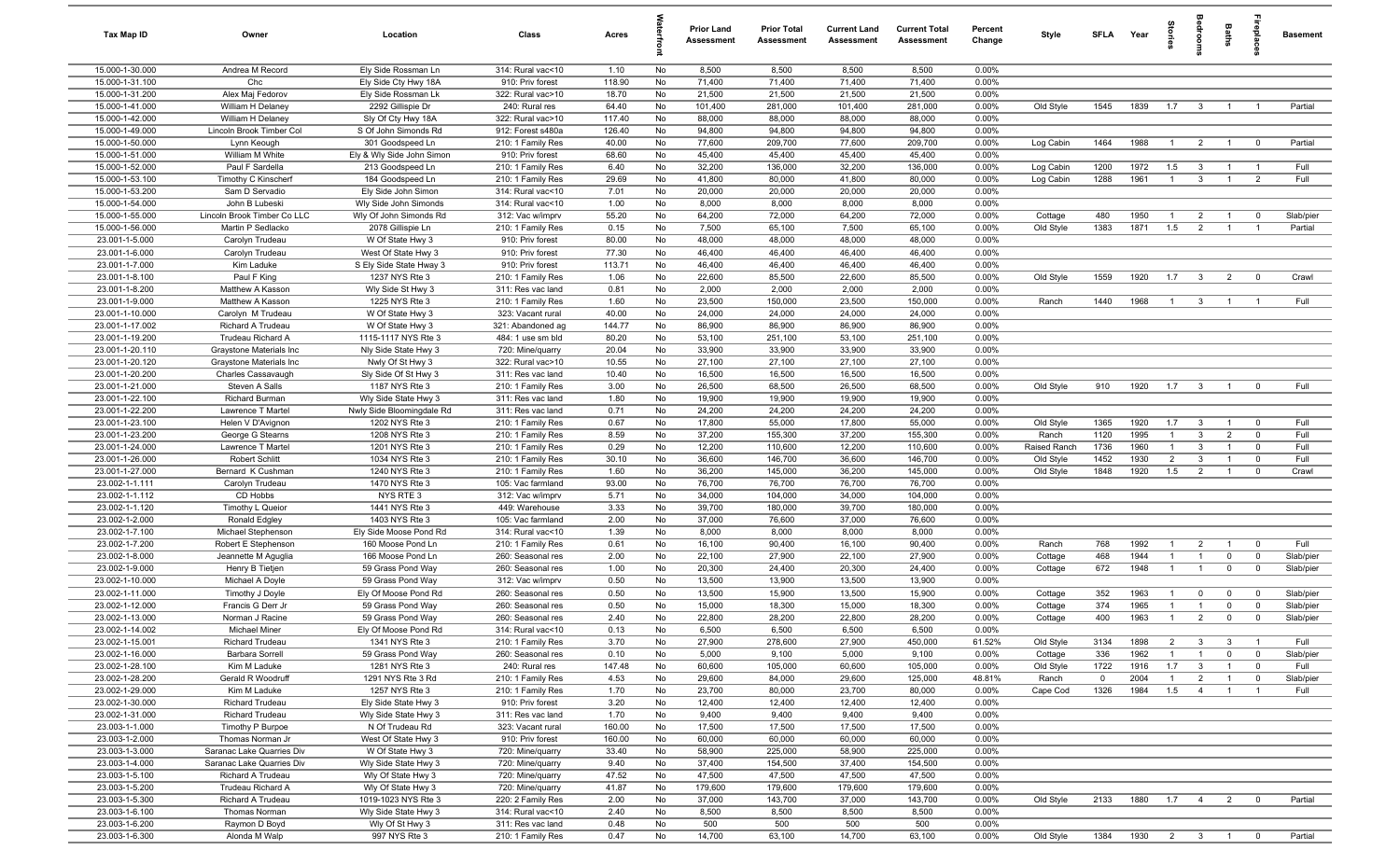| <b>Tax Map ID</b>                  | Owner                                         | Location                               | Class                                  | Acres           |          | <b>Prior Land</b><br>Assessment | <b>Prior Total</b><br><b>Assessment</b> | <b>Current Land</b><br>Assessment | <b>Current Total</b><br><b>Assessment</b> | Percent<br>Change | Style        | <b>SFLA</b> | Year         | tories         | droom                   | Baths                            |                                  | <b>Basement</b> |
|------------------------------------|-----------------------------------------------|----------------------------------------|----------------------------------------|-----------------|----------|---------------------------------|-----------------------------------------|-----------------------------------|-------------------------------------------|-------------------|--------------|-------------|--------------|----------------|-------------------------|----------------------------------|----------------------------------|-----------------|
| 23.003-1-7.000                     | Raymon D Boyd                                 | 993 NYS Rte 3                          | 210: 1 Family Res                      | 0.30            | No       | 13,000                          | 40,000                                  | 13,000                            | 40,000                                    | 0.00%             | Old Style    | 948         | 1930         | $\overline{1}$ | $\mathbf{3}$            | $\mathbf{1}$                     | $\overline{0}$                   | Full            |
| 23.003-1-8.000                     | Barbara Jean Cartier                          | 1005 NYS Rte 3                         | 210: 1 Family Res                      | 1.00            | No       | 22,700                          | 119,500                                 | 22,700                            | 119,500                                   | 0.00%             | Old Style    | 2331        | 1880         | 1.7            | $\overline{4}$          | $\overline{1}$                   | $\overline{0}$                   | Partial         |
| 23.003-1-9.000                     | Barbara Jean Cartier                          | NYS Rte 3                              | 311: Res vac land                      | 0.50            | No       | 600                             | 600                                     | 600                               | 600                                       | 0.00%             |              |             |              |                |                         |                                  |                                  |                 |
| 23.003-1-9.070                     | Paul R Tatro                                  | 60 Vista Dr                            | 210: 1 Family Res                      | 1.27            | No       | 30,500                          | 186,500                                 | 30,500                            | 226,500                                   | 21.45%            | Ranch        | 1728        | 2004         | $\overline{1}$ | $\mathbf{3}$            | $\overline{2}$                   | $\overline{\mathbf{0}}$          | Full            |
| 23.003-1-10.000                    | Phillip A Johnstone                           | 1011 NYS Rte 3                         | 210: 1 Family Res                      | 1.00            | No       | 22,500                          | 141,000                                 | 22,500                            | 141,000                                   | 0.00%             | Old Style    | 1568        | 1935         | $\overline{2}$ | 3                       | $\overline{1}$<br>$\overline{1}$ | $\overline{0}$                   | Partial         |
| 23.003-1-11.000<br>23.003-1-12.200 | Eric A Sherman<br>Judith R Scammell           | 1026 NYS Rte 3<br>1016 NYS Rte 3       | 210: 1 Family Res<br>449: Warehouse    | 6.70<br>15.50   | No<br>No | 33,900<br>46,500                | 80,000<br>451,500                       | 33,900<br>46,500                  | 80,000<br>451,500                         | 0.00%<br>0.00%    | Old Style    | 1914        | 1890         | 1.7            | $\overline{4}$          |                                  | $\overline{0}$                   | Partial         |
| 23.003-1-13.014                    | Sheila D Bruso                                | 992 NYS Rte 3                          | 210: 1 Family Res                      | 2.44            | No       | 25,400                          | 60,700                                  | 25,400                            | 60,700                                    | 0.00%             | Old Style    | 1225        | 1935         | 1.7            | $\overline{\mathbf{3}}$ | $\overline{1}$                   | $\overline{0}$                   | Full            |
| 23.003-1-14.701                    | Kerry L Kelly                                 | Meadow Rd                              | 311: Res vac land                      | 1.02            | No       | 30,000                          | 30,000                                  | 30,000                            | 30,000                                    | 0.00%             |              |             |              |                |                         |                                  |                                  |                 |
| 23.003-1-15.111                    | John W Annis                                  | 956 NYS Rte 3                          | 449: Warehouse                         | 23.86           | No       | 88,700                          | 190,000                                 | 88,700                            | 190,000                                   | 0.00%             |              |             |              |                |                         |                                  |                                  |                 |
| 23.003-1-15.112                    | John W Annis                                  | Ely Of St Hwy 3                        | 321: Abandoned ag                      | 15.00           | No       | 36,000                          | 36,000                                  | 36,000                            | 36,000                                    | 0.00%             |              |             |              |                |                         |                                  |                                  |                 |
| 23.003-1-15.113                    | Jon W Curtis                                  | 964 NYS Rte 3                          | 210: 1 Family Res                      | 0.84            | No       | 19,300                          | 66,800                                  | 19,300                            | 66,800                                    | 0.00%             | Old Style    | 2028        | 1880         | 1.5            | $5^{\circ}$             | $\overline{1}$                   | $\overline{0}$                   | Full            |
| 23.003-1-15.210                    | Thomas C Norman Jr                            | Wly Side St Hwy 3                      | 322: Rural vac>10                      | 37.00           | No       | 34,300                          | 34,300                                  | 34,300                            | 34,300                                    | 0.00%             |              |             |              |                |                         |                                  |                                  |                 |
| 23.003-1-15.220                    | John W Annis                                  | 967 NYS Rte 3                          | 331: Com vac w/imp                     | 1.12            | No       | 17,200                          | 53,000                                  | 17,200                            | 53,000                                    | 0.00%             |              |             |              |                |                         |                                  |                                  |                 |
| 23.003-1-21.000                    | Troy B Garver                                 | 819 NYS Rte 3                          | 210: 1 Family Res                      | 0.70            | No       | 17,900                          | 85,000                                  | 17,900                            | 85,000                                    | 0.00%             | Old Style    | 900         | 1935         | $\overline{2}$ | $\overline{1}$          | $\overline{1}$                   | $\overline{0}$                   | Full            |
| 23.003-1-22.000                    | <b>Gerald William Collins</b>                 | 813 NYS Rte 3                          | 210: 1 Family Res                      | 5.60            | No       | 31,700                          | 150,000                                 | 31,700                            | 150,000                                   | 0.00%             | Ranch        | 1120        | 1971         | $\mathbf{1}$   | $\mathbf{3}$            | $\overline{1}$                   | $\mathbf 0$                      | Full            |
| 23.003-1-23.100                    | Dayrius Collins                               | 825 NYS Rte 3                          | 210: 1 Family Res                      | 1.40            | No       | 23,300                          | 120,000                                 | 23,300                            | 120,000                                   | 0.00%             | Ranch        | 960         | 1968         | $\mathbf{1}$   | 3                       | -1                               | $\mathbf 0$                      | Full            |
| 23.003-1-23.200                    | Dayrius Collins                               | 825 NYS Rte 3                          | 311: Res vac land                      | 3.60            | No       | 13,200                          | 13,200                                  | 13,200                            | 13,200                                    | 0.00%             |              |             |              |                |                         |                                  |                                  |                 |
| 23.003-1-24.000                    | Darius Collins                                | Wly Side State Hwy 3                   | 311: Res vac land                      | 3.20            | No       | 12,400                          | 12,400                                  | 12,400                            | 12,400                                    | 0.00%             |              |             |              |                |                         |                                  |                                  |                 |
| 23.003-1-25.000                    | Graystone Materials Inc                       | Wly Side State Hwy 3                   | 311: Res vac land                      | 1.86            | No       | 20,600                          | 20,600                                  | 20,600                            | 20,600                                    | 0.00%             |              |             |              |                |                         |                                  |                                  |                 |
| 23.003-1-26.000<br>23.003-1-27.000 | Saranac Lake Quarries Div<br>Thomas Norman Jr | 905 NYS Rte 3<br>W Of State Hwy 3      | 720: Mine/quarry<br>340: Vacant indus  | 30.61<br>109.40 | No<br>No | 206,600<br>23,400               | 285,000<br>23,400                       | 206,600<br>23,400                 | 285,000<br>23,400                         | 0.00%<br>0.00%    |              |             |              |                |                         |                                  |                                  |                 |
| 23.003-1-30.000                    | Saranac Lake Fish &                           | 726 NYS Rte 3                          | 534: Social org.                       | 8.00            | No       | 23,300                          | 75,000                                  | 23,300                            | 75,000                                    | 0.00%             |              |             |              |                |                         |                                  |                                  |                 |
| 23.003-1-31.100                    | Karen M Cole                                  | 692 NYS Rte 3                          | 210: 1 Family Res                      | 7.70            | No       | 35,900                          | 70,900                                  | 35,900                            | 70,900                                    | 0.00%             | Old Style    | 1012        | 1925         | $\mathbf{1}$   | $\overline{2}$          | $\overline{1}$                   | $\overline{\mathbf{0}}$          | Slab/pier       |
| 23.003-1-31.200                    | Brian L Battistoni                            | 718 NYS Rte 3                          | 210: 1 Family Res                      | 3.10            | No       | 26,700                          | 138,000                                 | 26,700                            | 138,000                                   | 0.00%             | Ranch        | 1604        | 1975         | $\overline{1}$ | $\mathbf{3}$            | $\overline{1}$                   | $\overline{0}$                   | Full            |
| 23.003-1-33.000                    | Orville V Paye                                | 646 NYS Rte 3                          | 484: 1 use sm bld                      | 0.20            | No       | 6,000                           | 31,000                                  | 6,000                             | 31,000                                    | 0.00%             |              |             |              |                |                         |                                  |                                  |                 |
| 23.003-1-35.000                    | <b>Frank Coullier</b>                         | 659 NYS Rte 3                          | 210: 1 Family Res                      | 0.20            | No       | 10,000                          | 165,000                                 | 10,000                            | 165,000                                   | 0.00%             | Ranch        | 1800        | 2000         | $\overline{1}$ | 3                       | $\overline{1}$                   | $\overline{0}$                   | Full            |
| 23.003-1-36.000                    | William F Putnam Jr                           | 649 NYS Rte 3                          | 210: 1 Family Res                      | 0.90            | No       | 20,500                          | 85,200                                  | 20,500                            | 85,200                                    | 0.00%             | Ranch        | 1512        | $\Omega$     | $\mathbf{1}$   | $\mathbf{3}$            | $\overline{2}$                   | $\mathbf 0$                      | Slab/pier       |
| 23.003-1-37.000                    | <b>Frank Coullier</b>                         | 657 NYS Rte 3                          | 210: 1 Family Res                      | 0.67            | No       | 16,700                          | 125,000                                 | 16,700                            | 125,000                                   | 0.00%             | Old Style    | 1170        | 1930         | 1.7            | $\overline{2}$          | $\overline{1}$                   | $\overline{\mathbf{0}}$          | Partial         |
| 23.003-1-38.000                    | <b>Frank Coullier</b>                         | 655 NYS Rte 3                          | 411: Apartment                         | 0.90            | No       | 28,400                          | 137,000                                 | 28,400                            | 137,000                                   | 0.00%             |              |             |              |                |                         |                                  |                                  |                 |
| 23.003-1-39.000                    | David Henry                                   | 675 NYS Rte 3                          | 210: 1 Family Res                      | 4.21            | No       | 29,700                          | 120,000                                 | 29,700                            | 120,000                                   | 0.00%             | Old Style    | 1962        | 1940         | 1.7            | $\overline{2}$          | $\overline{1}$                   | $\overline{\mathbf{0}}$          | Partial         |
| 23.003-1-40.100                    | Mary Ann Weller                               | 683 NYS Rte 3                          | 210: 1 Family Res                      | 15.56           | No       | 29,600                          | 160,000                                 | 29,600                            | 160,000                                   | 0.00%             | Old Style    | 1980        | 1949         | 1.5            | 5                       | $\overline{1}$                   | $\overline{0}$                   | Full            |
| 23.003-1-40.200                    | Pj Hyde & Sons Inc                            | Nly Side State Rte 3                   | 330: Vacant comm                       | 5.41            | No       | 26,000                          | 26,000                                  | 26,000                            | 26,000                                    | 0.00%             |              |             |              |                |                         |                                  |                                  |                 |
| 23.003-1-41.000                    | Christopher K Tuttle                          | 737 NYS Rte 3                          | 210: 1 Family Res                      | 1.60            | No       | 23,700                          | 142,600                                 | 23,700                            | 142,600                                   | 0.00%             | Contemporary | 1224        | 1989         | $\overline{1}$ | $\mathbf{3}$            | $\overline{1}$                   | $\overline{1}$                   | Full            |
| 23.003-1-42.100<br>23.003-1-43.000 | Pj Hyde & Sons Inc                            | Wly Side State Hwy 3                   | 323: Vacant rural                      | 1.70            | No       | 31,400                          | 31,400                                  | 31,400                            | 31,400                                    | 0.00%             |              |             |              |                |                         |                                  |                                  |                 |
| 23.003-1-44.040                    | Philmore Hyde<br>Milo B Miller Estate Inc     | E Of Trudeau Rd<br>Ely Side Trudeau Rd | 323: Vacant rural                      | 21.00<br>11.89  | No<br>No | 12,000<br>17,700                | 12,000<br>17,700                        | 12,000<br>17,700                  | 12,000<br>17,700                          | 0.00%<br>0.00%    |              |             |              |                |                         |                                  |                                  |                 |
| 23.003-1-45.000                    | Nancy Lee Stover                              | 279 NYS Rte 3                          | 323: Vacant rural<br>210: 1 Family Res | 2.10            | No       | 46,000                          | 265,000                                 | 46,000                            | 265,000                                   | 0.00%             | Old Style    | 1995        | 1949         | 1.5            | 5                       | $\overline{1}$                   | $\overline{1}$                   | Full            |
| 23.003-1-46.000                    | Scott G Cook                                  | 273 Trudeau Rd                         | 210: 1 Family Res                      | 0.64            | No       | 27,500                          | 80,000                                  | 27,500                            | 80,000                                    | 0.00%             | Cottage      | 724         | 1978         | $\overline{1}$ | $\overline{1}$          | $\overline{1}$                   | $\overline{0}$                   | Slab/pier       |
| 23.003-1-47.000                    | Thomas F Hyde                                 | Ely Side Trudeau Rd                    | 311: Res vac land                      | 2.60            | No       | 18,900                          | 18,900                                  | 18,900                            | 18,900                                    | 0.00%             |              |             |              |                |                         |                                  |                                  |                 |
| 23.003-1-48.000                    | Milo B Miller Estate Inc                      | Ely Side Trudeau Rd                    | 323: Vacant rural                      | 0.60            | No       | 12,200                          | 12,200                                  | 12,200                            | 12,200                                    | 0.00%             |              |             |              |                |                         |                                  |                                  |                 |
| 23.003-1-49.000                    | Edward Comstock Jr                            | 247 Trudeau Rd                         | 210: 1 Family Res                      | 1.14            | No       | 74,100                          | 250,000                                 | 74,100                            | 250,000                                   | 0.00%             | Ranch        | 1359        | 1960         | $\overline{1}$ | 5                       | $\overline{2}$                   | $\overline{\mathbf{0}}$          | Full            |
| 23.003-1-50.000                    | Richard L Molay                               | 243 Trudeau Rd                         | 210: 1 Family Res                      | 0.63            | No       | 40,600                          | 240,000                                 | 40,600                            | 240,000                                   | 0.00%             | Ranch        | 1112        | 1960         | $\overline{1}$ | $\overline{1}$          | $\overline{1}$                   | $\overline{0}$                   | Full            |
| 23.003-1-51.000                    | Paul D Smith                                  | 229 Trudeau Rd                         | 210: 1 Family Res                      | 3.22            | No       | 49,500                          | 254,000                                 | 49,500                            | 254,000                                   | 0.00%             | Ranch        | 2704        | 1949         | $\overline{1}$ | $\overline{4}$          | $\mathbf{3}$                     | $\overline{2}$                   | Full            |
| 23.003-1-52.000                    | Sylvia Hillman Alspaugh                       | 217 Trudeau Rd                         | 210: 1 Family Res                      | 0.93            | No       | 65,300                          | 140,100                                 | 65,300                            | 140,100                                   | 0.00%             | Ranch        | 841         | 1954         | $\overline{1}$ | 2                       | $\overline{1}$                   | $\overline{1}$                   | Full            |
| 23.003-1-53.000                    | Edward W Long II                              | 213 Trudeau Rd                         | 210: 1 Family Res                      | 2.00            | No       | 78,200                          | 240,500                                 | 78,200                            | 240,500                                   | 0.00%             | Ranch        | 1804        | 1960         | $\overline{1}$ | $\mathbf{3}$            | $\overline{2}$                   | $\overline{0}$                   | Full            |
| 23.003-1-54.000                    | Ursula Wyatt Trudeau                          | 199 Trudeau Rd                         | 210: 1 Family Res                      | 105.70          | No       | 125,900                         | 412,700                                 | 125,900                           | 412,700                                   | 0.00%             | Old Style    | 3287        | 1953         | 1.5            | -5                      | $\mathbf{3}$                     | $\overline{1}$                   | Partial         |
| 23.003-1-55.003                    | Halsey Rev M Reyell                           | 13 Mt. Pisgah Ln                       | 210: 1 Family Res                      | 5.27            | No       | 65,300                          | 318,500                                 | 65,300                            | 318,500                                   | 0.00%             | Contemporary | 2025        | 1987         | $\overline{2}$ | $\mathbf{3}$            | $\overline{2}$                   | $\overline{1}$                   | Full            |
| 23.003-1-56.120                    | Patrick E Hogan                               | 21 Mt Pisgah Ln                        | 210: 1 Family Res                      | 1.00            | No       | 52,500                          | 237,000                                 | 52,500                            | 237,000                                   | 0.00%             | Colonial     | 2050        | 1987         | $\overline{2}$ | 3                       | $\overline{2}$                   | $\mathbf 0$                      | Slab/pier       |
| 23.003-1-56.200                    | Russell G Slingerland                         | 29 Mt. Pisgah Ln                       | 210: 1 Family Res                      | 1.00            | No       | 52,500                          | 220,900                                 | 52,500                            | 220,900                                   | 0.00%             | Ranch        | 1872        | 1979         | $\overline{1}$ | $\mathbf{3}$            | $\mathbf{1}$                     | $\overline{0}$                   | Full            |
| 23.003-1-57.100                    | Robert H Reyell                               | 220 Trudeau Rd                         | 210: 1 Family Res                      | 2.97            | No       | 58,400<br>38,900                | 425,700                                 | 58,400                            | 425,700                                   | 0.00%             | Old Style    | 4082        | 1958<br>1920 | 1.5<br>1.5     | $\overline{4}$          | $\overline{4}$<br>$\overline{1}$ | $\overline{1}$<br>$\overline{1}$ | Partial<br>Full |
| 23.003-1-58.000<br>23.003-1-59.000 | Jeffrey T Reyell<br>Nature Conservancy        | 238 Trudeau Rd<br>W Of Trudeau Rd      | 210: 1 Family Res<br>311: Res vac land | 0.57<br>1.05    | No<br>No | 40,000                          | 198,800<br>40,000                       | 38,900<br>40,000                  | 198,800<br>40,000                         | 0.00%<br>0.00%    | Old Style    | 1881        |              |                | $\overline{4}$          |                                  |                                  |                 |
| 23.003-1-60.000                    | Robert W Douglas                              | 37 Mt Pisgah Ln                        | 210: 1 Family Res                      | 1.82            | No       | 54,900                          | 255,000                                 | 54,900                            | 255,000                                   | 0.00%             | Contemporary | 1656        | 1985         | $\mathbf{1}$   | 3                       | $\overline{2}$                   | $\overline{1}$                   | Full            |
| 23.003-1-61.000                    | Milo B Miller Estate Inc                      | 45 Mt Pisgah Ln                        | 210: 1 Family Res                      | 3.30            | No       | 48,400                          | 175,400                                 | 48,400                            | 175,400                                   | 0.00%             | Ranch        | 1411        | 1978         | $\overline{1}$ | $\mathbf{3}$            | $\overline{1}$                   | $\overline{1}$                   | Partial         |
| 23.003-1-62.000                    | Mary Ellen Stumpf                             | 242 Trudeau Rd                         | 210: 1 Family Res                      | 0.90            | No       | 49,500                          | 306,000                                 | 49,500                            | 306,000                                   | 0.00%             | Old Style    | 3465        | 1880         | 1.7            | $\overline{4}$          | $\overline{1}$                   | $\overline{0}$                   | Full            |
| 23.003-1-63.000                    | Thomas F Hyde                                 | 254 Trudeau Rd                         | 210: 1 Family Res                      | 4.60            | No       | 63,300                          | 392,000                                 | 63,300                            | 392,000                                   | 0.00%             | Old Style    | 4142        | 1850         | 2.5            | $5\overline{)}$         | $\mathbf{3}$                     | $\overline{0}$                   | Full            |
| 23.003-1-64.000                    | Nature Conservancy                            | Wly Side Trudeau Rd                    | 311: Res vac land                      | 2.10            | No       | 40,300                          | 40,300                                  | 40,300                            | 40,300                                    | 0.00%             |              |             |              |                |                         |                                  |                                  |                 |
| 23.003-1-65.000                    | Walter H Fiedler                              | 77 Mt Pisgah Ln                        | 210: 1 Family Res                      | 2.30            | No       | 61,200                          | 248,000                                 | 61,200                            | 248,000                                   | 0.00%             | Contemporary | 1784        | 1988         | $\overline{1}$ | $\mathbf{3}$            | $\overline{2}$                   | $\overline{\mathbf{0}}$          | Full            |
| 23.003-1-66.000                    | Leduc Irrevocable Murphy                      | 69 Mt. Pisgah Ln                       | 210: 1 Family Res                      | 2.00            | No       | 55,500                          | 265,500                                 | 55,500                            | 265,500                                   | 0.00%             | Contemporary | 1680        | 1973         | 1.5            | $\mathbf{3}$            | $\overline{2}$                   | $\overline{1}$                   | Full            |
| 23.003-1-67.100                    | Richard Costanza                              | 61 Mt. Pisgah Ln                       | 210: 1 Family Res                      | 1.48            | No       | 53,900                          | 353,600                                 | 53,900                            | 353,600                                   | 0.00%             | Contemporary | 2398        | 1986         | 1.5            | $\mathbf{3}$            | $\mathbf{3}$                     | $\overline{1}$                   | Full            |
| 23.003-1-67.200                    | John H Vickers                                | 53 Mt Pisgah Ln                        | 210: 1 Family Res                      | 1.41            | No       | 53,700                          | 281,800                                 | 53,700                            | 281,800                                   | 0.00%             | Ranch        | 1984        | 1980         | $\overline{1}$ | $\overline{4}$          | $\overline{1}$                   | $\overline{0}$                   | Full            |
| 23.003-1-68.000                    | Paul D Aery                                   | 64 Mt. Pisgah Ln                       | 210: 1 Family Res                      | 2.59            | No       | 47,700                          | 255,900                                 | 47,700                            | 255,900                                   | 0.00%             | Cape Cod     | 2112        | 1978         | 1.7            | $\mathbf{3}$            | $\overline{2}$                   | $\overline{1}$                   | Full            |
| 23.003-1-69.000                    | Joseph H Coombs                               | 24 Mt Pisgah Ln                        | 210: 1 Family Res                      | 1.00            | No       | 43,800                          | 200,000                                 | 43,800                            | 200,000                                   | 0.00%             | Ranch        | 1444        | 1971         | $1 -$          | $\overline{\mathbf{3}}$ | $\overline{1}$                   | $\overline{0}$                   | Full            |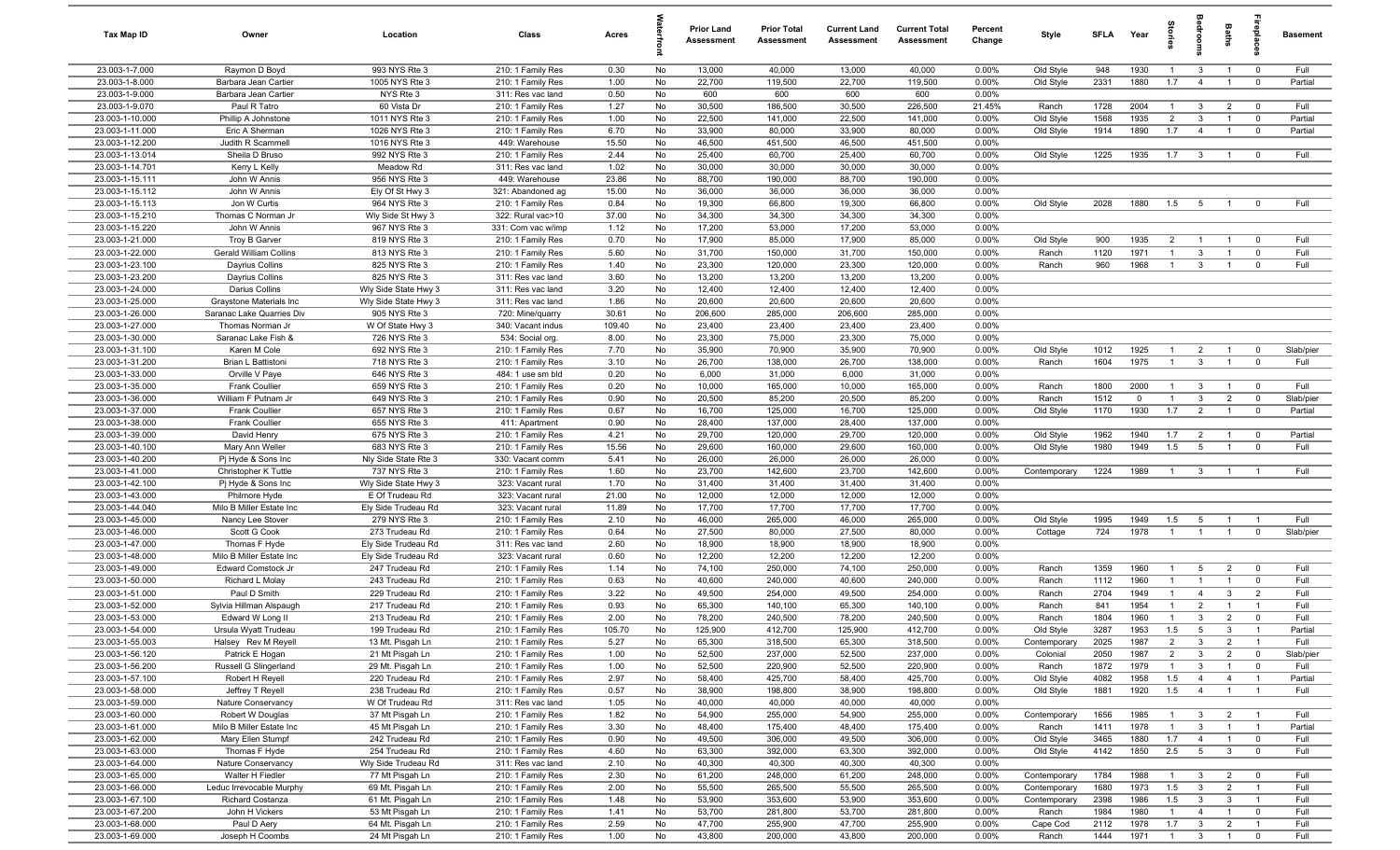| Tax Map ID                         | Owner                                | Location                                     | Class                                  | Acres        |           | <b>Prior Land</b><br>Assessment | <b>Prior Total</b><br><b>Assessment</b> | <b>Current Land</b><br>Assessment | <b>Current Total</b><br><b>Assessment</b> | Percent<br>Change | Style                    | SFLA         | Year         | tories                           | <b>Baths</b><br>droon            | repla                                                                | <b>Basement</b> |
|------------------------------------|--------------------------------------|----------------------------------------------|----------------------------------------|--------------|-----------|---------------------------------|-----------------------------------------|-----------------------------------|-------------------------------------------|-------------------|--------------------------|--------------|--------------|----------------------------------|----------------------------------|----------------------------------------------------------------------|-----------------|
| 23.003-1-70.181                    | Sharron J Odone                      | 52 Mt Pisgah Ln                              | 240: Rural res                         | 5.47         | No        | 56,400                          | 304,400                                 | 56,400                            | 304,400                                   | 0.00%             | Contemporary             | 2480         | 1985         | $\overline{2}$                   | $\mathbf{3}$                     | $\overline{2}$<br>$\overline{1}$                                     | Partial         |
| 23.003-1-70.200                    | Doug VanWeelden                      | 24 Vista Dr                                  | 210: 1 Family Res                      | 1.30         | No        | 37,000                          | 160,000                                 | 37,000                            | 160,000                                   | 0.00%             | Ranch                    | 1352         | 2004         | $\overline{1}$                   | 3                                | $\overline{2}$<br>$\overline{0}$                                     | Full            |
| 23.003-1-71.000                    | Charles H Burger                     | 150 Trudeau Rd                               | 210: 1 Family Res                      | 0.40         | No        | 22,100                          | 65,000                                  | 22,100                            | 65,000                                    | 0.00%             | Cottage                  | 836          | 1900         | $\mathbf{1}$                     | $\overline{1}$                   | $\overline{0}$<br>$\overline{1}$                                     | Partial         |
| 23.003-1-72.000                    | Michael A Boon                       | 160 Trudeau Rd                               | 210: 1 Family Res                      | 2.56         | No        | 33,000                          | 350,000                                 | 33,000                            | 350,000                                   | 0.00%             | Colonial                 | 3596         | 2004         | $\overline{2}$                   | $\mathbf{3}$                     | $\mathbf 0$<br>$\overline{2}$                                        | Full            |
| 23.003-1-73.000                    | Persico Irrevocable Trust            | 168 Trudeau Rd                               | 210: 1 Family Res                      | 0.90         | No        | 33,000                          | 169,700                                 | 33,000                            | 169,700                                   | 0.00%             | Ranch                    | 1519         | 1969         | $\mathbf{1}$                     | $\overline{2}$<br>$\mathbf{1}$   | $\overline{1}$                                                       | Full            |
| 23.003-1-75.000<br>23.003-1-76.000 | Robert J Buckley                     | 145 Trudeaau Rd                              | 210: 1 Family Res                      | 0.36<br>2.66 | No<br>No  | 21,200                          | 198,000                                 | 21,200<br>25,100                  | 198,000<br>25,100                         | 0.00%             | Raised Ranch             | 2660         | 1994         | $\overline{1}$                   | $\mathbf{3}$<br>$\mathbf{1}$     | $\overline{0}$                                                       | Full            |
| 23.003-1-77.110                    | Thomas A Hesseltine<br>Patricia Finn | N Of Trudeau Rd<br>153 Trudeau Rd            | 311: Res vac land<br>210: 1 Family Res | 5.16         | No        | 25,100<br>32,500                | 25,100<br>56,000                        | 32,500                            | 56,000                                    | 0.00%<br>0.00%    | Cottage                  | 720          | 1928         | $\overline{1}$                   | $\overline{1}$<br>$\overline{1}$ | $\overline{0}$                                                       | Slab/pier       |
| 23.003-1-77.120                    | Thomas A Hesseltine                  | 151 Trudeau Rd                               | 240: Rural res                         | 23.67        | No        | 46,300                          | 240,500                                 | 46,300                            | 240,500                                   | 0.00%             | Contemporary             | 1932         | 1998         | 1.5                              | $\overline{3}$                   | $\overline{2}$<br>$\overline{1}$                                     | Full            |
| 23.003-1-77.140                    | Roger Hesseltine                     | Nly Of Trudeau Rd                            | 323: Vacant rural                      | 26.53        | No        | 40,000                          | 40,000                                  | 40,000                            | 40,000                                    | 0.00%             |                          |              |              |                                  |                                  |                                                                      |                 |
| 23.003-1-77.200                    | Patricia M Finn                      | 153 Trudeau Rd                               | 210: 1 Family Res                      | 2.10         | No        | 37,200                          | 150,000                                 | 37,200                            | 150,000                                   | 0.00%             | Old Style                | 1236         | 1915         | $\overline{2}$                   | 3                                | $\overline{0}$<br>$\overline{1}$                                     | Full            |
| 23.003-1-78.170                    | Daniel R Frechette                   | 42 Mt. Pisgah Rd                             | 210: 1 Family Res                      | 2.08         | No        | 45,900                          | 238,000                                 | 45,900                            | 238,000                                   | 0.00%             | Contemporary             | 2143         | 1987         | 1.7                              | $\overline{4}$                   | $\overline{0}$<br>$\overline{2}$                                     | Partial         |
| 23.003-1-78.200                    | Kerry L Kelly                        | 34 Mt Pisgah Ln                              | 210: 1 Family Res                      | 1.00         | No        | 43,800                          | 255,000                                 | 43,800                            | 255,000                                   | 0.00%             | Contemporary             | 1728         | 1985         | $\overline{1}$                   | $\mathbf{3}$                     | $\overline{2}$<br>$\overline{0}$                                     | Full            |
| 23.003-1-80.085                    | Kerry L Kelly                        | Meadow Rd                                    | 311: Res vac land                      | 1.02         | No        | 30,000                          | 30,000                                  | 30,000                            | 30,000                                    | 0.00%             |                          |              |              |                                  |                                  |                                                                      |                 |
| 23.003-1-81.000                    | Michael A Pandolph                   | 16 Mt Pisgah Ln                              | 210: 1 Family Res                      | 1.16         | No        | 36,500                          | 186,300                                 | 36,500                            | 186,300                                   | 0.00%             | Cape Cod                 | 1198         | 2005         | 1.5                              | $\overline{3}$                   | $\overline{2}$<br>$\overline{1}$                                     | Full            |
| 23.003-1-82.000                    | Gordon R Sawyer                      | Wly Side Of Pisgah Rd                        | 311: Res vac land                      | 1.20         | No        | 30,600                          | 30,600                                  | 30,600                            | 30,600                                    | 0.00%             |                          |              |              |                                  |                                  |                                                                      |                 |
| 23.003-1-83.000                    | Donald G Perryman                    | 53 Vista Dr                                  | 210: 1 Family Res                      | 0.77         | No        | 30,400                          | 233,200                                 | 30,400                            | 233,200                                   | 0.00%             | Raised Ranch             | 1680         | 2001         | $\mathbf{1}$                     | 3                                | $\overline{0}$<br>$\overline{2}$                                     | Full            |
| 23.003-1-84.000                    | Edward S Morgan                      | 13 Meadow Rd                                 | 210: 1 Family Res                      | 0.83         | No        | 40,800                          | 301,600                                 | 40,800                            | 301,600                                   | 0.00%             | Contemporary             | 2268         | 1987         | 1.5                              | $\overline{4}$                   | $\overline{2}$<br>$\overline{1}$                                     | Full            |
| 23.003-1-85.000                    | Timothy R Lennon                     | 37 Vista Dr                                  | 210: 1 Family Res                      | 1.05         | No        | 35,100                          | 299,000                                 | 35,100                            | 299,000                                   | 0.00%             | Colonial                 | 2660         | 1997         | $\overline{2}$                   | $\mathbf{3}$                     | 3<br>$\overline{1}$                                                  | Full            |
| 23.003-1-86.000                    | Timothy R Lennon                     | Trudeau Rd Wly Side                          | 311: Res vac land                      | 0.96         | No        | 34,200                          | 34,200                                  | 34,200                            | 34,200                                    | 0.00%             |                          |              |              |                                  |                                  |                                                                      |                 |
| 23.003-1-87.000<br>23.003-1-88.000 | Paul Woodruff<br>Alan D Roberts      | 46 Vista Dr<br>47 Vista Dr                   | 210: 1 Family Res<br>210: 1 Family Res | 0.97<br>1.11 | No<br>No  | 34,400<br>35,000                | 281,000<br>227,800                      | 34,400<br>35,000                  | 281,000<br>227,800                        | 0.00%<br>0.00%    | Colonial<br>Raised Ranch | 2600<br>3360 | 2001<br>2000 | $\overline{2}$<br>$\overline{1}$ | $\mathbf{3}$<br>3                | $\overline{2}$<br>$\overline{0}$<br>$\overline{2}$<br>$\overline{0}$ | Full<br>Full    |
| 23.003-1-89.100                    | Cheryl R Augustine                   | 11 Vista Dr                                  | 210: 1 Family Res                      | 1.04         | No        | 33,000                          | 265,000                                 | 33,000                            | 265,000                                   | 0.00%             | Ranch                    | 1668         | 2004         | $\overline{1}$                   | 3                                | $\overline{2}$<br>$\overline{1}$                                     | Full            |
| 23.003-1-89.200                    | John R O'Neill                       | 5 Meadow Rd                                  | 210: 1 Family Res                      | 0.94         | No        | 33,800                          | 205,000                                 | 33,800                            | 205,000                                   | 0.00%             | Ranch                    | 1584         | 2001         | $\overline{1}$                   | $\mathbf{3}$                     | $\overline{2}$<br>$\overline{1}$                                     | Full            |
| 23.003-1-89.300                    | Robin L Vanweelden                   | 30 Vista Dr                                  | 210: 1 Family Res                      | 0.98         | No        | 35,000                          | 295,000                                 | 35,000                            | 295,000                                   | 0.00%             | Colonial                 | 3808         | 2003         | 2                                | $\mathbf{3}$                     | $\overline{2}$<br>$\overline{1}$                                     | Full            |
| 23.003-1-90.000                    | Paul Woodruff                        | 46 Vista Dr                                  | 311: Res vac land                      | 0.97         | No        | 29,400                          | 29,400                                  | 29,400                            | 29,400                                    | 0.00%             |                          |              |              |                                  |                                  |                                                                      |                 |
| 23.003-1-91.000                    | Anthony M Samperi                    | 72 Vista Dr                                  | 210: 1 Family Res                      | 0.87         | No        | 31,000                          | 280,600                                 | 31,000                            | 280,600                                   | 0.00%             | Colonial                 | 2496         | 2004         | $\overline{2}$                   | $\overline{4}$                   | 3 <sup>3</sup><br>$\overline{0}$                                     | Full            |
| 23.003-1-92.000                    | Michael J Madden                     | Vista Dr                                     | 311: Res vac land                      | 0.83         | No        | 30,000                          | 30,000                                  | 30,000                            | 30,000                                    | 0.00%             |                          |              |              |                                  |                                  |                                                                      |                 |
| 32.001-1-1.000                     | Susan Moody                          | 304 Trudeau Rd                               | 280: Multiple res                      | 4.16         | No        | 51,300                          | 515,800                                 | 51,300                            | 515,800                                   | 0.00%             | Old Style                | 3280         | 1940         | 2.5                              | $\overline{4}$                   | $\overline{2}$<br>$\overline{1}$                                     | Full            |
| 32.001-1-2.110                     | David Fuller                         | Nly Side Trudeau Rd                          | 311: Res vac land                      | 1.40         | No        | 24,600                          | 24,600                                  | 24,600                            | 24,600                                    | 0.00%             |                          |              |              |                                  |                                  |                                                                      |                 |
| 32.001-1-2.120                     | Richard Land                         | 327 Trudeau Rd                               | 210: 1 Family Res                      | 4.01         | No        | 36,000                          | 151,200                                 | 36,000                            | 151,200                                   | 0.00%             | Ranch                    | 1152         | 2003         | $\overline{1}$                   | $\overline{2}$                   | $\overline{\mathbf{0}}$<br>$\overline{1}$                            | Full            |
| 32.001-1-2.200                     | Katherine A Lau                      | 329 Trudeau Rd                               | 210: 1 Family Res                      | 1.86         | No        | 36,000                          | 240,000                                 | 36,000                            | 240,000                                   | 0.00%             | Ranch                    | 1588         | 2002         | $\overline{1}$                   | $\mathbf{3}$                     | $\overline{2}$<br>$\overline{0}$                                     | Full            |
| 32.001-1-3.000                     | Ginger L Hughes                      | 645 NYS Rte 3                                | 483: Converted Res                     | 0.65         | No        | 28,000                          | 100,000                                 | 28,000                            | 100,000                                   | 0.00%             |                          |              |              |                                  |                                  |                                                                      |                 |
| 32.001-1-4.000                     | KZ Real Estate Holding LLC           | 637 NYS Rte 3                                | 210: 1 Family Res                      | 1.60         | No        | 23,700                          | 51,800                                  | 23,700                            | 51,800                                    | 0.00%             | Cottage                  | 930          | 1953         | $\overline{1}$                   | $\overline{2}$<br>$\overline{1}$ | $\overline{0}$                                                       | Partial         |
| 32.001-1-5.000                     | <b>Gabriel Willette</b>              | 485 Bloomingdale Ave                         | 210: 1 Family Res                      | 0.70         | No        | 17,000                          | 125,000                                 | 17,000                            | 125,000                                   | 0.00%             | Ranch                    | 1306         | 1964         | $\overline{1}$                   | $\overline{2}$                   | $\overline{0}$<br>$\overline{1}$                                     | Crawl           |
| 32.001-1-6.000<br>32.001-1-7.000   | Gabriel T Willette                   | Wlyside State Hwy 3                          | 311: Res vac land<br>210: 1 Family Res | 3.80<br>0.60 | No<br>No  | 6,800                           | 6,800<br>12,700                         | 6,800<br>16,000                   | 6,800<br>86,900                           | 0.00%<br>584.25%  | Ranch                    | 1288         | 2006         | $\overline{1}$                   | 3                                | $\Omega$<br>$\overline{1}$                                           | Full            |
| 32.001-1-8.000                     | Gretchen Smith<br>Michael M Keaney   | 407 Bloomingdale Ave<br>395 Bloomingdale Ave | 270: Mfg housing                       | 0.50         | No        | 12,700<br>14,900                | 46,800                                  | 14,900                            | 46,800                                    | 0.00%             |                          |              |              |                                  |                                  |                                                                      |                 |
| 32.001-2-2.000                     | Gabriel T Willette                   | East Of State Hwy 3                          | 311: Res vac land                      | 1.60         | No        | 2,000                           | 2,000                                   | 2,000                             | 2,000                                     | 0.00%             |                          |              |              |                                  |                                  |                                                                      |                 |
| 32.001-2-3.000                     | Biovac Inc                           | 434 Bloomingdale Ave                         | 464: Office bldg.                      | 1.20         | No        | 35,400                          | 247,900                                 | 35,400                            | 247,900                                   | 0.00%             |                          |              |              |                                  |                                  |                                                                      |                 |
| 32.001-2-4.000                     | Unknown Owner                        | East Of State Hwy 3                          | 330: Vacant comm                       | 6.50         | No        | 15,000                          | 15,000                                  | 15,000                            | 15,000                                    | 0.00%             |                          |              |              |                                  |                                  |                                                                      |                 |
| 32.001-2-10.100                    | William W Cantwell                   | Ely Of Moody Pond Rd                         | 311: Res vac land                      | 0.91         | No        | 1,800                           | 1,800                                   | 1,800                             | 1,800                                     | 0.00%             |                          |              |              |                                  |                                  |                                                                      |                 |
| 32.001-2-10.300                    | <b>BLC</b>                           | Ely Of Moody Pond Rd                         | 311: Res vac land                      | 0.77         | No        | 1,500                           | 1,500                                   | 1,500                             | 1,500                                     | 0.00%             |                          |              |              |                                  |                                  |                                                                      |                 |
| 32.001-2-10.400                    | Robert A Jaquis                      | Ely Side Moody Pond Rd                       | 311: Res vac land                      | 0.35         | No        | 1,400                           | 1,400                                   | 1,400                             | 1,400                                     | 0.00%             |                          |              |              |                                  |                                  |                                                                      |                 |
| 32.001-2-11.100                    | <b>Francis Casier</b>                | E Of Rockledge Road East                     | 314: Rural vac<10                      | 2.09         | No        | 19,300                          | 19,300                                  | 19,300                            | 19,300                                    | 0.00%             |                          |              |              |                                  |                                  |                                                                      |                 |
| 32.001-2-11.200                    | Matt Cook                            | Ely Of Rockledge Rd E                        | 311: Res vac land                      | 22.60        | No        | 40,800                          | 40,800                                  | 40,800                            | 40,800                                    | 0.00%             |                          |              |              |                                  |                                  |                                                                      |                 |
| 32.001-2-11.300                    | <b>Brad H Pollock</b>                | 98 Rockledge Ln                              | 210: 1 Family Res                      | 13.00        | No        | 41,000                          | 104,600                                 | 41,000                            | 104,600                                   | 0.00%             | Old Style                | 632          | 1996         | $\overline{2}$                   | $\overline{2}$                   |                                                                      | Slab/pier       |
| 32.001-2-12.000                    | Shamin Allen                         | 189 Forest Hill Ave                          | 210: 1 Family Res                      | 2.30         | No        | 39,600                          | 250,000                                 | 39,600                            | 250,000                                   | 0.00%             | Old Style                | 2230         | 1914         | $\overline{2}$                   | $\overline{3}$                   | $\mathbf{3}$<br>$\overline{1}$                                       | Full            |
| 32.038-1-1.000                     | Park Property Rockledge              | Wly Side River Rd                            | 311: Res vac land                      | 4.00         | No        | 25,500                          | 25,500                                  | 25,500                            | 25,500                                    | 0.00%             |                          |              |              |                                  |                                  |                                                                      |                 |
| 32.038-1-2.000                     | Christopher A Brescia                | 75 Rockledge Ln                              | 210: 1 Family Res                      | 1.40         | No        | 35,800                          | 150,000                                 | 35,800                            | 150,000                                   | 0.00%             | Ranch                    | 1434         | 1968         | $\overline{1}$                   | $\mathbf{3}$                     | $\overline{1}$<br>$\overline{1}$                                     | Full            |
| 32.038-1-3.000                     | Christopher A Brescia                | Ely Side Rockledge Road E                    | 311: Res vac land                      | 0.70         | No        | 26,800                          | 26,800                                  | 26,800                            | 26,800                                    | 0.00%             |                          |              |              |                                  |                                  |                                                                      |                 |
| 32.038-1-4.100<br>32.038-1-4.200   | Linda M Decker<br>Timothy P Dumas    | 66 Rockledge Ln<br>179 Forest Hill Ave       | 411: Apartment<br>210: 1 Family Res    | 2.18<br>0.42 | No<br>Yes | 33,500<br>23,600                | 301,800<br>129,500                      | 33,500<br>23,600                  | 301,800<br>129,500                        | 0.00%<br>0.00%    | Raised Ranch             | 936          | 1986         | $\mathbf{1}$                     | $\overline{2}$                   | $\overline{2}$<br>$\overline{0}$                                     | Full            |
| 32.038-1-4.300                     | Shamin Allen                         | Nly & Sly Moody Pond Rd                      | 311: Res vac land                      | 0.40         | Yes       | 52,000                          | 52,000                                  | 52,000                            | 52,000                                    | 0.00%             |                          |              |              |                                  |                                  |                                                                      |                 |
| 32.038-1-5.100                     | Robert P Decker                      | East Side Rockledge Rd                       | 311: Res vac land                      | 0.65         | No        | 32,000                          | 32,000                                  | 32,000                            | 32,000                                    | 0.00%             |                          |              |              |                                  |                                  |                                                                      |                 |
| 32.038-1-5.200                     | Christopher Rdzanek                  | 165 Forest Hill Ave                          | 210: 1 Family Res                      | 0.63         | No        | 27,300                          | 225,000                                 | 27,300                            | 225,000                                   | 0.00%             | Log Cabin                | 1560         | 1999         | 1.5                              | $\overline{2}$                   | $\overline{2}$<br>$\overline{0}$                                     | Full            |
| 32.038-1-5.300                     | Park Property Rockledge              | Sely Side Moody Pond Rd                      | 311: Res vac land                      | 0.09         | No        | 200                             | 200                                     | 200                               | 200                                       | 0.00%             |                          |              |              |                                  |                                  |                                                                      |                 |
| 32.038-1-6.000                     | Arthur W Wareham                     | 46 Rockledge Ln                              | 210: 1 Family Res                      | 1.30         | No        | 35,600                          | 193,900                                 | 35,600                            | 193,900                                   | 0.00%             | Contemporary             | 1690         | 1959         | $\overline{1}$                   | $\overline{2}$                   | $\overline{2}$<br>$\overline{1}$                                     | Full            |
| 32.038-1-7.000                     | Dorothy S Federman                   | 36 Rockledge Ln                              | 210: 1 Family Res                      | 0.50         | No        | 36,600                          | 350,200                                 | 36,600                            | 350,200                                   | 0.00%             | Colonial                 | 3516         | 1915         | 2                                | 5                                | $\overline{2}$<br>$\mathbf{3}$                                       | Full            |
| 32.038-1-8.000                     | Mark S Simkins                       | 8 Saranac Ln                                 | 210: 1 Family Res                      | 0.30         | No        | 19,900                          | 170,000                                 | 19,900                            | 170,000                                   | 0.00%             | Contemporary             | 1448         | 1976         | 1.5                              | $\overline{2}$                   | $\overline{2}$<br>$\overline{1}$                                     | Full            |
| 32.038-1-9.100                     | Mary W Kancsar                       | 37 Rockledge Ln                              | 210: 1 Family Res                      | 0.42         | No        | 22,600                          | 160,000                                 | 22,600                            | 160,000                                   | 0.00%             | Log Cabin                | 1150         | 1945         | $\overline{1}$                   | $\mathbf{3}$                     | $\overline{2}$<br>$\overline{1}$                                     | Full            |
| 32.038-1-9.200                     | Gordon Harris                        | Sely Side Rockledge Rd W                     | 311: Res vac land                      | 0.23         | No        | 20,000                          | 20,000                                  | 20,000                            | 20,000                                    | 0.00%             |                          |              |              |                                  |                                  |                                                                      |                 |
| 32.038-1-10.000                    | Henry G Jakobe                       | 45 Rockledge Ln                              | 210: 1 Family Res                      | 0.50         | No        | 25,200                          | 241,700                                 | 25,200                            | 241,700                                   | 0.00%             | Old Style                | 1968         | 1910         | $\overline{2}$                   | $\overline{\mathbf{3}}$          | $\mathbf{3}$<br>$\mathbf{3}$                                         | Full            |
| 32.038-1-11.000                    | Henry George Jakobe                  | Sly Side Rocklede Rd West                    | 311: Res vac land                      | 0.50         | No        | 27,500                          | 27,500                                  | 27,500                            | 27,500                                    | 0.00%             |                          |              |              |                                  |                                  |                                                                      |                 |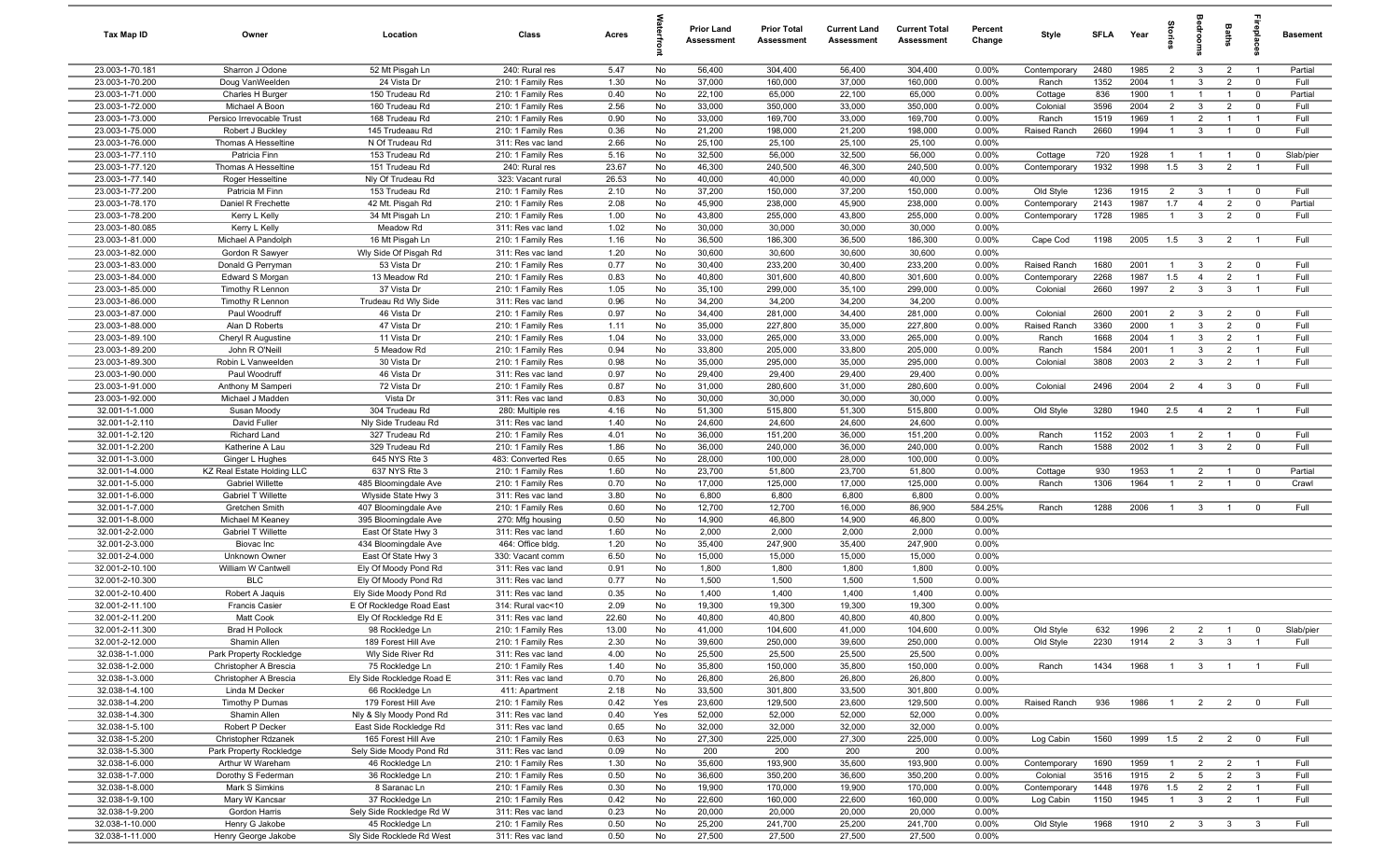| <b>Tax Map ID</b>                  | Owner                                          | Location                                          | Class                                  | Acres        |          | <b>Prior Land</b><br>Assessment | <b>Prior Total</b><br>Assessment | <b>Current Land</b><br><b>Assessment</b> | <b>Current Total</b><br><b>Assessment</b> | Percent<br>Change | Style                        | <b>SFLA</b>  | Year         | g<br>=                           | å                              | <b>Baths</b>                     | lebia                            | <b>Basement</b> |
|------------------------------------|------------------------------------------------|---------------------------------------------------|----------------------------------------|--------------|----------|---------------------------------|----------------------------------|------------------------------------------|-------------------------------------------|-------------------|------------------------------|--------------|--------------|----------------------------------|--------------------------------|----------------------------------|----------------------------------|-----------------|
| 32.038-1-12.000                    | Henery G Jakobe                                | 47 Rockledge Ln                                   | 210: 1 Family Res                      | 0.30         | No       | 19,700                          | 115,700                          | 19,700                                   | 115,700                                   | 0.00%             | Old Style                    | 960          | 1910         | $\overline{1}$                   | $\overline{2}$                 | $\overline{1}$                   | $\overline{1}$                   | Partial         |
| 32.038-1-13.000                    | Thomas E Gannon                                | 65 Rockledge Ln                                   | 210: 1 Family Res                      | 2.60         | No       | 38,000                          | 150,000                          | 38,000                                   | 150,000                                   | 0.00%             | Cottage                      | 816          | 1955         | $\overline{1}$                   | $\overline{1}$                 | $\overline{1}$                   | $\overline{1}$                   | Slab/pier       |
| 32.038-1-14.000                    | <b>Leland Flint</b>                            | 28 Saranac Ln                                     | 210: 1 Family Res                      | 0.30         | No       | 18,400                          | 120,000                          | 18,400                                   | 120,000                                   | 0.00%             | Raised Ranch                 | 960          | 1980         | $\overline{1}$                   | $\mathbf{3}$                   | $\overline{1}$                   | $\overline{0}$                   | Full            |
| 32.038-1-15.000                    | Dorothy Federman                               | Sly Side Rockledge Rd                             | 311: Res vac land                      | 0.20         | No       | 16,000                          | 16,000                           | 16,000                                   | 16,000                                    | 0.00%             |                              |              |              |                                  |                                |                                  |                                  |                 |
| 32.038-1-16.002                    | Hector I Blaise                                | 48 Saranac Ln                                     | 210: 1 Family Res                      | 0.66         | No       | 27,300                          | 122,000                          | 27,300                                   | 122,000                                   | 0.00%             | Ranch                        | 1456         | 1980         | $\overline{1}$                   | $\mathbf{3}$                   | $\overline{1}$                   | $\overline{\mathbf{0}}$          | Full            |
| 32.038-1-17.000<br>32.038-1-18.000 | John E Magnus<br>Samuel A Grimone              | 58 Saranac Ln                                     | 210: 1 Family Res                      | 0.53<br>0.99 | No<br>No | 25,100<br>34,800                | 145,000<br>255,800               | 25,100<br>34,800                         | 145,000<br>255,800                        | 0.00%<br>0.00%    | Ranch<br>Colonia             | 960<br>2050  | 1986<br>1989 | $\overline{1}$<br>$\overline{2}$ | $\overline{2}$<br>$\mathbf{3}$ | $\mathbf{1}$<br>2                | $\overline{0}$<br>$\overline{1}$ | Full<br>Full    |
| 32.038-1-19.000                    | Gordon Harris                                  | 40 Ledge Ln<br>16 Saranac Ln                      | 210: 1 Family Res<br>210: 1 Family Res | 0.38         | No       | 22,100                          | 175,000                          | 22,100                                   | 175,000                                   | 0.00%             | Split Level                  | 1446         | 1986         | $\overline{1}$                   | $\mathbf{3}$                   | $\overline{2}$                   | $\overline{0}$                   | Full            |
| 32.038-1-20.000                    | David A Salamy                                 | 35 Saranac Ln                                     | 210: 1 Family Res                      | 0.36         | No       | 22,000                          | 145,000                          | 22,000                                   | 145,000                                   | 0.00%             | Raised Ranch                 | 1248         | 1986         | $\overline{1}$                   | $\mathbf{3}$                   | $\overline{2}$                   | $\overline{0}$                   | Full            |
| 32.038-1-21.000                    | James D Stinson                                | 10 Ledge Ln                                       | 210: 1 Family Res                      | 0.50         | No       | 23,300                          | 156,000                          | 23,300                                   | 156,000                                   | 0.00%             | Ranch                        | 1248         | 1987         | $\overline{1}$                   | $\mathbf{3}$                   | 2                                | $\overline{0}$                   | Full            |
| 32.038-1-22.000                    | Shane E Kilroy                                 | 11 Saranac Ln                                     | 210: 1 Family Res                      | 0.35         | No       | 21,600                          | 225,000                          | 21,600                                   | 225,000                                   | 0.00%             | Raised Ranch                 | 1728         | 1988         | $\overline{1}$                   | $\mathbf{3}$                   | -1                               | $\overline{\mathbf{0}}$          | Full            |
| 32.038-1-23.000                    | Delbert W Jeffery                              | 32 Saranac Ln                                     | 210: 1 Family Res                      | 0.24         | No       | 18,000                          | 160,000                          | 18,000                                   | 160,000                                   | 0.00%             | Ranch                        | 1144         | 1992         | $\overline{1}$                   | $\mathbf{3}$                   | $\overline{1}$                   | $\mathbf 0$                      | Full            |
| 32.038-1-24.000                    | Wanda E Flint                                  | Ely Side Rockledge Rd                             | 311: Res vac land                      | 0.31         | No       | 23,000                          | 23,000                           | 23,000                                   | 23,000                                    | 0.00%             |                              |              |              |                                  |                                |                                  |                                  |                 |
| 32.038-1-25.001                    | Alan M Blankstein                              | Ledge Ln                                          | 311: Res vac land                      | 0.26         | No       | 20,000                          | 20,000                           | 20,000                                   | 20,000                                    | 0.00%             |                              |              |              |                                  |                                |                                  |                                  |                 |
| 32.038-1-26.000                    | Mary L Wu (Nettles)                            | 53 Saranac Ln                                     | 210: 1 Family Res                      | 0.40         | No       | 22,100                          | 154,000                          | 20,000                                   | 154,000                                   | 0.00%             | Cape Cod                     | 1073         | 1989         | 1.5                              | $\overline{2}$                 | $\overline{1}$                   | $\overline{0}$                   | Full            |
| 32.038-1-27.000                    | Scott D Stiles                                 | 49 Saranac Ln                                     | 210: 1 Family Res                      | 0.36         | No       | 21,200                          | 197,000                          | 21,200                                   | 197,000                                   | 0.00%             | Contemporary                 | 1882         | 1988         | 1.5                              | $\mathbf{3}$                   | $\overline{2}$                   | $\mathbf 0$                      | Full            |
| 32.038-1-28.000                    | Dale A Becker                                  | 18 Ledge Ln                                       | 210: 1 Family Res                      | 0.51         | No       | 24,600                          | 250,000                          | 24,600                                   | 250,000                                   | 0.00%             | Contemporary                 | 1586         | 1988         | 1.5                              | $\mathbf{3}$                   | $\overline{2}$                   | $^{\circ}$                       | Full            |
| 32.038-1-29.000                    | David C Doebler                                | 36 Saranac Ln                                     | 210: 1 Family Res                      | 0.34         | No       | 20,800                          | 189,800                          | 20,800                                   | 189,800                                   | 0.00%             | Split Level                  | 1374         | 1988         | $\mathbf{1}$                     | $\mathbf{3}$                   | $\overline{2}$                   | $\overline{0}$                   | Full            |
| 32.038-1-30.000<br>32.038-1-31.000 | Darlene Ploof<br>Ronald R Burke                | 104 Rockledge Ln<br>27 Rockledge Ln               | 210: 1 Family Res<br>210: 1 Family Res | 0.69<br>0.28 | No<br>No | 28,700<br>19,400                | 325,000<br>185,000               | 28,700<br>19,400                         | 325,000<br>185,000                        | 0.00%<br>0.00%    | Contemporary<br>Raised Ranch | 2301<br>1560 | 1989<br>2003 | $\overline{2}$<br>$\overline{1}$ | $\overline{2}$<br>$\mathbf{3}$ | $\overline{2}$<br>$\overline{2}$ | $\overline{1}$<br>$\overline{0}$ | Full<br>Full    |
| 32.038-1-32.000                    | Dorothy Federman                               | Nly Side Rockledge Rd                             | 311: Res vac land                      | 0.33         | No       | 22,400                          | 22,400                           | 22,400                                   | 22,400                                    | 0.00%             |                              |              |              |                                  |                                |                                  |                                  |                 |
| 32.038-1-33.000                    | Kevin A McCarthy                               | 26 Rockledge Ln                                   | 311: Res vac land                      | 0.11         | No       | 8,800                           | 8,800                            | 8,800                                    | 8,800                                     | 0.00%             |                              |              |              |                                  |                                |                                  |                                  |                 |
| 32.038-1-34.000                    | Richard F Stone                                | 54 Saranac Ln                                     | 210: 1 Family Res                      | 0.43         | No       | 22,800                          | 185,000                          | 22,800                                   | 185,000                                   | 0.00%             | Split Level                  | 1605         | 1988         | $\overline{1}$                   | $\mathbf{3}$                   | $\overline{2}$                   | $\overline{0}$                   | Full            |
| 32.038-1-35.000                    | Jay S Federman                                 | Wly Of Rockledge Rd W                             | 311: Res vac land                      | 0.12         | No       | 5,000                           | 5,000                            | 5,000                                    | 5,000                                     | 0.00%             |                              |              |              |                                  |                                |                                  |                                  |                 |
| 32.038-1-36.200                    | Alan L Latourelle                              | 7 Saranac Ln                                      | 210: 1 Family Res                      | 0.63         | No       | 27,300                          | 146,500                          | 27,300                                   | 146,500                                   | 0.00%             | Ranch                        | 1456         | $\mathbf 0$  | $\overline{1}$                   | $\mathbf{3}$                   | $\overline{2}$                   | $\overline{0}$                   | Full            |
| 32.038-1-37.000                    | Shane Kilroy                                   | Saranac Ln                                        | 311: Res vac land                      | 0.67         | No       | 10,000                          | 10,000                           | 10,000                                   | 10,000                                    | 0.00%             |                              |              |              |                                  |                                |                                  |                                  |                 |
| 32.038-1-38.000                    | Lisa Whitman                                   | Sly Side River Rd                                 | 311: Res vac land                      | 0.45         | No       | 26,000                          | 26,000                           | 26,000                                   | 26,000                                    | 0.00%             |                              |              |              |                                  |                                |                                  |                                  |                 |
| 32.038-1-39.100                    | <b>Francis Casier</b>                          | Saranac Ln                                        | 311: Res vac land                      | 0.45         | No       | 14,900                          | 14,900                           | 14,900                                   | 14,900                                    | 0.00%             |                              |              |              |                                  |                                |                                  |                                  |                 |
| 32.038-1-39.200                    | Charles E ODell                                | 44 Saranac Ln                                     | 210: 1 Family Res                      | 0.71         | No       | 35,000                          | 35,000                           | 35,000                                   | 110,000                                   | 214.29%           | Ranch                        | 1288         | 2006         | $\mathbf{1}$                     | $\overline{2}$                 | $\overline{1}$                   | $\overline{0}$                   | Full            |
| 32.038-1-40.000                    | Shomit Datta                                   | 57 Saranac Ln                                     | 210: 1 Family Res                      | 0.30         | No       | 20,000                          | 20,000                           | 30,000                                   | 160,000                                   | 700.00%           | Cape Cod                     | 960          | 2006         | 1.5                              | $\overline{2}$                 |                                  | $^{\circ}$                       | Full            |
| 32.038-1-41.000                    | Alan M Blankstein                              | Ledge Ln                                          | 311: Res vac land                      | 0.26         | No       | 20,000                          | 20,000                           | 20,000                                   | 20,000                                    | 0.00%             |                              |              |              |                                  |                                |                                  |                                  |                 |
| 32.038-1-42.110<br>32.038-1-42.120 | <b>Francis Casier</b><br>Alan M Blankstein     | Saranac Ln<br>Saranac Ln & Ledge Ln               | 311: Res vac land<br>311: Res vac land | 3.35<br>0.23 | No<br>No | 45,000<br>13,500                | 45,000<br>13,500                 | 45,000<br>13,500                         | 45,000<br>13,500                          | 0.00%<br>0.00%    |                              |              |              |                                  |                                |                                  |                                  |                 |
| 32.038-1-42.200                    | John M Salvador                                | Sly Side Rockledge Rd W                           | 311: Res vac land                      | 0.25         | No       | 20,000                          | 20,000                           | 20,000                                   | 20,000                                    | 0.00%             |                              |              |              |                                  |                                |                                  |                                  |                 |
| 32.038-1-43.000                    | John Curtis Sr                                 | Wly Side Rockledge Rd                             | 311: Res vac land                      | 0.39         | No       | 24,200                          | 24,200                           | 24,200                                   | 24,200                                    | 0.00%             |                              |              |              |                                  |                                |                                  |                                  |                 |
| 32.038-1-44.000                    | Chad C LaDue                                   | 29 Saranac Ln                                     | 210: 1 Family Res                      | 0.36         | No       | 30,000                          | 175,000                          | 30,000                                   | 225,000                                   | 28.57%            | Cape Cod                     | 1848         | 2005         | 1.5                              | $\mathbf{3}$                   | $\overline{2}$                   | $\overline{0}$                   | Full            |
| 32.038-1-45.000                    | Douglas P Fischer                              | 88 Rockledge Ln                                   | 210: 1 Family Res                      | 0.32         | No       | 20,300                          | 250,000                          | 20,300                                   | 250,000                                   | 0.00%             | Contemporary                 | 1529         | 1993         | 1.5                              | $\mathbf{3}$                   | $\overline{2}$                   | $^{\circ}$                       | Full            |
| 32.038-1-46.000                    | Mary Susan Conroy                              | 61 Saranac Ln                                     | 210: 1 Family Res                      | 0.23         | No       | 20,000                          | 20,000                           | 30,000                                   | 171,000                                   | 755.00%           | Colonial                     | 1128         | 2006         | $\overline{2}$                   | $\mathbf{3}$                   | $\mathbf{3}$                     | $\overline{1}$                   | Full            |
| 32.038-1-47.000                    | Jay S Federman                                 | Wly Side Rockledge Rd                             | 311: Res vac land                      | 0.67         | No       | 32,600                          | 32,600                           | 32,600                                   | 32,600                                    | 0.00%             |                              |              |              |                                  |                                |                                  |                                  |                 |
| 32.038-1-48.000                    | Michelle Newman                                | 20 Rockledge Ln                                   | 311: Res vac land                      | 0.01         | No       | 1,600                           | 1,600                            | 1,600                                    | 1,600                                     | 0.00%             |                              |              |              |                                  |                                |                                  |                                  |                 |
| 32.038-1-49.000                    | <b>Francis Casier</b>                          | Sely Side River Rd                                | 311: Res vac land                      | 0.55         | No       | 27,500                          | 27,500                           | 27,500                                   | 27,500                                    | 0.00%             |                              |              |              |                                  |                                |                                  |                                  |                 |
| 32.038-1-50.000                    | Alan M Blankstein                              | Ledge Ln                                          | 311: Res vac land                      | 0.52         | No       | 27,500                          | 27,500                           | 27,500                                   | 27,500                                    | 0.00%             |                              |              |              |                                  |                                |                                  |                                  |                 |
| 32.038-1-51.000                    | Robert G Lapierre                              | 111 Rockledge Ln                                  | 210: 1 Family Res                      | 0.73         | No       | 22,600                          | 274,000                          | 22,600                                   | 274,000                                   | 0.00%             | Contemporary                 | 2236         | 1991         | $\overline{2}$                   | $\mathbf{3}$                   | $\overline{2}$                   | $\overline{1}$                   | Full            |
| 32.038-1-52.100<br>32.038-1-52.200 | David Ploof<br>Christopher A Brescia           | Swly Side Rockledge Rd<br>Wly Side Rockledge Rd E | 311: Res vac land                      | 0.40<br>1.98 | No<br>No | 24,500<br>18,500                | 24,500<br>18,500                 | 24,500<br>18,500                         | 24,500<br>18,500                          | 0.00%<br>0.00%    |                              |              |              |                                  |                                |                                  |                                  |                 |
| 32.038-1-53.000                    | Douglas P Fischer                              | Sely Side Rockledge Rd E                          | 311: Res vac land<br>311: Res vac land | 0.58         | No       | 26,200                          | 26,200                           | 26,200                                   | 26,200                                    | 0.00%             |                              |              |              |                                  |                                |                                  |                                  |                 |
| 32.038-1-54.000                    | <b>Brad Pollock</b>                            | Nely Side Rockledge Rd E                          | 311: Res vac land                      | 0.73         | No       | 35,000                          | 35,000                           | 35,000                                   | 35,000                                    | 0.00%             |                              |              |              |                                  |                                |                                  |                                  |                 |
| 32.038-1-55.000                    | Darlene Ploof                                  | Rockledge Ln                                      | 311: Res vac land                      | 1.47         | No       | 42,000                          | 42,000                           | 42,000                                   | 42,000                                    | 0.00%             |                              |              |              |                                  |                                |                                  |                                  |                 |
| 32.038-1-56.000                    | <b>Francis Casier</b>                          | Nwly Side River Rd                                | 311: Res vac land                      | 0.37         | No       | 23,600                          | 23,600                           | 1,000                                    | 1,000                                     | $-95.76%$         |                              |              |              |                                  |                                |                                  |                                  |                 |
| 32.038-1-57.000                    | <b>Francis Casier</b>                          | Nwly Side River Rd                                | 311: Res vac land                      | 0.73         | No       | 1,500                           | 1,500                            | 1,500                                    | 1,500                                     | 0.00%             |                              |              |              |                                  |                                |                                  |                                  |                 |
| 32.038-1-58.000                    | <b>Gregory Connolly</b>                        | 94 Rockledge Ln                                   | 210: 1 Family Res                      | 0.55         | No       | 25,500                          | 200,000                          | 25,500                                   | 200,000                                   | 0.00%             | Cape Cod                     | 1080         | 1995         | 1.5                              |                                | 2 1 1                            |                                  | Full            |
| 32.038-1-60.000                    | Alan M Blankstein                              | Saranac Ln                                        | 311: Res vac land                      | 0.52         | No       | 27,500                          | 27,500                           | 27,500                                   | 27,500                                    | 0.00%             |                              |              |              |                                  |                                |                                  |                                  |                 |
| 32.038-1-61.000                    | Alan M Blankstein                              | Saranac Ln & Ledge Ln                             | 311: Res vac land                      | 0.26         | No       | 20,000                          | 20,000                           | 20,000                                   | 20,000                                    | 0.00%             |                              |              |              |                                  |                                |                                  |                                  |                 |
| 32.038-1-62.000                    | Alan M Blankstein                              | Saranac Ln                                        | 311: Res vac land                      | 0.26         | No       | 20,000                          | 20,000                           | 20,000                                   | 20,000                                    | 0.00%             |                              |              |              |                                  |                                |                                  |                                  |                 |
| 32.038-1-63.000                    | <b>Francis Casier</b>                          | Sely Side River Rd                                | 311: Res vac land                      | 0.26         | No       | 20,000                          | 20,000                           | 20,000                                   | 20,000                                    | 0.00%             |                              |              |              |                                  |                                |                                  |                                  |                 |
| 32.038-1-64.000<br>32.038-1-65.000 | <b>Francis Casier</b><br><b>Francis Casier</b> | Sely Side River Rd                                | 311: Res vac land<br>311: Res vac land | 0.96<br>0.40 | No<br>No | 29,800<br>800                   | 29,800<br>800                    | 29,800<br>800                            | 29,800<br>800                             | 0.00%<br>0.00%    |                              |              |              |                                  |                                |                                  |                                  |                 |
| 32.038-1-66.000                    | <b>Francis Casier</b>                          | Nwly Side River Rd<br>Nwly Side River Rd          | 311: Res vac land                      | 0.34         | No       | 600                             | 600                              | 600                                      | 600                                       | 0.00%             |                              |              |              |                                  |                                |                                  |                                  |                 |
| 32.038-1-67.000                    | <b>Francis Casier</b>                          | Nwly Side River Rd                                | 311: Res vac land                      | 0.37         | No       | 600                             | 600                              | 600                                      | 600                                       | 0.00%             |                              |              |              |                                  |                                |                                  |                                  |                 |
| 32.038-1-68.000                    | <b>Francis Casier</b>                          | Nwly Side River Rd                                | 311: Res vac land                      | 0.31         | No       | 500                             | 500                              | 500                                      | 500                                       | 0.00%             |                              |              |              |                                  |                                |                                  |                                  |                 |
| 32.038-1-69.000                    | <b>Francis Casier</b>                          | Nwly Side River Rd                                | 311: Res vac land                      | 0.35         | No       | 700                             | 700                              | 700                                      | 700                                       | 0.00%             |                              |              |              |                                  |                                |                                  |                                  |                 |
| 32.038-1-70.000                    | Alan M Blankstein                              | Ledge Ln                                          | 311: Res vac land                      | 0.31         | No       | 600                             | 600                              | 600                                      | 600                                       | 0.00%             |                              |              |              |                                  |                                |                                  |                                  |                 |
| 32.038-1-71.000                    | <b>Francis Casier</b>                          | Nwly Side River Rd                                | 311: Res vac land                      | 0.33         | No       | 700                             | 700                              | 700                                      | 700                                       | $0.00\%$          |                              |              |              |                                  |                                |                                  |                                  |                 |
| 32.038-1-72.000                    | <b>Francis Casier</b>                          | Nwly Side River Rd                                | 311: Res vac land                      | 0.43         | No       | 900                             | 900                              | 900                                      | 900                                       | $0.00\%$          |                              |              |              |                                  |                                |                                  |                                  |                 |